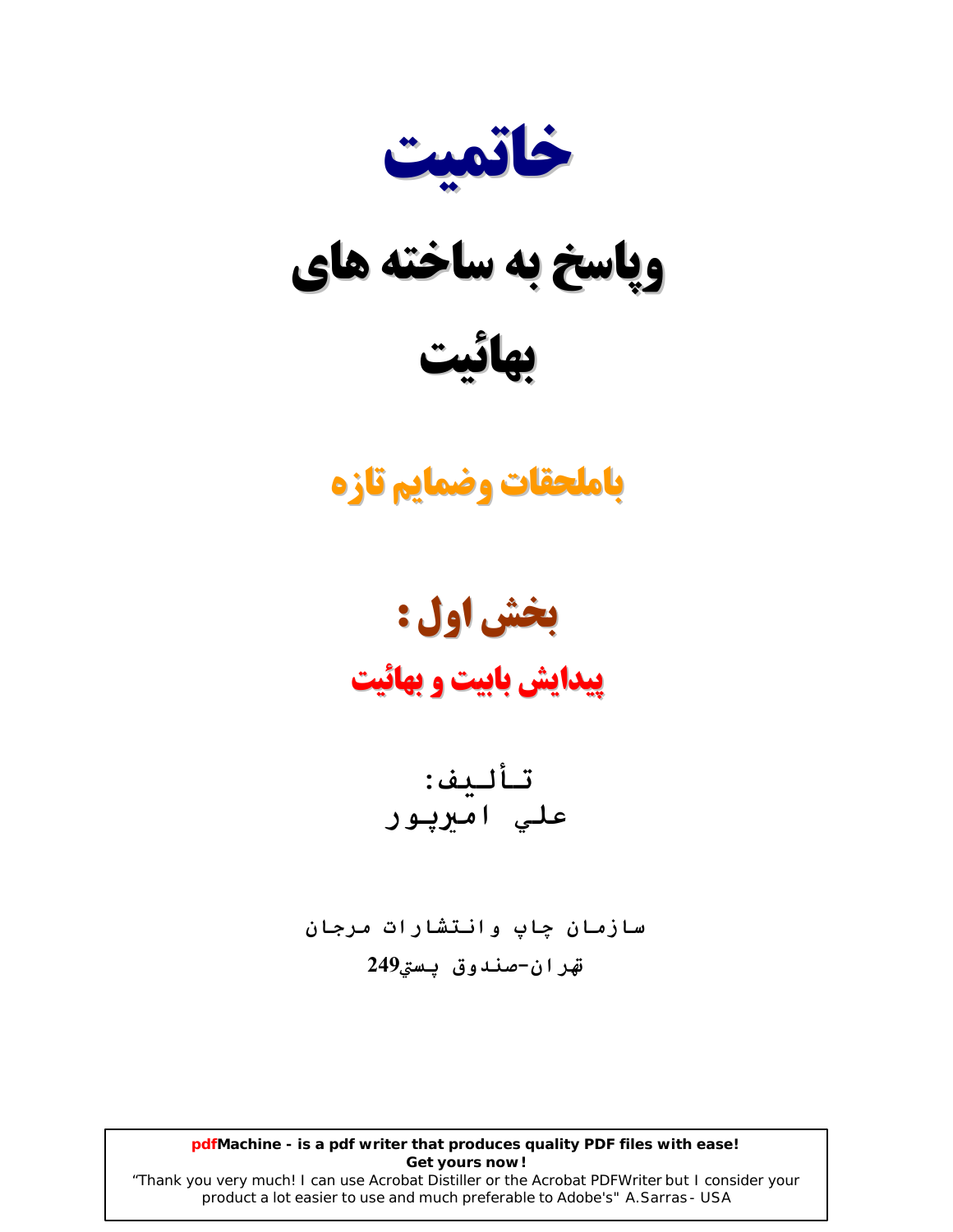## به نام خدا اللّهم عجّل لوليّك الفرج

## **یایگاه اینترنتی بهائیت در ایران www.bahaismiran.com**

با سلام

تدبیرو ورود شما دوستان گرامی که در راستای مبارزه با جهان کفر و اسلام ستیزانی همچون بهائیان گامهایی نو برداشته اید را تبریک گفته و از خداوند متعال پیروزی روز افزون شما رادر این عرصه خواستار است.

درضمن این پایگاه ( اینترنتی بهائیت در ایران <mark>www.bahaismiran.com</mark> ( آمادگی کامل همکاری در جهت افزایش غنای علمی با کلیه عزیزان فعال در این عرصه را اعلام نموده و انتظار عمل متقابل از سوی دوستان را نیز دارد.

و از شما عزیزان انتظار تبلیغ سایت بهائیت در ایران را که یک سایت جامع در زمینه ارائه کتب ، مقالات ، سخنان و خاطرات متبریان از بهائیت ، تصاویر، صوت ، فیلم ،... و هر گونه سندی که در جهت افشاگری بر علیه فرقه ضاله بهائیت مے, باشدرادارد۔

امید آنکه بتوان در جهت روشنگری اذهان مسلمین و تنویر افکارفریب خوردگان این فرقه ضاله گامهایی ارزشمند ىر داشت ـ

موفق باشيد

منتظر شما هستيم

**یایگاه اینترنتی بهائیت در ایران** ا, تياط يا ما :

bahaismiran@bahaismiran.com

bahaismiran@gmail.com

info@bahaismiran.com

bahaism1@vahoo.com

# www.bahaismiran.com

pdfMachine - is a pdf writer that produces quality PDF files with ease! Get yours now!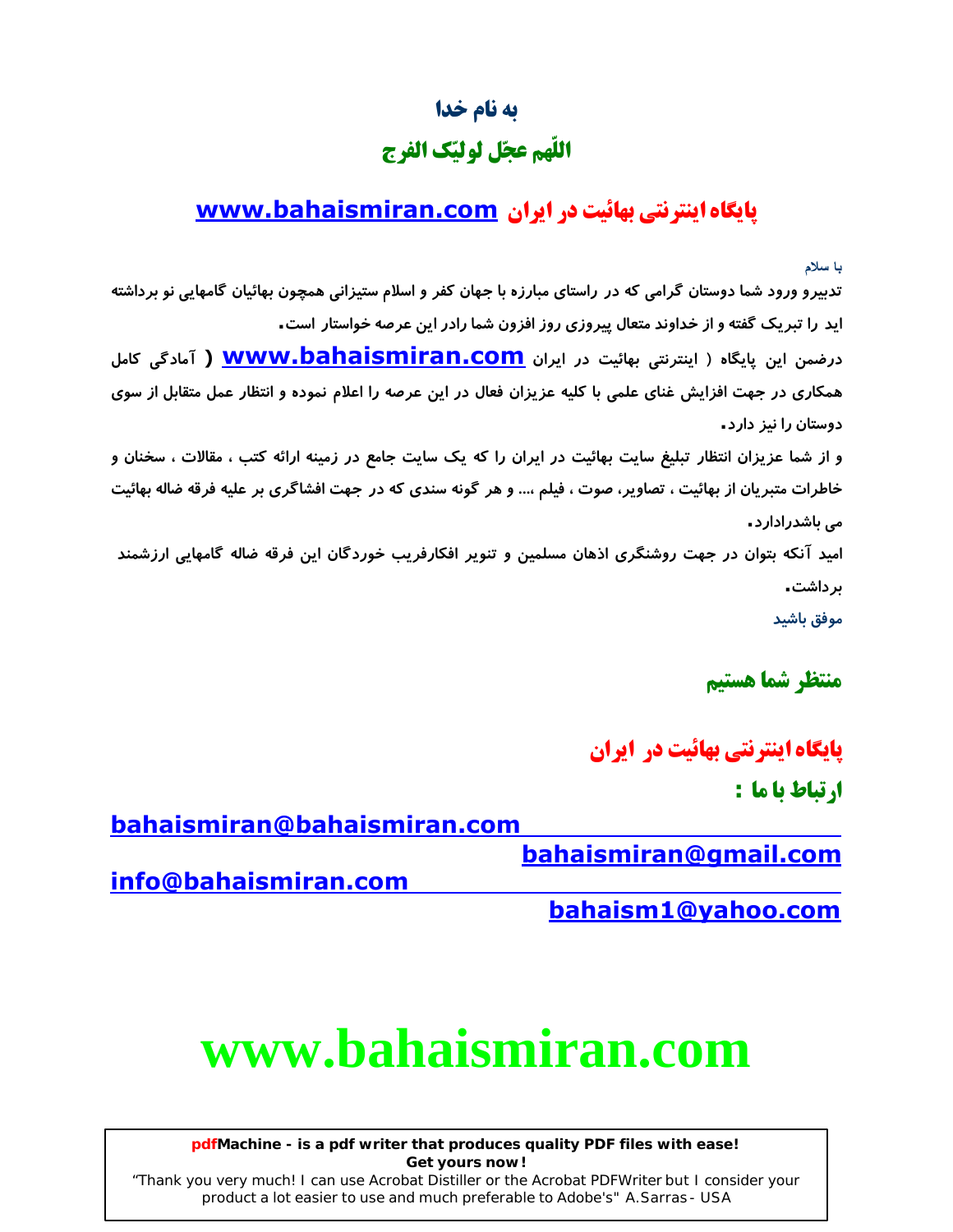فهرست عناوين

- **پیدایش بابیت و بهائیت** 
	- مقدمه
	- **تشبهات بهائيه**
	- **تاريخ باب وبهاء** 
		- بهاء
	- **تاريخ باب وبهاء**
	- الله اكبرتكبيرًا اكبيرا
		- تأليفات بهاء
			- اقدس
			- اشراقات
			- اقتدارات
		- مجموعه ي الواح  $\bullet$
- **كتاب مبين-ياسورةالهيكل** 
	- غصن اكبر-غصن اعظم
		- **متن توبه نامه**
		- **سال وماه بهائي**
	- **لنمونه هائی ازاحکام باب** 
		- **لنمونه ای ازاحکام بهاء** 
			- نه وجه استدلال
				- نبي
				- خاتم
- **تأئيدات ازروايات مباركات** 
	- انصاف وبصريت
	- حديث اناآخرالانبياء
	- كلام عايشه ام المؤمنين
		- جواب
- **استشهاد بكلمه ي خاتم الوصيين** 
	- جواب
	- قيامت
	- قیامت بھائی
- **قيامت رستاخيربزرگ ازنظرقران** 
	- نهج البلاغه

#### pdfMachine - is a pdf writer that produces quality PDF files with ease! Get yours now!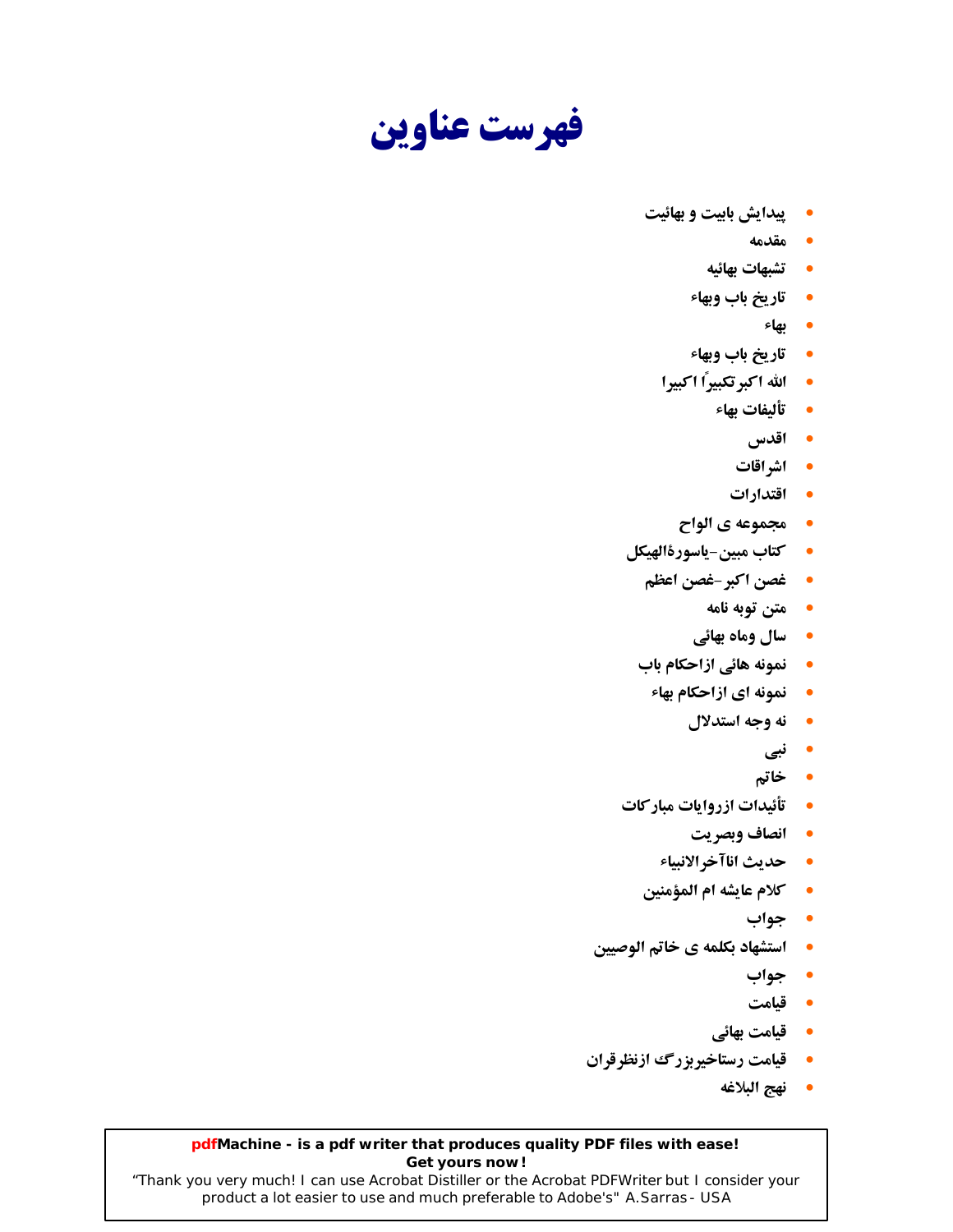#### به پیشگاه مقدس حضرت بقیهٔالله ارواحنافداه تقدیم می گردد.

سبحانک اللهم وبحمدک جل ثنائک لااحمی ثنائأعلیک انت کمااثنیت علی نفـسک صـل علـی التجلـی الاعظم وضياءبهائك الاقدم وجلال قدسك الاسنى الاكرم سدولدآدم ومطلع البيت والحـرم محمدالرسـول الخــاتم وعلــي اوصــيائه النجــوم الزهــروالحجج علــي جميــع البــشرسيماالعدل المــشتهروالغائب المنتظروالحجةالثاني عشرشمس الظـلام وربيـع الانـام وصـاحب الصمـصام وفـلاق الهـام معزالاولياءومـذل الاعداءوقاطع حبائل الكذب والافتراءوالذي يملاالارض قسطأوعدلاكماملئت ظلمأوجورأولعنك الدائم على من عاندک وعاداک من اول الاولین الی اخرالاخرین.

تقريظ ازدانشمندمحترم جناب اقای محمدتقی شریعتی مزینانی استاددانشگاه مشهد

## بسم الله الرحمن الرحيم

بعدالحمدوالصلوةتأليف ونشركتب ورائلي ماننداين رساله(خاتميت)درزمـان ماوباوضـعيت وكيفيتـي كـه دچاران هستیم قطعاویقیناازخدمات بسیار گرانبهای اجتماعی ودینی وازواجبات مهم کفائی است. جامعه ی تشیع درعصرحاضرمصداق کامل فرمایش پیشوای عطـیم الـشأن نـشان امیرالمؤمنـان(ص)مـی باشدکه می فرماید:

«تكـادون ولاتكيـدون وتـنقص اطـرافكم فلاتمتعـصمون لاينـام عـنكم وانـتم فـي غفلةسـاهون غلـب والله

المتخاذلون،یعنی باشمانیرنگ وفریبکاری می کنندوشماچاره جوئی نمی کنیدوازاطراف وجوانب شـمامی

#### pdfMachine - is a pdf writer that produces quality PDF files with ease! Get yours now!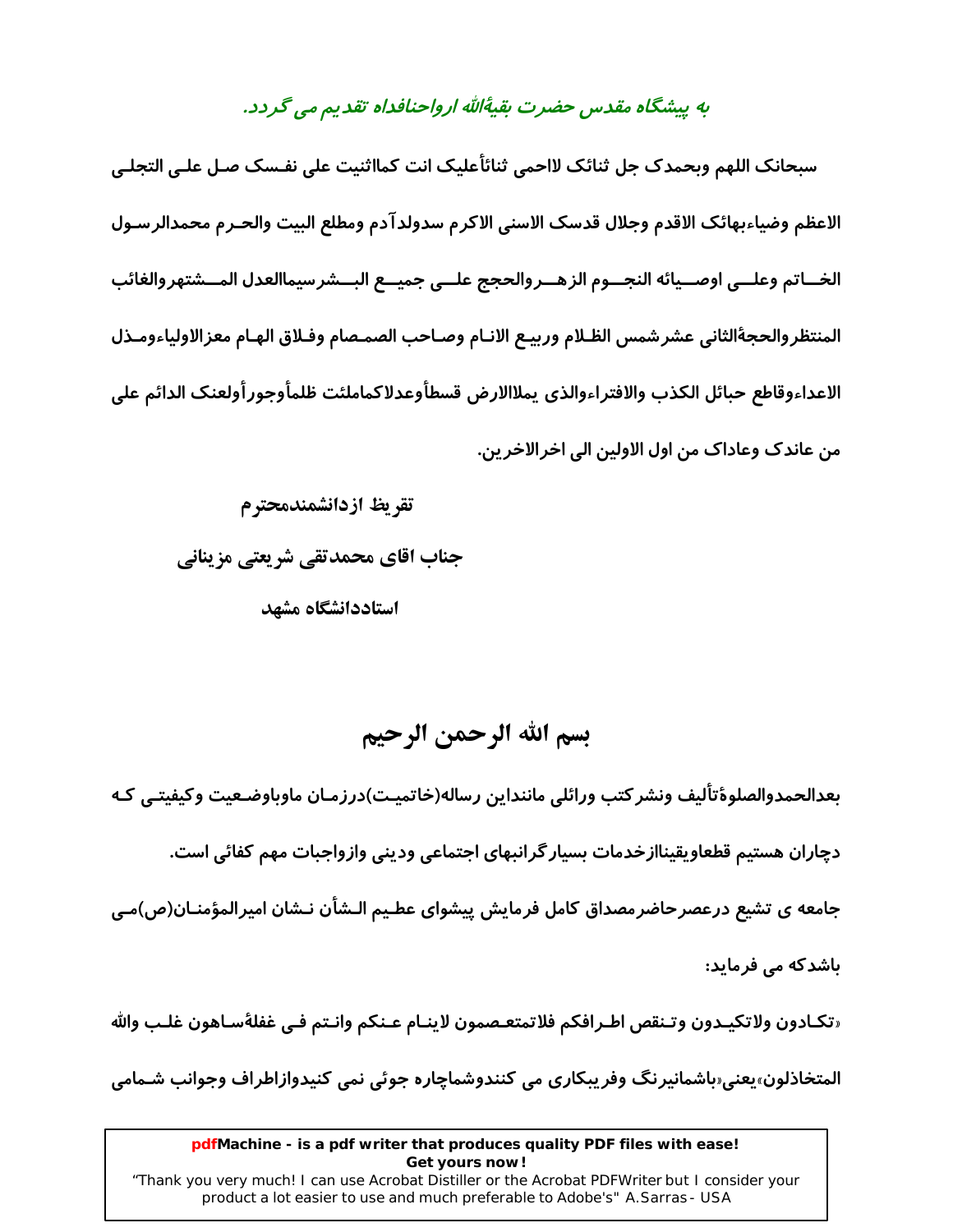کاهندوخشمگین نمی شویدوازشماغفلت نمی نمایندوشمافراموشکارانی بیخبرید،سوگندبخدامردمیکه به یاری وکمک یکدیگرنکوشندشکست خواهدخورد»

شیعه امروزمخصوصادرایران مانندگله بی شبانی است که ازهرطرف گر گان درنده به ربودن گوسـفندان بی زبان وبیـدفاع ان مـی پردازند،بـدون شـک کمونیـسم بـرای مـاوعموم ادیـان وشـرایع درنـده تـرین وخونخوارترين گر گهاونيرومندترين وخطرناكترين دشمنهاست.ولـي بـدعت بـاب وبهاءازاينجهـت كـه بلباس دین درامده برای افرادیکه درعین تسلیم بهوی وهوسهای نفسانی هنوزنمی خواهنـدبامطلق دیـن بکلی ویکباره قطع رابطه نمایند،حتی از کمونیسم نیز گول زننده تروخطرناکتراست،بدبختی دیگری راکـه بایددرمورداین بدعت یادنموداین است که هنوزهم بسیاری از کـسانی کـه دفـاع ازحـوزه دیـن برعهـده انهااست بدون کوچکترین اطلاعی ازمیزان خرابکاری این طایفـه وانـدک اگـاهی ازروابـط سـری وعلنـی انهابامنابع قدرتهای جهانی عقیده دارندکه دربرابرانان بایدخاموش وبی اعتنابود!!!

درچنین هنگامه ای وبااین اوضاع واحوال یکنفرباداشتن کسب وتجارت وگرفتاریهـای دیگر کـه هر یـک ازانهابهانــه ی شــانه اززیرباروظــایف اجتمــاعی خــالی نمــودن دینــداران ماازبــازاری وغیربــازاری مــی تواندبود،دست به چنین کارمفیدونافع وممتعی بزندکه مدتهاصرف وقت لازم دارد،براستی قابل تحـسین وتمجیداست.وقتی درنظراریم که برادرعزیزمااقای حاجی امیرپورتمـام روزبایدبـه کاربازاروبازرگـانیش اشتغال داشته باشـد،علاوه بـران باشـر کت درموسـسات خیریـه وانجمنهـای دینـی وهمکـاری وهمگـانی مؤثرومستمربامؤسسين وكارمندان انها،بسهم خودبانـان حـرارت ونـشاط مـى بخـشدوبااستغراق اوقـات شبانه روزش دراين مشاغل ومحافل درمقابل خطربهائيه ساكت نمى نشيندواضافه برمباحثات ومنـاظرات فراوان ومغلوب ومفهم ساختن مبلغين زبردست انهادرمواردعديده،وديگر كارهاوييروزيهائيكـه درايـن

#### pdfMachine - is a pdf writer that produces quality PDF files with ease! Get yours now!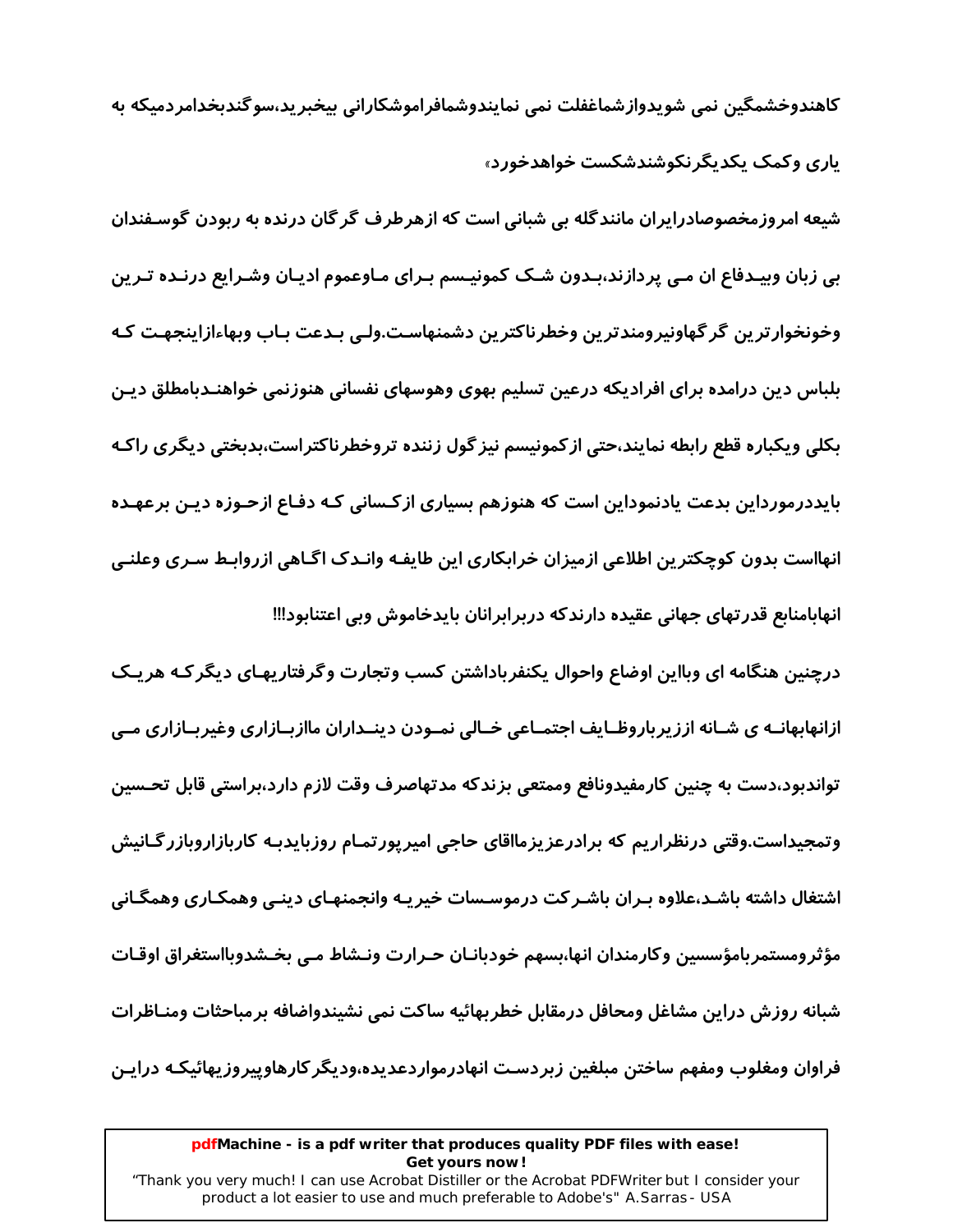جهادعلمی حاصل نموده اند،اری اضافه برهمه اینهااینگونه رساله جامعی هم تألیف می کنند،انوقت ارزش کارایشان بهترمعلوم می گردد،انهم کاریکه فراغ بال وارامش خاطرواسایش فکروحوصـله ی زیادودقـت وموشكافي ومطالعه ي فراوان وتصفح وتتبع بسياروذوق سرشارلازم دارد.

رساله ي«خاتميت»حاكي ازاطلاعات وسيع وكافي ازمباني واصول وفروع بهائيـت وتفحـص واسـتقراءكامل درايات وروايات موردلزوم واستحكام منطق دراستدلال واقامه ى برهان وجـدل وحـسن سـليقه وتنظـيم مطالب وتر تیب وتبویب مندرجات وفصول ان ومزایای فراوان دیگریست که فقط بامطالعه ی تمام ان می توان انهارادر بافت.

اماازصميم قلب مزيدتوفيق وتأييداقاي حاجي اميرپوررادرراه نـشرحقايق وتـرويج ديـن وتحكـيم مبـاني اعتقادي مـسلمين وردودفـع شـبهات ومغالطـات وضـلالات مبطلـين ومبتـدعين ازايزدمنـان خواسـتاريم واميــــدواريم علاقمنــــدان بــــه اينگونــــه مباحــــث ومــــسايل،ضمن تمتــــع واســــتفاده ازايــــن اثر سودمندوممتع،از کارایشان سرمشق بگیر ند.انشاءالله تعالے..

محمدتقی شریعتی مزینانی

28جمادي الثانيه مطابق 17 اذر 1340

#### pdfMachine - is a pdf writer that produces quality PDF files with ease! Get yours now!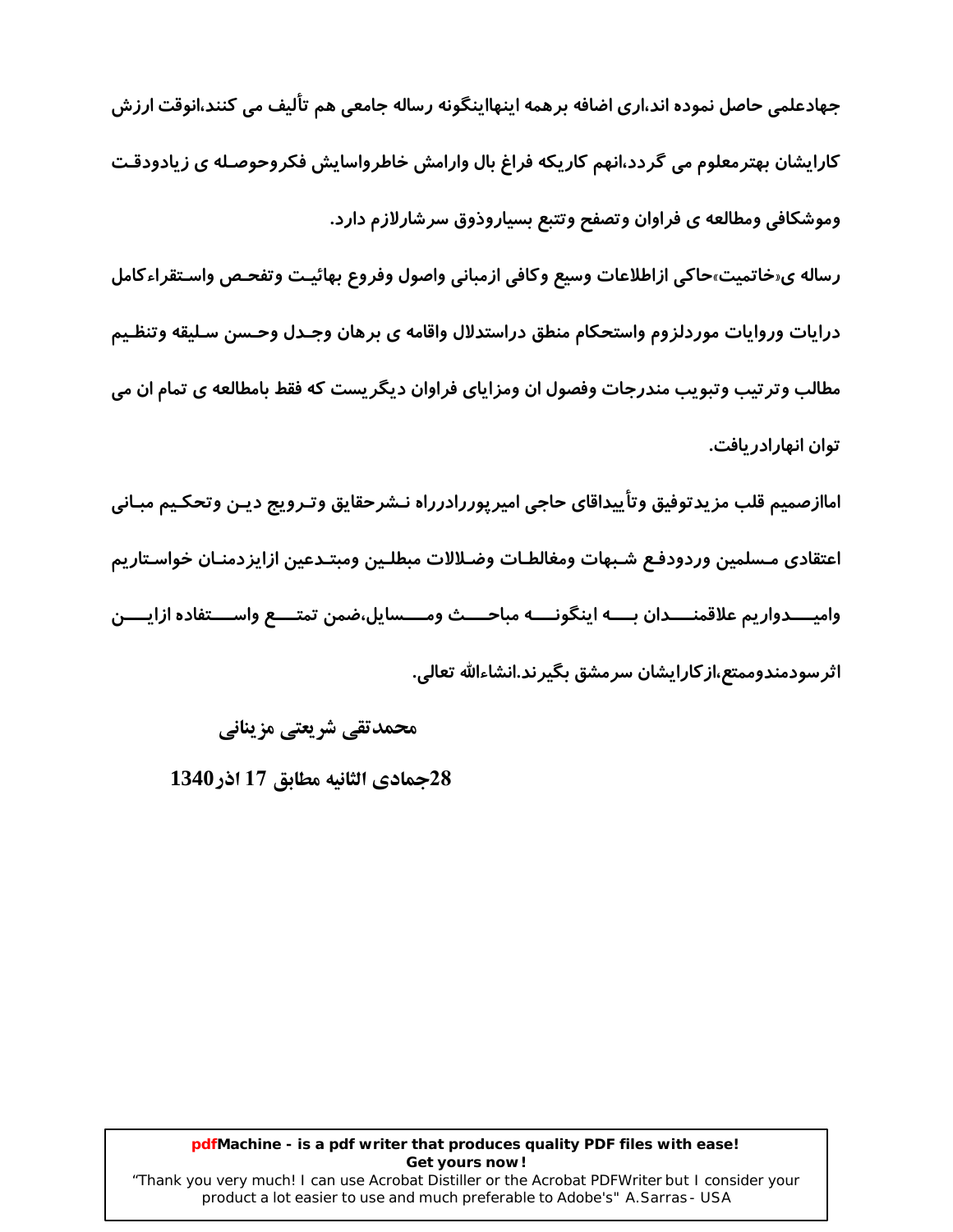## مقدمه ی چاپ دوم

چاپ اول این کتاب دراسفندماه سال $1340$ بتوصیه وامرمؤکدموالیان واساتیدگرام،که هرقدم کوچک رادرراه دین باعین عنایت واغماض ازمعایب می نگرند و آنرا ثمربخش می سازندانجام شد و اقدام به این کارکه نهابسائقه ی احساس دینی وبا اعتماد به حسن ظن ارباب فضل شروع شده بود، باتقدیر و تشویق و استقبال عده ای ازبرادران ایمانی مواجه گردید و پیش ازاستحقاق موردعنایتم قراردادند. واینکه که نسخ چاپ اول تمام شده بدرخواست وهمت سازمان محترم مطبوعاتی مرجان که اول بارنیز پیشقدم دراین کارخیرگردید، طبع دوم کتاب حاضرباملحقات واضافاتی دردسترس علاقمندان قرارمی گیرد،باشدکه این اثرناچیزموردقبول حضرت بقیهٔالله(عج)قرار گیرد.

> علی امیریور دوازدهم آبانماه1343 مشهدمقدس

#### pdfMachine - is a pdf writer that produces quality PDF files with ease! Get yours now!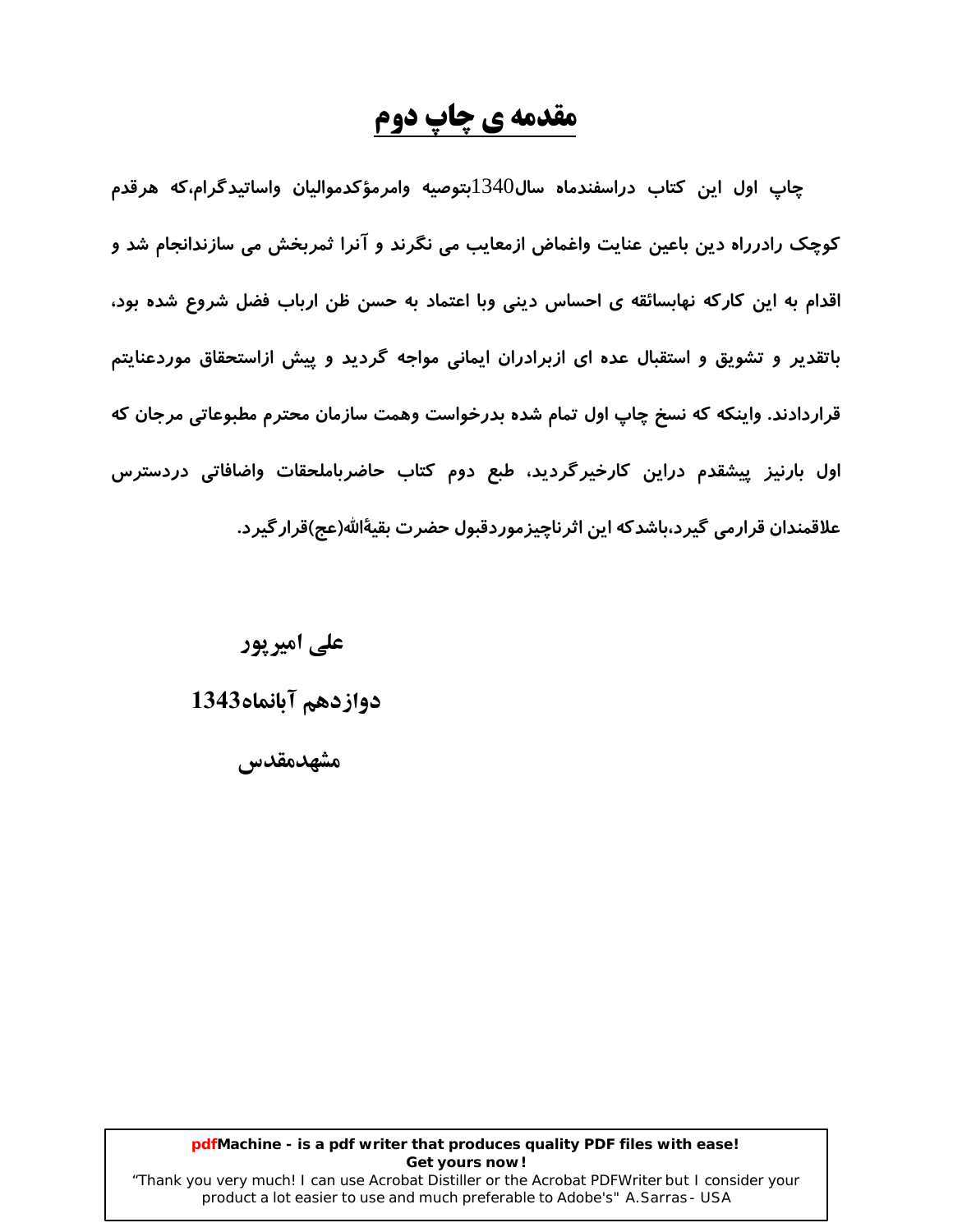بخش اول

**بیدایش بابیت و بهائیت** 

### مقدمه

وماكان حمدابااحدمن رجالكم ولكن رسول الله وخاتم النبيين

> «قران جميد» بسم الله الرحمن الرحيم

مسئله ی«خاتمیت»ازنظردین اسلام به ان معنی که پس ازمبعث پیغمبراکـرم صـلی الله علیـه والـه وسـلم امکان بعثت نبی ونزول وحی وکتاب اسمانی وجودنداشته،ورشته ی نبوت بوجودانحضرت اتمام پذیرفتـه وقـران واسـلام ديـن جـاوداني بـشرخواهدبود،اززمان حيـات ظـاهري پيامبراسـلام ويـس ازان درطـي متجاوزازسیزده قرن متوالی عقیده ی ثابت جمهورمسلمین ازهرطایفه ومـذهب بـوده،ودراین بـاره ادنـی تر دیدوشبهه برای آحادمسلمین پیدانشده است،ومسلمانا این عقیده رابابساطت ان،فارغ ازهر گونه توجیه وتأویل ازدین پذیرفته وانراجزوی ازکیش مقدس اسلام وازضروریات دین مـی دانند،وازانجاکـه علمـای اسلام موضوع خاتميت رادررديف سايرابواب علوم ديني قرارنداده اندوبعنوان يـك مبحـث علمـى دران بحث نکرده اندمی فهمیم که این مطالب ازمسائل بسیارساده وموردقبول عامـه ی مـسلمین بـوده وحتـی اگرمدارک مذهبی ازحدیث وقران پز ثبوت این مدعاوجودنداشت اجماع کافـه ی فـرق مـسلمین بـرختم

<u>نبوت ورسالت وتعطیل وجی دینی بوجودنیی اسلام کفایت می نمودواگر ملاحظـه شـده گـاه بـه گـاه ابن</u> pdfMachine - is a pdf writer that produces quality PDF files with ease! Get yours now! "Thank you very much! I can use Acrobat Distiller or the Acrobat PDFWriter but I consider your product a lot easier to use and much preferable to Adobe's" A. Sarras - USA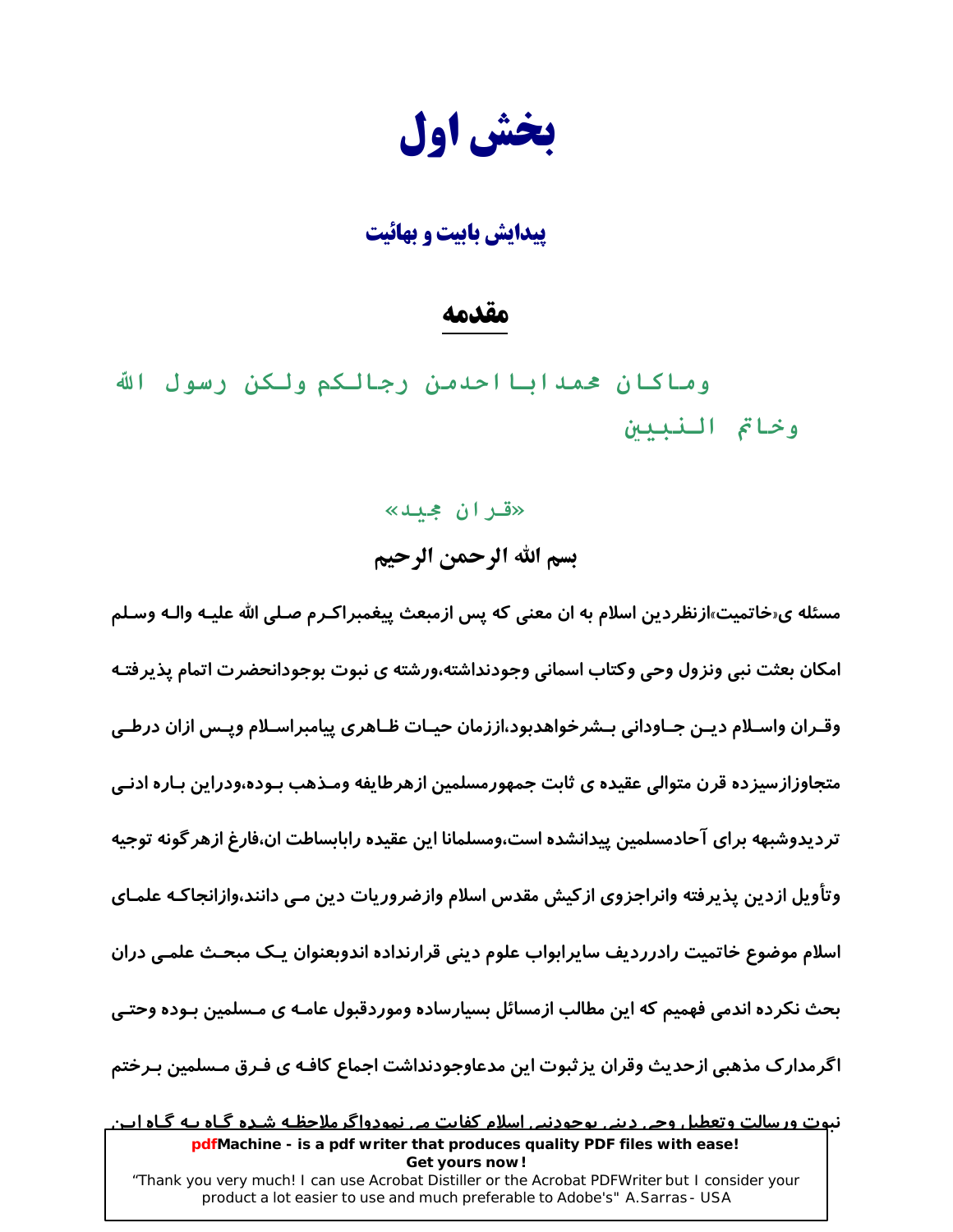اعتقادبخـصوص درادواراخيرموردتحقيــق وبحــث قرار گرفتــه ومبلغبــين دينــي ونويــسندگان مــذهبي درپیرامون ان مطالبی نگاشته اندسبب انرابایـددروبای دیـن سـازی ومـذهب تراشـی ازناحیـه ی بـدعت گذاران ومتنبی هادانست وگرنه یک فردداناوبیغرض ومحقق که مدعای اسـلام رادانـسته باشـد،گواینکه از گروندگان به ان کیش نباشدمی داندکه امکان امدن کسی بداعیه ی امرنبـوت ووضـع شـریعت وجعـل دین تازه،ازنظراسلام پس ازثران واورنده ان مطلقاوجودنداردوبه اعتقادمسلمانان ادیان اسمانی به اسـلام كمال يافته واتمام يذيرفته،ودين ابدي اسلام است وليس الاان الدين عندالله الاسلام ومن يبتخ غيرالاسلام د **ینافلن یقبل منه(** 1)( 1-دین درنزدخدااسلام است وکسیکه دینی جزدین اسلام اختیارکندهر گزازاوپذیرفته نـشود.)**وخداونــدعالم** براین دین ازبندگان خودخوشنوداست.ورضیت لکم الاسلام دینا(2)( 2-واسلام رادین برای شماپسندیدم. )اینــست مدعاى اسلام ومـسلمين وجـراين انچـه درييرامـون خاتميـت تـصورشودازاسلام نيـست،وتعريف نبـوت حضرت محمدبن عبدالله صلى الله عليه واله اين است كه ان حضرت رااخرين وبرترين سفيرالهي،ونبوت اورانبوت ختميه بـشرح سـابق الذكربداننـدوبعبارت ديگراينـدومقام(نبـوت وخاتميـت)دراسـلام مجـزي ازیکدیگرنبوده،بلکه یک حقیقت واحدند.

پس هرکس محمدبن عبدالله(ص)رابه پیغمبری پذیرفته ویراییغمبرخاتم دانسته است وچنین نیست کـه نبـوتش محرزوخاتمىتش موردىحث وگفتگوىاشد.

ذکراین مقدمه ی کوتاه ازان نظربودکه معلوم گرددتشبث وچاره جوئی پیروان بـدعت هابمتـشابهات ومجمـلات قران وحدیث،وتصرف وتغییردر گفتارهـای بزرگـان دیـن بقـصدتحریف عقیـده ی خاتمیـت،تلاش باطـل وسـعی بیفایده خواهدبود،ومدارک دینی مسلیمن درصدق مدعای انان تنهاچندحدیث وبعـضی ایـات ومتـشابهه ی قـران کریم نیست،بل بشرحیکه رفت،این موضوع عقیده ی ثابتی بوده که همراه باظهوراسلام دربین مسلمین پیداشـده ورسول اسلام ازاغازدعوت خودمتذكرامرخاتميت واتمام امررسالت بوجودخودگرديده،واجماع جميـع فـرق امـت

#### pdfMachine - is a pdf writer that produces quality PDF files with ease! Get yours now!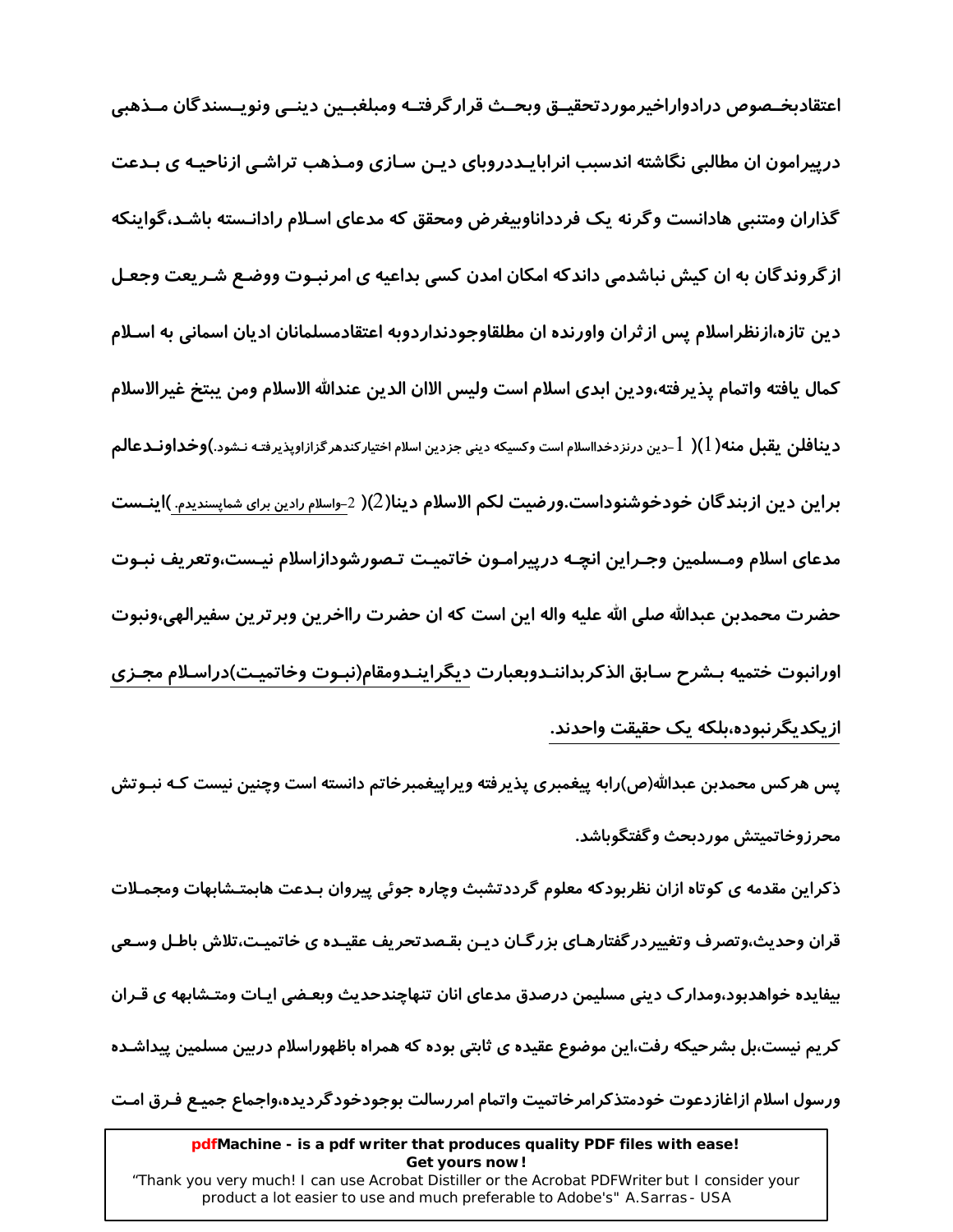مرحومــه در تمــام ادواراز صــدراول تاعــصرحاضربران محقــق شــده،بنابراین تــلاش داعیــان بــدعت تــازه امثال«گلیایگانی»صاحب فرائدو«میرزاحسینعلی نوری»ودیگرکسان که بمنظورموجه ساختن راه باطل خودمتمسک ببعــضي ايــات وبرخــي روايــات متــشابهه گرديــده وانهارابــه ميــل خودتفــسيروتوجيه نمــوده انــدبيهوده وبــي ثمر خواهدبود،وازاین رهگذرطرفی نخواهندبست. اسلام به دوبرهان محکم وآشکار: l –اجماع تمامی امت درتمام ادوا*ر*. -ضرورت دین. $\!-2$ 

دين جاوداني بشربوده وقران آخرين كتاب ديني وآسماني مي باشد.

## تشبثات بهائيه

نشریه ای بنام خاتمیت در 74صفحه بقطع وزیری تألیف«روحی روشنی»(ازمبلغین امربهاء)چاپ ترهان که به تصویب«لجنه ی ملی نشریات امری»و«محفل روحانی بهائیان ایران»رسیده ومنتشر گردیده،دراین ایام بدستم رسیدوبتشویق یکی ازدوستان همکیش مندرجات ان رابادقت ازسر تاپامطالعه نمودم،وبران شـدم مطالب ان راموردبررسی وانتقادقرارداده وضمن رساله ی کوتاهی بقدرمیسوراشتباهات وانحرافات مؤلف راکه متأسفانه بعقیده ی نگارنده درموارزیادی مرتکب گردیده یاداورشـوم وازخداوندمـسئلت مـی کـنم مرادراين امرمهم يارى فرمايدوازلغزش وسهووخطاحفظ نمايد.بمنه وكرمه.

 $***$ 

پیش ازورودبه اصل موضوع کتاب ضروری بنظرمی رسدتاریخچه ای ازپیدایش دعوت باب وبهاءووقایع مر بوطه بطوراختصار باداوری گر دید.

#### pdfMachine - is a pdf writer that produces quality PDF files with ease! Get yours now!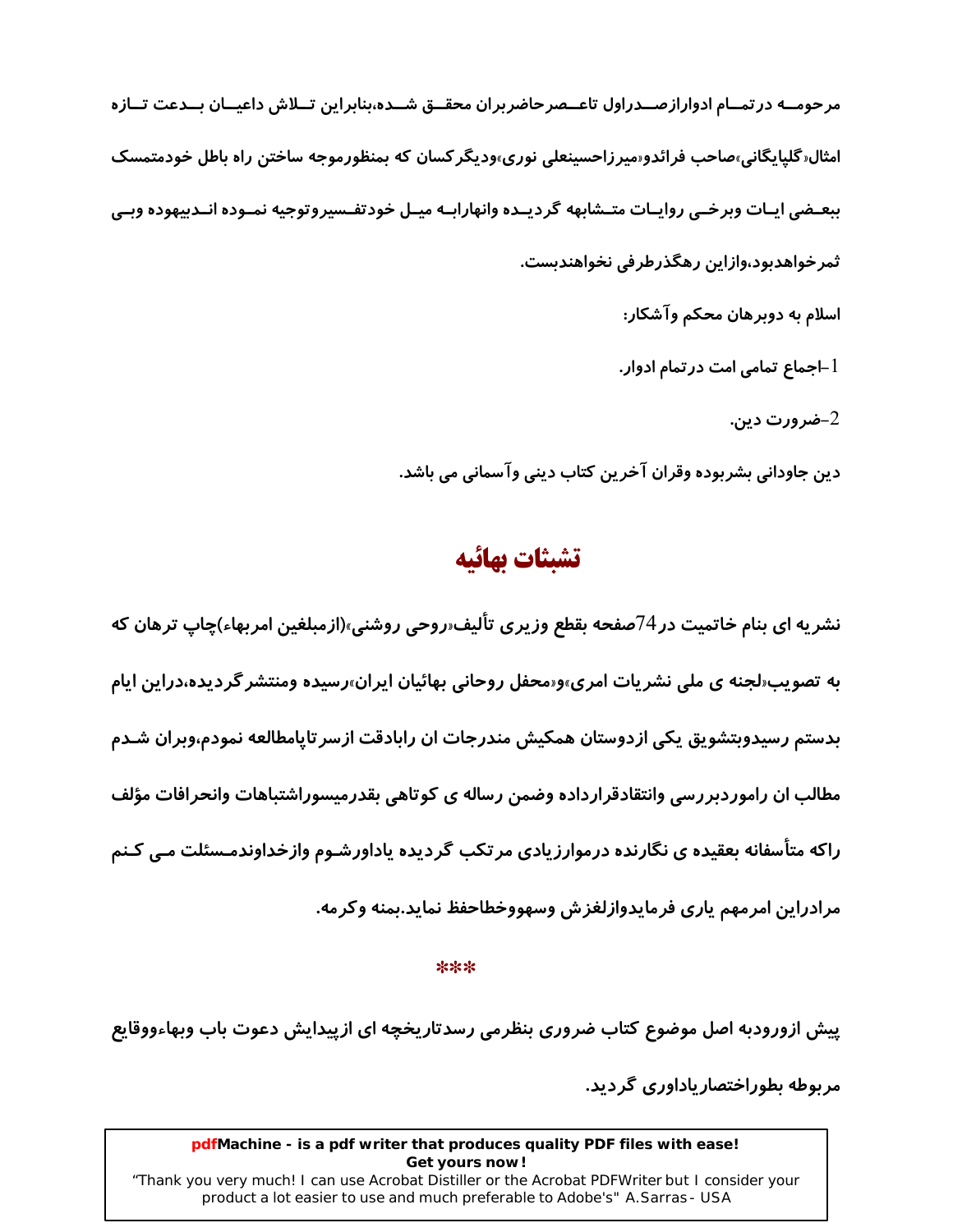## تاريخ باب وبهاء

سیدعلیمحمدباب مؤسس طایفه ی بابیه درماه محرم سال1235هجری قمری درشهرشیرازتولدیافت(1) ( 1–مرحـوم علامـه قزوینـی تولـدباب راغـره ی محـرم سـال236دانـسته(وفیـات معاصـرین مجلـه ی یادگارشـماره ی4ازسـال سـوم)وهمچنـین در *ت*ـاریخ‹نـیکلا،تـاریخ تولـدباب سـال1236ذکر گردیـده،ولی در کتـاب‹بـین الحـرمین›کـه تـألیف خودبـاب اسـت سال1235امده وهذانصه وانه لعبدقدولدفي يوم اول المحرم من سنه ي1235...الخ )وي فر ز ندمير ز ار ضـااز اهالي شـير از ونام مادرش فاطمه بيگم بود،بنابنقل اكثر تواريخ در كودكي ابتدابتحصيل فارسي(درشيراز)وسيس دراوان بلوغ کـه بـه بوشــهرعزیمت نمــوده دران شــهربه فراگــرفتن صــرف ونحوزبــان عــرب پرداخــت ومعلــم اودربوشهرشخصی موسوم به شیخ محمدومشهوربه شیخ عابدبودودورنیست که مخاطب سیدباب درایـن عبارت بيان كه گويد:«ان يامحمدمعلمي لاتضربني»(2)( 2-بيان عربي(ص25))همين شخص باشد. پیروان باب سعی می کننـدوی رادرس ناخوانـده«امـی»ودارای علـم موهـومی بداننـد.حـاجی میرزاجـانی کاشـانی صـاحب«نقطـهٔالکاف»مـی نویــسد:«اینکــه معــروف شــده کــه ان جنــاب(یعنــی بــاب)بــدرس سید(رشتی)حاضرمی شدندبعنوان تلمذصحت ندارد،ولی ان جنـاب قریـب بـه سـه مـاه درکربلاتـشریف داشتند،گاهگاهی به مجلس موعظه انمرحوم تشریف می اوردندومرحوم سـیداعلی الله مقامـه ازنوربـاطن

انسر ورمستمدىودند»(3) 3-نقطةالكاف(ص9.1-11.).

صـاحب قـصص العلماءنوشـته:«درهمـان زمـان كـه درعتبـات مـشرف بـودم وچنـدوقتي بـدرس«حـاجي سیدکاظم،تلمذمی نمود،«میرعلیمحمد»هم بدرس اومی امدوقلم ودواتی بهمراه داشت وهرچه سـیدکاظم می گفت ازرطب ویابس می نوشت.»

#### pdfMachine - is a pdf writer that produces quality PDF files with ease! Get yours now!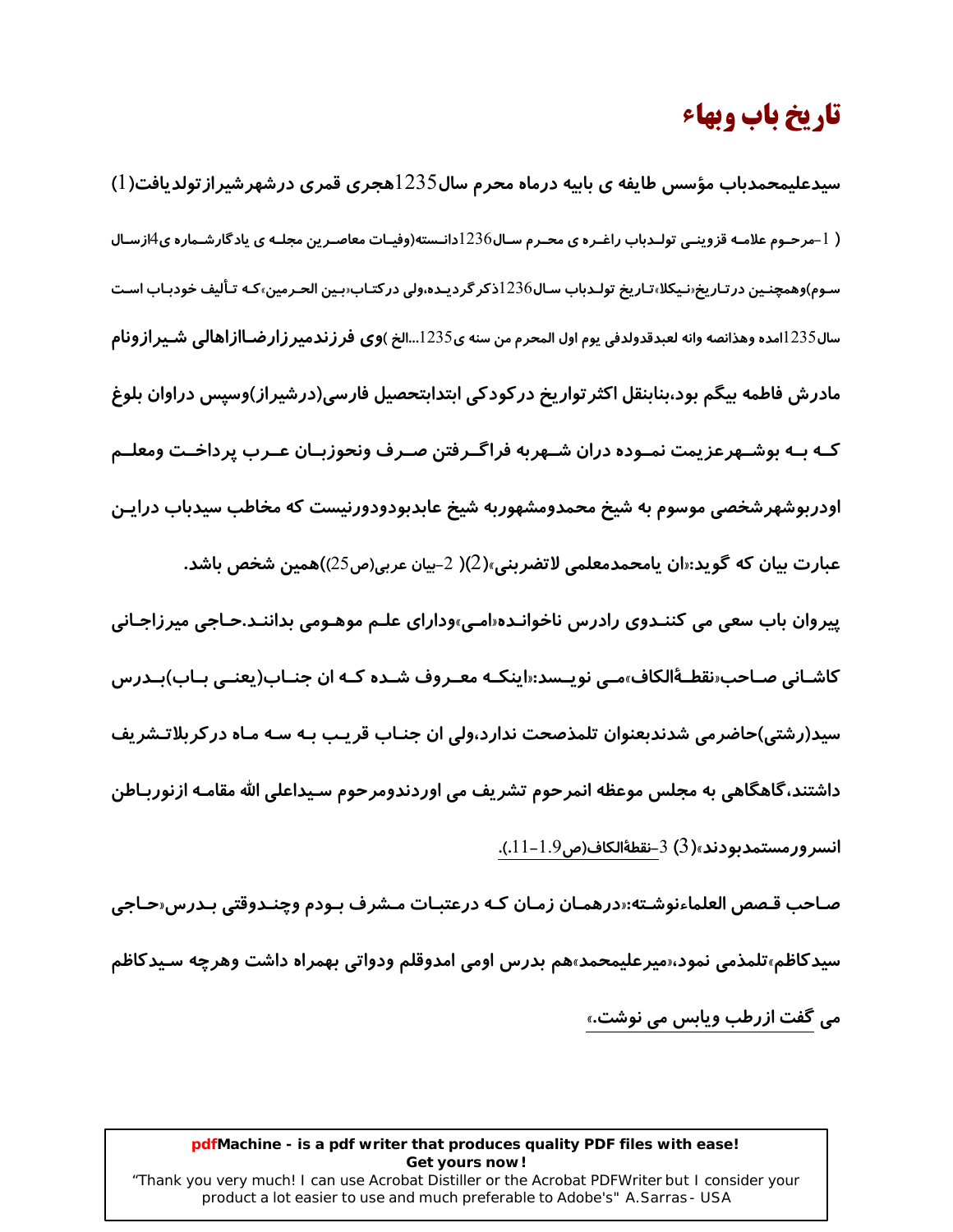مؤلف«كواكب الدريه»تصريح نموده كه معلم باب«شيخ محمدعابد»ازمكتبداران شـيرازبوده وگفتـه اسـت یس ازاظهارامرباب این معلم بشاگردخودایمان اورده است.(1)( 1–کواکب الدریه ص $31$ ) ولی در کتب ردیه ایمان اوردن شیخ محمدعابدبه باب تکذیب شد.(2)( 2–(بی بهائی باب وبهاء))وازمجموع تواریخ کاملابرمی ایدکه نامبرده(باب)تحصیلات مختصری درزبان فارسی ومقـدمات عربـی نزداشـخاص داشته،ولی همچنان که ازاثارخودباب(که امیخته به اغـلاط صـرفی ونحـوی وعبـارات نایختـه وغیرفـصیح است)برمی ایداین تحصیلات ناقص وسطحی بوده ودعاوی پیروان اوکه نسبت علم موهـوبی بـه وی داده انــدغیرقابل قبــول وبلادلیــل اســت.«بــارون روزون»روســی(3)( 3–ازمـؤلفین روسـی کـه در *ت*ـاریخ بابیـه کتـاب نوشته)دربیان خودگوید:«خواننده بایدخودراازبوالهوسیهای صرف ونحوی بر کنارنمایدوقـدری هـم منطـق وعقل سليم رافراموش كندتابتواندموفق بفهم اسـراراين شـاهكارادبي بـشودكه ييـروانش ازروى عقيـده بطوراستعاره انراسیان واضح»می نامند.(4)( 4–نقل ازضمیمه ی تاریخ نیکلای فرانسوی)

موسیونیکلای فرانسوی در تاریخ خودکه سراسربه دفاع ازباب ودعوی اوبرخاسته اغلاط فاحشه ی نوشته های وی رامعلول تقصیرومسامحه ی نساخ ونویسندگان بابیه دانسته واینراعذری دربرابرحملات دیگران اورده،ولی اخیراکه کتب اولیه ی باب ماننـد«پیـان فارسـی وعربـی»و«مجموعـه ی مکاتیـب بـاب»بوسـیله ی«ازلیــان»طبــع ونــشر گردیده بــدون اینکــه اغــلاط انهااصــلاح شــده باشــد،این احتمــال ازبــین رفتــه است،بخصوص که خودسیدباب متوجه این قضیه واشکال بوده ولهـذادربیان گفتـه کـه اشـکالات نحـوی مردودومیزان کتاب بیـان اسـت کـه سـایرقواعدرابایدبه ان سـنجید،نه اینکـه کتـاب بیـان راباقواعـدقوم بسنجد.( l )( l –باب یک ازواحددوم ص18بیان فارسی۱<sub>۰</sub>اگرنکته گیری دراعراب وقرائت یاقواعدعربیه شودمردوداست٬زیراکه این قواعدازایات برداشته می شود،نه ایات برانهاجاری می شود.)وشـگفت تراینکـه درصـحیفه عدلیـه(از تألیفـات اولیـه ی

#### pdfMachine - is a pdf writer that produces quality PDF files with ease! Get yours now!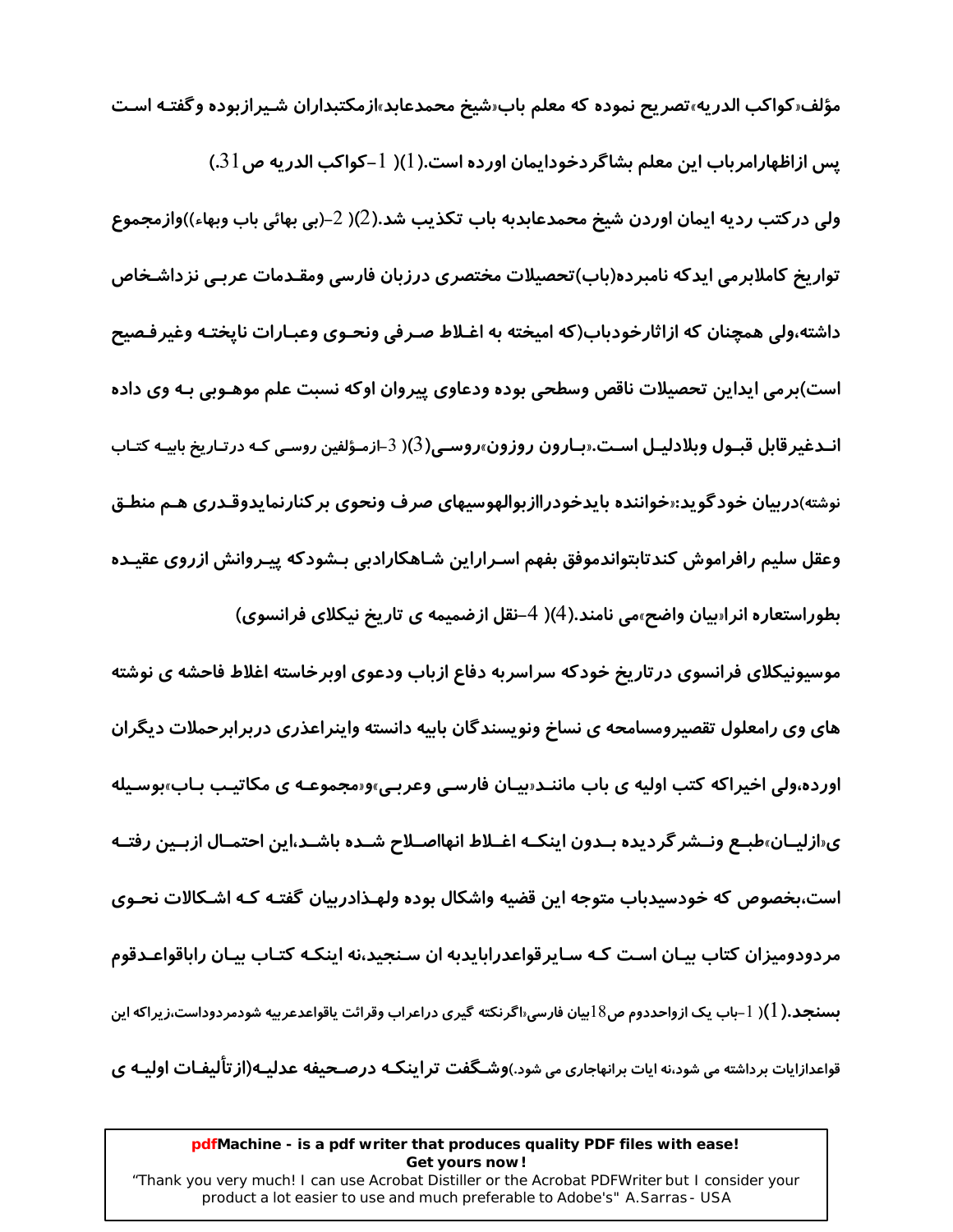باب)پس ازاینکه خودرا**للمی،معرفی نموده گوید**ابل یـک ایـه کـه مثـل قواعـدقوم باشـدادعاراثابت مـی کند،وکافی است که همین یک ایه ی واحده...الخ(2)( 2–صحیفه ی عدلیه ص9)ومنظورش دراین عبارت طفره ازسایرمنزلات است کـه خـالی ازاشـتباه وغلـط نیـست.پـاری بـاب پـس ازدوسـال تحـصیلات مقـدماتی بکار تجارت کـه شـغل اعمـام اوبودپرداخـت،دراین ایـام ذوق ریاضـت وذکروفکرومراقبـه کـه شـیوه ی دراويش وصرفيه بوددرسرش افتادوبرياضيات شاقه وطاقت فرسامشغول شد.

اغلب روزهابربام خانه بالامی رفت ودرهوای گرم بوشهردرمقابل افتاب سوزان سربرهنه به ذکرودعامی پرداخـــت.مـــداومت درايـــن اموراعتـــدال مـــزاج وحـــواس اورابـــرهم زدواختلالـــي درافكـــارش یدیدار گردیدودرنتیجه دست از کسب وکار کشیدومجاورت کربلای معلی رااختیارنمود. صاحب«روضةُالصفاءناصري»مي نويسد:

«روزهـادران افتـاب گـرم کـه حـدتی بـه شـدت داردسـربرهنه ایـستاده بـدعوت غـزائم تـسخیرشمس داشتی،تاتاًثرحرارت شمس رطوبت دماغش رابکلیه زائل،بروزشمساتش نائـل سـاخت»ولـی«میرزاجـانی کاشانی٬مباحب«نقطهٔالکاف٬(از پیروان باب)ریاضت کشیدن باب راانکارنموده ومی گوید:

«اینکه مشهورشده کـه انجنـاب متحمـل ریاضـیات مـی شـدند،یااینکه خـدمت پیـروی ومرشـدی نمـوده باشند،افترای صرف وکذب محض است»(1)

دراین اوقات عقاد«شیخ احمداحسائی»(2)که مبتکرطریقه ی جدیدی درحکمت وعرفـان بودوبعقیـده ی خــودش اســتظهاراين عرفــان راازاحاديــث واخبــارمى نمود،قــوت گرفتــه وگروهــي درمحــضردرس شـاگردومروج طریقـه ی او«سـیدکاظم رشـتی»(3)حاضـرمی شـدندوازوی اسـتفاده مـی بردنـد.سـیدباب نیز درسلک شـاگر دان سـیددرامدوملازمت اورااختیـارنمود.بـرای اینکـه ازمیـزان تأثیرافکاروعقائدشـیخ

#### pdfMachine - is a pdf writer that produces quality PDF files with ease! Get yours now!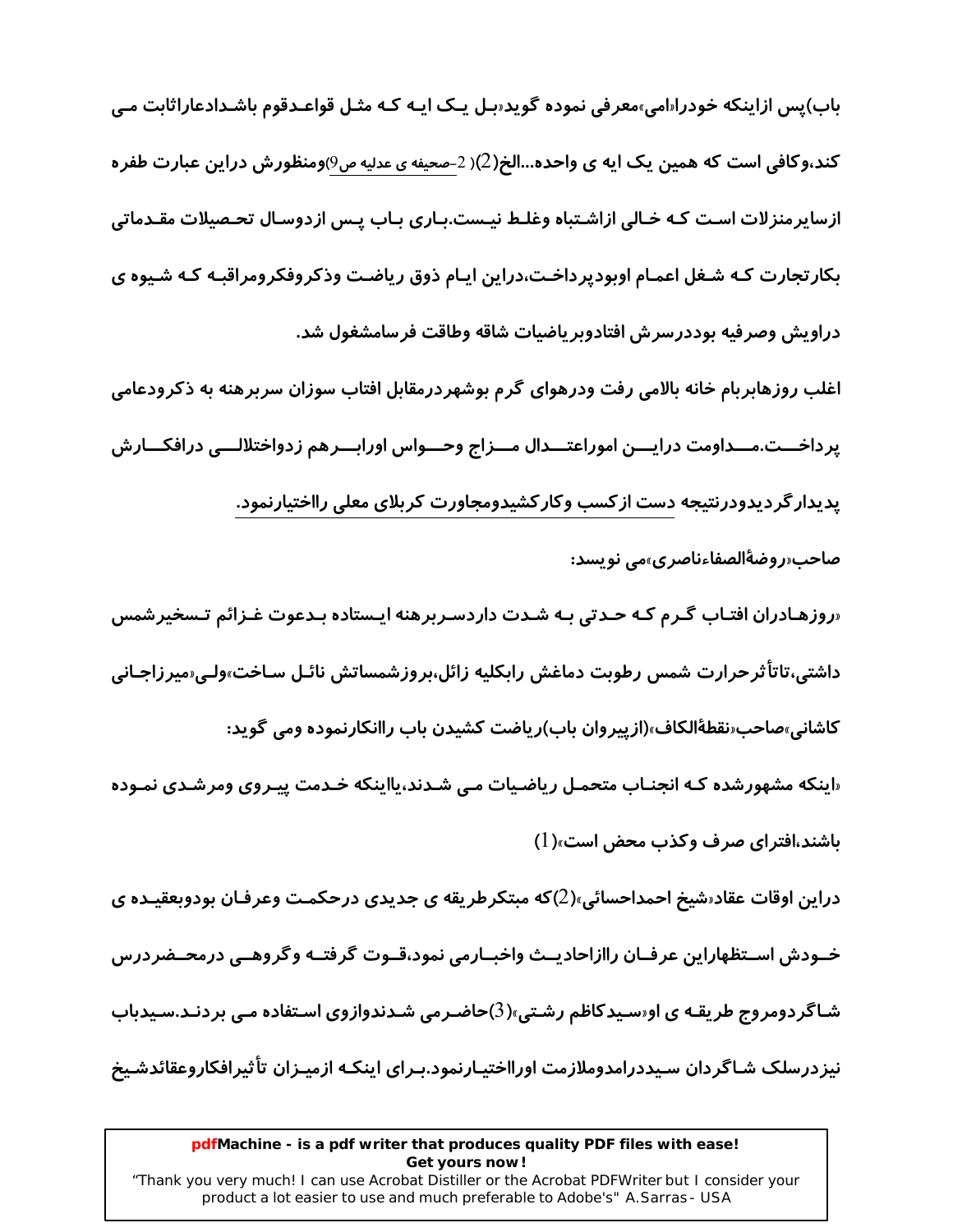احسائي وسيدكاظم رشتي دريديدامدم بدعت بابيت وبالنتيجه بهائيت مستحضرشويم لازمـست قبلايـاره

ای ازعقایدپیروان شیخ رابیان کنیم.

 $11 - 1.9$ نقطةالكاف ص $-1$ .

2–«شــيخ احمــدبن زيــن الــدين احــسائي»مؤســس طريقــه ي شــيخيه(1166–1241)در تــاريخ ولادت ووفــات شــيخ اخــتلاف است،صـــــاحب‹روضــــــات الجنــــــات›بــــــدون ذكر تـــــاريخ تولــــــدوي،عمرش راحدودنودســـــال وتـــــاريخ وفـــــات اورادراغازسال243 انوشته،و«ادواردبراون»انگليسي در كتاب«تاريخ ادبيات»تاريخ وفات ومـدت عمرشـيخ رااز«روضـات الجنـات»نقـل نمــوده،ولی بنابــه اصــح روایــات وشــرح حــالی کــه ازفرزندشــیخ(دربــاره ی پــدرش)باقیمانــده تولداودرســال166 ابــوده ودرسال ا 24اازدنیارفته است ومدفنش مدینه منوره پشت دیوارقبه ی مطهره(پیشازویرانی)طرف جنوب می باشد.

3-سيدكاظم رشتي شاگردومفسراقوال شيخ احسائي12.5-1259.

گفتیم که شیخ احسائی مکتب جدیدی درفلسفه وعرفان تأسیس نمود،ومذاق خاصی داشـت کـه ىامــانی فلاسفه وعرفان اسـلامی نمـی سـاخت،وهمچنین مخـالف رویـه ی اخبـاربین وفقهاومحـدثین بودوبگمـان خودبين دومذاق(فلسفه وحديث)راجمع نمود.وايتلافى دراين دومبحث بوجـوداورده ومفتـاح ايـن تـأليف راتصرف درهردوقرارداد،حکمت وعرفان راازان معنی ومقصدی که هدف حکماوعرفااست خارج نمـوده وايات وروايات رانيزبدون هيچ دليل وملاكي توجيه وتأويل كرد.اين رويه به فقهاومحدثين شيعه وطايفه ي اخباري وغيراينهاگران بودوموردانتقادشديدانان قرار گرفتوگفتندتأليف فلسفه وحديث انچنانكه شـيخ نمـــودازدواج غیرمرضـــی الطـــرفین بودکـــه خنثـــای مـــشگله ای ازان بوجودامـــد،وخوداوازفهمش قاصرماندوبعقیده ی فقهاومحدثین نهضت علمی شیخ نه تنهاخدمتی بعلم واسلام نبود،بل ضـربتی سـخت برقـران وحـديث وارداورده وبـاب گـستاخي وخـودرأيي رادرتفـسيروتوجيه ايـات وروايـات وتحريـف

pdfMachine - is a pdf writer that produces quality PDF files with ease! Get yours now!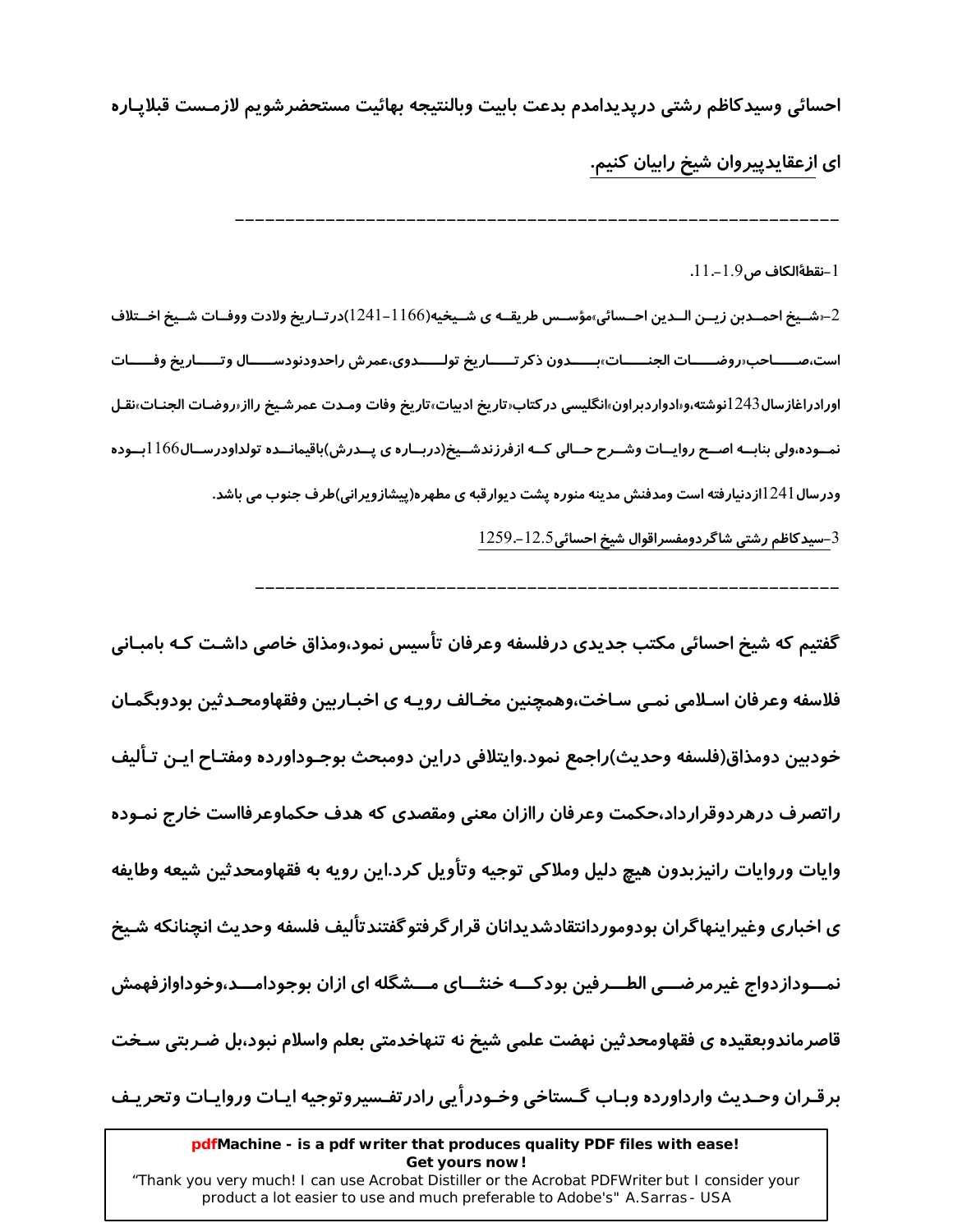مقاصدکتاب وسنت بروی دیگران بازکرد،چنانکه ازمراجعه به کتب ورسائل اواین معنی بخـوبی فهمیـده می شودوتعالیم شیخ وسیدزمینه ی دعاوی باطله رایس ازانهابخوبی فراهم سـاخت،گواینکه بـه گفتـه ی اقای مدرسی چهاردهی در ترجمه ی حال شیخ روح ان مردبزرگ منزه ازچنین توطئـه هـائی بـوده اسـت ولي ان شيوه اين انحراف راطبعابوجوداورد.

رشته ی بافندگی ازشیخ شروع شدوبه سیدباب ختم گردیدومیرزاحسینعلی بهاءهمـان مطالـب سـیدباب راتلخیص نموده وبااسلوب دیگری که نزدیکتربه تصوف باشدبنام ظهورجدیداظهارنمود،شاگردوجانشین شیخ احمد،سیدکاظم رشتی نیزدراین رشته بغایت استادبودودرعـصرخودشایدنظیرنداشت.کتـاب«شـرح قصیده،تألیف سیدو«شرح الزیاره،تألیف شیخ احـسائی دونمونـه ی با*ر*زازقـدرت نامبردگـان درتـأویلات وتعبيرات وتشبيهات بيمانندعرفاني است.

شیخیه درمعارف دینی فقـط بـه چهـاررکن معتقدنـد: l –توحیـد2–نبـوت3–امامـت4–اعتقادبـه شـیعه ی کامل(رکن رابع)یعنی نیابت خاصه ی امام علیه السلام که مخصوص شـیعه خـاص مـی باشـدومعتقدندکه باب نيابت خاصه يس ازنواب اربعه( l –عثمان بـن سـعيدعمري $\mathsf L$ ابوجعفرمحمـدبن عثمـان $\mathsf L$ ابوالقاسـم حـسين بــن روح نــوبختى4–ابوالحــسن علــى بــن محمدالــسمري)بــرخلاف اعتقادفقهاومحــدثان شـيعه مسدودنشده وهمچنان مفتـوح اسـت وایـن عقیـده راییـروان شـیخ وسـیددرباره ی نامبردگـان درزمـان حياتشان قائل بودند،بعلاوه مهدى موعودشخصي وامام منتظركه درنظرعلماي اماميه طبق نصوص قطعيـه درهمین عالم خاکی ودربدن عنصری است وبزنـدگی طبیعـی خـودبحفظ الهـی ادامـه مـی دهدتامـشیت خداوندبرقیام وظهوراوتعلق گیردوازپرده ی خفاوغیبت بدرایدوجهان راپرازعدل ودادنمایـد«پمـلاالارض قـسطاوعدلاكماملئت ظلمـاوجورا»بـه اعتقادشـيخيه انحـضرت درعـالم وهمـي بنـا«هورقليـا»زيـست مـي

#### pdfMachine - is a pdf writer that produces quality PDF files with ease! Get yours now!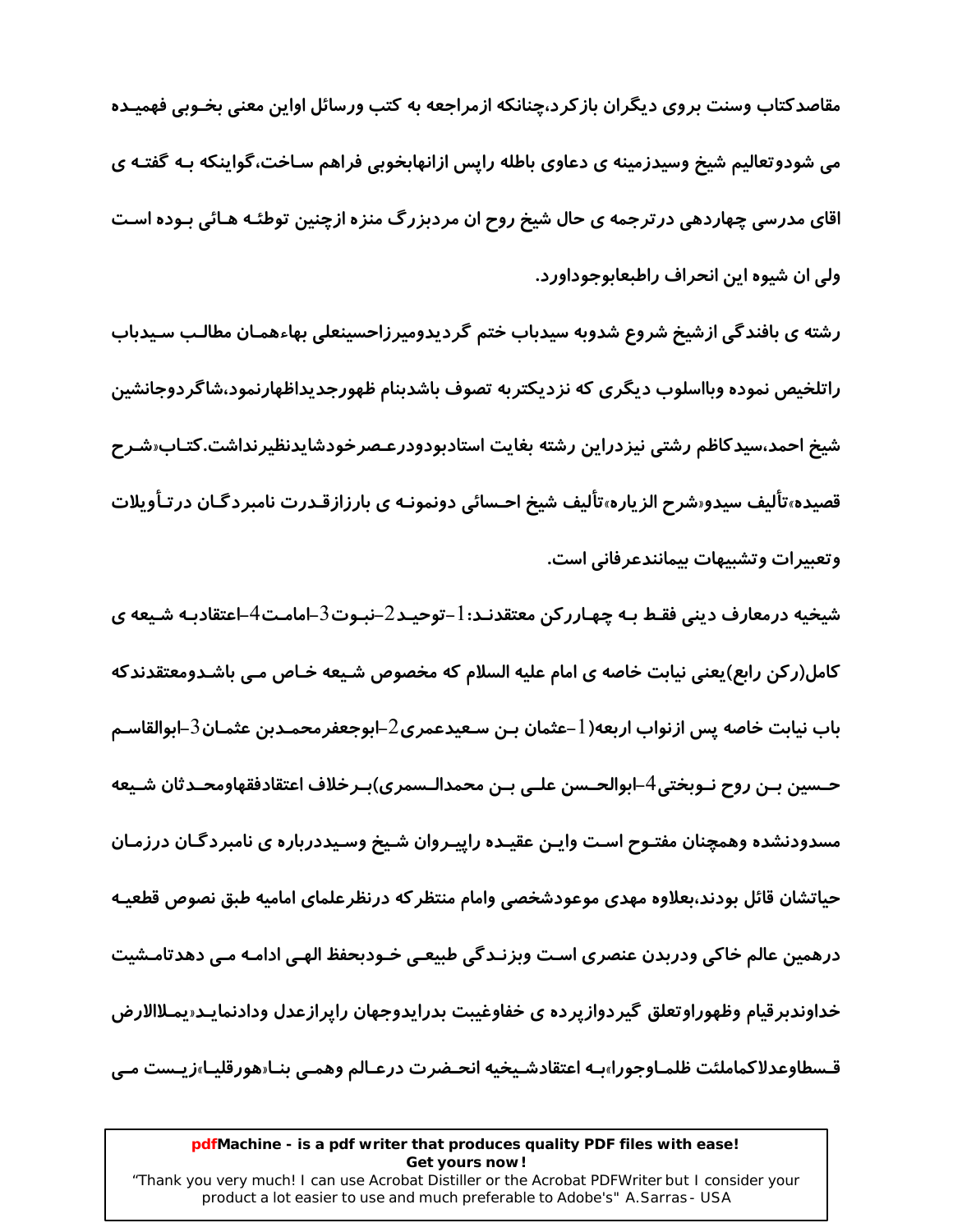فرمایــدوانگاه کــه پروردگــاراراده فرمایــدازانجانزول فرمایدوبوظیفــه ی اصــلاح عــالم ازمفاســدقیام نمايد،وناگفته نماند،سـيدكاظم دراغلـب اوقـات شـاگردان خـودرابقرب سـاعت ظهورمهـدي(ع)خبرمـي دادوافکاراطرافیان خودرابیشترمتوجه این موضوع می ساخت بطوریکه انتظارفرج امام علیه السلام دربین انان قوت گرفت وهردم مترصدظهورقائم(ع)بودند.

بعـدازفوت حـاجي سـيدكاظم رشـتي درسـنه ي259[ابتـدامعلوم نبودكـه جانـشين وي«يعنـي شـيعه ي کامـل»بعدازاوکـه خواهـدبود،ولی طـولی نکـشیدکه مـدعیانی بـرای اینمقـام پیداشـدند،منجمله«حـاجی محمـدکریمخان کرمـانی،کـه رئـیس شـیخیه ی متـأخرین گردیـدودیگر‹میرزاعلیمحمدشـیرازی،کـه خودرابلقب«باب»يعني«در»مي خواند.

مفهوم ومقصودازاین کلمه تقریباهمان معنی بودکه ازشیعه ی کامل راده می شد،واستعمال ایـن کلمـه ی مخصوصه چندان تاز گی نداشت،بلکه ازهمان زمان امام دوازدهم«حجهٔبن الحسن العسگری»اسـتعمال ان معمول بودزيراكه امام مذكوربعدازدفن وتجهيز يـدرخودامام حـسن عـسگري(ع)بلافاصـله ازانظارغيبـت نمود.دردوره ی اول این غیبت که بغیبت صغری معروف اسـت امـام ثانیعـشربکلی قطـع روابـط بااتبـاع خودنکرده بود،بلکه مع الواسطه یعنی بتوسط چهارنفرازصحابه ی خود(ابواب اربعه)باشیعه ی خودمرابطه ومکاتبـه داشـت.ایـن دوره ی غیبـت یعنـی غیبـت صـغری بوفـات بـاب چهـارم«ابوالحـسن علـی بـن محدالـسمری»در $15$ شـعبان سـنه ی $328$ منتهـی شـدوازاین تـاریخ بـه بعـدامام درغیبـت کبـری داخـل گردیــــدوبکلی ازانظارعامــــه محتجــــب شــــد( 1)بنــــابراین ادعــــای علیمحمدشــــیرازی کــــه درابتدابعنوان‹باب›وواسطه ی بین امام غائب وشیعیان بودازنقطه ی نظرشیخیه چنـدان تـازگی وغرابـت نداشت،ولی طـولی نکـشیدکه میرزاعلیمحمدازایندرجـه قـدم فراترنهـاده ادعانمودکـه خودهمـان قـائم

#### pdfMachine - is a pdf writer that produces quality PDF files with ease! Get yours now!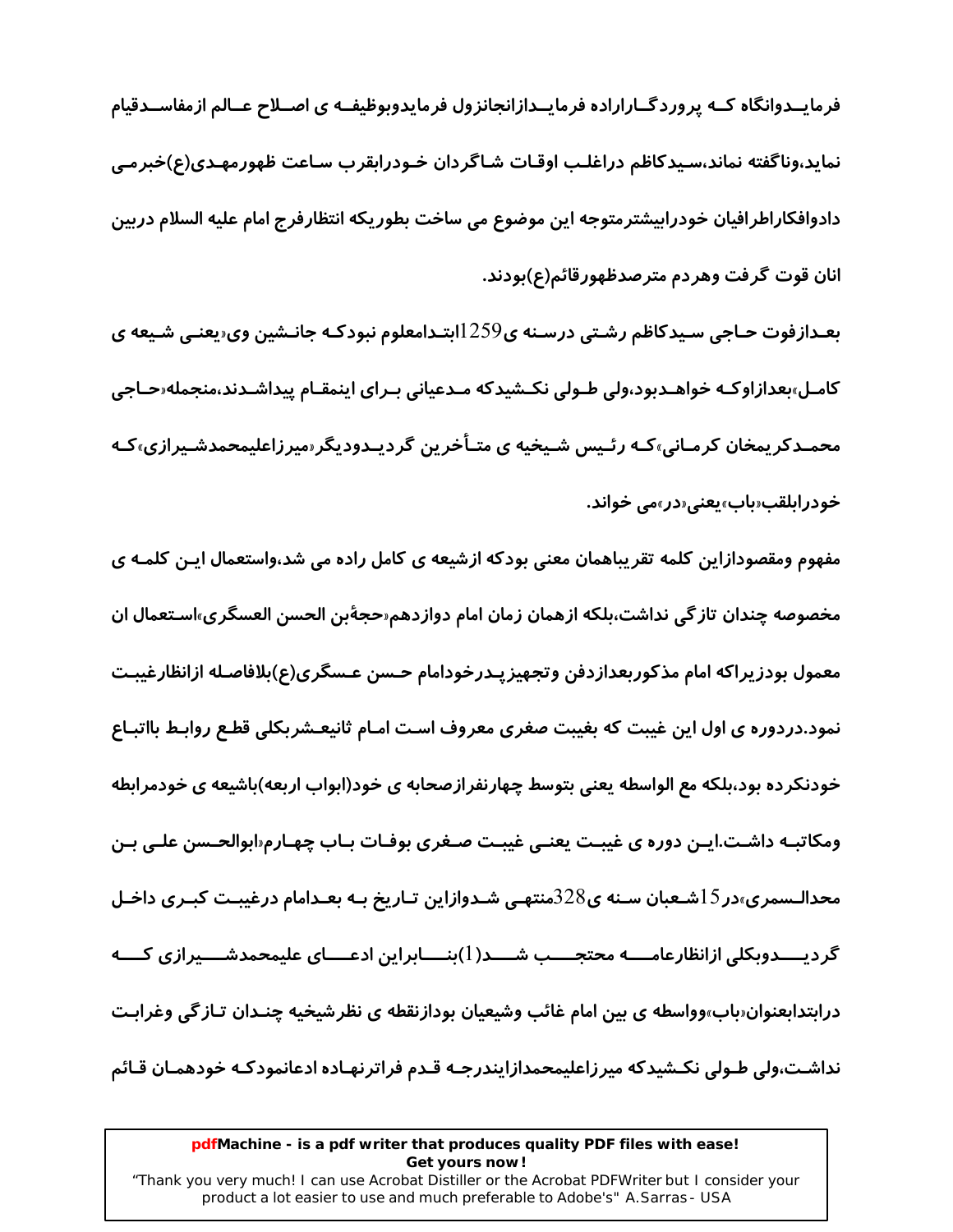موعودومهدى منتظروامام ثانى عضراست ومقام مهـدويت راكـه بازبـه اعتقادعلماءومحـدثان شـيعه،مقام وصـایت وتابعیـت بودبمرتبـه ی شـارعیت واصـالت تبـدیل نمودومـدعی وحـی وکتـاب جدیدوشـریعت جدیدودین تازه گردیدوقران رامنسوخ اعلام کردوییداست چنانکه«کنـت دوگوبینـو»گویـد:هـیچ *ر*بطـی وادنی مناسبتی نیست مابین مفهومی که بابیه ازنقطه اراده می کنندوتصوری که مسلمین از«مهدی»درذهن دارند(1)ولهذاعلیمحمدبشرح مذکوردعوت خودرابعنوان بابیت اغازکردوازمطالعـه ی اثابـاب بخـصوص تألیفات اولیـه ی وی اینمعنـی بخـوبی واضـح واشـکارمی کردد،منجملـه درتفـسیرسوره پوسـف(احـسن القصص)كه ازاثاراوليه ي اوست گويد:«الله قدقـدران يخـرج هـذاالكتاب فـي تفسيراحـسن القـصص مـن عندمحمدبن على بن محمدبن على بن موسى بن جعفربن محمدبن على بن الحسين بن على بن ابيطالـب على عبده ليكون حجةَالله من عندالذكرعلى العالمين بليغا»

وبازدرهمان كتاب گويد:«ولاتقولواكيف يكلم عن الله من كـان فـي الـسن خمـس وعـشرونااسمعوافورب السماءوالارض اني عبدالله اتاني البينات من عندبقيةالله المنتظرامامكم»

ودر کتاب هحیفه ی عدلیه،گوید: بعدازانکه درایام غیبت اختلاف به منتهـای رتبـه رسـیدوقوابل بـصفای مـشعر توحیدنزدیک گـشته،فرض اسـت برمقـام رحمـت خداونـدعالم کـه ازجانـب حجـت خودعبـدی راباحجةوافيه منتخب واظهارفرمايدالخ…»

وبازدرهمان صحیفه گوید:‹وشکی نیست که حکم حق محض درمیـان کـل ایـن اختلافـات فرقـه ی اثنـی عــشریه یکــی بوده،اگرچــه اهــل غیــران هرگــاه لحــب الله حرکــت نمــوده اندوجدوجهــدخودرانموده اند،مـصاب؟( l)بـوده اندامر كـه بهاينجـاختم شـد«ازسـبيل فـضل امـام غايـب عجـل الله فرجـه عبـدي ازعبیدخودراازبحبوحه ی اعجام واشراف منتخب ازبرای حفظ دین فرموده»این فقرات ازنوشته های باب

#### pdfMachine - is a pdf writer that produces quality PDF files with ease! Get yours now!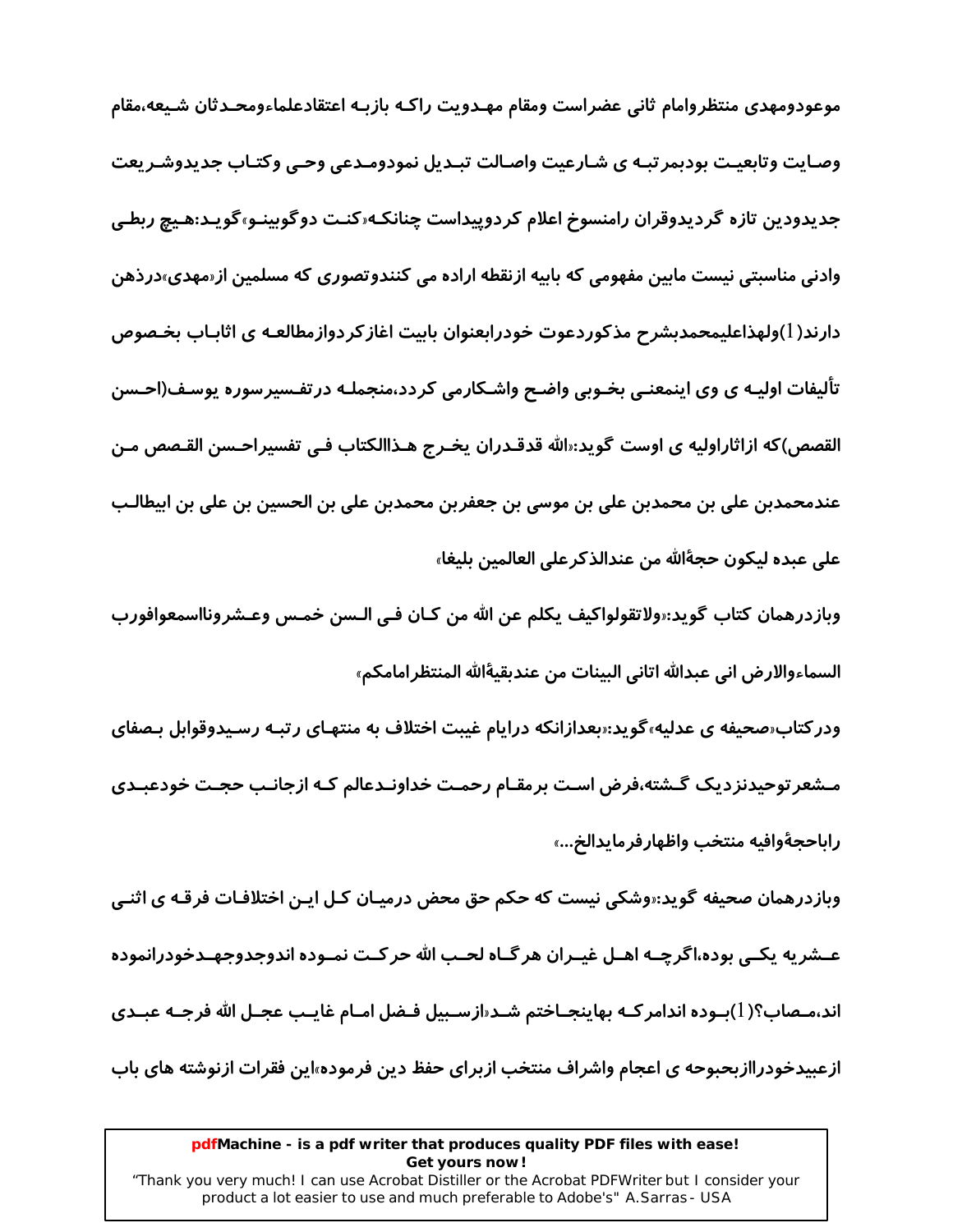واظهارات دیگراودراوان ظهورداعیه ی ویرابطورمحسوس بعنوان بابیت یعنی واسطه ی بین مردم وامـام عليه السلام معرفي مي كندومكرراازوي خضوع وخشوع مبالغه اميزنسبت به اهـل البيـت ومقامـات ائمـه اثنی عشردیده وشنیده شده است،ماننداینکه درصحیفه ی عدلیه ص7گوید:

«وتوهم ننمائي كه مي گويماين دعوت اتم واعظم است،نه چنين است.بحق خداوندي كه آل الله *ر*ابولايت مطلقه ی خودظاهرفرموده،که وجودوصفات من وکلماتی که ازلسان وقلـم مـن جـاری شـده وبـه اذن الله خواهدشد،معادل یک حرف ازادعیه ی اهل عصمت سلام الله علیهم نخواهدشد.»

واگراین بیان رابادعاوی بعدسیدباب که خودرابر تروبالاترازهمـه ی انبیاورسـل وحتـی افـضل ازحـضرت خاتم الانبياءصلي الله عليه واله وسـلم شـمرده وگـاه دعـوي ربوبيـت والوهيـت نيزنمـوده اسـت مقايـسه نمائیم،خواهیم دانست که مفهوم ادعای باب دربادی امرغیرازمفهومی است که ازدعاوی بعدی اوبدسـت می اید،وامااینکه چه وقت پاراازمقام بابیت(واسطه ی امام ومردم)فراتر گـذارده ویالااقـل اظهـارانرانموده اخـتلاف است،وقدرمـسلم اینـست کـه تاواقعـه ی کـشتارقلعه ی طبرسـی(2)پیـروانش اورابـاب مهـدی موعودمى دانسته اندوابداتصورشريعت تازه ودين جديدونسخ شريعت اسلام رانداشـته انـدومامى بينـيم وقتی درداستان بدشت( l)«قر ۂالعین»و«ملامحمدعلی بارفروشی»(ملقـب بقـدوس)زمزمـه ی نـسخ احکـام اسلام وتجديدشريعت راانهم بااضطراب ونگراني ازمخالفت بابيه مي كنندمواجه باعكس العمـل وتعجـب عدہ کثیری ازپیروان می گردندوجمعی پس ازبرملاشدن مطلب بقول مؤلف«کواکب الدریـه»انچنـان مـی روندکه به عقب سرخودنگاه نمی کنندو«ملاعبدالخالق یزدی»که ازداعیان دعوت بـاب اسـت درخراسـان وقتـي ازحقيقـت امرمطلـع مـي شودازاعتقادخوددسـت برمـي داردويـشيمان مـي شـود(2)ومؤيـدبراين مطلب(اینکه دعوت باب تامدتی فقط بابیت بوده)تفسیری است که درمعنی کلمه ی باب درمتمم وضمیمه

#### pdfMachine - is a pdf writer that produces quality PDF files with ease! Get yours now!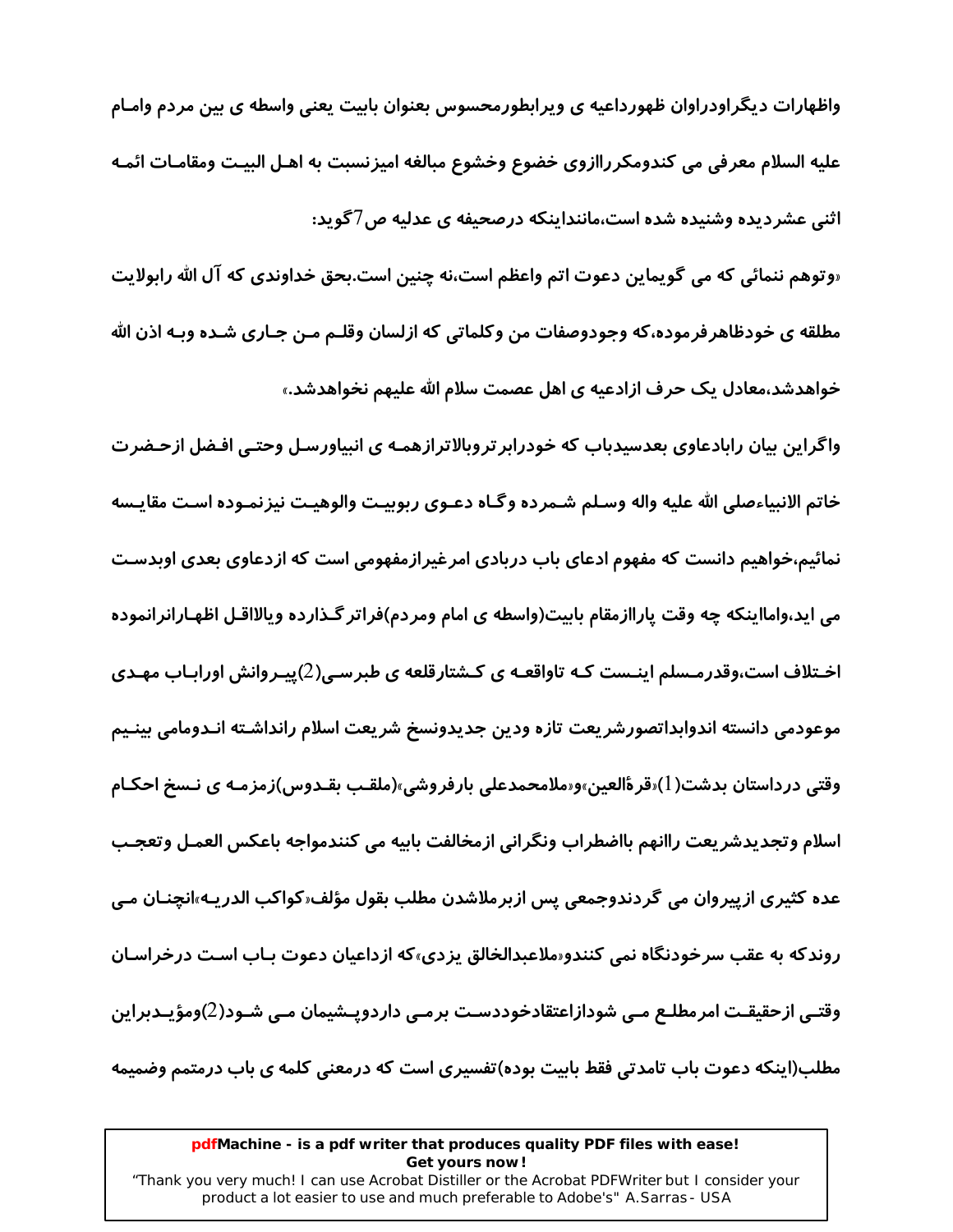ی بیــان فارســی(کــه لغــات واصــلاحات مخــصوصه ی کتــاب بیــان رامعنــی نمــوده)بدســت داده ودرانجاذکرشده:«باب الله،اول مقامی است که خودحضرت اظهارنموده تاچهارسال»وهمچنین بـه تـصریح میرزاجانی کاشانی(3)تاریخ ادعای جدیدباب مصادف بودباحر کت دادن وی به قلعه چهریق(صفر 1264) وبازبرای رفع توهم ازاین معنی که عنوان بابیت،برای سیدعلی محمدممکن است مفهوم بـاب علـم الهـی راداشته باشد،چنانکه درصلاحیت ائمه ی طاهرین بوده است،ودردعاب ندبـه مـی فرمایـد:«انـت بـاب الله الذی منه پوتی،لازمست توضیح داده شودکه خودباب،عنوان دعوت اولیه راتوضیح داده وباب رابه معنـی واسطه ی امام ومردم معرفی نموده است،ازجمله درکتاب«ادله ی سبعه»گوید:«نظر کن درفـضل حـضرت منتظر که چقدررحمت خودرادرحق مسلمین واسع فرموده،تاانکه انهارانجات دهد،مقامیکه اول خلق است ومظهرانني اناالله چگونه خودرابه اسم بابيت قائم ال محمدظاهرفرمودوبه احكام قران دركتاب اول حكـم فرمودتاانکـه مـردم مـضطرب نــشوند،از کتاب جدیدوامرجدید،ومــشاهده کنندکـه ایــن مــشابه اســت باخودایشان،لعل محتجب نشوندوازانچه ازبرای ان خلق شـده انـد،غافل نماننـد(١)قطعـی اسـت کـه ایـن اظهارات درموقعی بوده که باب ادعای دین جدیدوامرجدیدوکتاب جدیدنموده بوده،وبرای اینکه التیامی بدعاوی متاقضه ی خودبدهدوبه اصطلاح دفع دخل مقدرنماید،ضمن تصدیق واقراربه اینکه ادعـای اولیـه او«بابيت قائم ال محمد»بوده ودر كتاب اول خودبه احكام قران وديـن اسـلام وحكـم نمـوده مـي گويـدان بخاطرضعف مردم وعـدم استقبالـشان ازدعـوت تـازه بـوده وبـراى انكـه مـردم وحـشت نكننـدومحروم نماننـدامام منتظرخـودراتنزل داده وتفـضلابعنوان بابيـت خـودش ظاهرشـده اسـت!!!بازدرهمـان كتـاب گوید:«حضرت موعودبارضای خاطرمیل کرده است کـه خـودراتنزل داده در تحـت منظـره ی بـابی ارائـه دهدكه هدايت كننده است بشناسائي يكي ازاعقاب مخفى محمددر كتاب اول خودبنام قوانين قران تكلـم

#### pdfMachine - is a pdf writer that produces quality PDF files with ease! Get yours now!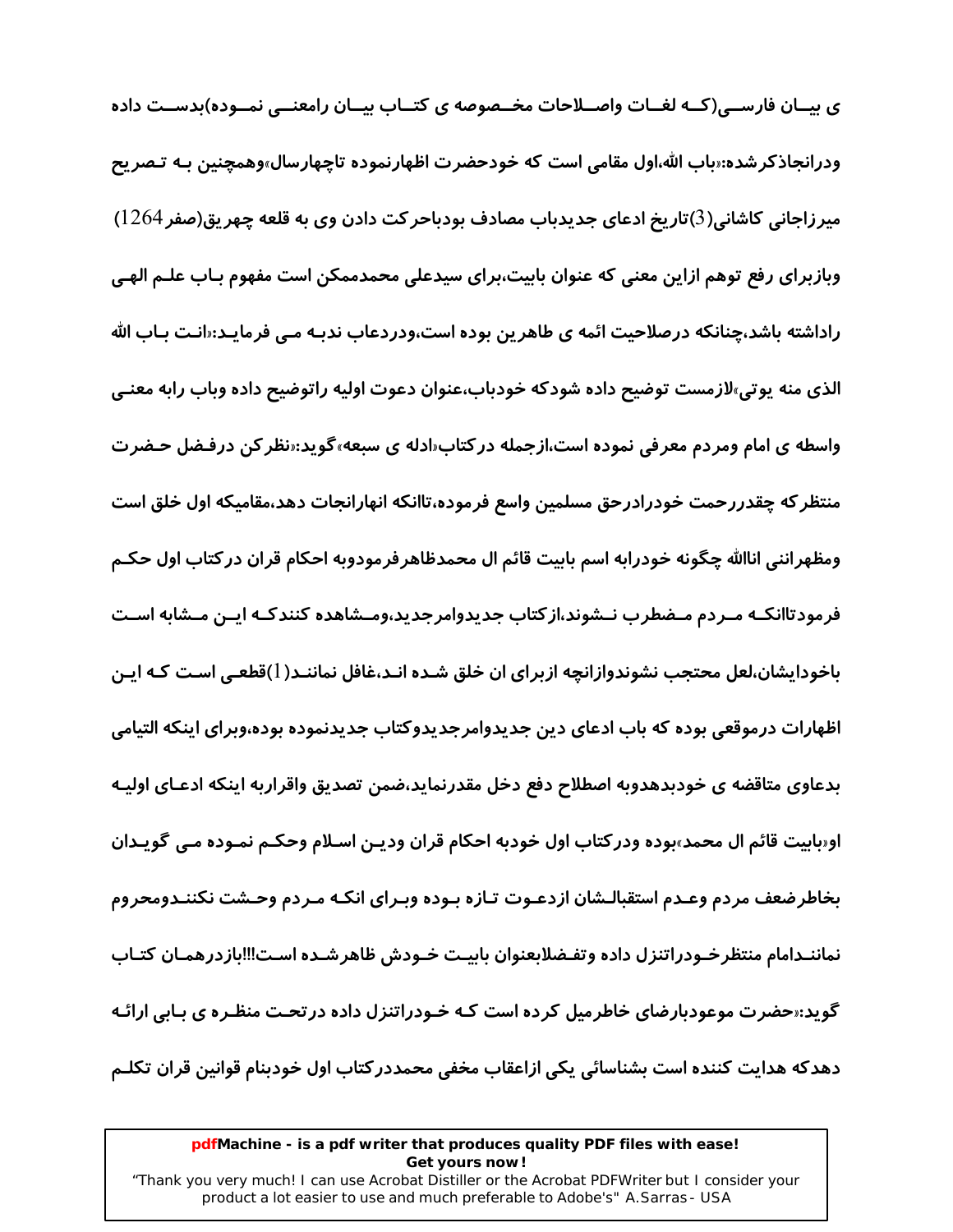كرده است تامردم ازكتاب وقوانين جديدمضطرب نشوندويقين كنندكه اين كتاب واين قـوانين باكتـاب مخصوص خودشان مر بوطندتااینکه انهادر تاریکی نمانند»(2)

وهمچنين در«صحيفه ي عدليه»ص28گويد:«وامروزبه اراده بقيۀالله امـام عـصرعليه الـسلام،وجودكلماوقع عليه اسم شـيئي واعتقادبغيبـت انهـم مثـل اعتقادبـه رجعـت اسـت»وميرزاجـاني كاشـاني بـابي در تـاريخ خود«نقطهٔالکاف»ص86که معتبر ترین تاریخ دوره ی اول ظهوراست می نویسد:«خلاصه حضرت قائم علیه السلام تاریخ تولدایشان عددنورمی باشدکه $256$ ازهجرت می شودوبرروایتی در 7سـالگی غیبـت صـغری فرمودندحسین بـن روح رانائـب ووکیـل خـودقراردادوپس ازحـسین سـه نائـب دیگـرهم تعیـین شـده وبعدازاین چهارنائب زمان غیبت کبری شده.

> $212$ .-نقطةالكاف ص $-3$  $2.3$ .-نقطهٔالکاف ص $-2$ 1-1264قمری.

> > تاریخ نیکلای فرانسوی. $\!-2$  $29.$ دلائل سبعه ص-.

بهر تقدیروقتی زمزمه ی دعوت باب در کربلاانتشاریافت بعضی مردم ساده به اومتوجه شدندوگروندگان

اولیه ی باب راکه به انهالقب حروف«حی»(1)داده است عموماشیخیه تشکیل می دهندوبطوریکه گذشت

دراثر تعالیم شیخ وسیدرشتی چنین زمزمه ای ازپیش درافکارانان فراهم شده بود.

درنامهای افرادحروف حی،مختصری درکتب بابیـه وبهائیـه وتـواریخ اسـلامی اخـتلاف اسـت وبنابرانچـه

میرزاسمنیرنبیل زاده»هم در کتاب«حدیقهٔالبهائیه»چاپ بمعنی منطبعه ی345ده قذکرنموده اسامی انان بـه

#### pdfMachine - is a pdf writer that produces quality PDF files with ease! Get yours now!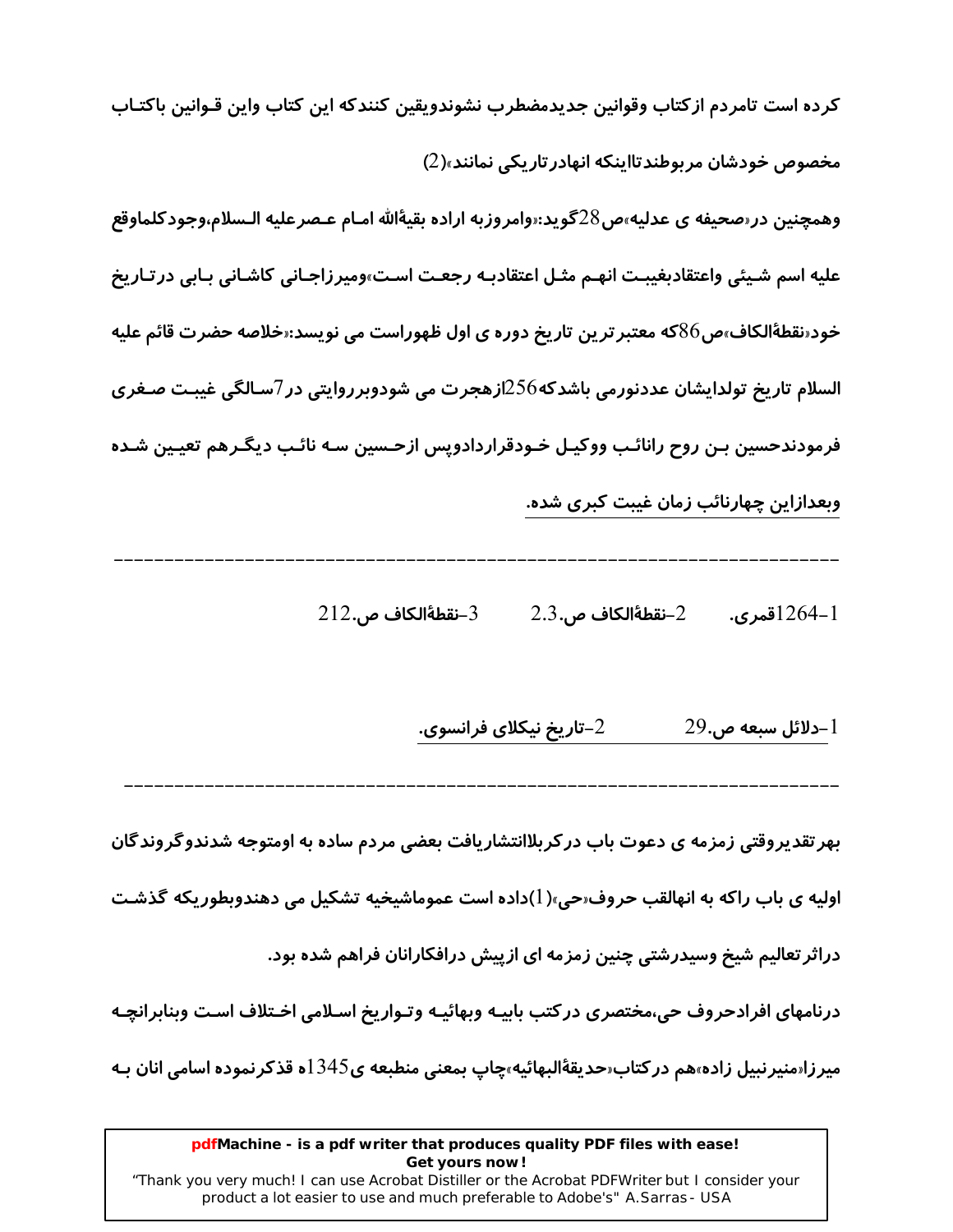اينشرح است: 1-اول من من ملاحسين بشرويه اي ملقب بباب الباب2-ملامحمدعلي بارفروشي ملقب بـه قدوس $\,$ -ملاعلی بسطامی $\,$ -ملاحـسین برادربـاب البـاب $\,$ –اقامحمدباقرهمـشیره زاده ی بـاب البـاب $\,$ – ملاحسین بجستانی7–خـدابخش قوچانیکـه بملاعلـی رازی موسـوم شـد8–سیدحـسین پـزدی کاتـب9– ميرزامحمدروضه خوان يزدي [.–سعيدهندي 1 |–ملامحمودخوئي12 –ملاجليل اروميـه13 –ملااحمدابـدال مراغــه ای $14$ –ملابــاقر تبریزی $15$ –ملایوســف اردبیلــی $16$ –میرزامحمــدعلی قزوینــی7 $–میرزاهــادی$ پسرمیرزاعبدالوهاب قزوینی $18$ –طاهره ی قزوینی معروف بقرۀالعین.

می به حسب عدد $18$ است وباب به تناسب عددی مؤمنین اولیه که $18$ نفربوده انداین لقب رابه انهاداده  $\!1$ 

«نوش ابادی»در کتاب«بیان حقیقـت»نـام کـسان دیگـری رامـی بردماننـد«میرزااحمدازغنـدی»و«ملاصـادق مقدس»و«شیخ ابوتراب اشتهاردی»و«ملاخلیل ارومی»(محتمل اسـت ایـن شـخص همـان جلیـل ارومیـه ی سابق الذکرباشد)و«ملامهدی کندی»وهمچنین درتاریخ محمدزرندی(معروف به نبیـل)دراسـامی حـروف حـــــي اختلافـــــاتي موجوداســـــت ومرحـــــوم علامــــــه ی قزوینــــــی دروفیـــــات معاصـــــرین درحرف(ج)سیدجوادکربلائی(ازبابیه ی مشهور)راازافرادراحروف حی دانسته اند.

بااین مقدمـه دانـسته شـدکه مـذاق شـیخیه تاچـه انـدازه درپیـشرفت مختـصردعوت بـاب دخیـل بـوده وتأثيربخشيده است،ومؤمنين اوليه باب بتـصريح بهـاءالله عمومـاييروان شـيخ احـسائي بـوده اند،انجاكـه خطاب به شیخ محمدتقی نجفی اصفهانی معروف به اقانجفی نوشته:«پاشیخ فکرنماوبه انـصاف تکلـم کـن حزب شيخ احمداحسائي باعنايت الهي عارف شـدندبه انچـه کـه دون ان حـزب ازان محـروم ومحجـوب مشاهده گشتند آه،

#### pdfMachine - is a pdf writer that produces quality PDF files with ease! Get yours now!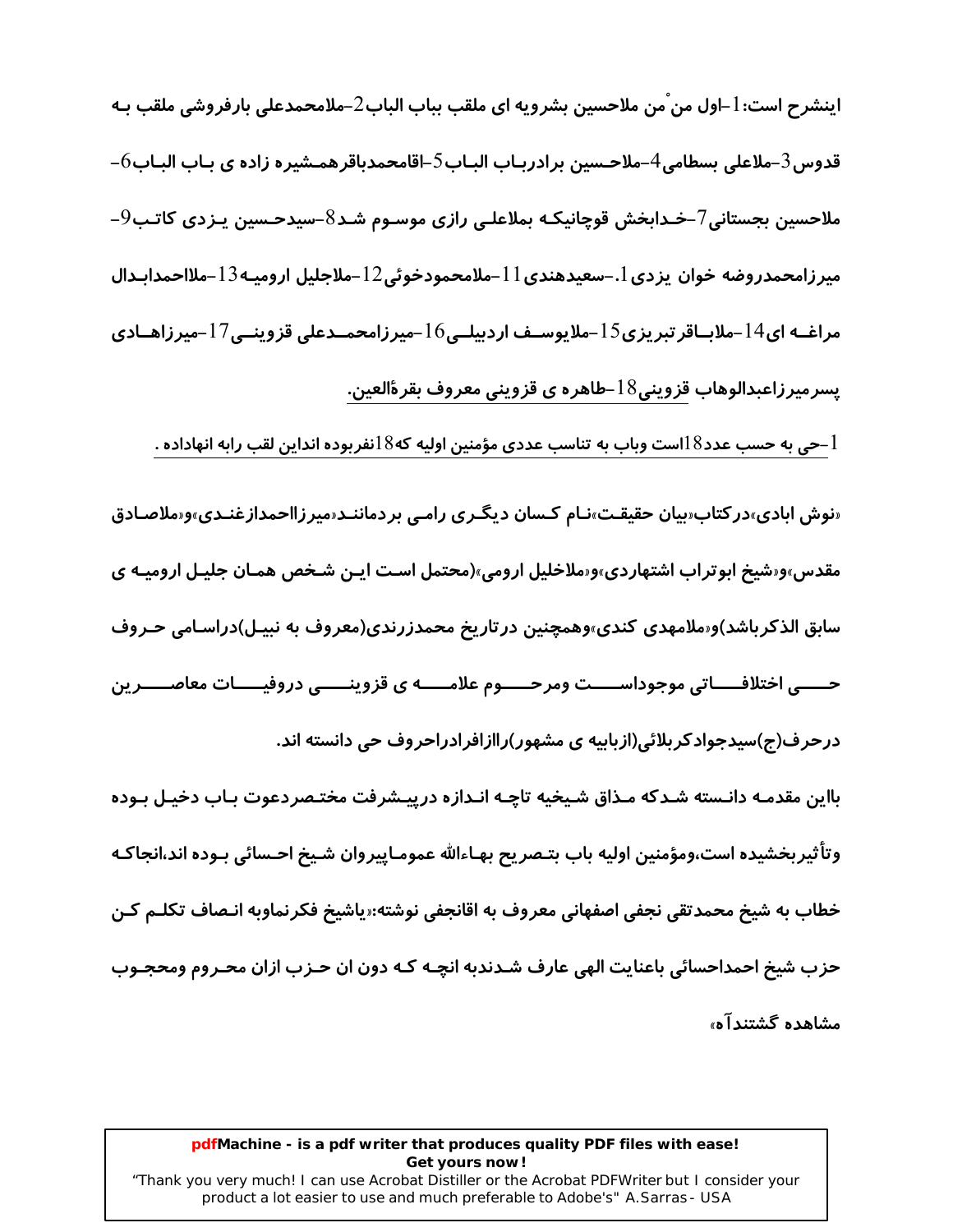مخـصوصاكه ديـديم يكـى ديگرازشـاگردان شـيخ رشـتى تحـت همـين عنـوان مـدعى مقـام ركـن رابـع شـد(1)وبعدازسـیدکاظم خودراجانـشین وی معرفـی کردویـک رشـته مطالـب دیگرازخودیرداخـت کـه ازحوصله ی این بحث خارج است.

لیکن سیدباب پس ازاینکه پیروانی بهم بست وفتنه هادراطراف افکنـدعنوان دعـوت رادرمـاکووچهریق علناتغيير دادوخودراصاحب الامرومهدى موعودناميد،وسيدكاظم وشيخ احمدرامبـشرخودخواندوبااغماض به اینکه دعـوت مهـدویت دعـوت تبعـی نـسبت بـه اسـلام وقـران بایدباشدشـریعت تـازه اوردواحکـام جدیدوضع کرد،وقران واسلام رامنسوخ اعـلام نمـود،وحتی قـدم بالاترنهادوزمزمـه ی ربوبیـت والوهیـت اغازيدوخودراذكراكبرورب اعلى ناميد.ازكلمات اوست«لااله الااناالاحدالاحيد.لااله الااناالصمادالصميد.لاالـه الااناالسراج السريج.لااله الااناالقدام القديم...الخ»ودرجائي خودراافضل از كـل انبياءورسـل ناميـدو«اول مـن سجدنی محمد»گفت.

ودرلوح ششم ازالواح خط خودباب( ])است که نوشته:

«وان اول من بايع بي محمدرسول الله ثم على ثم الذينهم شهداءمن بعده ثم ابواب الهدى…الخ. بهرحـال سـيدعلى محمــدازعتبات عــازم ايــران شدودربوشــهرپنهاني بــه اغــواي مــردم ســاده لــوح پرداخت،وهر کس رامحـرم تـشخیص مـی داددرخلـوت دعـوت خودرابـه اوابرازمـی نمودوبـه کـسانیکه ظاهرااظهارایمان می کردندوسـردرطاعتش مـی نهادندریاسـت وحکومـت یکـی ازبلادراکـه بعدهابایدبـه دست اومفتوح گرددوعده می دادوبعضی مردم طماع ودنیاطلب رابااین نیرنگ بفریفت وگروهی هم کـه شـوری درسرداشــتندودرپی هرصــدائی برمــی خواســتنددعوت بــاب راوســیله ای بــرای اجــرای مقاصدخودینداشتندوگرداوراگرفتند،دراینجاازذکراین نکته غفلـت نبایدکردکـه عـده ای ازادیخـواه کـه

#### pdfMachine - is a pdf writer that produces quality PDF files with ease! Get yours now!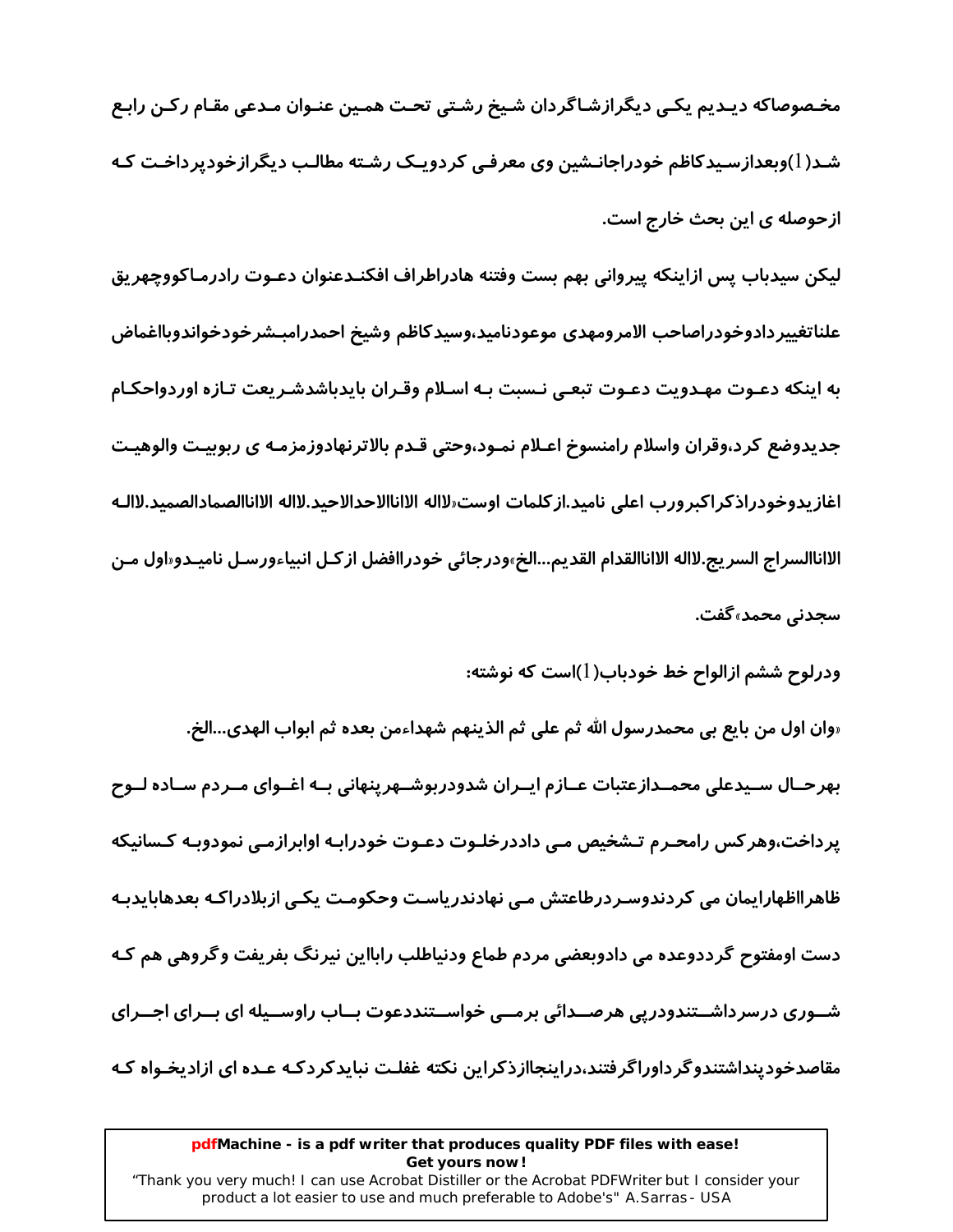ازاستبدادحكومت وقت ومظالم دستگاه قاجاربستوه امده وازدستگاه اخوندي نيزناراضي بودندنهضت باب راکه طبعاخللی به اوضاع واردمی ساخت وروزنـه ی سـتیزه وتخریـب بنیـان حکومـت مـستبده رابـازمی کردواخونــدهارامتزلزل مــی نمودوســیله ی خــوبی تــشخیص داده وبتوقیــت ان پرداختندوکــسانی ماننـــد«میرزااقاخـــان کرمـــانی»(1)و«شـــیخ احمـــدروحی»(2)کــه ازطرفـــداران نهـــضت«ســـیدجمال افغاني<sub>»</sub>بودند،بعدهابه طرفداري بابيه قيام كردنـدوظاهرامؤمن بـه بـاب شدندودونفرسـابق الـذكربمعيت یکدیگر کتاب«هشت بهشت»رادر تقویـت دعـوت بـاب نوشـتندودختران«میرزایحیـی»معـروف بـه«صـبح

ازل»راکه جانشین منصوص علی محمدباب بودتزویج کردند(3)

أ –حاجي محمدكر يمخان كرماني.  $1\,$ 

l-مجموعه ی الواح خطی باب که الواح بخط خوداوگراورشده نزدنگارنده موجوداست.

(1)127.-1314قىرى.

(2)1263-1314قىرى.

(3)انقلاب ايران تأليف ادواردبراون ص94وسوادتحقيق درمذهب بابيه ص221تأليف همو.

یس ازاینکه دعوت باب اشتهاریافت ومطلب بگوش امنـای حکومـت رسیدوقـضیه ازبوشـهربه شـیراز که

مركزايالت فارس بودودرانموقع دارالعلم بشمارمي رفت مخـابره گرديـد،حكومت فـارس(نظـام الدولـه

حسین خان اجودان باشی)سیدباب راتحـت الحفـظ بـشیرازطلب نمـود،لیکن بـه احتـرام مقـام سـیادت

اودرخلوت مراعات حال وی رامـی کرد،سـیدباب ازحـسن نیـت نظـام الدولـه گمـان دیگردربـاره ی وی

برد،واورامؤمن به خودينداشت ودعوت خودرامخفي ننمودوحتي نظام الدوله رابحكومت كشورروم تطميع

كرد،نظام الدوله مجلسي ترتيب دادوازعلمـاي شـيرازدعوت نمودوامرسـيدرابه انهاواگـذارنمود،علمايس

ازمکالمه باسیدحکم به ارتدادوکفرش دادندوقتل اوراواجب شـمردند،منتهی چـون گمـان جنـون دوبـاره

pdfMachine - is a pdf writer that produces quality PDF files with ease! Get yours now!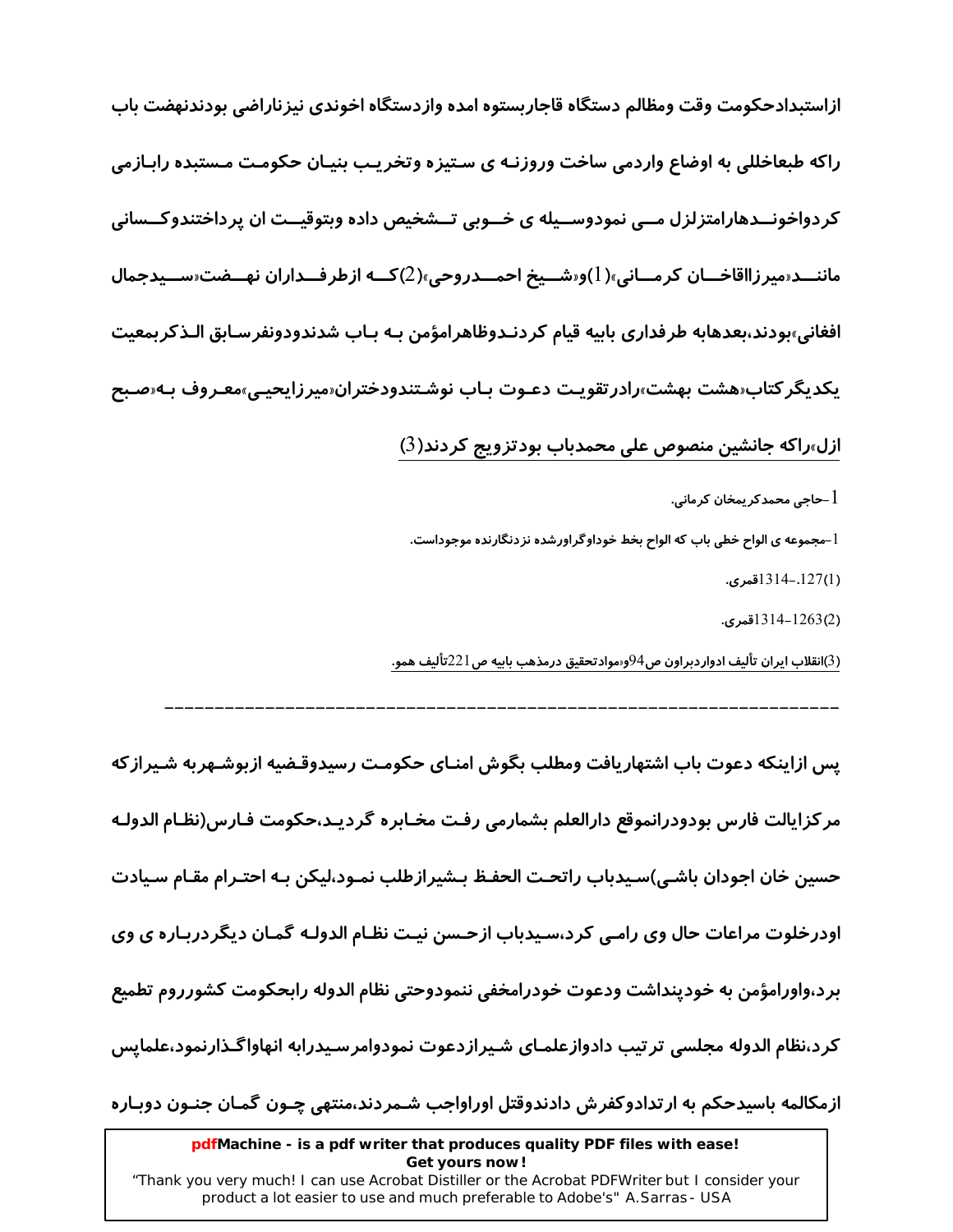اومــی رفــت درقــتلش تأمــل کردنــدوبهمین انــدازه اکتفانمودندکــه درحــضورمردم درمــسجدوکیل شیرازبر فرازمنبراز گفتارهای سابق تبری جوید،لذاروزجمعه ای درهمان مسجدیس ازاتمـام نمازجماعـت به امر «شیخ ابوتراب»امام جماعت مسجدبرمنبربرامدوهرنوع ادعائی راازخودتکذیب نمود،کلمات سیدکه درمسجدشیرازاظهارنموده بنقل از«ناسخ التوا*ر*یخ»چنین است:

«ایهاالناس اینکه می گویندکه من ادعای دین تازه نموده ام پااینکه دعـوی مهـدویت نمـوده ام،بـه دروغ وكذب نسبت به من داده اند،زيراكه من به هيچ وجـه مـن الوجـوه دعـوى تـازه نـدارم وادعـائي ننمـوده ام،اشهدان لااله الاالله وان محمدرسول الله،وان عليـاولي الله وان الائمـه،من ولـده حجـج الله واولياءالله،امـام دوازدهم صاحب الزمان حجةبن الحسن اسـت وان بزر گواراسـت مهـدي موعودوقـائم ال محمـدواززمان وفات يدرش تاكنون غائب ازانظاراست وهروقت مـشيت الهـي قراربگيردظهورخواهدفرمود،خـدالعنت کندکسی راکه بغیراین دین متدین بدینی باشدومذهبی»

وهمـان روزدرمسجددرحـضورشیخ ابـوترای توبـه کـرد،پس ازان بـه شـرحی کـه درتـواریخ طـرفین مذکوراست اورابه اصفهان وازانجابه اذربایجان وقلعه ی ماکووسـیس بقلعـه ی چهر یـق بردندودرزنـدان چهریق محبوس گردید.مشهوراین است که شش ماه مدت زندان وی طـول کـشید،ولی بنابرانچـه نبیـل زاده در تاریخ خودنوشته سیدباب $28$ ماه درزندان چهریق به سربرده است واین اصح است.(1) سیددرزندان نیزارام ننشست وبهرنحوکه ممکن می شدبه اغوای مردم مـی کوشـیدوپیروانش دراطـراف مملکت بنای شورش وفتنه راگذاردند،ناچاردولت برای رفع ایـن غائلـه تـصمیم بـه کـشتن بـاب گرفـت ومـاًمورین اورااززنـدان چهریـق بـه تبریزبردندویکباردیگرمجلـسی باحـضورعلمای تبریزوناصـرالدین

#### pdfMachine - is a pdf writer that produces quality PDF files with ease! Get yours now!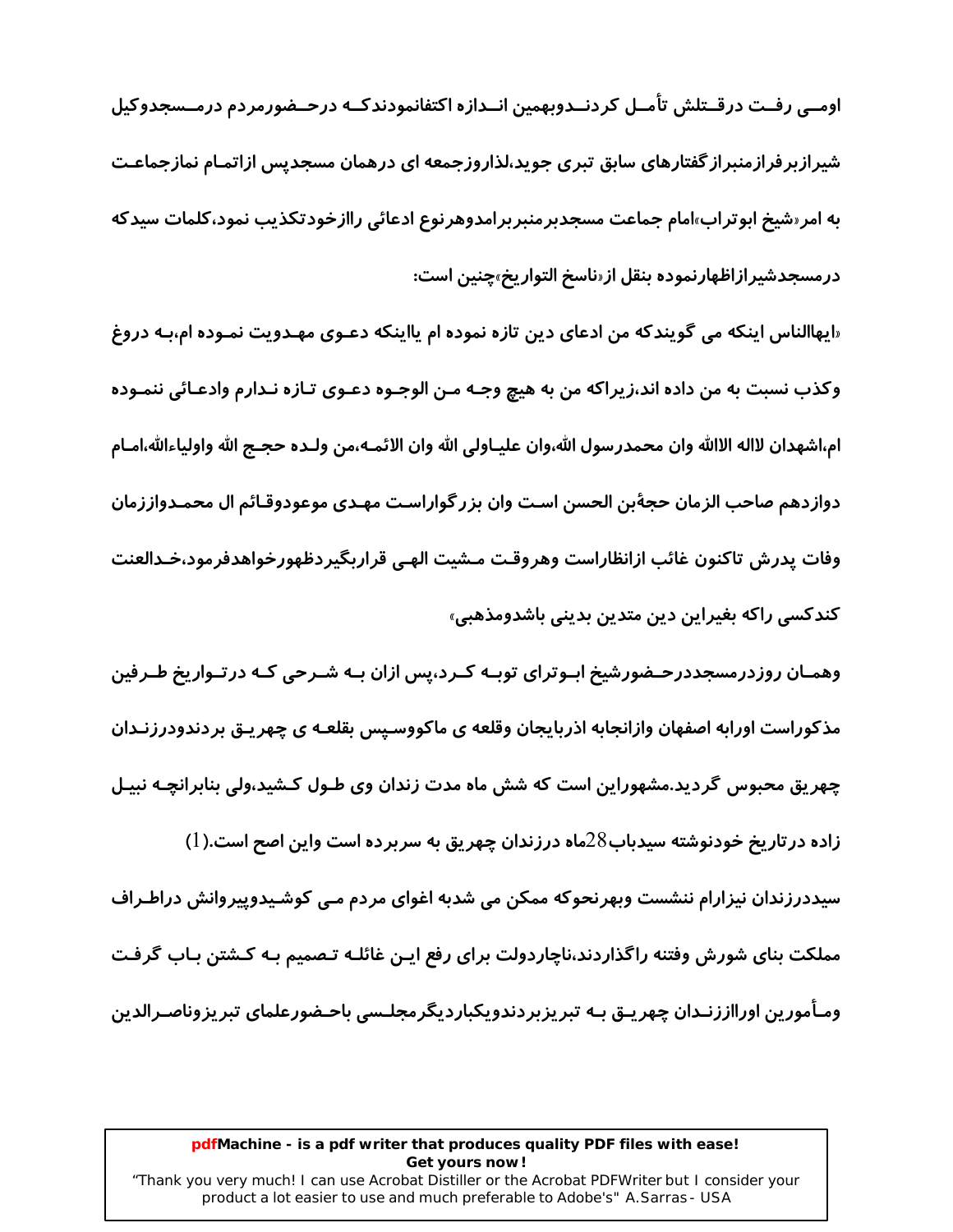میرزاولیعهدتــشکیل دادندوازســیددردعاویش اقرار گرفتند،مــشهوراست کــه ســیدباب درمجلــس مذكورخطبه اي قرائت كردودراين عبارت:«الحمدالله الذي خلق السموات والارض» سموات را(که مکسورتلفظ می شود)بفتح خواند،ناصرالدین میرزابراوخرده گرفت واپـن شـعررااز«الفیـه این مالک»بر اوخواند:

> يكسرفي الجروفي النصب معا» «ومايتاوالف قدحمعا

سیاح بهائی این قضیه رادرمقالـه ی خـود(2)نوشـته ویراکنـده گـوئی سـیدباب رادرمجلـس مـذکورحمل برسطوت دعوت نموده است!!!

بهرحال تصمیم برقتل باب قطعی شـدوبااینکه کتباتوبـه نامـه ای(3)بنزدناصـرالدین میرزافرسـتاد،چون دعاوی خودراتکرارودرواقع نقض توبه نموددرروز 27شعبان سنه ی266 آقمری( 1)اورادرسـن32سـالگی درمیدان تبریزبه داراویختند(2)وجسداوتامدتی درکنارخندق شهرعبرت عابرین بود.مدت دعـوت بـاب شش سال بود،كتب«بيان فارسى وعربي»و«شئون الحمراء»و«احسن القصص»اومعروفترين اثاراوست.بـاب تألیفات دیگری نیزداشته به این شرح:

1–تفسیرسوره ی بقره2–تفسیرسوره ی کوثر 3–تفسیرسوره ی والعصر 4–کتاب اسماء5–صحیفه ی عدلیه6–رساله ی فقهیه7–رساله ي محزونـه8–صـحيفه ي اعمـال9–كتـاب الـروح 1.–رسـاله ي ذهبيـه 11–صـحيفه ي بـين الحـرمين12–شـئون خمـسه13–رسـاله ي رجعت14-رساله ي نبوت خاصه15-جواب المسائل16-دلائل سبعه.

وبعضي نوشتجات ديگر (3)بهائيه بدستوررؤسـاءوزمامداران«عكـا»و«حيفـا»تاتوانـستندانچه ازاثاربـاب بـه

دستشان امدبخاطرفضاحت ورسوائي عبارات ومضامين انهاجمع اورى نمودنـدواخيرابعض نـسخ اثاربـاب

ازقبیل«بیان فارسی وعربی»و«صحیفه ی عدلیه»و«دلائل سبعه»و«متمم بیان»بقلـم یحیـی ازل والـواح خظـی

باب راپیروان یحیی برادربهاءاله بطبع رسانیده اند.

#### pdfMachine - is a pdf writer that produces quality PDF files with ease! Get yours now!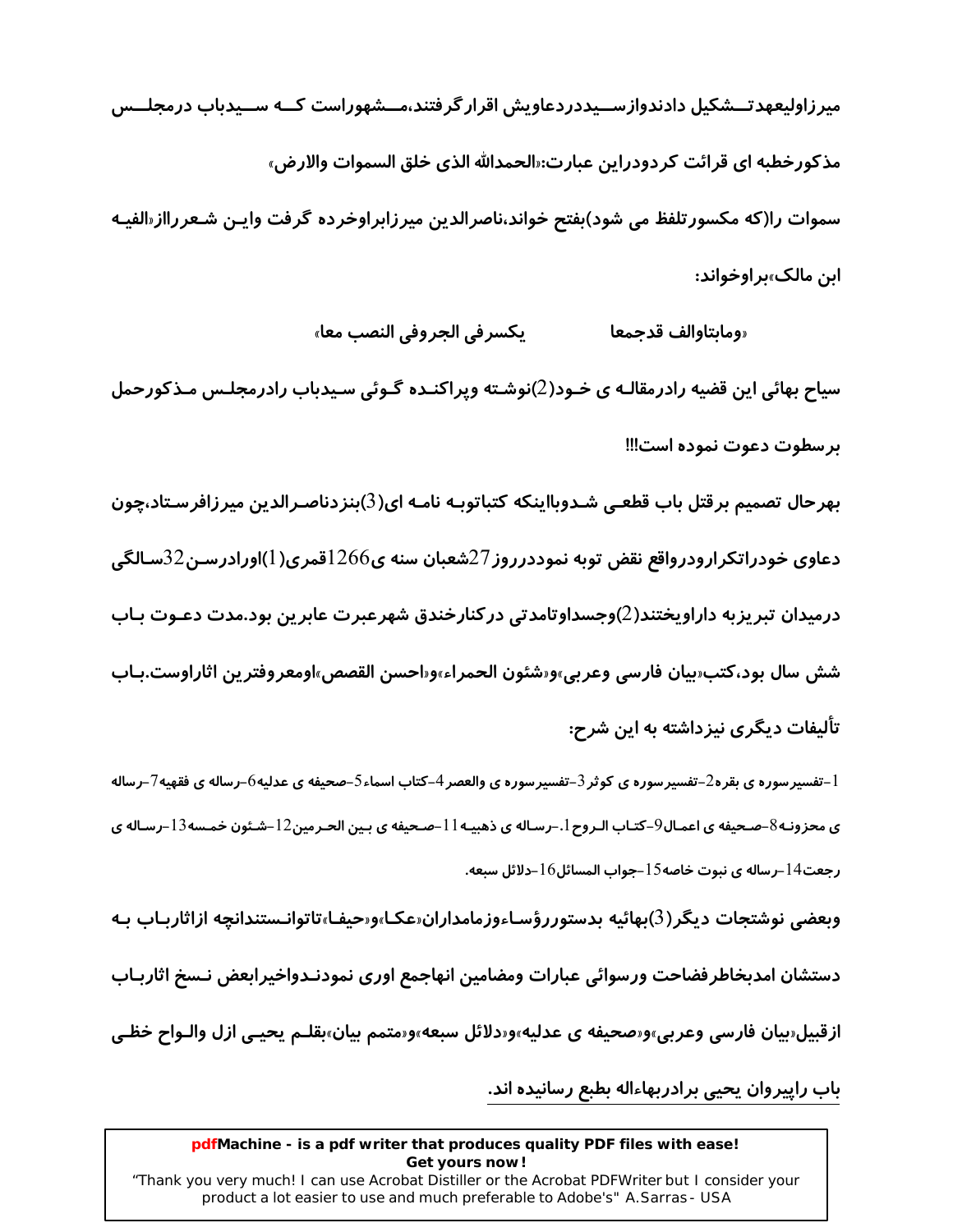l –میرزاجانی کاشانی درنقطهٔالکاف مدت توقف باب رادرچهریق دوسال ونیم نوشته(صفر 1264–شعبان1266)ص.312 ست. - مقاله ی سیاح تألیف عبدالبهاءعباس افندی است $\!-2$ 3–عین توبه نامه بخط سیدباب جزواسنادخطی در کتابخانه ی مجلس موجوداست ودرصفحه ی77همین کتاب گراور گردیده.

 $1$ جنابه مشهوروپرونده های موجوددردوایردولتی قتل بـاب روزدوشـنبه شـعبان سـنه ی $1265$ بـوده،ولی بـه اعتقاداهـل بهاءوبعـضی  $\,$ مورخین واقعه ی مذکوردرسنه ی $1266$ بوده است.(تاریخ نبیل زرندی)

مقدمه ی نقطهٔالکاف،وفیات معاصرین علامه ی قزوینی شماره ی چهارسال سوم یادگار. $\!2$ 

3–نام تألیفات باب ازمآخذبهائیه(کتاب نظراجمالی دردیانت بهائی تألیف احمدیزدانی)نقل شد،ولی درغیر کتب بابیه وبهائیـه بـه تمـام اینهااشاره نشده ونیز کتب دیگری مانندکتاب الجزاءکه بباب منسوبست در کتاب سابق الذکرنیست.

بنابرانچه که«زعیم الدوله»در تاریخ خود«مفتاح باب الابواب»نوشته مجموع کسانیکه ازبابیه وقـوای دولتـی وغیره درجنگهای قلعه ی طبرسی وزنجان ونیریز(به استثنای کسانیکه درواقعه ی نیریزازمسلمین مقتول گردیدندکه این فقره درمفتاح باب الابواب ذکرنگردیده)کشته شدند،بالغ بربیش ازهفتهزارتن بودندکه ازاین عده حدودپنجهزاروهفتصدتن ازبابیه وبقیه ازقوای دولتی وسایرمردم بقتل رسیدند.

## بهاء

میرزاحـسینعلی نـوری فرزنـدمیرزابزرگ نـوری ملقـب بـه بهـاءالله دراوائـل شـوال سـال233اقمـری تولديافت(1)

در 27سالگی دعوت باب راشنیدوبه اوگروید،وی نیزمانندمقتدای خود(باب)وبیشترازاوتحصیلات فارسـی

ومقدمات عربي راداشته ولي ناتمام وناقص واغلاط موجوددرنوشته هايش اين معنى راتاكيدمي كند. pdfMachine - is a pdf writer that produces quality PDF files with ease! Get yours now! "Thank you very much! I can use Acrobat Distiller or the Acrobat PDFWriter but I consider your product a lot easier to use and much preferable to Adobe's" A.Sarras - USA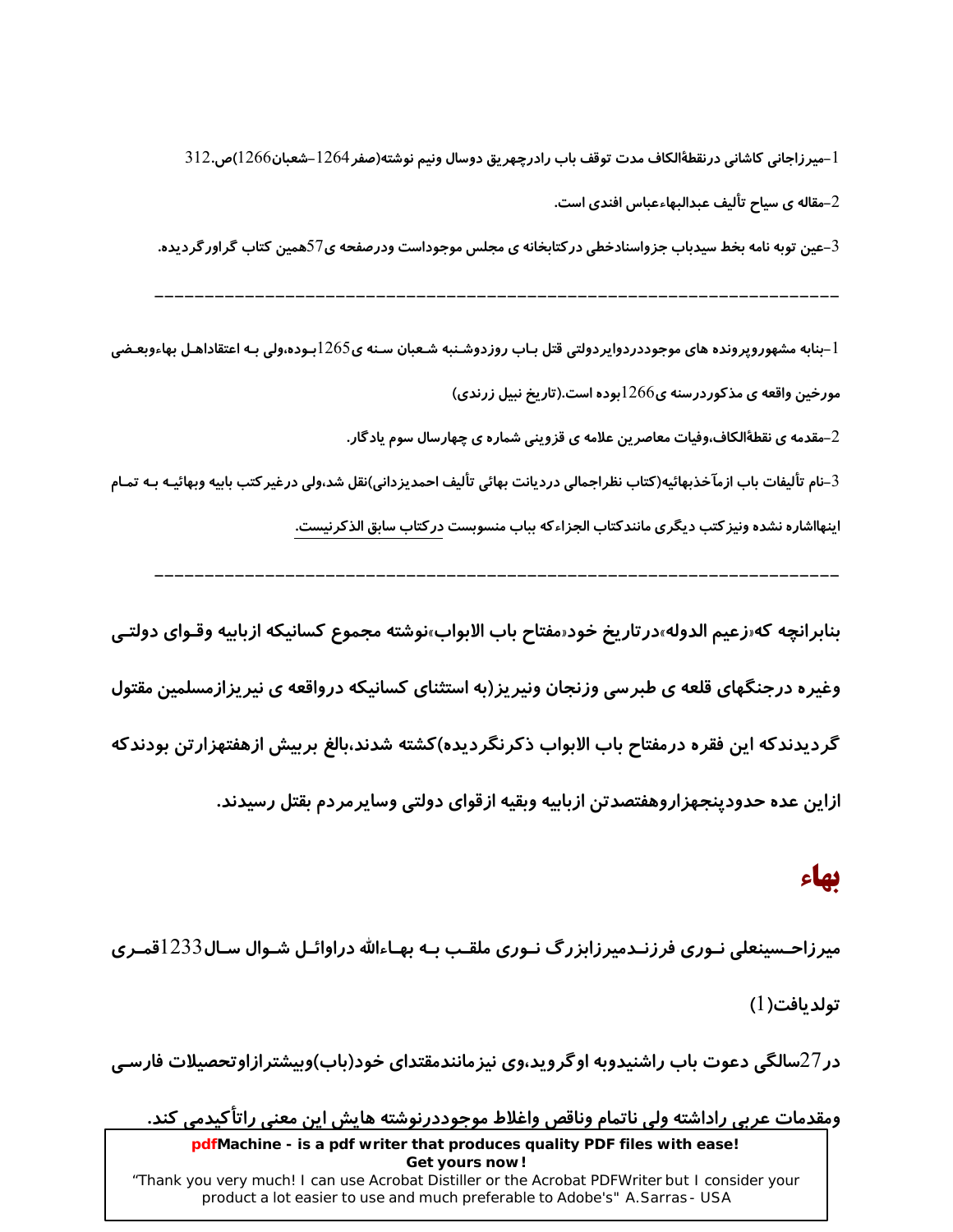ادعای امی بودن ازطرف خودش وپیروانش نسبت به اویک تقلیدبی مزه ونادرستی ازپیغمبران امـی اسـلام صـلی اله واله وسلم است که بهیچوجه این امی!!!باان امی برابرنیست.امـی یعنـی درس ناخوانـده کـه خوانـدن ونوشـتن نتواندوسابقه ی تحصیل علم وکتابت نزدکسی نداشته باشد.اولین بارکه برپیغمبراکرم اسلام وحی شـدواین ایـات برقلب مبارکش نازل گردیداقراباسم ربک الذی خلق...الخ بخوان بنام پروردگارت که افرید...خـودش فرمودکـه فرشته ی وحی مراسخت فشردوگفت بخوان،گفتم ماانابقاری خواندن نمی توانم،باردیگرمراسـخت فـشردوگفت بخوان،وهمچنین سومین بارمرابفشردوگفت بخوان،انگاه دیدم خواندن می توانم،اقراباسم ربک الـذی خلق،خلـق الانسان من علق،اقراوربک الاکرم الذي علم بالقلم علم الانسان مالم يعلم.

وتاان زمان به اتفاق جمیع مورخین پیغمبراکرم اسلام قادربرخواندن ونوشتن نبودوبـه برکـت وحـی وبـه اراده پروردگارخواناشــدوتالحظه ی اخرعمردیــده نــشدکه پیغمبــرخط بنویــسدوعنوان امــی بــودن خودراهمچنانكــه بــودحفظ فرمــود،ولي بــاب وبهاءبهيچوجــه وازهــيچ جهــت كــوچكترين تــشابهي باییغمبرنداشتند.می دانم ازباب مروت برمن خرده خواهندگرفت که این چـه مقایـسه اسـت،چه نـسبت خاک وبلکه پس ترازخاک راباعالم پاک،ولی برای ارائه یک شخص امی بعنوان مصداق روشن این مفهوم نمی توانستم ازنبی اکـرم اسـلام صـلی الـه علیـه والـه وسـلم تجاوز کنم،بـاب وبهـاءپیش ازانکـه دعـاوی خودرااظهار کنندحتی درنظر کسانی که بعدهابـه انهاگرویدنـدمردمی بودنـدمعمولی کـه خوانـدن ونـشتن راازطريق تعليم وتعلم اموخته بودندوتحصيلات مختصرى درعلوم متداول زمان داشتند،مخـصوصابهاءالله که بیشترباعرفاوادبامعاشرت داشت وکتاب«ایقان»راپیش ازدعوی من یظهره اللهی د*ر*پاسـخ درخواسـت سیدخال(1)دراثبات مقام نقطه ی اولی(باب)نوشته واگر گوینددعوت سری بهاءالله پیش ازاظهـارعلنی ان بوده است قانع کننده نیست،زیرابهاءالله حتی درزمان حیات علی محمدباب نیزمعروف بـسوادواطلاعات

#### pdfMachine - is a pdf writer that produces quality PDF files with ease! Get yours now!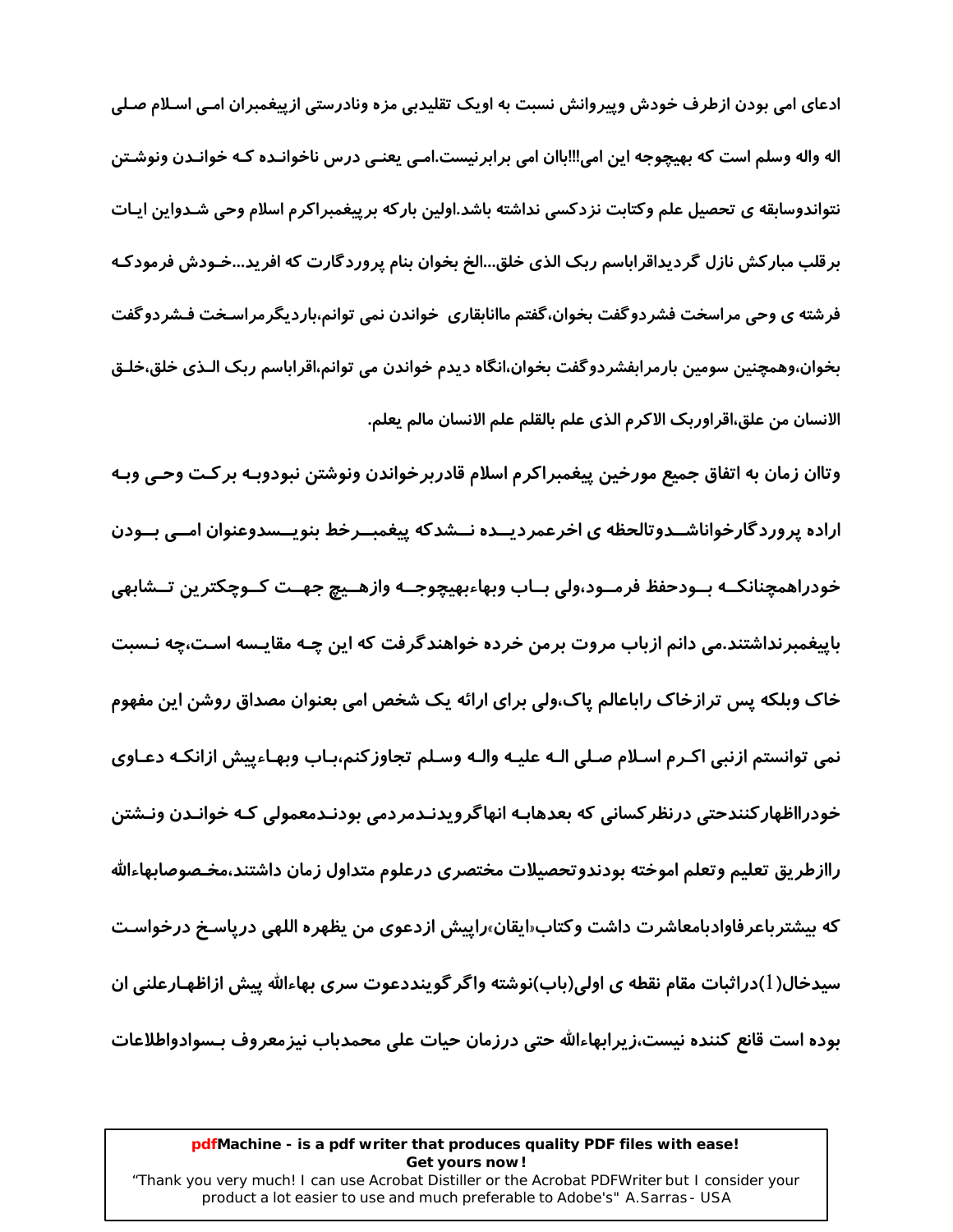عرفانی ومذهبی بوده،واین نکته راسیرزاجانی کاشـانی،درنقطـهٔالکاف ذکرنمـوده(۱)وازخـصوصیات ایـن طايفه است كه بديهي ترين مطالب راباصراحت تمام وعلى رئوس الاشهادوارونه جلوه مي دهند. بهاءاله درالواح بعد«اقدس»گويد(2):وانک تعلم اناماقرئناکتب القوم ومااطلعنابماعنـدهم مـن العلـوم کلمااردنـاان نذكربيانات العلماءوالحكماءيظهرفي العالم ومافى الكتب والزبرامـام وجـه ربـك نـرى ونكتـب انـه احاطـه علمـه الـسموات والارضـین،وتومی دانـی کـه ماکتابهـای دیگـران رانخوانـده ایـم ومطلـع نـشده ایـم دانـشهائی راکـه نزدانانــست،وهروقت بخــواهيم بيانــات ومطالــب علماءوحكمــاراذكركنيم انچــه دركتابهاوصــحيفه هاودرعــالم هست،درمقابل من(وجه رب)اشکارمی شود،ومامی بینیم ومی نویسیم...الخ وهمچنین درکتاب اقدس گوید(3) انامادخلناالمدارس وماطالعناالمباحث اسمعوامايدعوكم به هذاالامي…الخ.

ترجمه:مابمدارس واردنشدیم ومباحث(علمی)رامطالعه نکردیم،بشنویدانچه راکه این امی شمارابه ان می خواند…

l –سیدخال دائی علیمحمدباب است.

أ –اخوى حضرت ازل ادمى هستندباكمال ودرعلم توحيددرنهايت مسلط،وصاحب اخلاق حميده وصفات پسنديده ملقب بلقب بهاءص239  $187, -2$ 

3-ص29

این دعوی قطعاویقیناوبلاشک دروغ محض وادعای بی اساس وبطوریکه مذکورشدتقلیدغلطی ازنبی اکرم

اسلام است واحدی(جز گروندگان به اوکه فقط بتقلیدیذیرفته اند)این مطلب راقبول نداردوتاریخ ومطالب

خودمـشاراليه دال بـراين اسـت كـه هـم تحـصيلات معمـولي داشـته وهـم«كتـب قـوم»رامطالعـه كـرده

است،وانهاکه نوشته های اورابررسی وموردمداقه قرارداده اندتردیدی دراین باره ندارند.

#### pdfMachine - is a pdf writer that produces quality PDF files with ease! Get yours now!

l –وفیات معاصرین مجله ی یاد گا*ر*(علامه ی قزوینی).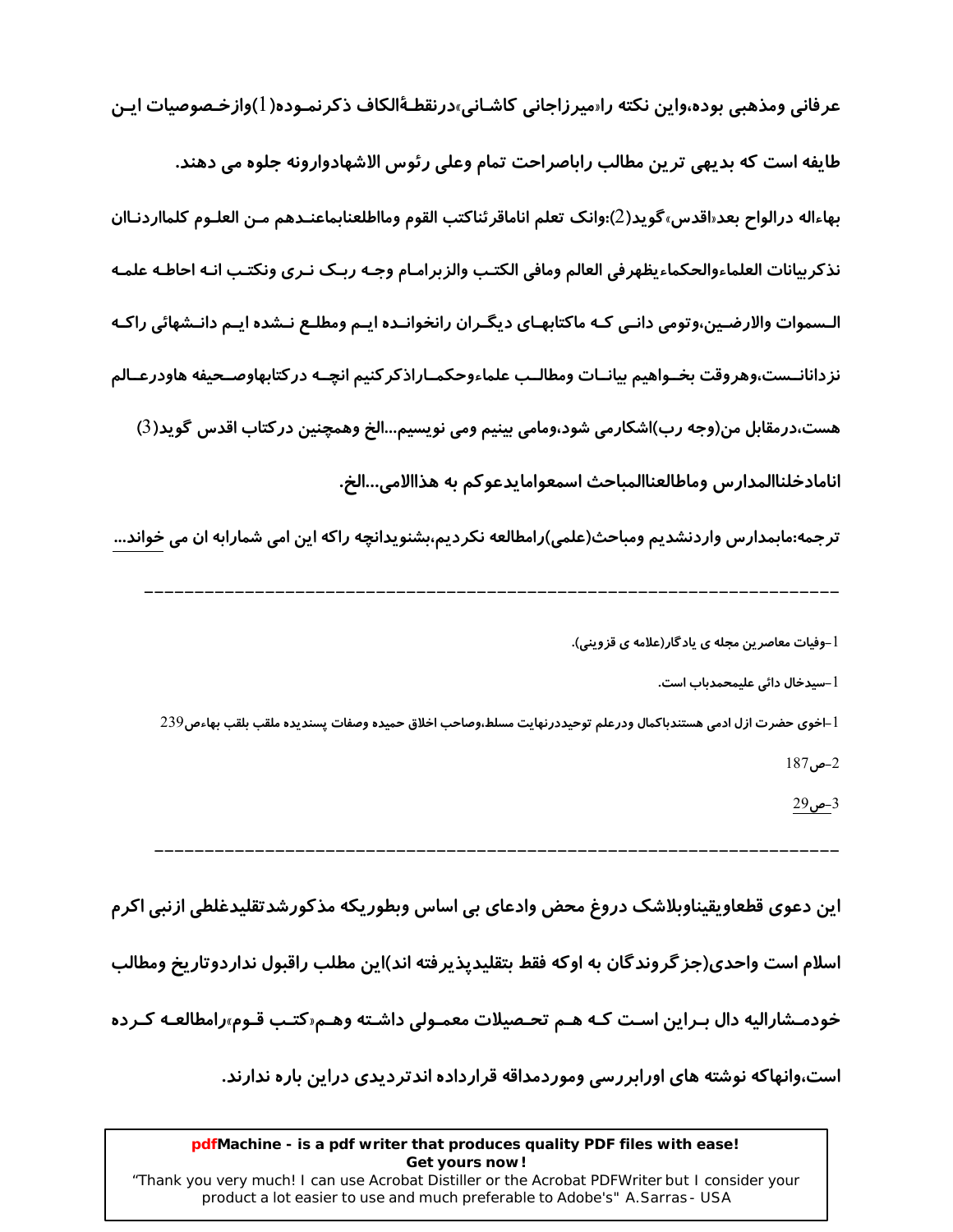باری بهاءپس ازقتل باب بهعمراهی برادرش میرزایحیی(موسوم بـه حـضرت ثمـره)وسایراصـحاب بـاب ازجملــه قــرةالعين شــروع بــه دعــوت مــردم نمودنــد،وچون وصــي منــصوص بــاب ميرزايحيــي ازل برادرمیرزاحسین علی بهاءبود،درابتداافکارپیروان بـاب متوجـه ی وی بودوخودبهـا/ئنیزازاوتـرویج مـی نمودوبابیه رابسوی برادرش می خواندوتاهنگامیکه به«ادرنه»تبعیدگردیدتظاهربه مخالفت بـامیرزایحیی ننمودوفقط گاهگاهی بخواص خودمطالبی گوشردمی کرد.

دوسال پس ازواقعه ی قتل باب جمعی ازپیروان اودر تهران به قصدانتقام خون اوتصمیم به قتـل ناصـرالدین شـاه گرفتندودرنیاوران شمیران دروقت عبورشاه چندتیربه طرف اوشلیک کردنـد،اتفاقاتیرهامؤثرواقع نـشدودرنتیجه ی این حرکت حکومت تهران $28$ نفرازمعاریف انهارابوضع بـسیاربدی بقتـل رسـانیدوعده ای رادسـتگیروزندانی نمود،ازجمله میرزاحسینعلی بهاءبه اتهام شرکت در توطئه زندانی شدومدت چهارماه زندانی بودتااینکـه بوسـاطت

برادرش که منشی سفارت روس بودوکمک سفیرروسیه(1)مستخلص شدوبه بغدادتبعیدگردید(2)

-بهاءالله دریکی ازالواح خودکه به امیراطورروسیه خطاب نموده متذکراین مطلب گردیده.

‹ياملک الروس قدنصرني احدسفرائک اذکنت في سجن الطاءتحت السلاسل والاغلال بذالک کتب الله لک مقامالم يحط بـه علـم احـدالاهو٬اـوح ابـن الذئب ص42

ترجمه:ای ایادشاه روس به تحقیق پـاری کردیکـی ازسـفرای تومراهنگـامی کـه درزنـدان تهـران زیرغـل وزنجیربودم،بخاطراینکـه خداونـدبرای تومقامی نوشته است که علم احدی جزخدابران احاطه نمی کند،

2–1268قمری.

 $1$ \_تاریخ ادعای استقلالی بهاءومخالفت اوبایدرش قدرمتقین بعداز $1277$ بوده،بنابه نقل ادواردبرون مقدمه ی نقطۀالکاف ص لط.

 $1511-2$ 

 $1.2-3$ ...

4-بيان.

#### pdfMachine - is a pdf writer that produces quality PDF files with ease! Get yours now!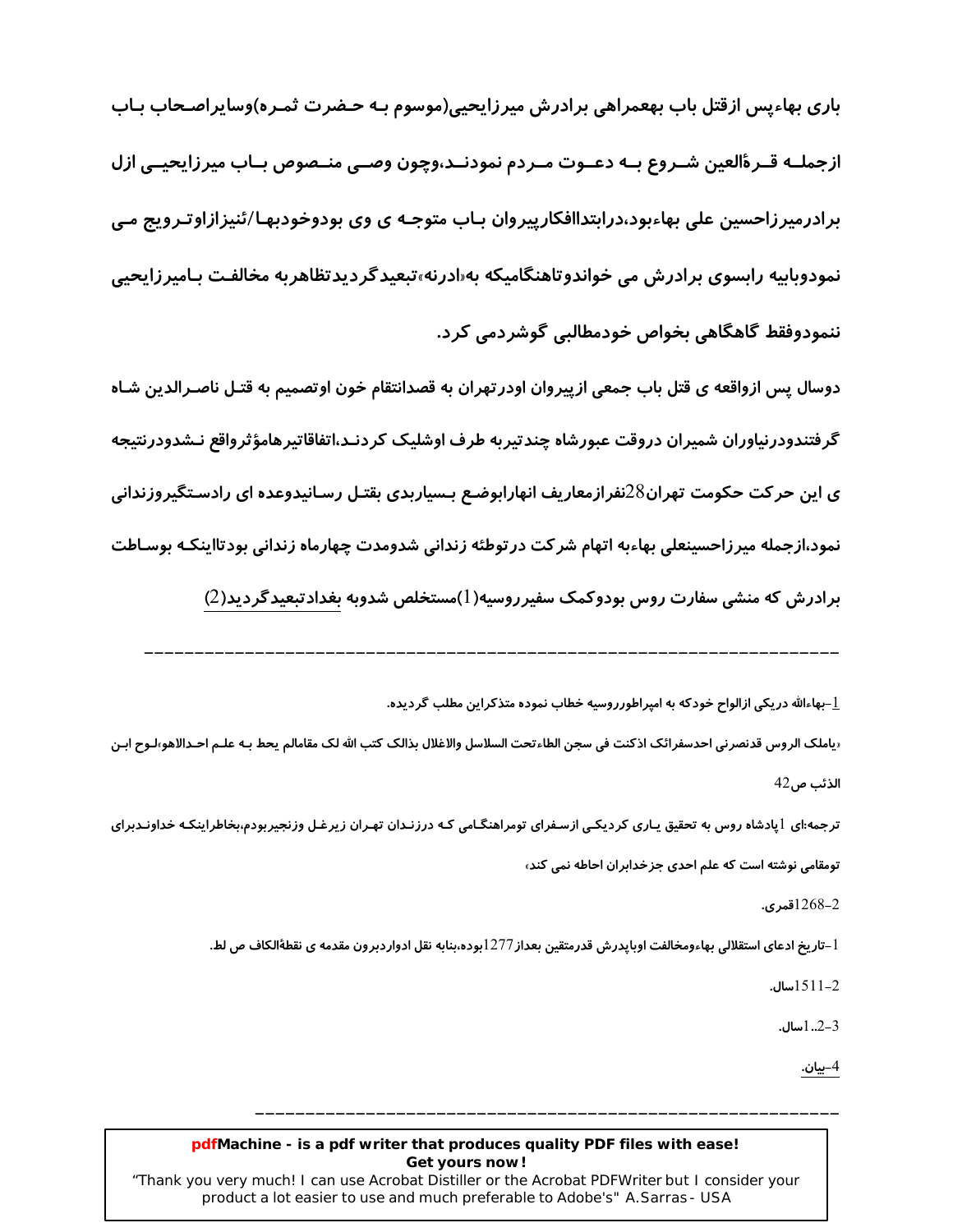درمدت اقامت بغدادکه تاسنه ی $128$ .طول کشیدبهاءمروج طریقه ی باب ومطیـع بـرادرش بـود،ودراین مــدت«رسـاله ی خالویــه»رابــشرحی کــه مذکورشدبرشــته ی تحریردراورد،وازمــدت12ســالی کــه دربغداداقامت داشت قريب دوسال به سليمانيه رفت ودرانجابيشترباصوفيه ودراويش مخالطـه واميـزش داشــت ودراواخرســنه ی128.بهاءبــه اســلامبول جلــب شد،ســیس اورابــه ادرنــه فرســتادندوازحین خـروج(1)ازبغــدادازاطاعت بــرادرش«ازل»ســرباززدومردم رامــستقيمابخودش دعــوت نمودوخــويش راموعودنقطه بیان و«مـن یظهـره الله»معرفـی کرد،بااینکـه سـیدباب طلـوع مـن یظهـره الله *ر*ابـه انقـضای عددالاغيث(2)الى انقضاي المستغاث(3)وعده داده بود(4)وسواي نص بيان،عبـارات ديگـري ازبـاب نقـل شده که لااقل مدتی نسبتاطولانی بایدبرائین اوبگذرد،وسیس من یظهره الله ظاهر گردد،مثلادرصلوۀهیاکل که بنام برادربهاءالله«صبح ازل»نوشته گوید:

ولتنظهرن اللهم في رأس كل ست وسـتين سـنه هـيكلامن هياكـل الواحـدلير فعون مناهجـك فـي البيـان وياخذون ماقدقدرت من مطالعک فی البیان الی یوم تشرقن سمائک وارضک ومابینهمابظهورمن تظهرنه (وهراینه ظاهر گردانی خداوندرادرهر 66سال هیکلی ازهیاکل واحده(1)رابرای اینکـه بلندسـازندراههای تورادربیان وبگیرندانچه رامقدرنموده ای ازظهورات خوددربیان،تاروزیکه دراسمان وزمین وانچه دربـین انهااست اشراق نمائي وبظهورانكه اوراظاهرمي گرداني(من يظهره الله)(2)

ودرتوقيع ديگر گويد«خطاب به ازل»:وسيظهره الله في ذريتک ان تقضي ماتـاعن البيـان مـايورثن الملـک ويظهرن امرالله على العالمين(3)

ودربیانـات دیگربـاب هـست کـه گویـد:اهـل بیـان درلیـل الیـل واقـع خواهدشـدوبرا ی انهـاطول لیـل

خواهدبودکه کنایه ازمدت طولانی است.

#### pdfMachine - is a pdf writer that produces quality PDF files with ease! Get yours now!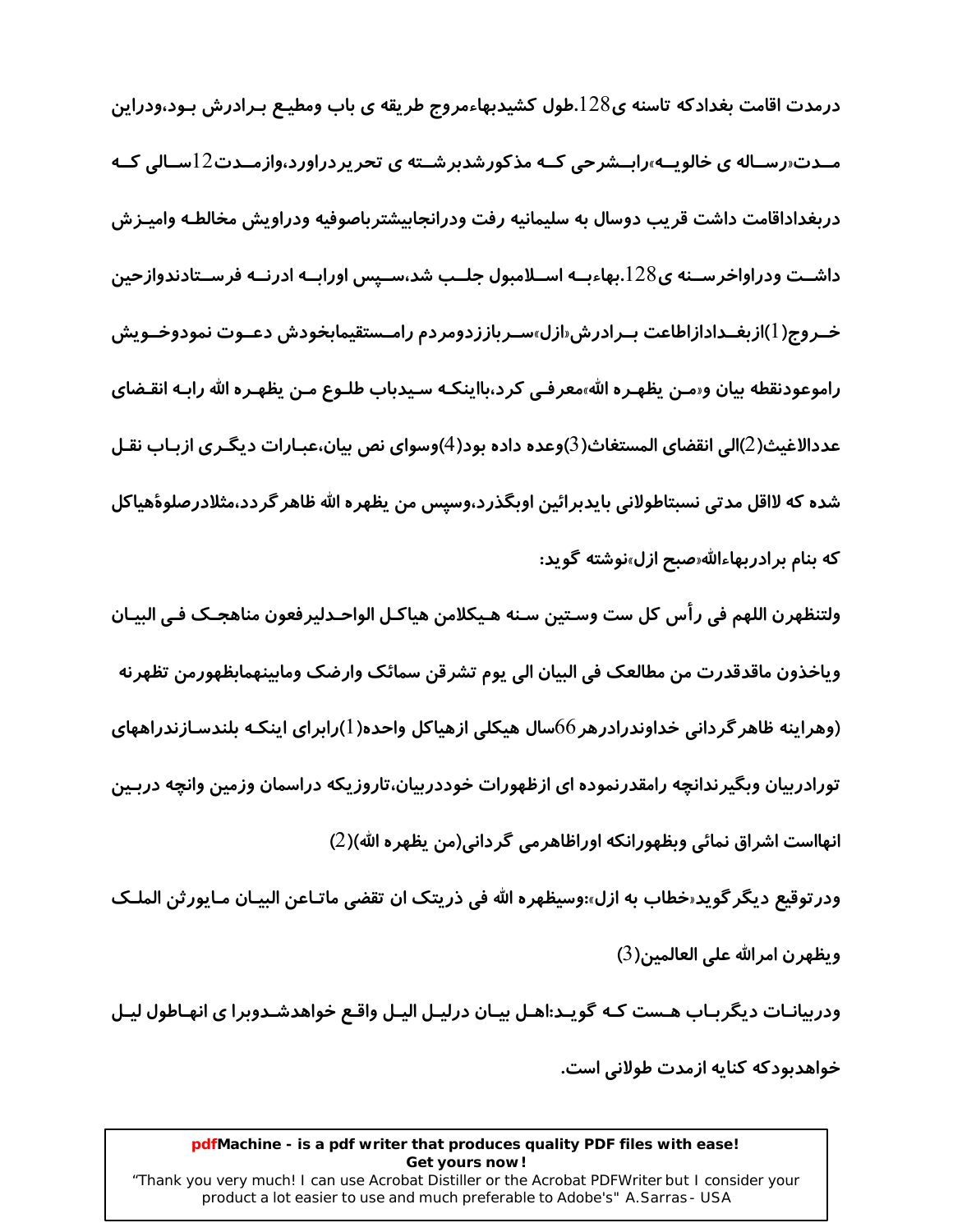وهمچنین ازفقره ی ذیل منقول از«بیان»بطوروضوح دانسته می شودکه باب عصر«من یظهره الله»راقریـب دوهزارسال بعدازخودمی دانسته،زیرابعقیده ی اوعالم اززمان حـضرت ادم الـی عـصرخوداو 1221.سـال بـوده(4)وچـون بازبعقیـده ی بـاب هزهزارسـال ازعمرعـالم معـادل اسـت بایـک سـال ازعمرظهـورات ونموانهابصورت كمال ،لهـذاادم راتـشبيه مـي كندبنطفـه وخودرابـه جـوان دوازده سـاله ومـن يظهـره الله رابجوان چهارده ساله،که دراینصورت ظهورمن یظهـره الله دوهزارسـال بعدازییـشگوئی شـده(1)واینکـه نص عبارت بيان فارسي ازباب13واحدسوم:

«من ظهورادم الى اول ظهورنقطةٔالبیان ازعمراین عـالم نگذشـته الادوازده هزارودویـست وده سـال،وقبل ازاین شکی نیست که ازبرای خداوندعوالم واوادم مالانهایه بـوده وغیرازخداوندکـسی محـصی انهـانبوده ونيــست،ودرهيچ عــالمي مظهرمــشيت نبــوده الانقطــه ي بيــان ،ذات حــروف ســيع(2)ونــه حــروف حــي ان،الاحروف حي بيان ونه اسماءاوالااسماءبيان ونه امثال اوالاامثال بيان...وبعينه نقطه ي بيان همـان خـاتم بوده که ازان روز تاامروزخداوندحفظ فرموده وبعینه ایه که مکتوب براوست همان ایه بوده کـه مکتـوب براوبوده،این ذکرنظربضعف مردم است والاان ادم درمقابل نطفه این ادم می گردد،مثلاجوانی که دوازده سال تمام ازعمراوگذشته نمی گویدکه من نطفه هستم که ازفلان سماءنازل ودرفلان ارض مستقرشده،که اگربگویدتنزل نموده ودرنزداولوالعلم حکم بتمامیـت عقـل اونمـی شود٬اینـست کـه نقطـه ی بیـان نمـی گویدامروزمنم مظاهرمشیت،ازادم تاامروزکه مثل این قول همین مـی شـودوازاینجهت اسـت کـه رسـول خدانفرمودکه من عیسی هستم زیراکه ان وقتی است که عیسی ازحدخودترقی نموده وبـه ان حدرسـیده وهمچنین من یظهره الله درحدزمانی که محبوب چهارده ساله ذکرمی شودلایق نیست که بگویدمن همان دوازده ساله بودم که اگربگویدنظربضعف مردم نموده،زیراکه شیئی روبه علواست نه دنواگرچه ان جوان

#### pdfMachine - is a pdf writer that produces quality PDF files with ease! Get yours now!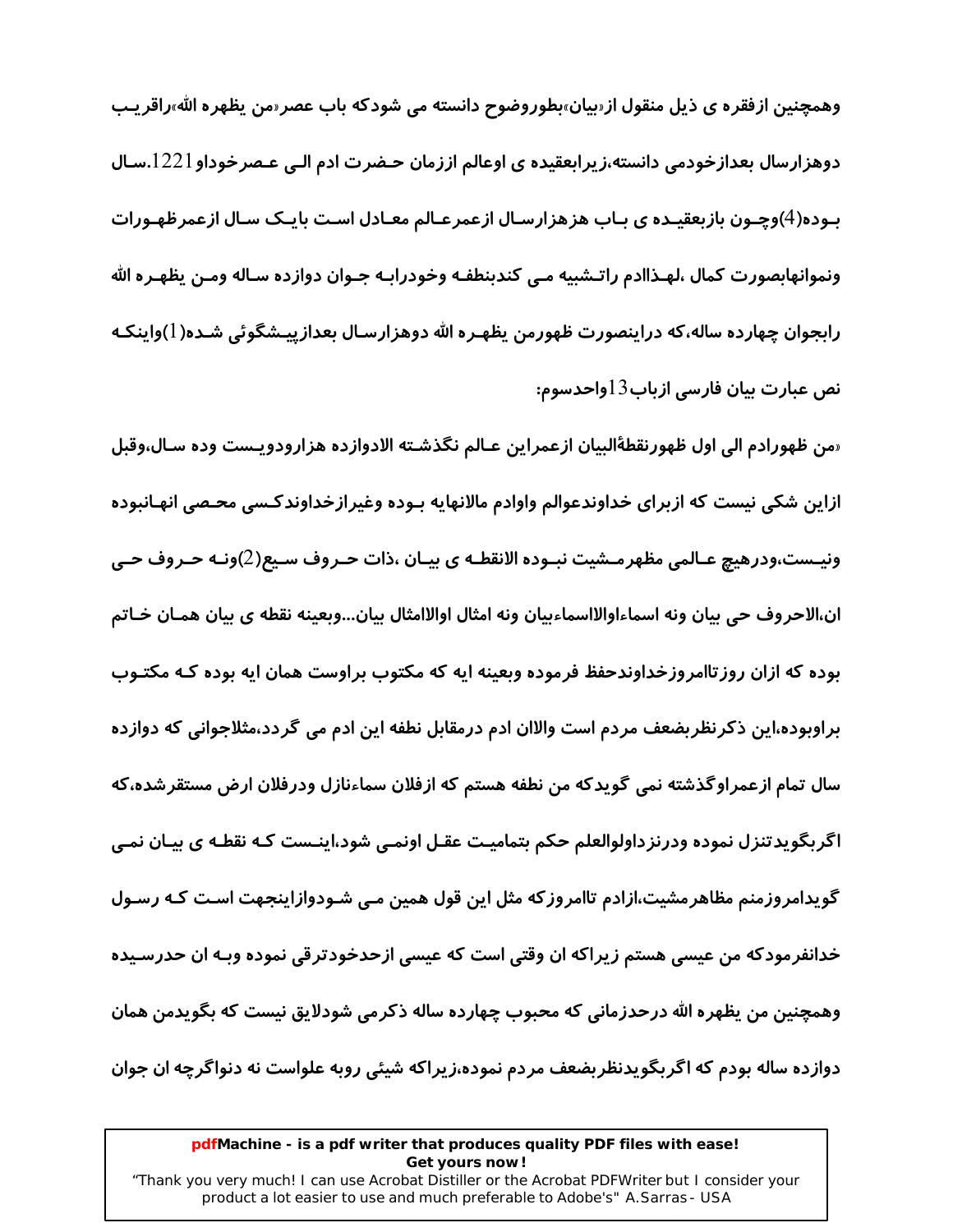چهارده ساله درحین نطفه ادم بوده وکم کم ترقی نموده تاانکه امروزدوازده ساله گـشته وازایـن دوازده

سالگی کم کم ترقی می نمایدتاانکه به چها*ر*ده می رسد...الخ<sub>»</sub>

1–واحدبحروف ابجد19می شـودومرادباب درایـن عبـارت پیـشگوئی ظهورنـوزده نفراسـت کـه دررأس هـر66سـال ظاهرخواهندشـدوطريقه ی

اوراتر ويج خواهند كر دتااينكه سن يظهر ه الله،ظاهر گر دد.

و3–تنبيه النائمين موصوف برساله ي عمه. $2\,$ 

4–بيان فارسى واحد7باب.2

l –مقدمه ی نقطهٔالکاف.

2-مقصودخودباب است که عددحروف نامش(علیمحمد)7است ع ل ی م ح م د.

تاريخ باب وبهاء

الله اكبرتكبيراً اكبيرا

الى الله المهيمن القيوم هذاكتاب من عندالله مهيمن القيوم

قل كل من اللله مبدون قل کل الی الله بعودون

ان يااسم الوحيدفاحفظ مانزل في البيان

الى من بعدل اسمه الوجدذكرالله العالمين هذاكتاب من على نبيل ذكرالله للعالمين

قل كل من نقطةالبيان ليبذنون

وأمربه فانك لصراط حق عظيم

#### pdfMachine - is a pdf writer that produces quality PDF files with ease! Get yours now!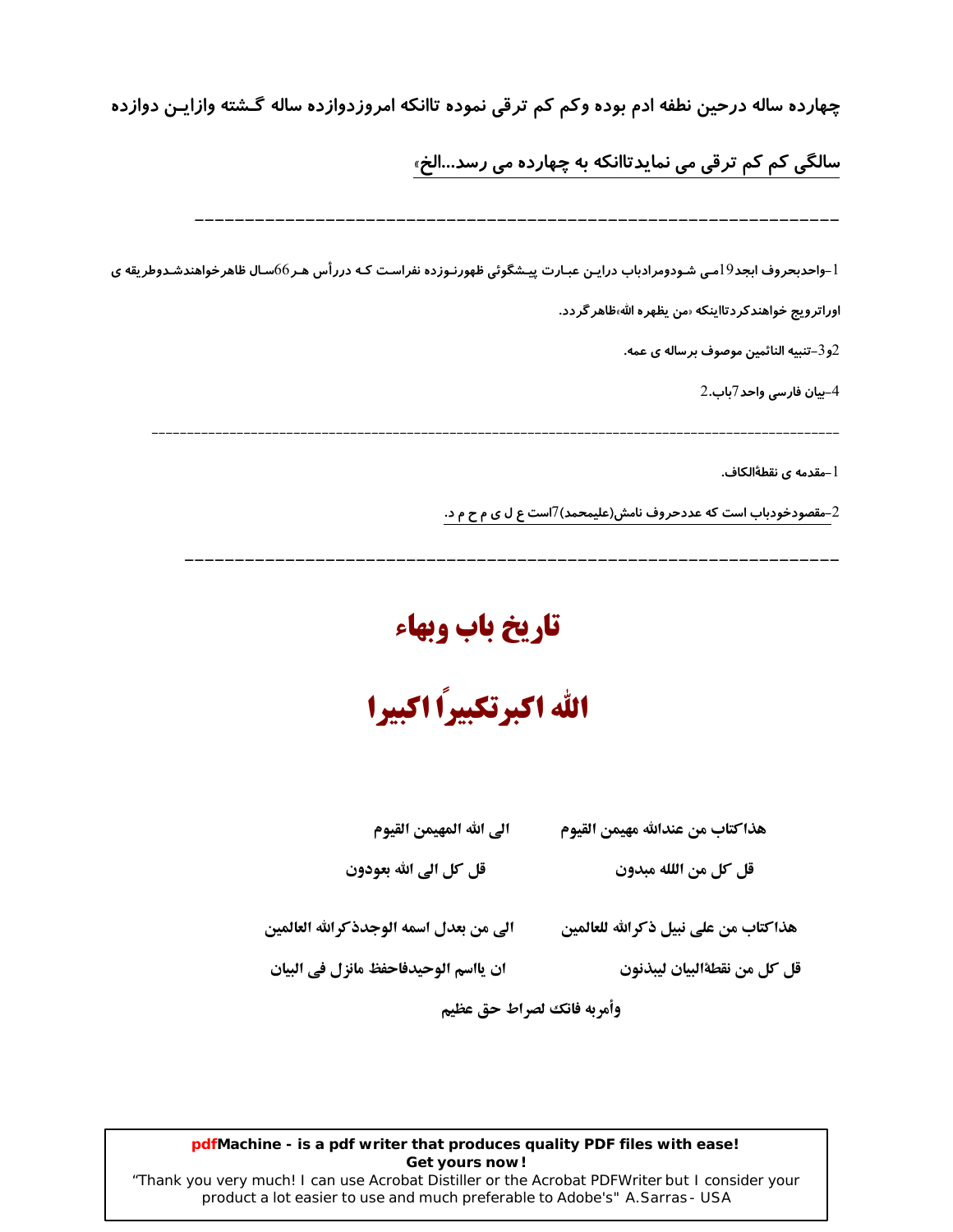#### صورت توقیع باب خطاب به«صبح ازل»درتنصیص بوصایت او

معذلک نظربه تأکیدات فراوان ازطرف باب به پیروانش درباره ی من یظهره الله کـه انهاراسـفارش مـی کنـدبمحض اشکارشـدن وی رابیذیرنـدولم وبـم نـسبت بـه اونگوینـد،ودرباره اش بـه بیـان متمـسک نگردند،وازظهوراوخودرامحتجب نسازند،وازاین قبیل تأکیدات.بهاءالله توانست ادعای خودرابه عنوان من یظهره اللهی بعده ای بقبولاندوبرادرش یحیی راکه جانشین منصوص باب بودعقب بزند.

یس ازجـدائی دوبرادرومخالفـت ومنازعـه ی انهابایکـدیگردولت عثمـانی کـه اثاردشـمنی وکینـه جـوئی رادرهر دودسته نسبت بطرف مقابل احساس نمودفـوري ازل وتـابعينش رااز «ادرنـه»بـه «قبـرس»وبهـاءالله وطرفدارانش رابه«عکا»تبعیدکرد.1285قمری(12جمادی الاول)ازاین تاریخ این طایفه بدودسـته ی ازلـی وبهائي تقـسیم شـدند.«ازل»بعـدازاین واقعـه ماننـدبرادرش«بهـاء»کوشـش فـراوان نمـی کر د،وماً یوسـانه درقبرس ماندتادرسال1912میلادی(27ماه اوریل)برابرباسال133.قمری هجـری درشـهر«لارنقـه»وفـات یافت( ا)وپیروانش که به ازلیان موسوم گشتندنسبت به بهائیان دراقلیت بودندوکاری نمی کردند،تااینکه دراین اواخر(138.قمری)مبادرت به طبع بعضی اثارباب نمودندمن جمله«بیان فارسی وعربـی »ومکاتیـب سـیدباب وسیدحــسین کاتــب یــزدی و«صــحیفه ی عدلیــه»و«ائــین بــاب»وتجدیــدطبع کتــاب«هــشت بهشته(منسوب به شیخ احمدروحی دامادازل)ورساله ی تنبیه النائمین وغیرها.

بهائيان12روزازايام اقامت بهاءالله رادرباغ نجيب ياشا(بغـداد)كـه يـيش ازتبعيدبـه اسـلامبول بـوده بنـام عیدرضوان جشن می گیرندوان ایام راایام بعثت اومی دانند(ازسی ودوم عیدنوروزبه بعد)

یادداشتهای مرحوم علامه ی قزوینی. $\mathsf{l}$ 

#### pdfMachine - is a pdf writer that produces quality PDF files with ease! Get yours now!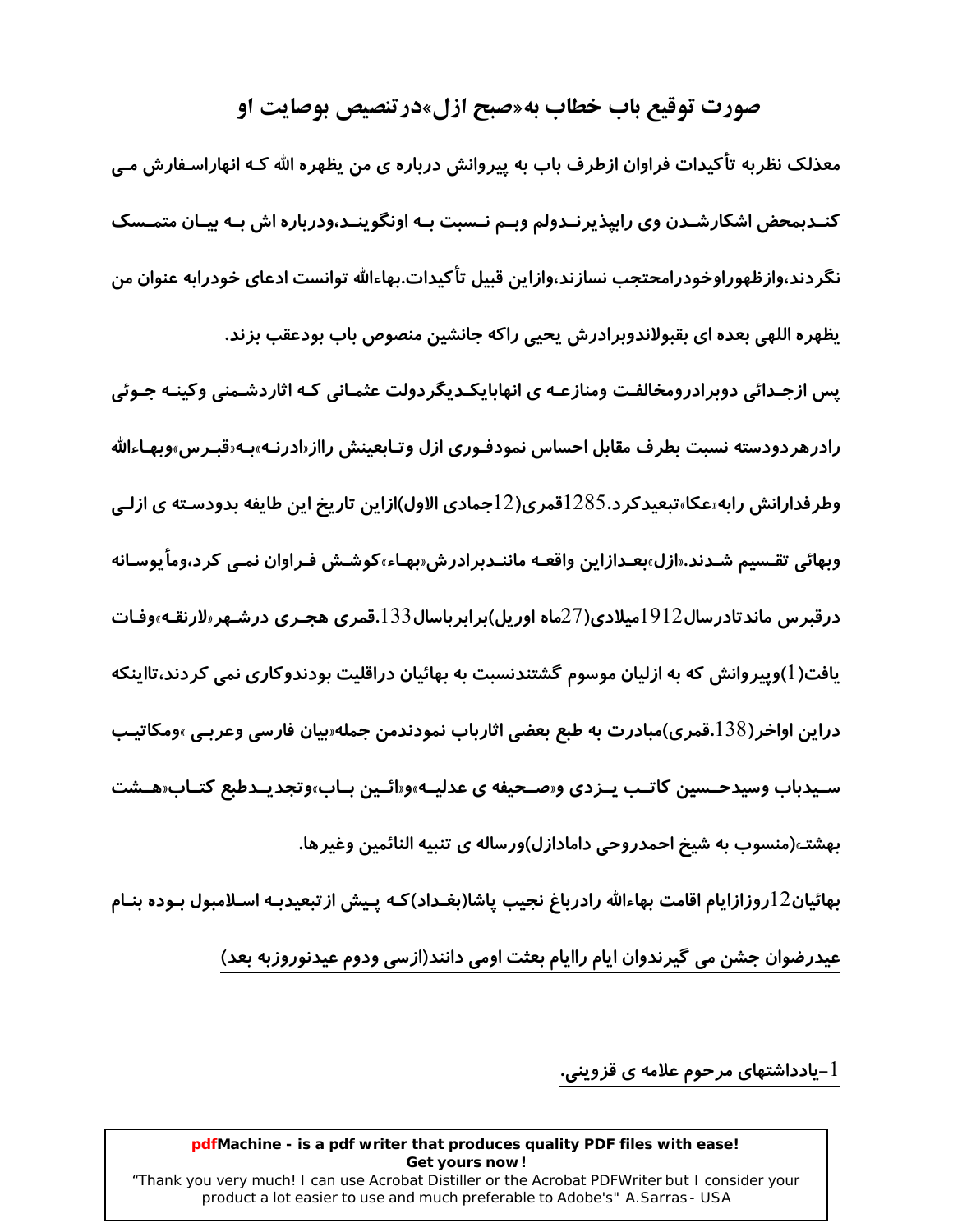## تأليفات بهاء

مهمترين تأليف بهاءكتاب«ايقان»يا«رساله ي خالويه»است كه بشرح سابق الذكربـه اصـطلاح بدرخواسـت خالوی باب ان رادراثبات داعیه ی باب نوشـته،یک قـسمت ازمطالـب ان بیـان متـشابهات وتأویـل ایـات قیامت وایات لقاءازقران مجیدباتعبیرات بسیاربعیدکه ازمرحله ی استنادواستدلال وشیوه ی تنبع به کلی خارج است مي باشد،وقسمت ديگر نقل واخبارواحاديث است كه اغلب انهاراتحريف وياتقطبع وياتفسيربه رأی نمــوده کــه مواردتحریــف درایــات وروایــات درکتــب ردیــه ازجملــه کتــاب«بهــائی چــه مــی گويد»پطورمېسوط نقل گردېده.

## اقدس

کتاب اقدس مجموعه ی احکام وحدودشریعت بهاءاست وبنابرانچه مرحوم«عبدالحسین ایتـی»در«کـشف الحيل»و«زين المقربين»و«مشكين قلم»كه هرسه نفرازمروجين وي بـوده اندنوشـته اسـت.بهـاءالله درايـن کتاب دستورداده که درهرشهری مجمعی مرکب از<sup>0</sup>نفر(زیاده بران نیزمانع ندارد)بیت العدل راتـشکیل دهندودرامورمربوطه ی به بهائیان مشورت نمایندواحکامی کـه دراقـدس تـصریح نـشده راجـع بـه بیـت العدل اعظم است( 1)وهمچنین امور سیاسی.

چنانکه درمجموعه ی«اشراقات»دراشراق هشتم بهاءالله گوید:

«چونکه هرروزراامری وهرحین راحکمتـی مقتـضی،لذااموربه بیـت عـدل راجـع تاانچـه رامـصلحت وقـت

دانندمعمول دارند...امورسیاسیه کل راجعست به بیت عدل وعبادات بماانزله الله فی الکتاب»

#### pdfMachine - is a pdf writer that produces quality PDF files with ease! Get yours now!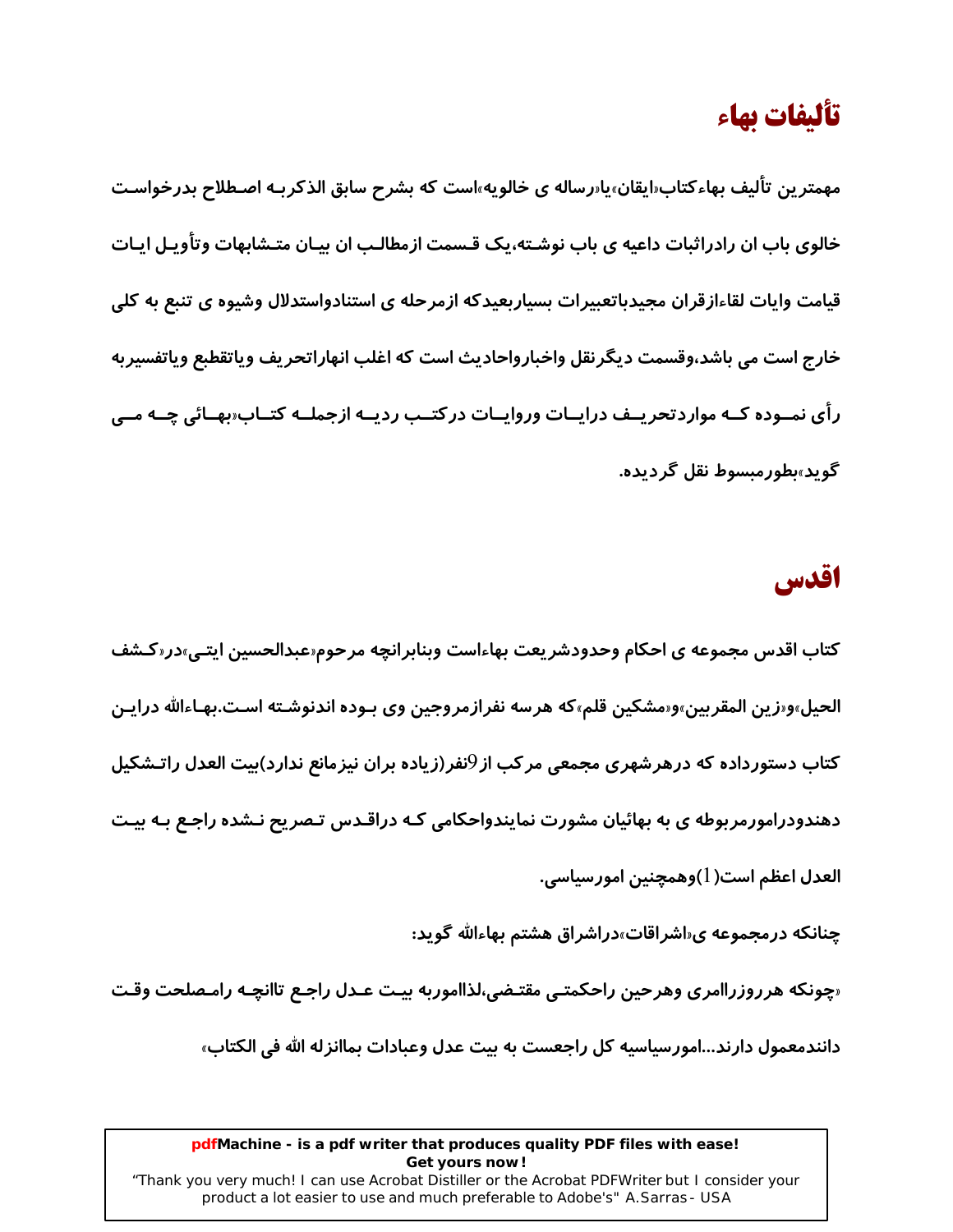## اشراقات

مجموعه ای درصفحه29.صحفه ی گراوری بقطع وزیری شامل الواح عربی وفارسـی کـه اغلـب ان الـواح رابنــام اشــخاص ازپيــروان خودنوشــته ومطالــب ان يكنواخــت در تعظــيم مقــام وظهورخــودش مــي باشدودربعضي ازان الواح ببرادرش يحيى ازل تعريض نموده وويرانكـوهش كـرده.تـاريثخ كتابـت ونـام کاتب دران ذکرنگر دیده.

l – بيت العدل اعظم كه بدستوربهاءالله بايستي درزمان عباس عبدالبهاءوبرياست وي تـشكيل ومرجـع عـالي بهائيـان درتمـام نقـاط باشـــــد،نه درزمـــــان عبــــــاس ونــــــه درحيـــــات شـــــوقى امـــــام دوم بهائيـــــان تـــــشكيل نگرديــــــدوازطرفى عدداوصیاءراعبدالبهاءدربهائیت24نفرمعرفی کرده است(دوبرابراوصیاءدرادیان سالفه)(ص45مناصفات)که هریـک انهادرزمـان خودشان ریاست بربیت العدل رابایدداشته باشندومشاهده شدکه اولاشوقی نسلی نداشـت کـه بتواندجانـشین وی ورئـیس بیـت العدل باشدونه بيت العدل تاكنون تشكيل گرديده وفرضـااگردراينده ي نزديـک تـشکيل گرددامـامي منـصوص نخواهدبودکـه ازنسل شوقی بران ریاست کند.

## اقتدارات

مر کب ازالواح وخطابات وپاسخ نامه هائی است که ازپیروانش دریافت داشته،در 329صـفحه ی گـراوری بقطع وزیری وبخط«مشکین قلم»ودراخران تاریخ تحریر کتاب به این شـرح ذکرشـده:«فـرغ مـن کتابتـه كاتبه المسكين مشكين قلم يوم الفضال(1)يوم القول(2)من شهرالسلطان(3)من سنه البهـاج(4)مـن ظهورنقطـةالبيان روح ماسواه فداه،که بتوضیح خودکتاب این تاریخ برابراست با13رجب سنه ی131.هجری قمری. دراین کتاب بهاءالله مطلبی ازسیدباب دراینموضوع که چراشریعت اسلام رانسخ نمـوده اورده کـه خـالی ازغرابت وشگفتی نیـست وعـین عبـارت نـامبرده کـه ازبـاب نقـل نمـوده چنـین اسـت:«ودرمقـامی مـی

#### pdfMachine - is a pdf writer that produces quality PDF files with ease! Get yours now!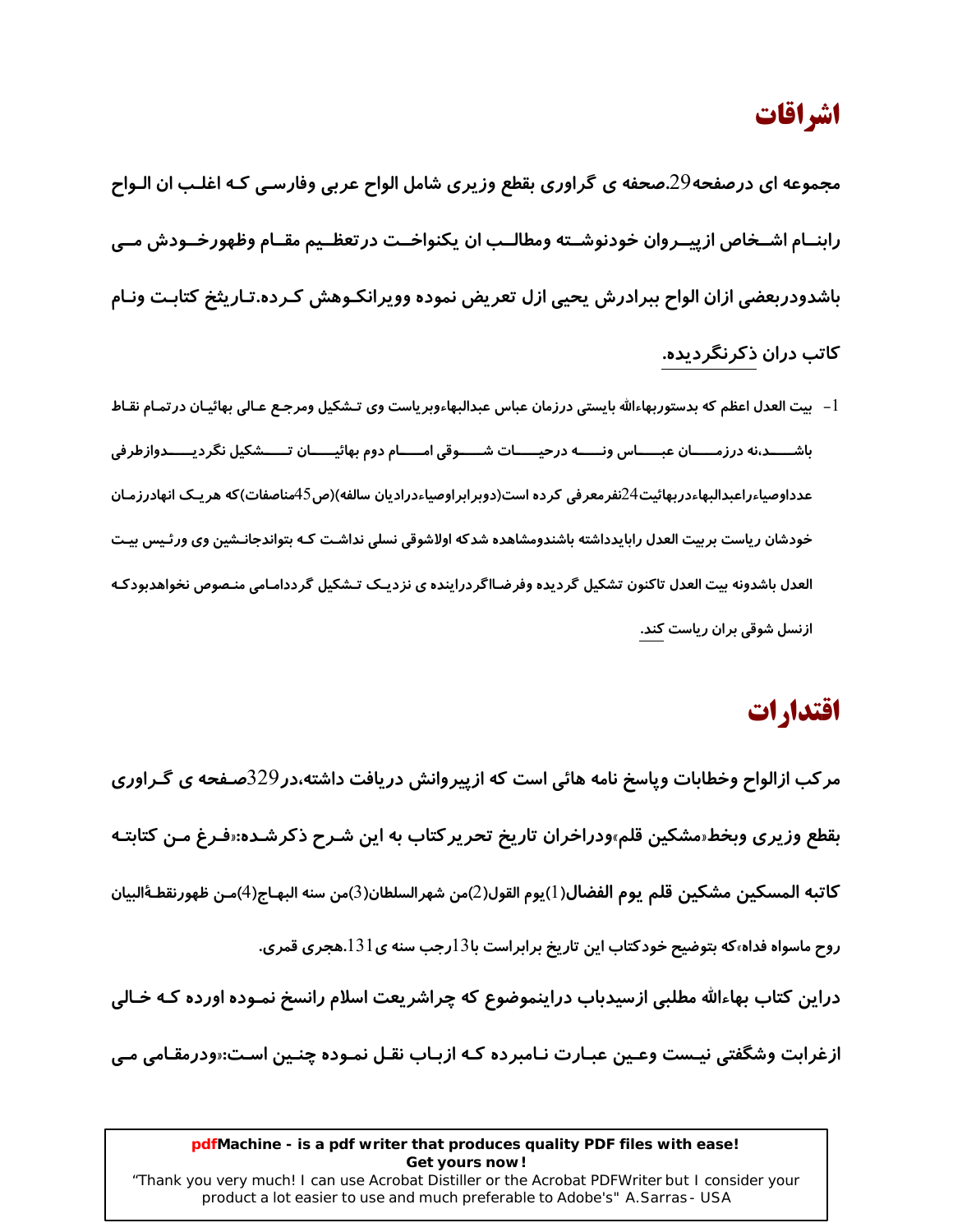فرماينــداگراعتراض واعــراض اهــل فرقــان نبودهراينــه شــريعت فرقــان درايــن ظهورنــسخ نمــي

#### شدص 47آقتدا*ر*ات»

ر وز سه شنبه.  $\!-1$ 2–چهاردهم ماه بهائي. ماه هفدهم بهائی- $3\,$ 4–عددبهاج بحروف ابجـديازده اسـت وظاهرامقـصودمؤلف سـال يـازده ازواحدسـوم اسـت،يعني سـال49ازقيـام علـي محمـدباب بحـساب تـاريخ

#### مجعول ربدیع،که سال رانوزده ماه گرفته درنتیجه بایسکال اختلاف 131.هجری می شود.

## مجموعه ي الواح

شـامل49لـوح در122صـفحه ی وزیـری منطبعـه ی قـاهره سـنه ی3388هجـری(نهـم ذیقعـده)بـسعی واهتمام محيى الدين صبرى كردى سنندجى كانيمشكاني،لوح قنـاع درجحـواب حـاجى محمـدكر يمخان کرمانی«ولوح زیارت نامه ی حضرت سیدالشهداءعلیه السلام دراین مجموعه است وهمچنین لوح«طب»که دران دستورات طبی به پیروان خـودداده.ودرایـن لـوح مطلبـی کـه منـسوب بـه«دیوجـانس»پـا«زکریـای رازی»است(تردیدازنگارنده است)جزوانشاآت خوداورده وان اینست:

عالج العلةَاولابالاغذيه ولاتجاوزالي الادويه ان حصل لک مااردت من الفردات لاتعدل الى المر كباب...الخ

## كتاب مبين-ياسورةالهيكل

شامل الواح وخطابات است بـه اشـخاص گونـاگون کـه انهارابـه ظهورخوددعـوت نمـوده ولـوح معـروف

ناصرالدین شاه دراین کتـاب ضـبط اسـت وایـن الـواح وخطابـات معلـوم نیـست بـه صـاحبان ان رسـیده

باشد.بهاءالله خطابات دیگری هم داردکه درمجموعـه ای بنـامسبدیع»جمـع اوری شـده وظاهرابنابرانچـه

pdfMachine - is a pdf writer that produces quality PDF files with ease! Get yours now!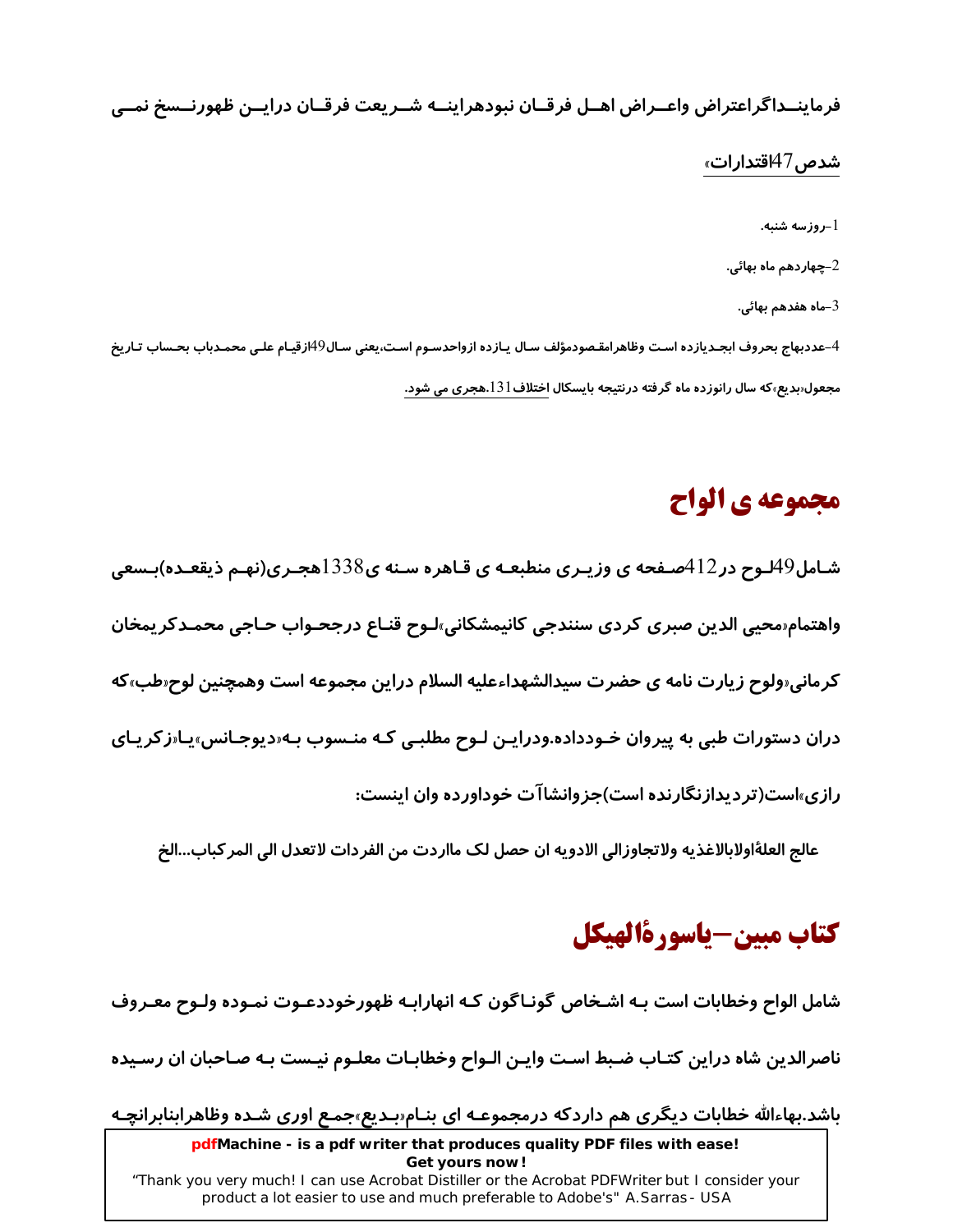در کتاب مذکورامده«میرزامهدی گیلانی»به«محمدعلی اصفهانی»که ازمهاجرین«ادرنه»است،مطالبی راجع به قیام بهاءالله نوشته وسوآلاتی که متضمن اشکال برامربهاءباشدازوی نموده،ونامبرده اشکالات رابربهاءالله عرضه داشته واودرسه یوم روزی دوسـاعت بیانـاتی درجـواب گفتـه اسـت کـه همـه ی انهاکتـاب بـدیع راتشکیل می دهد.(طبع ادرنه)

بهـــاءالله تألیفـــات دیگـــری هــــم داردازقبیـــل‹کلمـــات مکنونــــه ی فارســـی وعربـــی›‹هفـــت وادی»و«چهاروادی»کتاب«جواهرالاسرار»(طبع نشده)،«مثنوی»،رساله ی«سوآل وجواب»بفارسی،متمم کتاب اقدس چاپ عکا،کتاب«ابن الذئب»خطاب به شـیخ نجفـی اصـفهانی،«داعیـه ی محبـوب»مـشتمل برادعیـه ومناجات بفارسی وعربی،«لـوح ملـوک»خطـاب بـه سـلاطین بـه عربـی،«لـوح مقـصود»بفارسـی،«کلمـات مکنونه»بفارسی«صورت نمازوادعیه»«مناجاتهای عربی»«مجموعه ای ازغزلیات وقصائد( l)

بهاءالله تااخرعمردرعكامي زيست وهفت سال ازاين مدت راتحت نظرمأمورين دولت عثماني بود،رعـشه ای دردسـت داشـت کـه تااخرعمرنتوانـست معالجـه کنـدویکی ازمطـاعن ازلیـان بـروی همـین نقـص اوست،وخواهرِ ش مز به»که از تـابیعن ازل بوددرِنامـه ی مفـصلی کـه بـه عبـاس افنـدی نوشـته(دریاسـخ عبدالبهاءکه ویرابه کیش پدرش می خواندونامه ی عبدالبهاءدرمجموعه ی مکاتیب اودرج است)ازعیوبی که برای عبدالبهاءمی شمردبیماری فتق ورعشه ی دست اوست،این مکتـوب بـه رسـاله ی«عمـه»موسـوم گردیدوبهائیان دراختفای ان می کوشندواحیانامنکران هستند.

نــسخه ی خطــی مکتــوب بنــام«تنبیــه النــائمین»درعــدادکتب خطــی کتابخانــه ی اســتان قــدس رضوي(ع)موجوداست و«فخرالمحققين همداني»قسمتي ازان رادركتاب«احقاق الحق»نقل كرده واخيراتمام ان نامـــه بانامـــه ی عبـــاس افنـــدی بوســـیله ی ازلیـــه بـــضمیمه ی رســـاله ی ردیـــه«حـــاجی

#### pdfMachine - is a pdf writer that produces quality PDF files with ease! Get yours now!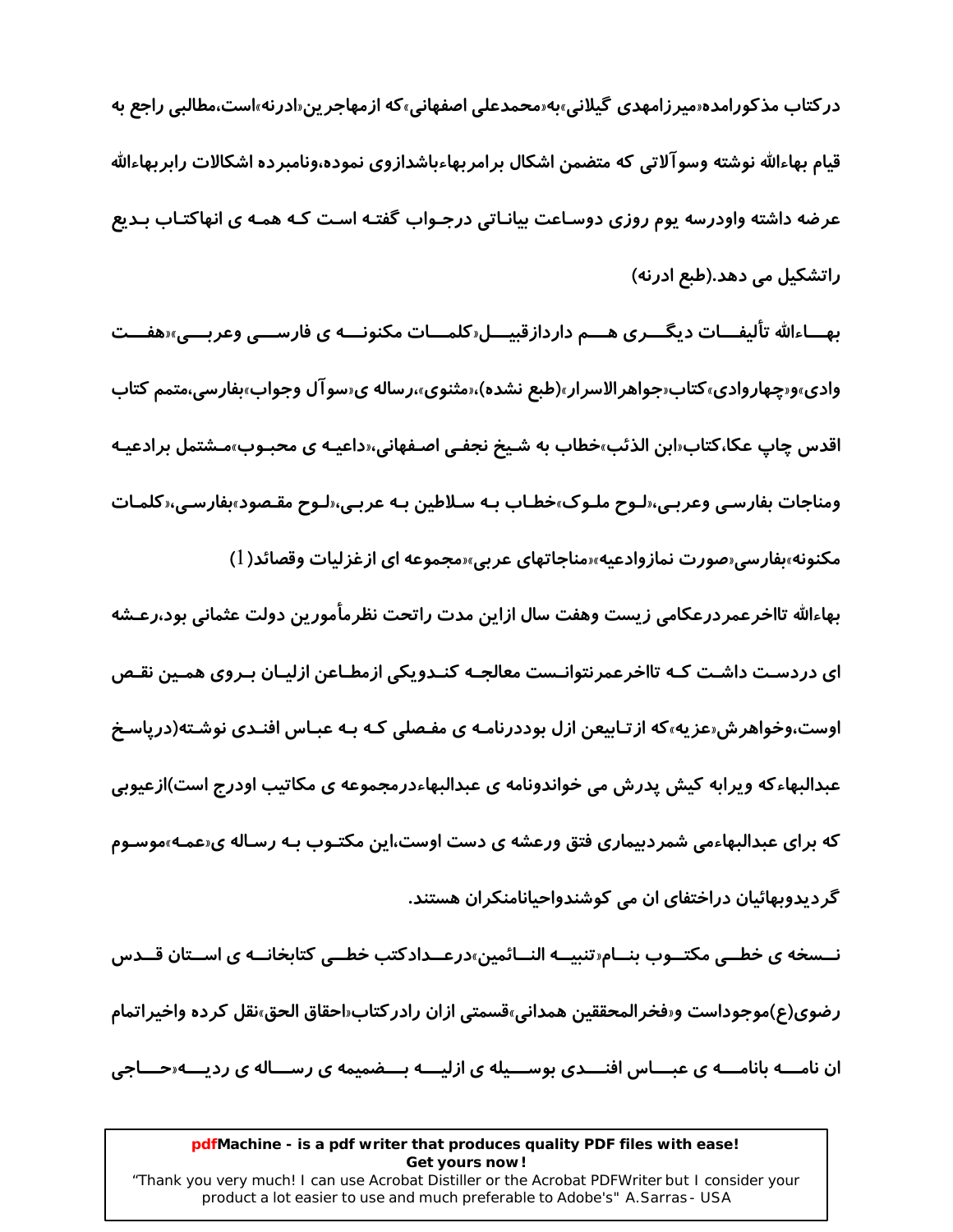میرزااحمــدکرمانی»(ردبربهــاء)در 141صــفحه بقطــع وزیــری بطبــع رســیده است،میرزاحــسینعلی بهاءدرسال $13.9$ قمری(دوم ذیقعده)درعکاازدنیارفت.

l – برای اینکه به خوانندگان محترم توهم دست ندهدکـه شـایدعناوین ومطـنطن واسـامی مجلـل بـرای کتـب بـاب وبهـاءنموداری ازمندرجات انهاوبه اصطلاح اين ظاهرعنواني ازباطن باشد،ناچاراين نكته رامتذكرمي گرددكـه چنـين تـصوري مطلقاخطاواشـتباه است،واین شیوه ی مخصوصه ی این طایفه است که حتی به اشخاص اسـامس مخـصوص(کـه بـه ظاهرحـاکی ازعظمـت وجلالـت انهاباشد)مي دهندوبه زرين تاج،ان زن معاوم الحـال‹دخترحـاجي ملاصـالح قزوينـي،‹طـاهره،و‹قـرةالعين، گويند،وملامحمـدعلي بارفروشی هم پیمان مشارالیهارا‹قدوس،نامند،وملاحسین بشرویه ای را‹سیدالشهداء٬قلب گذارند٬ودیگری را‹جناب عظیم٬ویکی رارحضرت کلیم،خطاب کنند.درنام کتب امریه نیزمطلب چنین است،جزیک مشت عرفان بافیهـای ناتمـام وبـدون مبنـی وحکـم سـازی وخطابـات سـطحی ودعـاوی پـوچ وبلادلیل،مطلـب دیگردرانهاوجودنـدارد،«بیـانش،اغـلاق مـی اوردو«ایقـانش،شـک میافزایدو«اشراقاتش»تاریکی می گستراندو«اقتداراتش»ازضعف نویسنده حکایت دا*ر*د.

# غصن اكبر -غصن اعظم

ميرزاحــسينعلى بهاءدرزمــان وفــاتش چهارپــسرازخودباقى گذاشــت:‹عباس،محمدعلى،ضــياءالله،بديع الله،وبراي هريک لقبي وصـع نمود،ازجملـه فرزندارشـدخودعباس را«غـصن اعظـم،ومحمـدعلي را«غـصن اکبـر»لقـب داد،ودرالـواح وصـایاامررابعدازخودش بـه غـصن اعظـم«عبـاس»( l)وپـس ازوی بـه غـصن اکبر«محمدعلی»واگذارکرد،لیکن محمدعلی غصن اکبرمـدعی جانـشین بلافـصل شـدوپیروان وی مـدعی شدندكه عباس درالواح وصايادست برده وبااين حيلـه مقـام پدررااشـغال نموده،درهرصـورت وبرفـرض صحت این مطلب،می دانیم که عباس فرزندبهاءالله است واوکسی است که همین عمل رادرباره ی یحیـی ازل انجام داده وبه نیرنگ مقام من یظهره اللهـی کـه بـاثبوت مقـام وصـابت منـصوصه ی ازل جمـع نمـی شدحیازت کرده وبعیدنبایدشمردکه عباس نیزبه مقتدای خودش اقتداکرده باشد.

#### pdfMachine - is a pdf writer that produces quality PDF files with ease! Get yours now!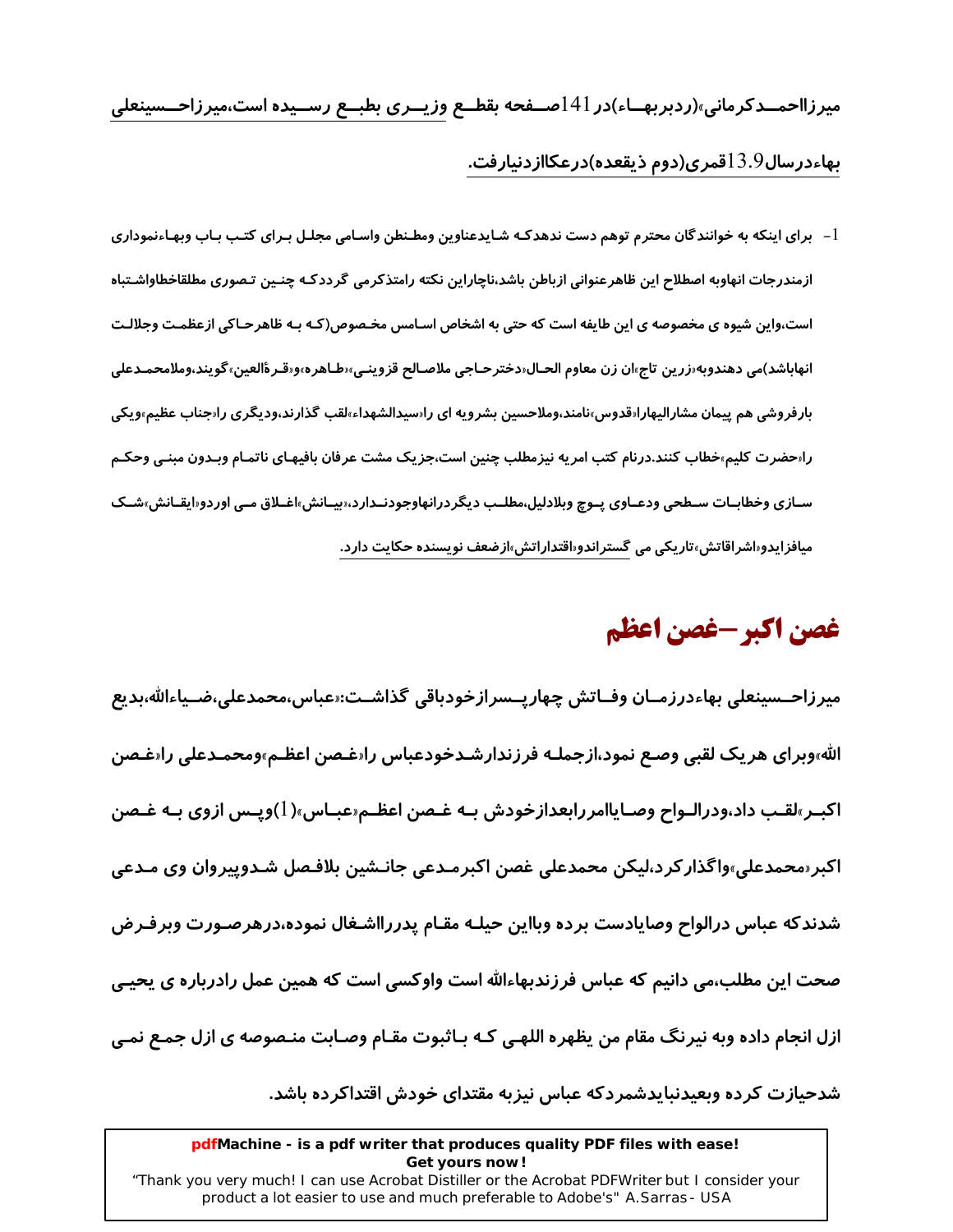وهل تلداالحيةَالاالحية بهر تقديرعده اي به جانب داري محمدعلي باعبدالبهاءبمخالفت برخاسـته وصـف جدائي تشكيل دادندوازهمين جارناقض»ورثابت»پيداشـد.عبـاس افنـدي پيـروان خـودرارثـابتين»وتـابعين بــــرادرش را«ناقــــضین»خوانــــد.محمــــدعلی غــــصن اکبرماننــــدعمویش ازل کــــاری ازیــــیش نبردوتصورنمیرودامروزازتابعین وی تعدادقابل ذکری باقی مانده باشند. سولدینجم جمادی الاولی سال $1265$ هجری در تهران. $\!1$ 

1-ناسخ التوا*ر*يخ.

1– نظراجمالی دردیانت بهائی.

شرح بيت العدل قبلاگذشت.  $\!-2}$ 

تحصیلات عباس افندی تادوسال درزمان تبعیدیدرش به بغـداد(کـه درانموقـع بتـصریح خـودش7سـاله بوده)نزدیدر واعمامش بود،بعدازان درمدرسه ی«قادریه»بغدابه تحصیل ادامه داد،ازاوان بلوغ تا9اسالگی نزد«شيخ عبدالسلام شوافي»بتحصيل حكمت وعلم كلام يرداخت(1)وضمنا(على مانقل)طرف توجه ومحل تعلق خاطر معلی شوکت پاشا،که ازمراشدصوفیه ی عثمانی بودواقع شد،وعرفان راازوی اموخت. کتاب«مفاوضات»منسوب به اوست،مطالب ان بردونوع است،یک قسمت تأویل ایات تو*ر*ات وانجیل وبیان بعـــضے متشابهات،وقـــسمت دیگرعقایداشـــاعره ووحـــدت وجودیهاوتناســـخی هاوغیرایـــشان مـــی باشد.القاءموازین اربعه(عقل ونقل وحـی الهـام)کـه پـیش ازوی اشـاعره ودیگـران معتـرض ان گردیـده اندوازعقائدسـخيفه اسـت.در كتـاب مـذكوراورده شـده سـاير تأليفات عبدالبهاءبـه ايـن شـرح ضـبط گردیده:<sub>"</sub>مقاله ی سیاح،تاریخ دوره ی اول امربفارسـی،کتاب مدنیـه درسیاسـت مـدن(فارسـی)رسـاله ی سياســيه درسياســت مـــدن(فارســـي)،مكاتيـــب درســـه جلدمـــشتمل برالـــواح مختلفـــه(فارســـي

#### pdfMachine - is a pdf writer that produces quality PDF files with ease! Get yours now!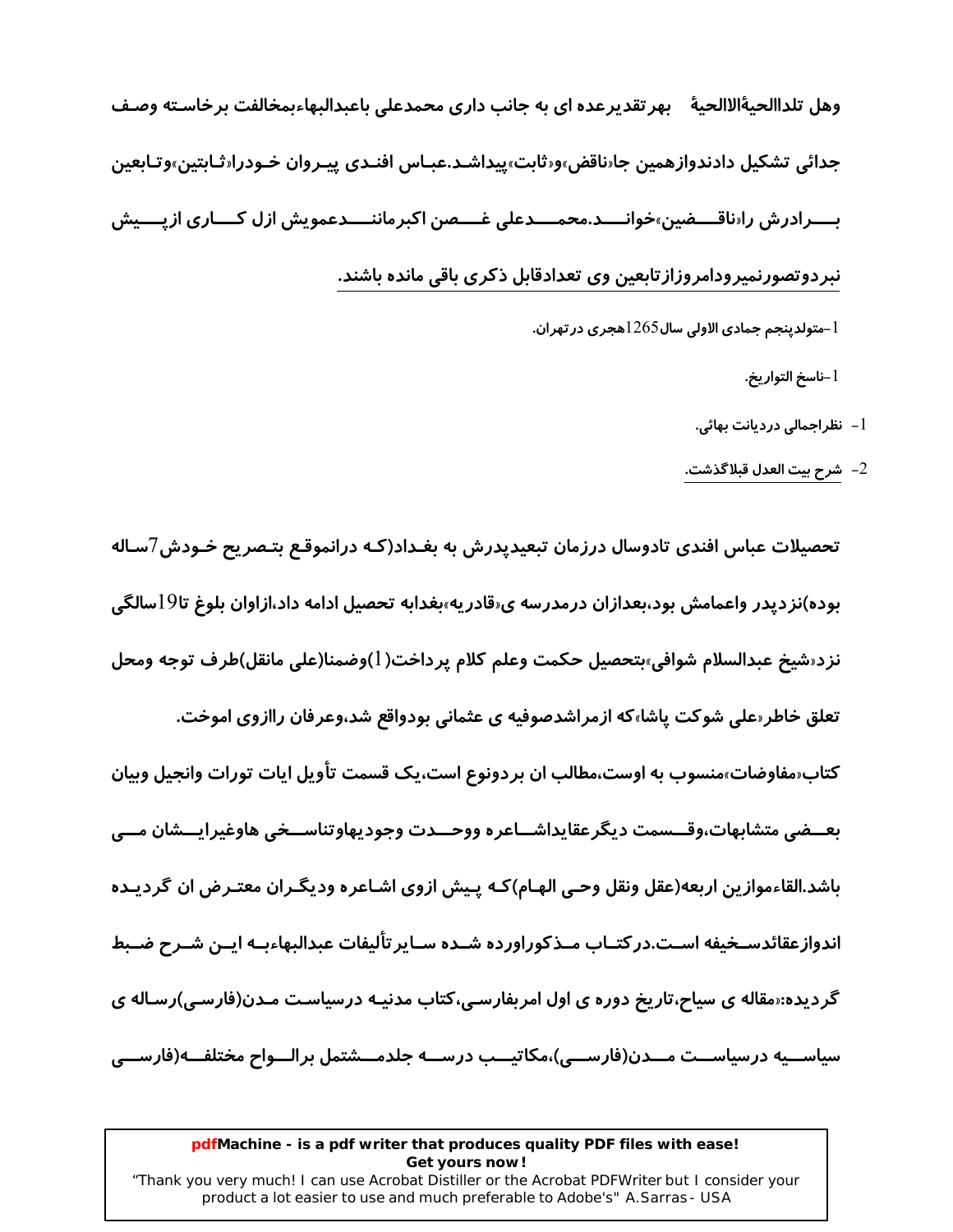وعربي)،تذكرةٔالوفامشتمل بر تراجم احوال بعضي ازمؤمنين امر(بهائي)،خطابات عبدالبهاء،الواح وصايا،لوح صلح لاهه،وبعضي مناجات هاي فارسي وعربي»(1)

عباس افندی دراحکام پدر تصرفاتی کردکه فعلاازبحث ماخارج است.

ازجمله عایدات امرراکه طبق دستوربهاءالله بایدبه بیت العـدل برسـد،بعاله ی خـودویس ازان بـه شـوقی افندي جانشينش تخصيص داد،ودرنفس الامربيت العدل راكه وجودخـارجي هـم نداشـت دروجودشـوقي مستهلک ساخت(2)عباس افندی تاپایان عمربامردمداری وسیاست عجیبی سـلوک نمودودرحقیقـت وی عامل بسیارمؤثر درابقای بدعت بهائیت بعدازیدرش بودوازمسلمیات است که درعکامانندیدرش بهـاءالله پشت سرامام جماعت اهل تسنن به اداب مسلمین نمازمی گذاردواغلب اوقات که مأمورین دولت عثمانی برای سرکشی بدیـدن اومـی رفتنـدبنمازمی ایـستاد.ازدسـتیاران بـزرگ عبـارس افنـدی درنوشـته هـای او«میرزاابوالفضل گلیایگانی»صاحب«فرائد»است کـه ازمـروجین ایـن طائفـه بـه شـمارمی رودواحاطـه ی اوبرعلوم متعارف زمـان خـودش بمراتـي بيـشترازعبدالبهاءويدرش بـود.كتـاب فرائدكـه واقعاابتكـاري درمغالطه وتحريف معاني وحقايق ديني وتوجيه وتأويـل ايـات قـران واحاديـث اسـلامي بـرخلاف مبـاني وماخذوبروفق رآی خوداوست ،استدلالیه ای است کـه خـواه نـاخواه مورداسـتفاده واتکـاءمبلغین بهـائی درنحـوه ی اسـتدلال ووروددرمباحـث خلافـی اسـت.والبتـه نظربـه ایـن جهـت«مغالطـات وتوجیهـات وتاًویلات»درنظراهل تحقیق اعتبارعلمی ندارد( ا)مشهوراست که صاحب«فرائـد»دراواخرعمرازمـساعدت وهمراهی خودببهائیان پشیمان شدوبه اصطلاح انها(مخمود)گردید،ولی جبران گذشته دیگربرای اوممکن نبودوعجب اينست كه زعماي بهائيه برخلاف مـروت قـدرزحمات ويراندانـستندووقتي افتـاده وفرتـوت گردیدماهیانه مبلغ نـاچیزی(درواقـع بـرای حـق الـسکگوت)بـوی مـی پرداختنـدودراواخرعمردرباره ی

#### pdfMachine - is a pdf writer that produces quality PDF files with ease! Get yours now!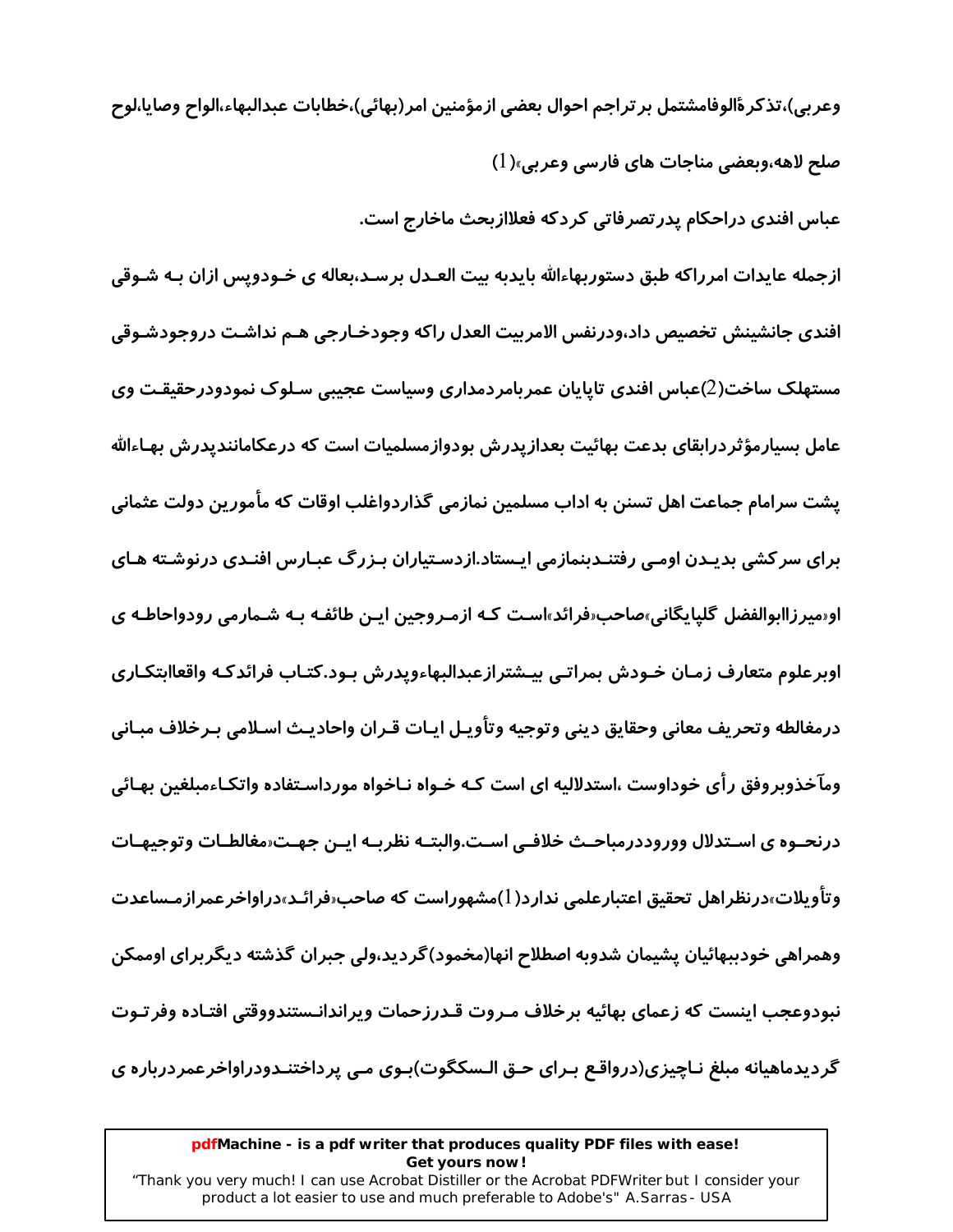عبــدالبهاءمي گفــت:«ان افنــدی رجــل سياســي خدعنابروحانيتــه»عــده ای ازمبلغــين ومــروجين اهــل بهاءدراواخررياســت عبــدالبهاءازاين مــسلک بر گــشتندويس ازفــوت عبــاس درزمــان جانــشين اورشوقي،ندامت خودرابرملاساختندورديه هابرباب وبهاءنوشتندفمعروفترين انهارصـبحي،منـشي عبـاس افنــــدي»و«ميرزاهــــدايت الله شــــهاب فردوســــي»و«عبدالحـــــسين اواره»و«ميرزاصــــالح مراغــــه ای»و«محمودکاوه»و«انورودود»پسر«طـرازالله»و«میرزاصـالح مراغـه ای»مـی باشـند.صـبحی دوکتـاب یکـی بنـام«كتـاب صـبحى»وديگريبنـام«پيـام پـدر»درردوطعـن بهائيـه نوشـت،اواره«كـشف الحيـل»و«حـسن نیکو»کتاب«فلسفه ی نیکو»وانورودودکتـاب«مهـازل البهائیـه»رادرحیفـا«سـاخته هـاب بهائیـه»رادر تهـران انتشاردادند.کتابهای دیگری نیزبوسیله ی مسلمین درردبـدعت بـاب وبهاءازییـدایش ان تابحـال نوشـته شده وانتشاریافته است،چه انهاکه جنبه ی تاریخی داردوچـه کتبـی کـه عقایـدوافکاروتعالیم کـیش تـازه راموردبررسی وانتقادقرارداده،رویهم رفته انچنان که بایدپردع ازرازسران بهائیه وبابیه برداشته وازبرای اهل نظرجاي اشتباهي بـاقي نگذاشـته اسـت.ازقبيـل«مفتـاح بـاب الابـواب»تـأليف«ميرزامهـديخان زعـيم الدوله»بعربي كه اخيرابفارسي نيز ترجمه گرديده وكتاب«الهدي الى من كـان مـسلماوصاربابيا»بوسـيله ي علامه ي مفضال«شيخ جوادبلاغي»اعلى الله مقامه وكتاب«احقاق الحق»نگارش«فخرالمحققين همداني»و«حق المبين»و«مر آةالعارفين»و«ايقاظ النائيمن»بقلم مرحوم«شيخ احمدمجتهدشاهرودي»وكتاب«اسرارالعقايد»كه جلــددوم ان درموضــوع موردبحــث مااســت،تاليف«ميرزاابوطالــب شــيرازي».كتــاب«بهــائي چــه مــي گوید»دردوجلدتاَلیف عالم عامل«اقای میرزاجوادتهرانی»دامت بر کاته وکتاب«محاکمه وبررسـی در *ت*ـاریخ وعقايدواداب وحدودواحكام بـاب وبهـاءبقلم دكتـرح–م–ت دردوجلـدوكتاب«گفتگـو»نوشـته ي«شـريف

#### pdfMachine - is a pdf writer that produces quality PDF files with ease! Get yours now!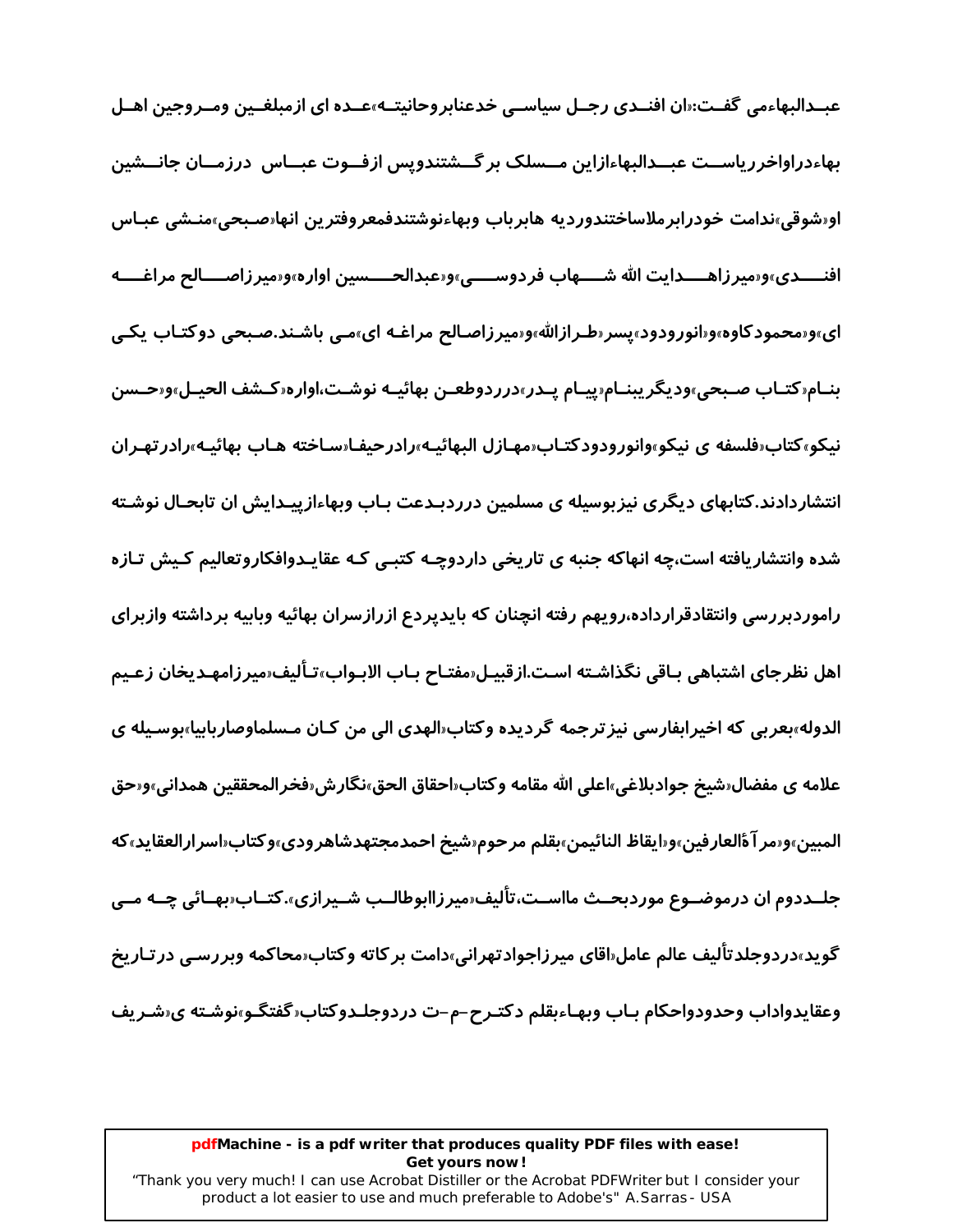رحمانی»وکتاب«بهائیت دین نیست»بقلم«اقای ابوتراب هدائی»وکتاب«باب وبهاءرابشناسید»بقلـم«فـتح الله مفتوح پزدی»چاپ حیدراباددکن وغیراینهاازکتبی که دردسترس نگا*ر*نده نیست.

l – تألبفات دیگر گلپایگانی کتاب‹کشف الغطاء›است،پس ازانکه ادواردبراون مقدمه ی خودرابرنقطهٔالکاف نوشت وبااصل کتاب بـه طبع رسانيدچون تلويحامتضمن تقويت مدعاى‹ازل››برادربهاءالله وتضعيف وتحقيربهاءالله بود،عبدالبهاء(عباس افندي)به ابوالفضل گلیایگانی دسـتوردادکه بـرای مقابلـه بـاان کتـابی بنویـسد٬ونامبرده بـه ایـن منظورکـشف الغطاءرانوشـت کـه سراسـراعتراض وايرادبرمندرجات مقدمه ى سابق الذكراست،واين نكته ناگفته نماندكـه گلپايگـانى پـيش ازاتمـام كتـاب ازدنيارفـت وبلافاصـله ازطرف عبدالبهاءبه خوارهزاده ی نامبرده«سیدمهدی گلپایگانی»دستورداده شدکه کتاب *ر*ابـه پایـان برسـاندونامبرده ایـن مهـم راانجام داد.(ربیع الاخر سال 1333در تهران)ومسوده ی ان رابه(مروشاه جهان)بردودرانجابه طبع رسانید«رمضان1334توبه نامه ی معروف سيدباب رابتـصريح مـورخين درتبريـزبخط خوداوخطـاب بوليعهـدوقت ناصـرالدين ميرزانگـارش يافتـه درايـن كتـاب ص2.4مذکوراســـت وتـــصدیق ضـــمنی بر توبـــه ی ســـیدباب ازدعـــاوی اوســـت،کتـــاب کـــشق الغطــاءییش ازانکـــه كاملانشر يابدبدستورخودعبدالبهاءجمع اورى گرديد.

### متن توبه نامه

فداك روحي الحمدالله كماهواهله ومستحقه كـه ظهـورات فـضل ورحمـت خودرادرهرحـال بركافـه عبادخودشامل گردانیده بحمدالله ثم حمدأله که مثل ان حضرت راینبوع رأفـت ورحمـت خودفرمـوده که بظهورعطوفتش عفوازبندگان وتستربرمجرمان وترحم برياغيان فرموده شهدالله من عنده که اين بنـده ضعيف راقصدي نيست كه خلاف رضاي خداوندعالم واهل ولايت اوباشداگرچه بـه نفـسه وجـودم ذنـب صرف است ولي قلبم موفق به توحيدخداوندجل ذكره ونبوت رسـول اووولايـت اهـل ولايـت اواسـت ولسانم مقربر کل مانزل من عندالله است امیـدرحمت اورادارم ومطلقـاخلاف رضـای حـق رانخواسـته ام واگر کلماتی که خلاف رضای اوبوده ازقلم جاری شده غرضـم عـصیان نبـوده ودرهرحـال مـستقروتائبم حضرت اوراواین بنده را مطلق علمی نیست که منوط به ادعائی باشداستغفرالله ربی واتـوب الیـه مـن ان بن سب المسلميون مناجات وكلمات كه اناسان حليم شده داراش و هيد امرم  $\mathbf{A}$ pdfMachine - is a pdf writer that produces quality PDF files with ease!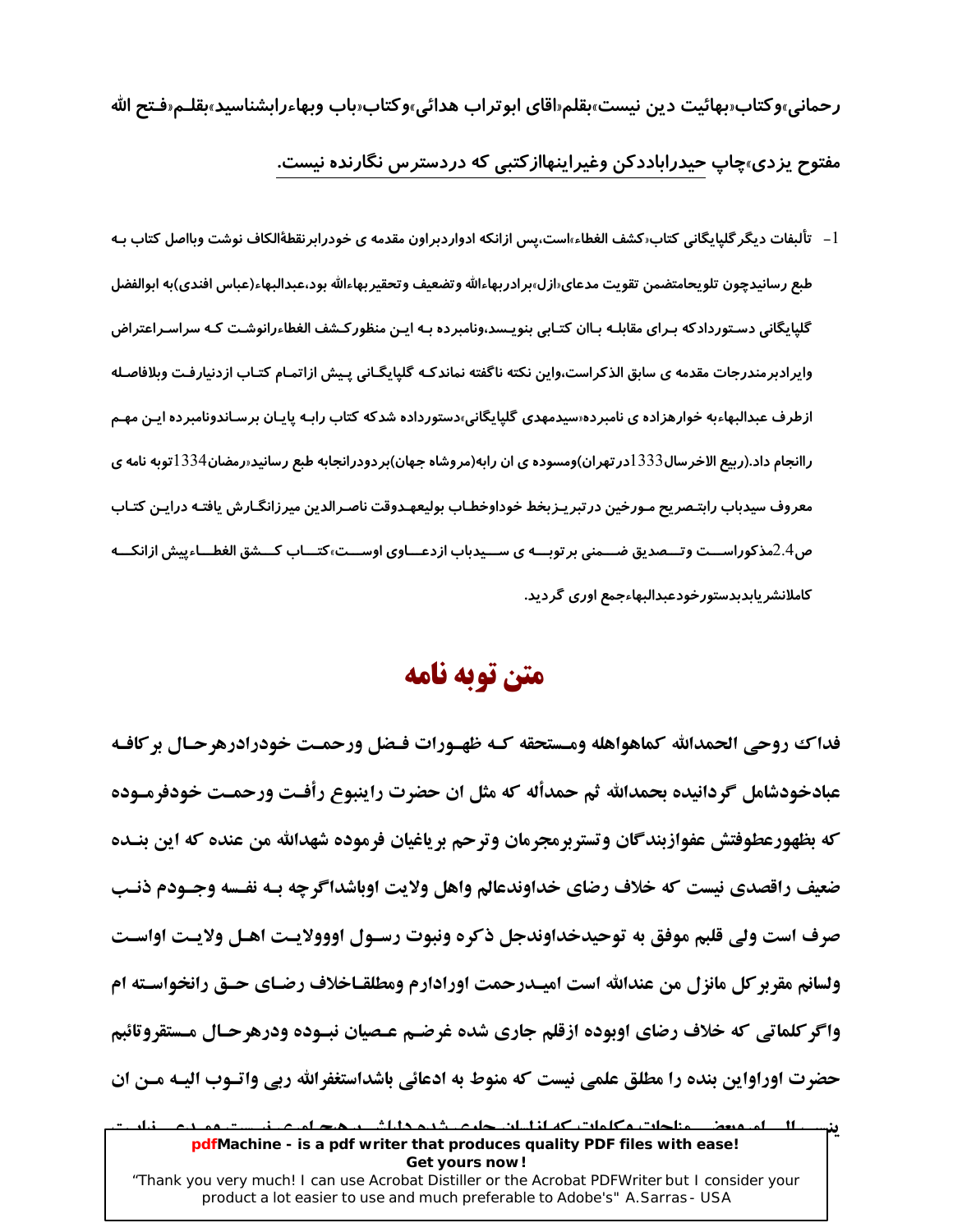خاصه حضرت حجةالله عليه السلام را محض ادعاي مبطل واين بنده راچنين ادعـائي نبـوده ونـه ادعـاي ديگرمستدعي ازالطاف حضرت شاهنشاهي وان حضرت چنان است که ايـن دعاگورابـه الطـاف وعنايـات بساط رأفت ورحمت خودسرافرازفرمايندوالسلام.

«عباس افندی»درسنه ی72ربیع الاول سال134.قمری برابربا7اذر13..شمسی درسن8.سالگی درحیفاوفات یافـت و«شوقی افندی»برجای اونشست،ولی هیچگاه کیاست ودرایـت وی رانداشـت وییـشتراوقات خودرابخوشـگذرانی مصروف می داشت واززحمات زعمای اولیه که بذردعوت جدیدراافشانده وباکاروکوشش ویشتکاری سروصورتی ظاهرابه کارداده بودندوی بیش ازهمه بهره ورگردیدودراثرعدم تحفظ وتهتک علنی وتجاهربه فسق کـه باشـیوه ی استتارومردمداری عباس افندی بکلی ساز گارنبود،عده ای به شرح سابق الذکر کـه ازطریقـه ی بهائیـت عـدول نمودند،شوقی افندی نیزدر تاریخ $13$ ابانماه $1336$ درلندن در گذشـت(1)وازان پـس زعـیم وییـشوای معینـی بـرای حزب بهائي شناخته نشده است.

ایام متبر که ومحرمه درمسلک بهائی سالی9روزاست که شغل وکاردرانهاحرام است.

ا\_روزاول سال بهائي كه يوم البهاءازشهرالبهاءاست وان روزعيدنوروزوعيدصيام است.

روزاول ایام رضوان(روزسی ودوم ازنوروز $\!2$ 

روزنهم رضوان(روز 1 $41$ نوروز) $-3$ 

4–روزدوازدهم رضوان(که روز 44نوروزمی شود)

5–روزپنجم جمادی الول که بعقیده ی بهائیه درشب ان دوساعت ویازده دقیقه ازغروب گذشته علیمحمدباب خودرامبعوث می دانسته.

روزاول محرم تولدباب. $6\,$ 

7–روزدوم محرم تولدبهاء.

روزهفتادم نوروزفوت حسينعلى بهاء. $8\,$ 

9–روز 28شعبان قتل عليمحمدباب.

l -برابرباسال $114$ بديع اول شهرالقدرۀطبق تاريخ بهائيان.

#### pdfMachine - is a pdf writer that produces quality PDF files with ease! Get yours now!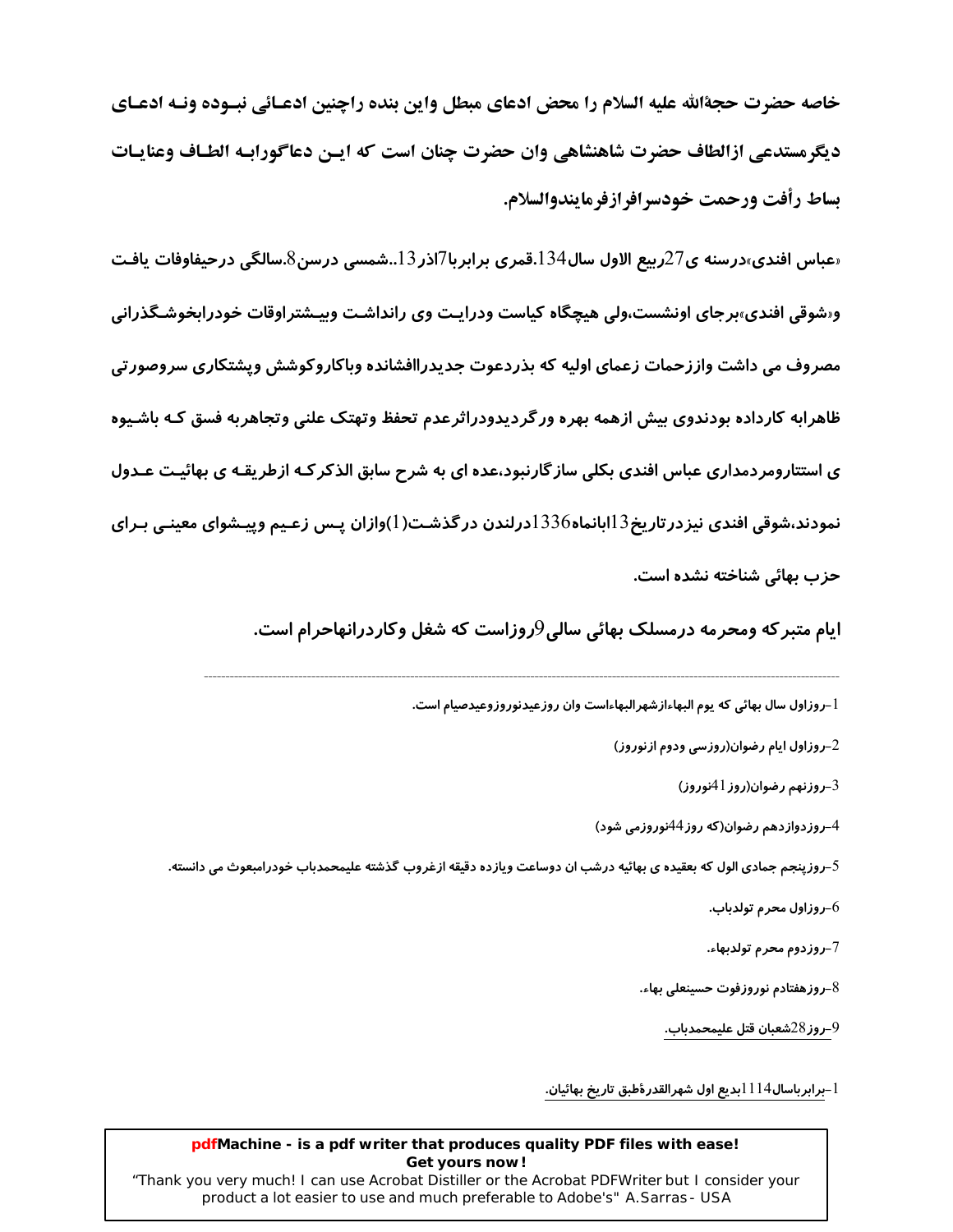# سال وماه بهائي

درمـسلک بابیـه وبهائیـه مـاه $19$ روزوسـال $19$ مـاه اسـت کـه مجمـوع ایـام سـال $361$ روزمـی شـودوچون عیدنوروزعیدفطروروزاول سال بهائی است،پنج روزمازادازسال راجزءروزهای سال محـسوب نمـی کننـد وان پنج *ر*وزراایام«ها»می نامند(به اعتبارعدده که ه می شود)وبرای هرماه بهائی نامی وضـع نمـوده اندبـه اینشرح:

1-شـهرالبهاء 2-شـهرالجلال 3-شـهرالجمال 4-شـهرالعظمهٔ 5-شـهرالنور 6-شـهرالرحمهٔ 7-شهرالكمال  $8$ –شهرالاسماء  $9$ –شهرالكلمات  $1$ –شهرالعزه  $11$ –شهرالمـشيهٔ  $12$ –شـهرالعلم  $8$ – شهرالقدره  $14$ –شهرالقول  $15$ –شهرالـسائل  $16$ –شهرالـشرف  $17$ –شهرالـسلطان  $18$ –شـهرالملک شهرالعلاءكه ماه صيام انهااست. $19\,$ 

وبرای هرروزی ازهفته اسمی مخصوص وضع نموده اند:

يوم الجلال  $\,$ 2–يوم الجمال  $\,$ 3–يوم الكمال  $\,$ 4–يوم الفضال  $\,$ 5–يوم العدل  $\,$ 6–يوم الاستجلال  $\,$ 7–يوم $\,$ الاستقلال،وناگفته نماندکه باب تقـسیم سـال رابنـوزده مـاه وتقـسیم مـاه رابنـوزده روزبامختصر تـصرفی از باطنيه اقتباس نموده(1)

تذکراین نکته لازمست که ایام هاء(پنج روز)بـنص بهـاءالله بایـستی قبلاازشـهرالعلاء(مـاه نـوزدهم سـال بهائی)وبعدازشهرالملک(ماه هجدهم)قرار گیرد(2)وازطرفـی بازبـه نـص بهـاءالله روزاول فـروردین واول نوروزروزعيدبهائيان خواهدبود $(3)$ بنابراين وقتى $5$ روزايام هاءرابه مجموع ايـام نـوزده مـاه بهـائي اضـافه کنـیم366روزمـی شـود(366=1 $19\times19$ واخـرین روزشـهرالعلاءکه مـاه صـیام انهااسـت مـصادف مـی

#### pdfMachine - is a pdf writer that produces quality PDF files with ease! Get yours now!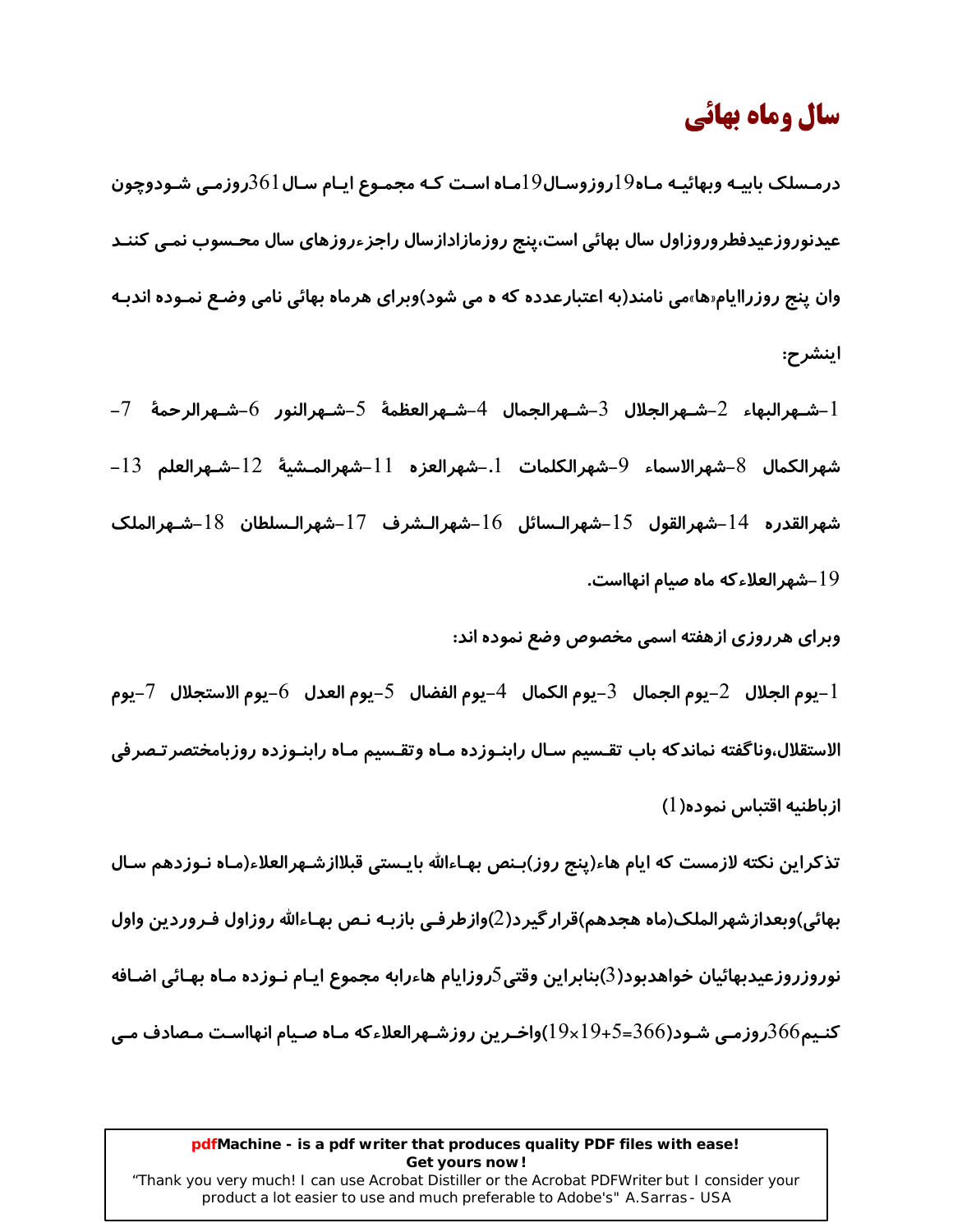شودبااولین روزماه بعد(عیدفطر)یعنی عیدفطروروزاخرماه صیام یکی خواهـدبودوبااین ترتیـب تـاریخ

بدیع‼ااقایان نه باسال شمسی ونه باسال قمری موافقت ندارد.

مفتاح باب الابواب.  $1\,$ 

أ−ان اجعلوالايام الزائده عن الشهورقبل شهرالصيام–اقدس ايه ي. $\pm 1$ 

 $\,$ قدكتبناعليكم الصيام في ايام معدودات وجعلناالنيروزعيدألكم بعداكمالها–اقدس ايه ى.4. $\,$ 

# نمونه هائي ازاحكام باب

در کیش باب درس خواندن ودرس دادن درهررشته وعلمی تحریم گردیده،مگرانچه خودباب نوشته  $\!-\!1$ 

یادر ترویج امربابیت بنویسند.

«لا يحوز التدريس في كتب غير البيان»

«بیان فارسی صفحه ی13.»

#### $***$

باب درردیف تحریم مسرکات وافیون،استعمال دارورانیزحرام کرده است. $\!2$ 

«الباب الثامن من الواحدالتاسع فـي حرمــهٔالترياق(1)والمـسكرات والـدواءمطلقأملخص اينبـاب انكـه كـل

شئون دون حب ازدون حق بوده وهست وكل شئون حب ازحق بوده وهست ونهى شده ازمسكرات واچه

حکم دواءبراوذکرشده(2)

واین حکم رادربیان عربی به این عبارت اورده:

«انتم الدواءثم المسكرات ونوعهالاتملكون»

«بیان عربی صفحه ی42»

pdfMachine - is a pdf writer that produces quality PDF files with ease! Get yours now!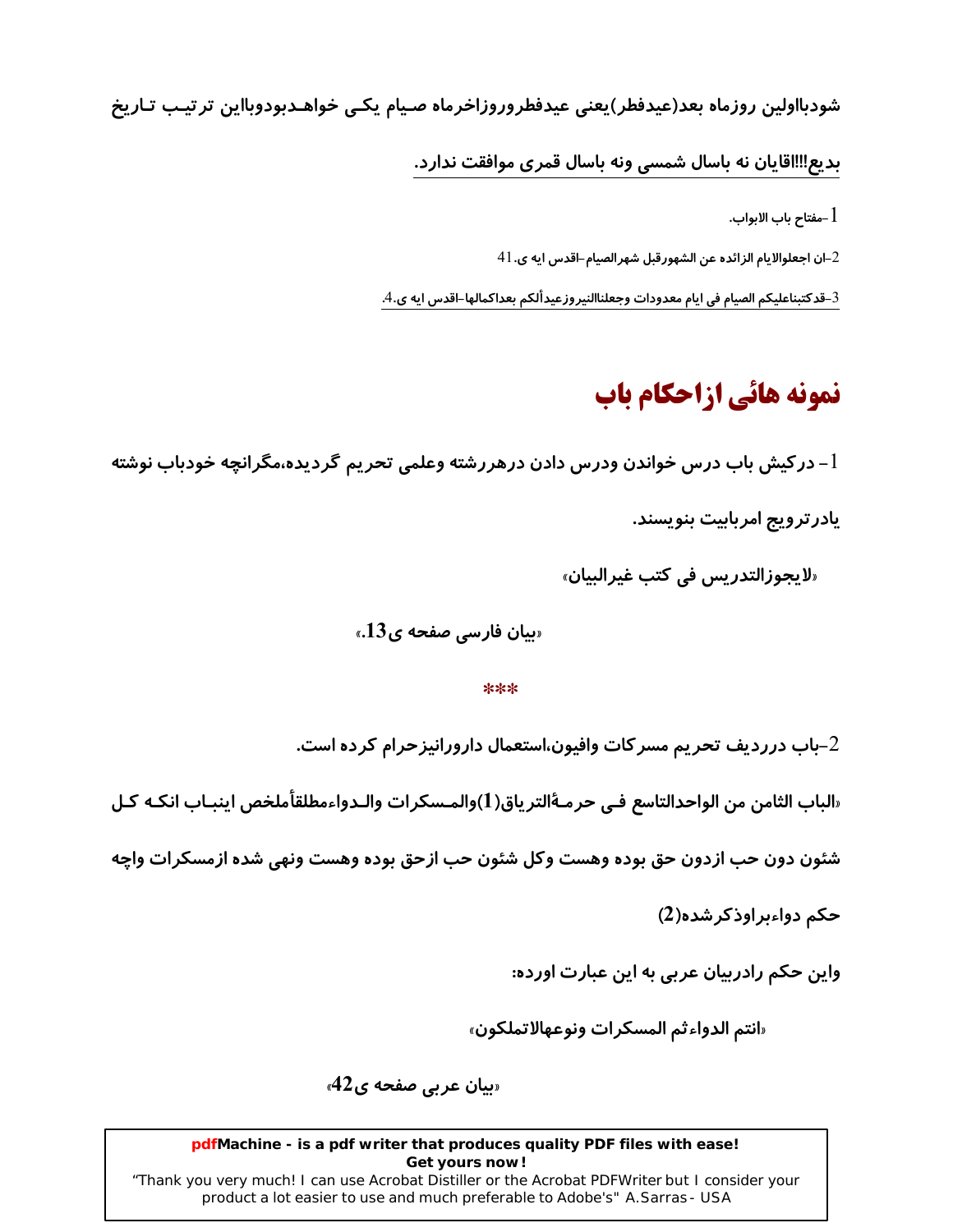\*\*\*

خریدوفروش صادرات خراسان حرام است. $3\,$ 

«ونهي شده از تنباكوواشباه ان وانچه كه ازسمت خراسان حمل مي شود»

«بیان فارسی صفحه ی322»

ا – كذافي الأصل.  $1$ 

ماننداینکه طبیب میوه *ر*ابعنوان داروبرای مریض تجویز کندخوردن ان حرام می شود. $\mathcal{2}$ 

4–بــاب تجــویزمی کندکــه اگر کــسی نتوانــست همــسرخودراباردار کنداذن دهدکــه ازدیگــری

باردارشود،مشروط به انکه شخص ثالث ایمان بباب داشته باشد!!!

«الباب الخامس مالعشرمن الواحدالثامن في ان فرض لكل احد»

«ان يتاهـل ليبقـي عنهـامن نفـس يوحـدالله ربهاولابـدذلک حـل علـي کـل بـاذن دونــه لان

ِيظهر عندالثمر ؤولايجوزالاقتران لمن لايدخل في الدين»

 $298$ یان فارسی صفحه ی

\*\*\*

بایدبه دستورباب کلیه ی کتب علمی جهان درهررشته بکلی ازبین برده شـود،جزکتبی کـه درتـرویج-

امر اوینویسند.

«الباب السادس من الواحدالسادس في حكم محوكل الكتب الامانشئت اوتنشي في ذلك امر»

 $198$ یان فارسی صفحه ی

\*\*\*

#### pdfMachine - is a pdf writer that produces quality PDF files with ease! Get yours now!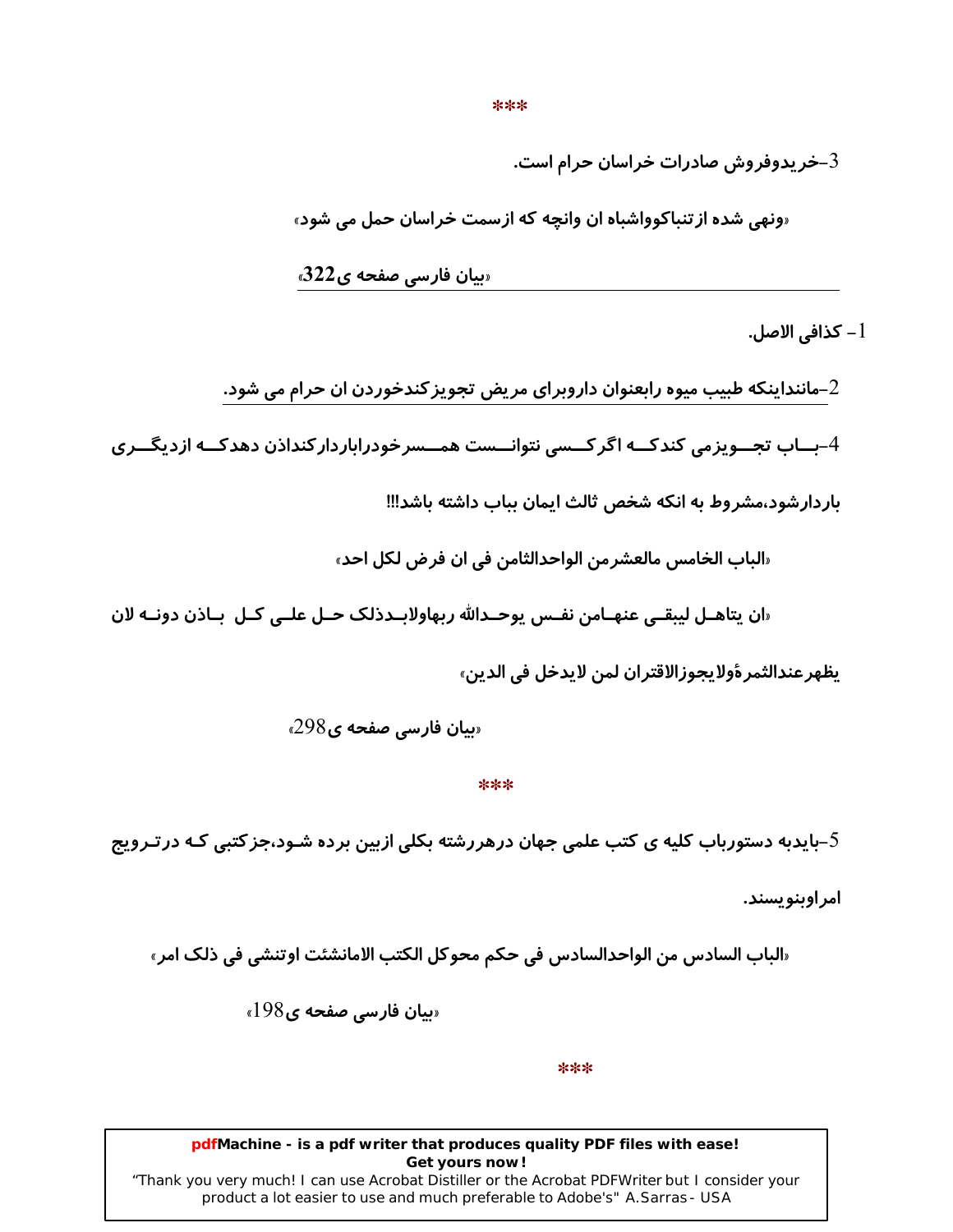باب دستورمی دهدکه هر گاه ازپیروان اوکسی به سلطنت رسید،احدی راغیرازمؤمنین به اوروی زمین $\epsilon$ نگذارند.

«الباب السادس والعشرمن الواحدالسابع في ان الله قدفرض على كل ملك يبعـث فـي ديـن البيـان ان لايجعل احد(1)على ارضه ممن لم يدن بذلك الدين وكذلك فرض على الناس كلهم اجمعون»

 $262$ وبیان فارسی صفحه ی

\*\*\*

7-سوار گاونشو پدوشیر خرنخورید!!!

«وانماالخامس من بعدالعشر لاتر كبن البقرولاتحملن عليه من شيئي ان نتم بالله وآ ياته المؤمنون،ولاتشر بن

لبن الحمير...الخ»

«بیان عربی صفحه ی49»

\*\*\*

-بدون ركاب ولگام برحيوانات سوارنشويد!!!

«ولاتر كبن الحيوان الاوانتم باللجام واركاب لتر كبون»

 $49$ یان عربی صفحه ی

\*\*\*

-تخم مرغ راقبل ازپختن به جائی نزنیدمی شکندوضایع می شود!!!

«ولاتضربن البيضه على شيئي يضيع مافيه قبل ان يطبخ»

ماتخم مرغ رارزق نقطه ی اولی(علی محمدباب)قراردادیم،شایدشماشکر گذاری کنید!!!

pdfMachine - is a pdf writer that produces quality PDF files with ease! Get yours now!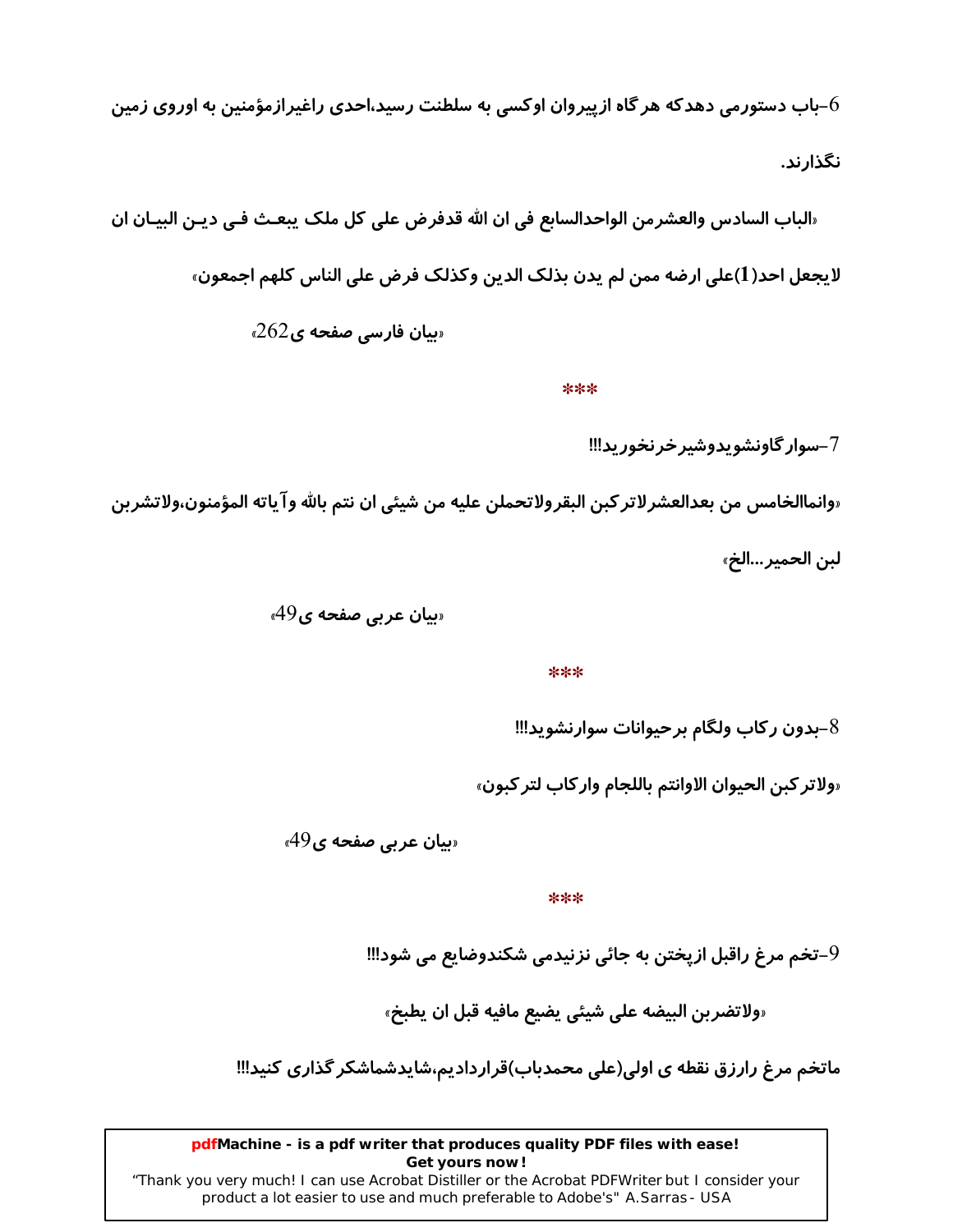«هذاماقدجعل الله رزق نقطةالاولى في ايام القيامه من عنده لعلكم تشكرون»

\*\*\*

1.–استمتاءدرشر بعت باب حایز است.

«روقدعفي عنكم ماتشهدون في الرؤيااوانتم بانفسكم عن انفسكم تستمنيون»

 $35$ یبان عربی صفحه ی

عفوشدازشماانچه راکه درخواب می بینیـدوهمچنین عفوشـدکه شمابوسـیله ی خودتـان ازخودتـان منـی ىگىرىد.

\*\*\*

11–کودکــان راروی صــندلی پاکرســی پاتخــت بنــشانیدکه ازعمرشــان حــساب نــشودوبهزچه خشنودشوندازادشان گذاريدوبه انهاخط شكسته بياموزيد.

«ولتستقرن الصباياعلى سريراوعرش اوكرسي فان ذلك لم يحسب مـن عمـرهم ولتـأذنن لهـم بمـاهم يفرحون ولتعلمن خط الشكسته(1)»

 $26$ یبان عربی صفحه ی

\*\*\*

12–بدستورباب هرشخص بابي حق نداردبيش از19جلـدكتاب داشـته باشـدواگر تخلف ورزيـد 1.مثقـال

طلاجريمه بايدبدهد.

«نهي عنكم في البيان ان لاتملكن فوق عددالواحـدمن كتـاب وان تملكـتم فليـزمنكم تسعةُعـشرمثقالامن

ذهب حدآفي كتاب الله لعلكم تتقون»

pdfMachine - is a pdf writer that produces quality PDF files with ease! Get yours now!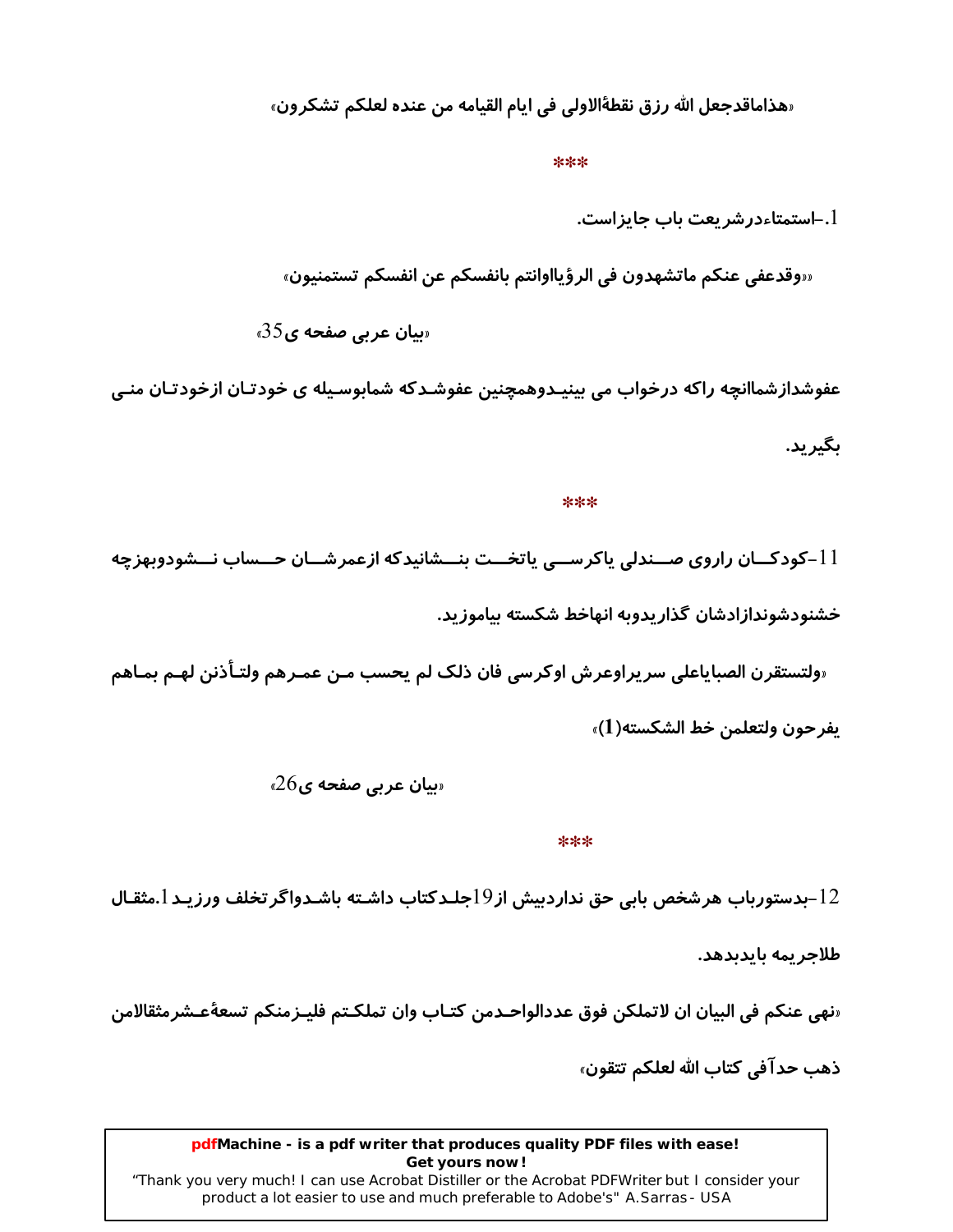### باب دستورمی دهدتمام اثاراورامالک شوندولواینکه چاپی باشد. $13\,$

«ثم العشراذااستطعتم كل آثارالنقطه تملكون ولوكان چايا»

 $42$ یبان عربی صفحه ی

#### \*\*\*

14–باب خريدوفروش عناصراربعه وبتعبيرخودش«عناصرالرباع»راتحريم كرده است!!! «ثم الحادي من بعدالعشر لاتبيعون عناصر الرياع ولاتشترون»

 $43$ یبان عربی صفحه ی

#### \*\*\*

باب دستورمی دهداموال وهرچه راکه منسوب بغیرمؤمنین به اوست،درهر کجاقدرت داردمصادره کند. $15\,$ 

«ثم الخامس فلتأخذن مـن لـم يـدخل فـي البيـان ماينـسب الـيهم ثـم ان آمنـوالتردون الافـي الارض التـي انـتم علىھالاتقدرون»

 $18$ یان عربی صفحه ی

\*\*\*

-باب دستورمی دهدکه ازمدفوع حیوانات پرهیزنکنید. $16\,$ 

«ثم السابع من بعدالعشرمايخرج من الحيوان فلاتحذرن»

 $28$ یان عربی صفحه ی

17–باب دستورمی دهدازسگ وغیران پرهیزنکنید.

«قل الاول فلاتحتر زن عن الكلب وغير ه»

«بیان عربی صفحه ی44»

pdfMachine - is a pdf writer that produces quality PDF files with ease! Get yours now!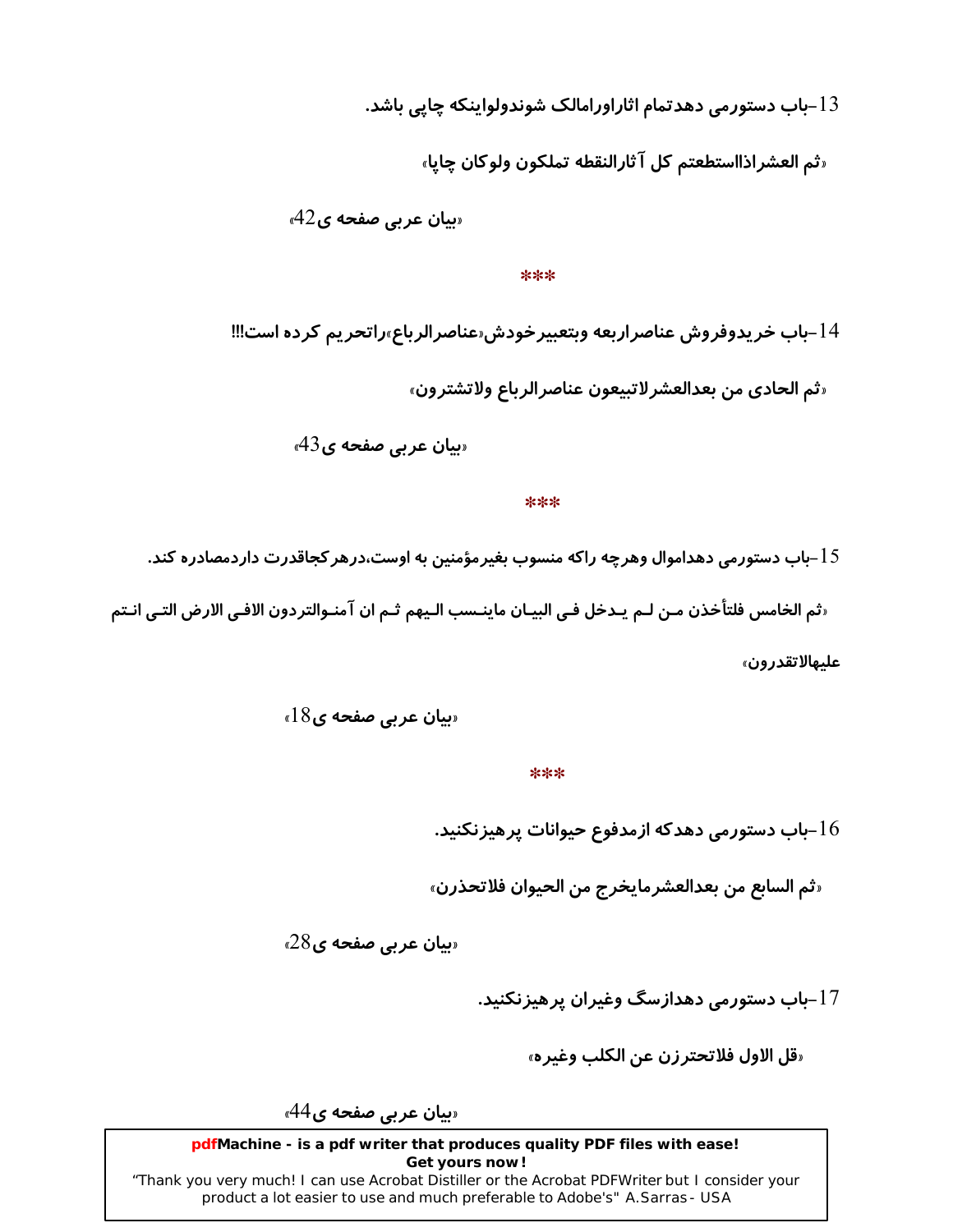18–درشریعت باب واجب است که هرنفسی برای وارثان خودنوزده ورق کاغذسفیدلطیف باقی گذارد!!! «الباب الثاني من الواحدالثامن يجب علـي كـل نفـس ان يـورث لوارثـه تسعةًعـشراوراقامن القرطـاس اللطيفه»

 $274$ یان عربی صفحه ی

#### \*\*\*

19-بـــاب دســـتورمی دهدکـــه بنـــدگان خـــدادرهرابادی«بیـــت حـــر»بـــسازند.اگر توضـــیح خوداودر سطوربعدنباشد(در کتاب بیان)بهیچوجه فهمیده نمی شدمنظوراز«بیت حر»(خانه گرم)حمام است. «الباب الثالث من الواحدالسادس في ان الله قدحكم بان ينبواعباده في كل قريةُمن بيت حر»

#### \*\*\*

حرائین باب تزویج دوخواهردریک زمان وازدواج خواهروبرادرجایزاست ودرکتاب هشت بهشت،که $\,2\,$ 

درائين باب وتاريخ بابيه نوشته شده درصفحه ي39 اسطردوم وسوم مؤلف مي نويسد:

ششم–(ازاحکام نکاح)اینکه جمع مابین اختین درشریعت بیان جایزاست.»

«هفتم–نکاح اخت(خواهر)مادام که برادراوراازهنگام ولادت رؤیت نکرده باشدجایزاست.»

l –كذافي الاصل.

 $-1$  کلمه ی شکسته ی فارسی است که باب باالف ولام عربی استعمال کرده وغلط است،مثل اینکه ماکلمه  $\,$ 

ي دوچرخه راكه فارسي است باالف ولام عربي تركيب كنيم وبگوئيم الدوچرخه كانت دوارا.

#### pdfMachine - is a pdf writer that produces quality PDF files with ease! Get yours now!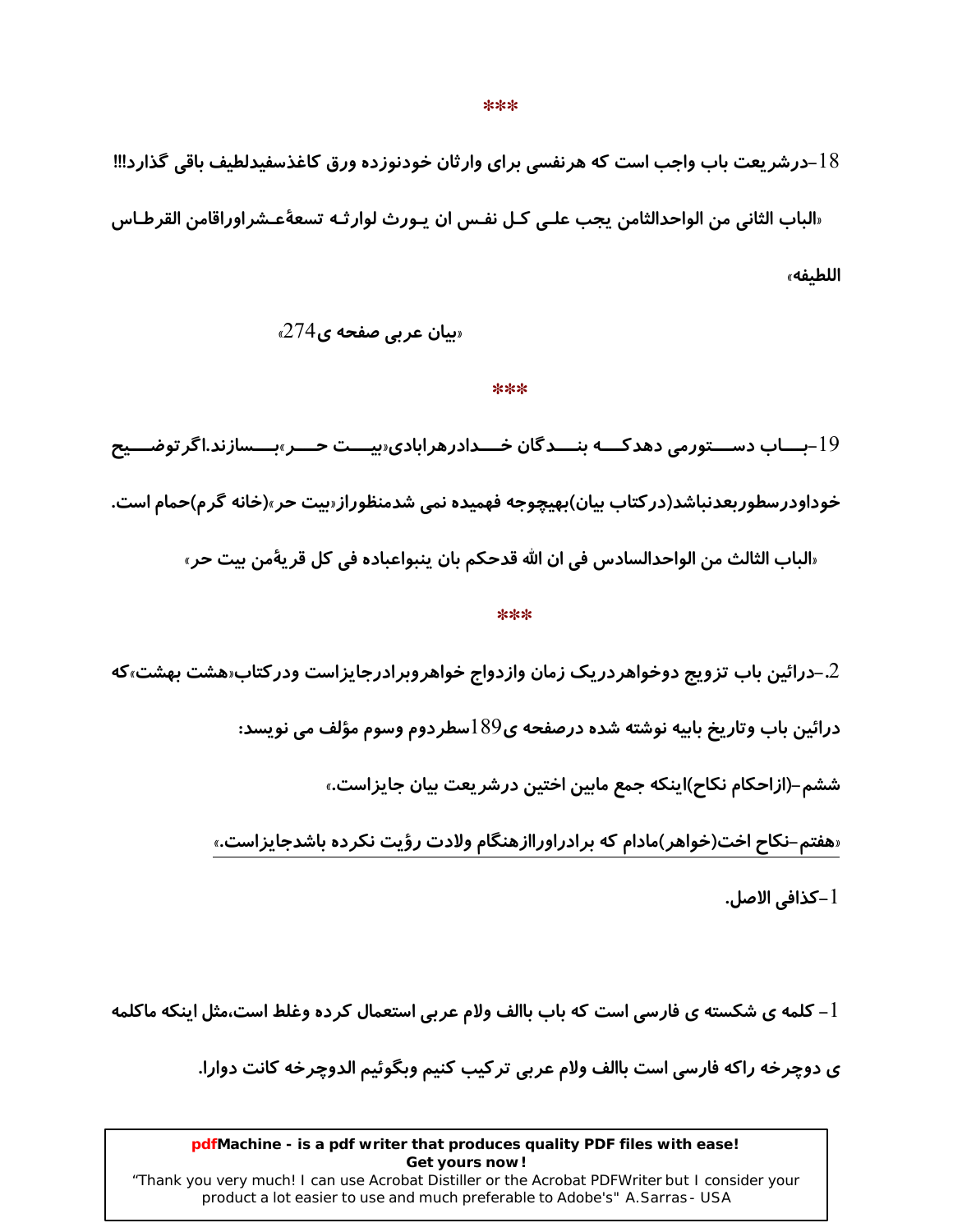مهه می دانندکه الفبای عربی(چ)و(پ)نداردواسـتعمال کلمـه ی چـاپ کـه بـاتنوین هـم اورده شـده –  $1$ درعبارت عربی غلط رسوائی است.

## نمونه ای ازاحکام بهاء

l – سارق رابایداول تبعیدنمودوسپس محبوس ساخت وبارسوم علامتی برپیشانی اوبنهنـدوبرای دفعـات ىعددرىھائىت حكمى نيست.

«قدكتب على السارق النفي والحبس وفي الثالث فاجعلوافي جبينه علامةٌ يعرف بهاء»

 $.9$ کتاب اقدس ایه ی $1.9$ 

توضیح–دربهائیت زن بهائی اگردزدی کردحکمی ندارد.

#### \*\*\*

هرمـردوزن بهـائي كـه مر تكـب زناشـوندبايد $9$ مثقـال طلابـه بيـت العـدل بيردازندودرمر تبـه ي دوم $\!-2$ 

دوبر ابر اول، یعنی $18$ مثقال.

«قدحكم الله لكل زان وزانيه ديةُمسلمةَالي بيت العدل وهي تسعةُمثاقيل من الـذهب وان عـادامر ةاخرى

عودوايضعف الجزاء»

 $\triangleleft 17$ کتاب اقدس ایه ی $\triangleq 1$ 

\*\*\*

درقـــانون ارث بهائيـــت خانـــه ي مــــسكوني ولبـــاس مخــــصوص متــــوفي اختــــصاص بــــه $\!3$ 

ار شداولادذ کور دار دوسایر وارث ازانهامحر ومند.

pdfMachine - is a pdf writer that produces quality PDF files with ease! Get yours now!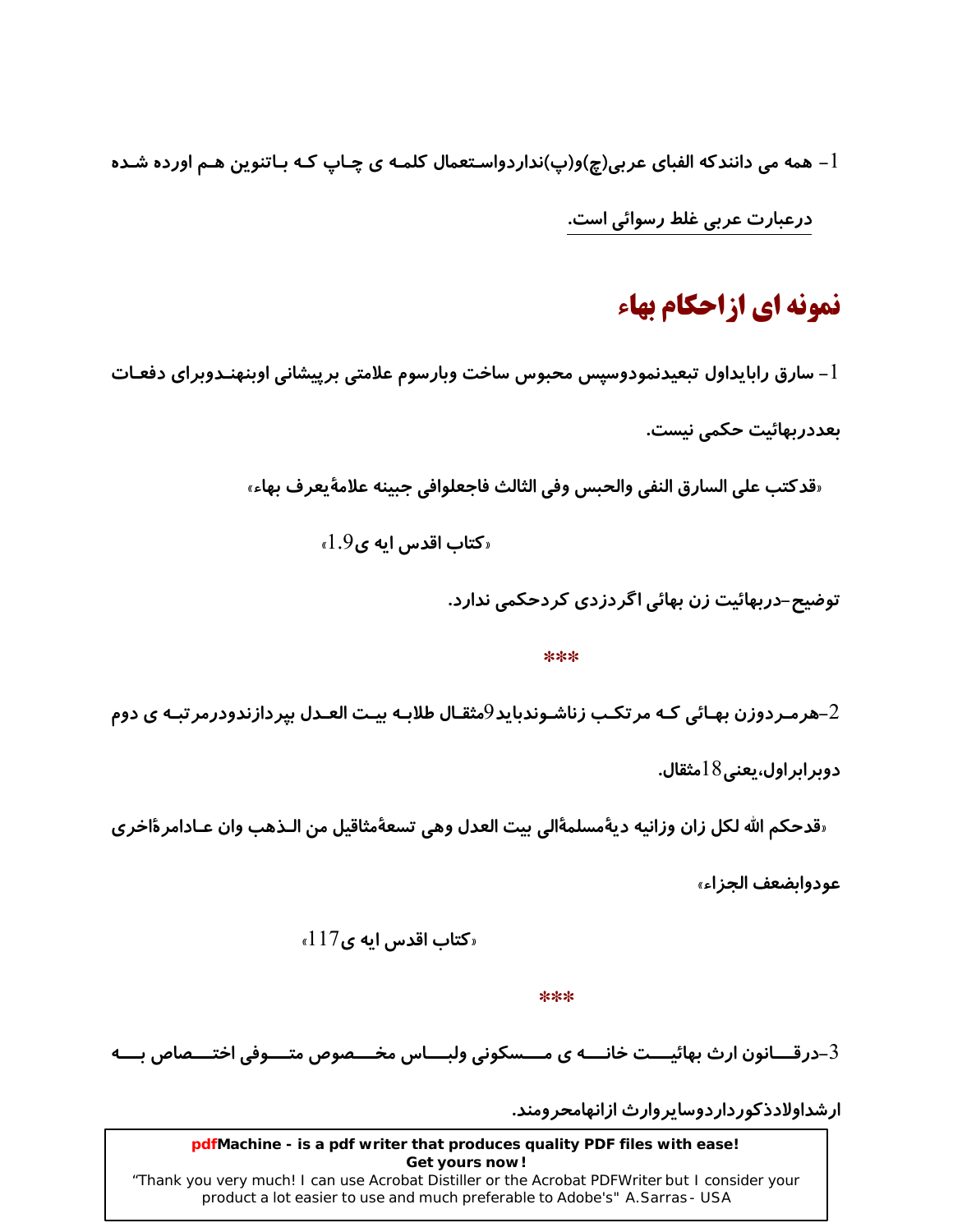«وجعلناالدارالمسكونه والالبسةالمخصوصه للذريةمن الذكران دون الاناث والوارث»

 $57$ کتاب اقدس ایه ی

#### $***$

4-کسیکه عمداخانه ی کسی رابسوزاند(ولوخانه های پوشالی وحصیری)بایدخوداورابسوزانند!!! «من احرق بيتأمتعمدافاجر قوه»

 $\epsilon.14$ و کتاب اقدس ایه ی $\epsilon$ 

#### \*\*\*

بهاءهمه چیزرایاک می داندازروز یکه خودش برجهان تجلی کرده است. $5$ 

«قدتغمست الاشياءفي بحرالطهاره في اول الرضوان اذتجليناعلي من في الامكان»

 $246$ کتاب اقدس ایه ی $246$ 

بهاءالله دستورمی دهدکه بهائیان هفته ای یکبارناخن هـای خودشـان رابگیرنـدودرابی کـه تمـام بـدن-

رافراگیردفروروند.

«قدكتب عليكم تقليم الاظفاروالدخول في ماءيحيط هياكلكم في كل اسبوع»

 $246$ کتاب اقدس ایه ی $246$ 

\*\*\*

7–دربهائیت حکمی برای منع ازدواج بامحارم جزحرمت ازدواج بازن پدروجودندارد.

«قدحرم عليكم ازواج آبائكم»

کتاب اقدس ایه ی 253<sub>»</sub>

pdfMachine - is a pdf writer that produces quality PDF files with ease! Get yours now!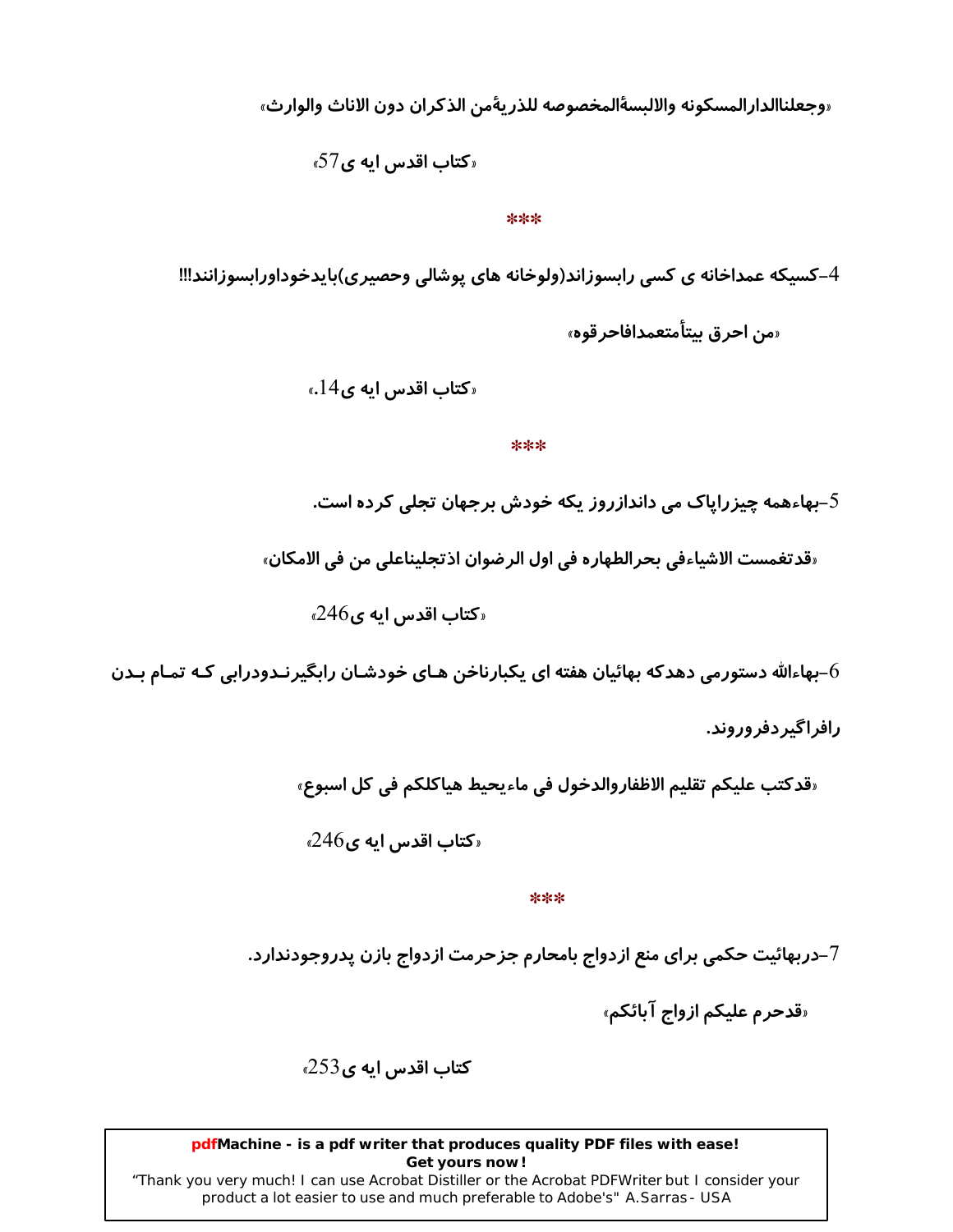#### \*\*\*

وهمچنین منعی ازعمل شنیط لواط نشده،زیرابه نص کتاب اقدس بهاءالله خجالت کشیده اندکـه حکـم– $8\,$ انر اسان کنند.

«انانستحی ان نذکر *ح*کم الغلمان»

 $\epsilon$ کتاب اقدس ایه ی $253$ 

#### \*\*\*

9–بهاءالله ازادی راحماقت می داندوکسانیراکه درزاه ازادی مبارزه می کنندجاهل ونادان می شمارد.

«انانري بعض الناس ارادوالحريه ويفتخرون بهااولئک في جهل مبين»

 $\epsilon$ کتاب اقدس ایه ی $1$   $81$ 

اينكه كه خلاصه ي وقايع مربوط به اينطايفه واجمـالي ازعقايـدواحكام انهاذكر كرديدبـه اصـل موضـوع کتاب مے ،یردازیم.

### نه وجه استدلال

مؤلف بهائي(روحي روشني)درباب خاتميت ازنه طريق به بيان مطلب پرداخته به اين شرح: نبی–خاتم 2–قیامت  $\,$ 3–تجدیدشـریعت 4–امـام  $\,$ 5–روزخـداورب  $\,$ 6–مهـدی وعیـسی  $\,$ –ائینـه $\,$ ی  $\,$ رحمان  $8-$ چگونه اعتراض می کنند؟  $9-$ عقل چه می گوید؟ ونگارنده مقصودودعوی مؤلف رادرهربخش بطوراجمالی واختصارنقل نموده وبه بیان پاسخ می پردازد:

اً –نبی–نگارنده ی خاتمیت ادعـانموده:«بزر گتـرین حجـابی کـه مـانع عرفـان وایقـان مـسلمین گردیـده

وانهاراازشاطي بحرعرفان ومعرفت حضرت رحمن محروم كرده كلمـه ي خـاتم النبيـين اسـت وحـديث

pdfMachine - is a pdf writer that produces quality PDF files with ease! Get yours now!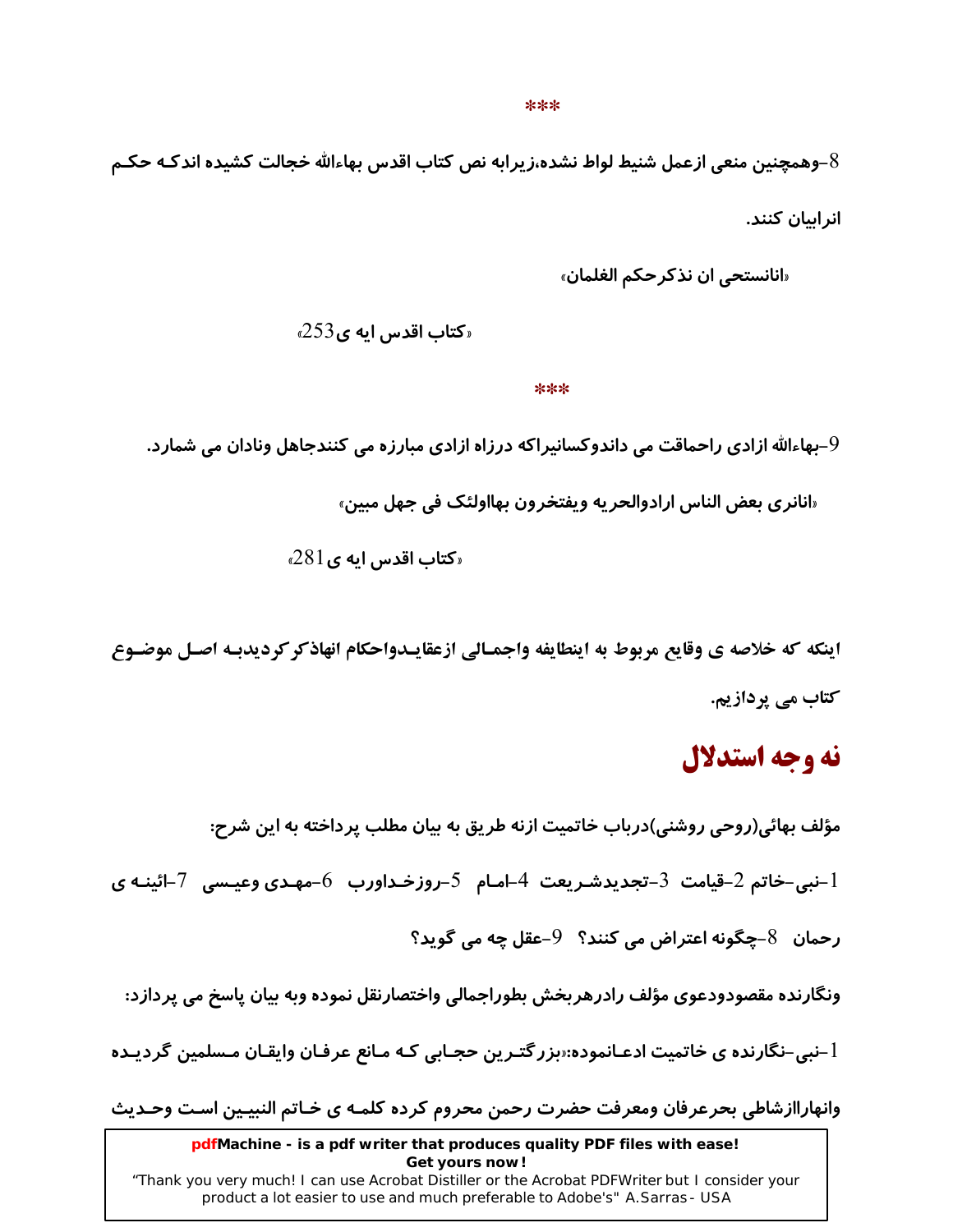لانبی بعدی،درصورتیکه معنی ان چنانست که مسلمین پنداشته اندوایه ی قران مجیـدواحادیث بـه هـیچ وجـــه دلالـــت برعـــدم تجديدشـــريعت نمــــى نمايــــد.»ويــــس ازان شـــرحى درايــــن بـــاب نقـل«ازفرائـدگلیایگانی»وکتـاب«درج لئـالی هـدایت»نوشـته ی«اشـراق خـاوری»و«تبیـان وبرهـان»نوشـته ی«احمدحمدی»که عموماازداعیان ومبلغین امربهاءهستنداورده وچنین نتیجه گرفته است که نبی درلغت غيبگوراگويند،يعني كسيكه ملهم به الهامات الهي بوده وازاينده وغيب سخن بگويد،ازاين لحاظ بيشتربه انبیای بنی اسرائیل اطلاق می شودز پراانبیای بنی اسرائیل بوسیله ی رؤیاازاموراتیه خبـرداده ووعودالهیـه رابمردم القاءمي كرده اند،ازقبيل«اشعيا»و«دانيال»و«حزقيان نبي»وغيره.اين انبياءدرظل ديانـت مقدسـه ي تورات بوده بترویج حکام ان می پرداختندوابدادارای شریعت تازه نبودند،ولی رسـول بـه قـول معـروف پیغمبران مستقل راگویندکه مستقیمابوسیله ی امواج روحانی واشعه ی رحمانی باذات منیع لایدرک الهی ارتباط داشته ودارای کتاب جدیدوشرع جدیدمی باشندودرجای دیگر گوید:

«مقصودازرسول کسی است که من عندالله مأمورتشریع شرع جدیدباشـدونبی کـسی اسـت کـه مأموربـه تر یوج ونگاهبانی شریعت قبل باشدوبعبارت دیگر گوئیم رسول انست که دارای کتاب باشـدونبی انـست که کتابی ازطرف خدابراونازل نشود»ومنظورمؤلف انست کـه نتیجـه بگیردمرادایـه ی شـریفه ی«ماکـان محمدابااحدمن رجالكم ولكن رسول الله وخاتم النبيين(1)( 1-نباشدمحمد(ص)يدركسي ازمـردان شـما،وليكن فرسـتاده ي خداوخاتم پیغمبران است.)و«مضمون کلام پیغمبر در حدیث شریف نبوی خطاب به امام علـی بـن ابیطالـب علیـه السلام»انت مني بمنزلةهارون مـن موسـى الاانـه لانبـي بعـدي( l )( 1- نـست ومنزلـت توازمن،منزلـت هـارون ازموسى است،جزاینکه پس ازمن پیغمبری نباشد.)ان است که پس ازمحمدبن عبدالله(ص)نبوت رؤیـائی وتبعـی خـتم وتمـام شده وديگروحي والهـام رويـائي وجودندارد،وبوجودحـضرت خـاتم الانبيـاء(ص)شـب ظلمـاني بـه پايـان

#### pdfMachine - is a pdf writer that produces quality PDF files with ease! Get yours now!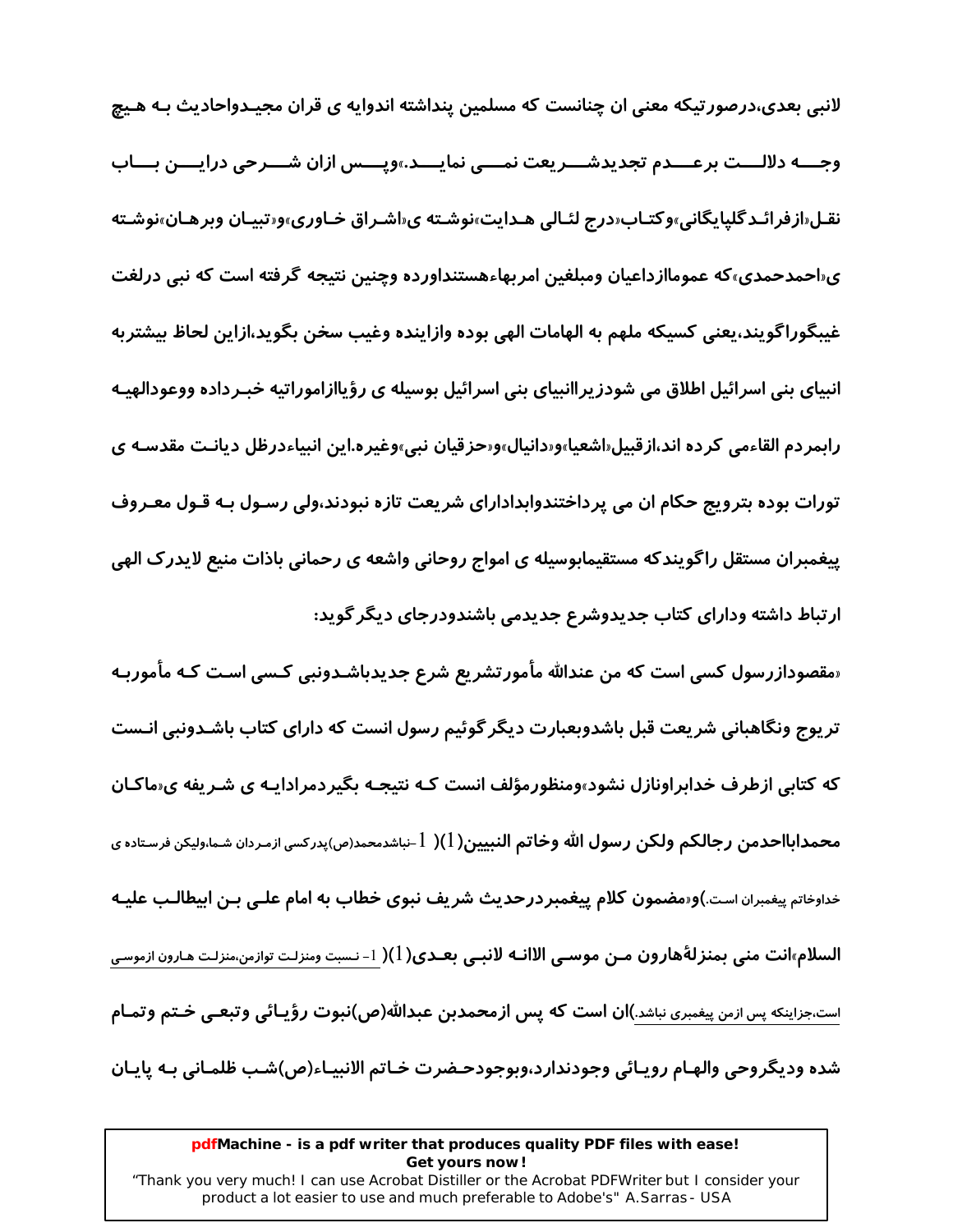رسيدوشمس حقيقت طالع شدونبوت(بمعنى مذكور)بوصايت تبديل گشته وبنابراين ظهورنبي صاحب شريعت ودين جديدنفي نشده.

واينكه نص عبارت مؤلف درصفحه ي23خاتميت،باظهورحضرت رسول اكرم عليه آلاف التحيةوالثناءمقام نبـوت بـه وصـايت تبـديل يافـت وبجـاي‹كـذارايت فـي الروياكـاني أشـاهد»و«كـاني ارى»ثابـت ومحقـق گردیدوحضرت امیرالمؤمنین ببیان«من کنت مولاه فهذاعلی مولاه»که ازفـم مطهرحـضرت رسـول جـا*ر*ی شدبوصایت ان جناب منصوب گردیدورسمابه جانـشینی ان حـضرت انتخـاب شـدومعنی خـاتم النببیـین وحديث لانبى بعـدى واضـح واشكار گرديدوباظهورشـمس حقيقـت شـب ديجوربـه پايـان رسـيدوهنگام رؤياومشاهدت فرارسيد،اينست كه حضرت رسول به خـاتم النبيـين مخاطـب گـشت ومـن فـي الامكـان راازعظمـت مقـام واهميـت مقـال مطلـع واگـاه سـاخت وائمـه ي اطهـارعليهم آلاف التحيـهٔواثناءرامقاني رفيعترومر تبتى بالاترعنايت فرموده رؤيارابه مشاهده مبدل كرد.اين است منظورومقصودازخاتم النبيـين وحديث لانبي بعدي.

قارئین محترم توجه دارندکه نویسنده ی عبارات مذکوردرفوق دراین فصل اعتراف ضمنی داردبراینکـه معنی ختم درایه ی شریفه ی خاتم النبیین بمعنی اخرواتمام امراست.منتهی در کلمه نبی بحث نموده ومی گوید:«بعث رسول ونبی صاحب شریعت ختم نشده ،بل ظهورانبیای تابع وغیرمستقل که درخـواب ملهـم شوندختم گردیده است»ودرمبحث پنجم کتاب«*ر*وزخداورب»می گوید:«اهل بهاءراعقیدت چنان است که مواعيداســلام تحقــق يافتــه ودوظهــوراعظم كــشف نقــاب فرمــوده وعــالم رابــه اشــراق انــوارش منورفرموده،ادعاى نبوتى دربين نيست تامعارض خاتم النبيين باشدوبيان مطلبي نه،تامخالف قران ومافى القران شود.دراين عبارت نيزمؤلف صريحاادعاى نبوت رايس ازاسلام معارض خاتم النبيين وقران ومافى

<u>القران می داندوهمچنین دریجث نبی فصل یک می گوید:</u> pdfMachine - is a pdf writer that produces quality PDF files with ease! Get yours now! "Thank you very much! I can use Acrobat Distiller or the Acrobat PDFWriter but I consider your product a lot easier to use and much preferable to Adobe's" A. Sarras - USA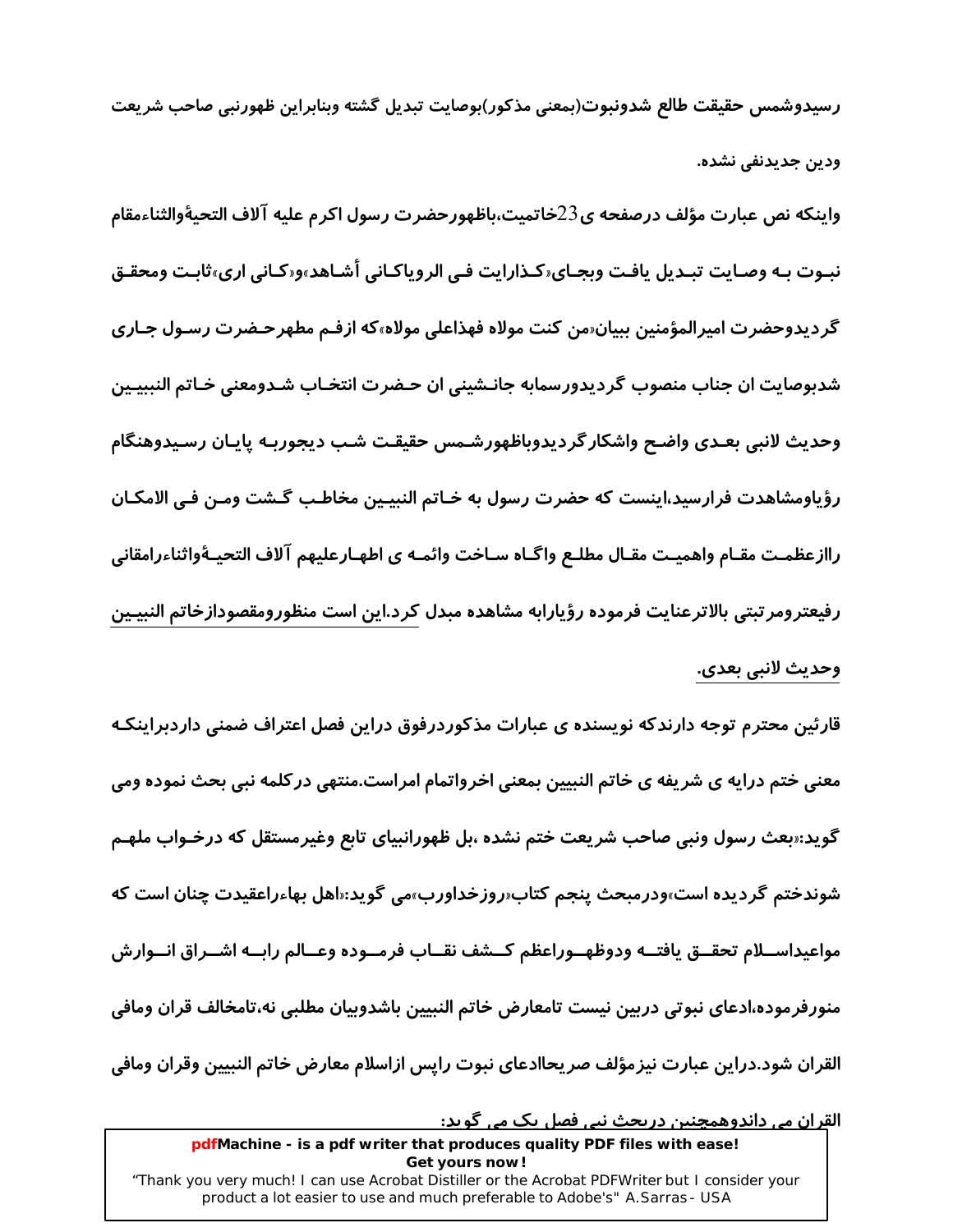«بنابراین جمله ی خاتم النبیین دلالت برختم وانقطاع بعث رسول ندارد،زیراهررسولی نبی نیست تاازختم نبوت ختم رسالت هم لازم اید.»

وبازدراین عبارت مؤلف کلمه ی ختم رابه معنی صحیح ان پذیرفته وانرادرباره ی انبیاء(به ان معنـی کـه خودش فهمیده)مصداق می دهد.مااقرارواعتراف وی رادائربراینکه ادعای نبوت معارض باخـاتم النبیـین می باشدواصولااداعای اهل بهاءنبوت نیست وکلمه ی خاتم به معنی اخروپایان است تأییدنموده ودرفصل اینده در تحقیق خاتمیت مورداستفاده قرارمی دهیم واینکه به جواب مطلب مؤلف درمعنـی کلمـه ی نبـی می پردازیم.

### نبی

کلمه ی نبی درلغت به معنی خبردهنده(اسم فاعل)امده ودراصطلاح دینی نبی کسی راگویندکـه ازجانـب خدامردم رابوظائفشان خبردهد«انباءعن الله»( l)وازجانب پروردگـاربراووحی شـود،خواه دارای شـریعت مستقله ودين تازه باشد،خواه تابع شريعت نبي صاحب شريعت پيش ازخودبـوده ومـردم رابـه شـريعت قبل بخواند،شرط درنبوت وحی الهی است،اعم ازاینکه وحی رؤیائی یاالهامی ویـاوحی بوسـیله ی فرشـته وغيره باشدوهر كسى ازجانب خداوندبوسيله وحى بنبوت بر گزيده شدنبي است.

النبوةالاخبارعن الله ومايتعلق به تعالى–النبي المخبرعن الله ومايتعلق به تعالى«المنجد»واطلاق لفظ رسـول نیزبه نبی به اعتباررسالت وسفارت اونزدیروردگاربه افرادامت صحیح است،بعبارةاخری پیغمبـران نبـی هستندبه اعتباروحی که ازجانب پروردگاربه انهانازل می گرددورسولندبه اعتبارقیام بدعوت مردم وابلاغ احکام شریعت وواجدبودن شریعت مستقل یانبودن ان تغییری دراطلاق لفظ نبی برییغمبرنمی دهدواعم ازاینکه صاحب شریعت باشدویاتابع شریعت سالفه باشدبحقیقت نبـی اسـت زیرامیـزان درصـدق نبـوت

<sup>&</sup>quot;Thank you very much! I can use Acrobat Distiller or the Acrobat PDFWriter but I consider your product a lot easier to use and much preferable to Adobe's" A. Sarras - USA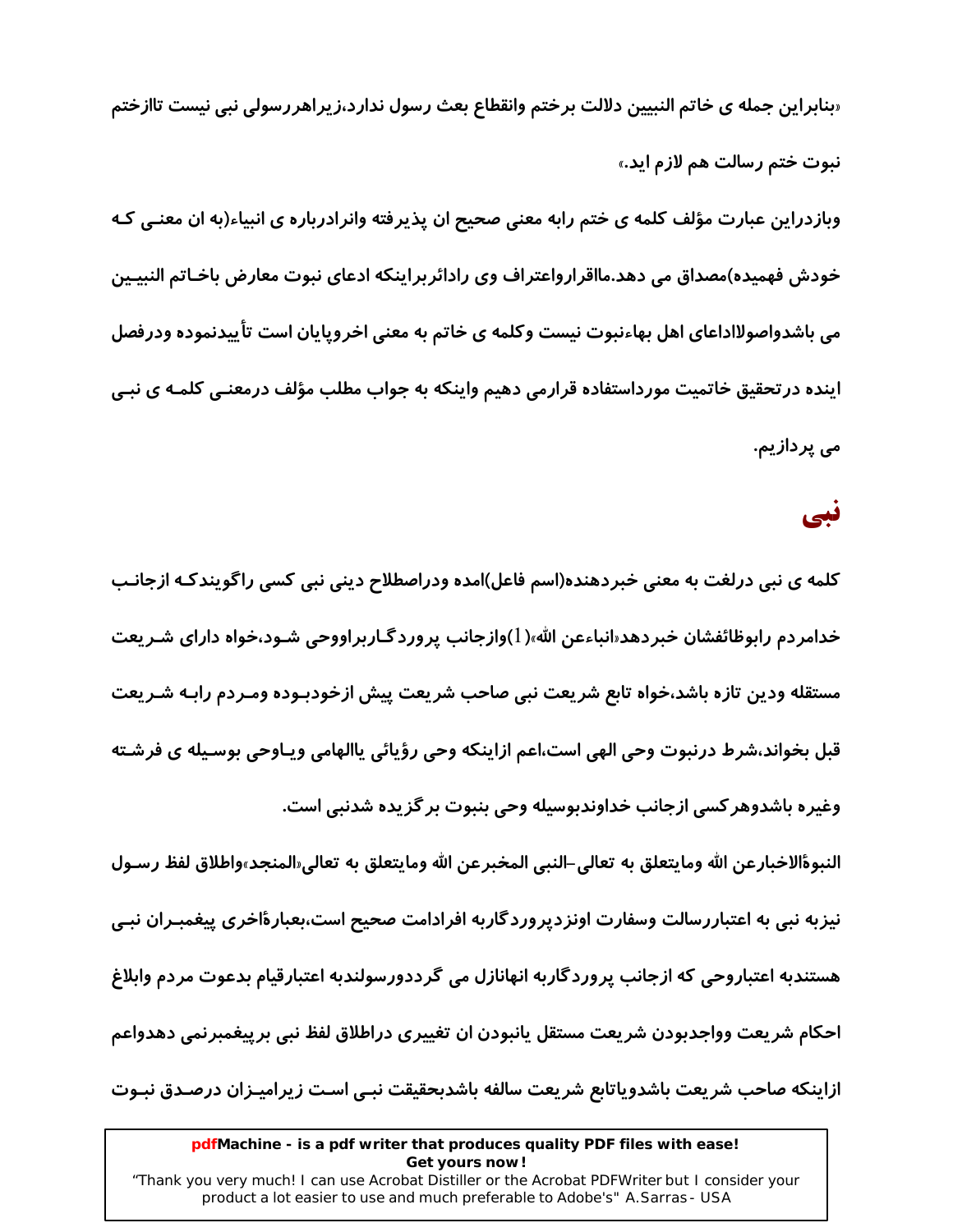اخبارازناحیه ی خداوندازطریق وحی است ونکته ی دقیق وقابل توجه اینکه نبوت صفت خاصه پیغمبـران اســت ونبــی مفهوماواســتعمالااهم ازرســول مــی باشــد،زیرانبی ازنظرمفهــوم لغــوی خبردهنــده ی ازخداوندوغيب است بوحي الهي،نه هرخبردهنده اي،ولي رسول برفرشتگان وحي وفرشتگان مأمورقبض ارواح وفرستادگان انبیاءطبق استعمال قران اطلاق شده،ماننداین ایات:

«حتى اذاجاءاحدكم الموت توفته رسلنا»الايه،دراين ايه به فرشتگان قبض ارواح رسولان گفتـه شـده ،«انـه لقول رسول کریم»دراین ایه ی شریفه جبرائیل بنام رسول کریم یادگردیـده واضـرب لهـم مثلااصـحاب القريه اذجاءهاالمرسلون اذاارسلنااليهم اثنين فكذبوهمافعززنابثالث فقالواانااليكم مرسلون(دراين ايات به دونفرازفرستادگان حضرت مسیح به انطاکیه که ازجمله ی حواریون ان حضرت بـوده اندرسـولان گفتـه شده)بنابراین برای اعلام انقطاع وحی بایدخاتم النبیین گفته شودنه خاتم الرسل،زیرادرکلمه ی نبی وحی ونبوت افتاده است،ولی در کلمه ی رسول این چنین نیست.لهذامی بینیم دربعضی ایـات لفـظ نبـی وصـف ازبرای رسول اورده شده،مانندالرسول النبی پارسولانبیاوبرفرض اینکه گفته شودکلمه ی رسول تنهابه ان طبقه ازانبیاءمی گویندکه دارای شریعت مستقله وکتاب جدیدباشند،بازمانع ازان نخواهدبودکـه بـرچنین رسول نبی اطلاق کنیم واگرهم نبوت رااعم ازرسالت بدانیم(وبگوئیم هررسول نبی است،ولی هرنبی رسول نیست.) بازایه ی شریفه ی خاتم النبیین دلالت برختم وحی ونبوت داردمطلقا،ونفی آمدن رسـول نیزبـه ان شـده است.زیراگفته شدنبی کسی راگویندکه ازجانب خداخبردهـدوبراووحی شـودواین قاعـده شـامل تمـام بر گزیدگان حق ازادم تاخاتم علیهم السلام والصلوهٔمی گرددوادعای مؤلف بهائی کـه گویدرسـول را(کـه براوبه نبوت وحی می شود)نتوان نبی گفت،کلام باطل وبلادلیل وخلاف نص قران است،وتمام رسولان حق واجدمقام نبوتندبلاشك،ولواينكه برسبيل مماشات ويابه حسب واقع بتمام انبياءنشودرسول گفت،معذالک

#### pdfMachine - is a pdf writer that produces quality PDF files with ease! Get yours now!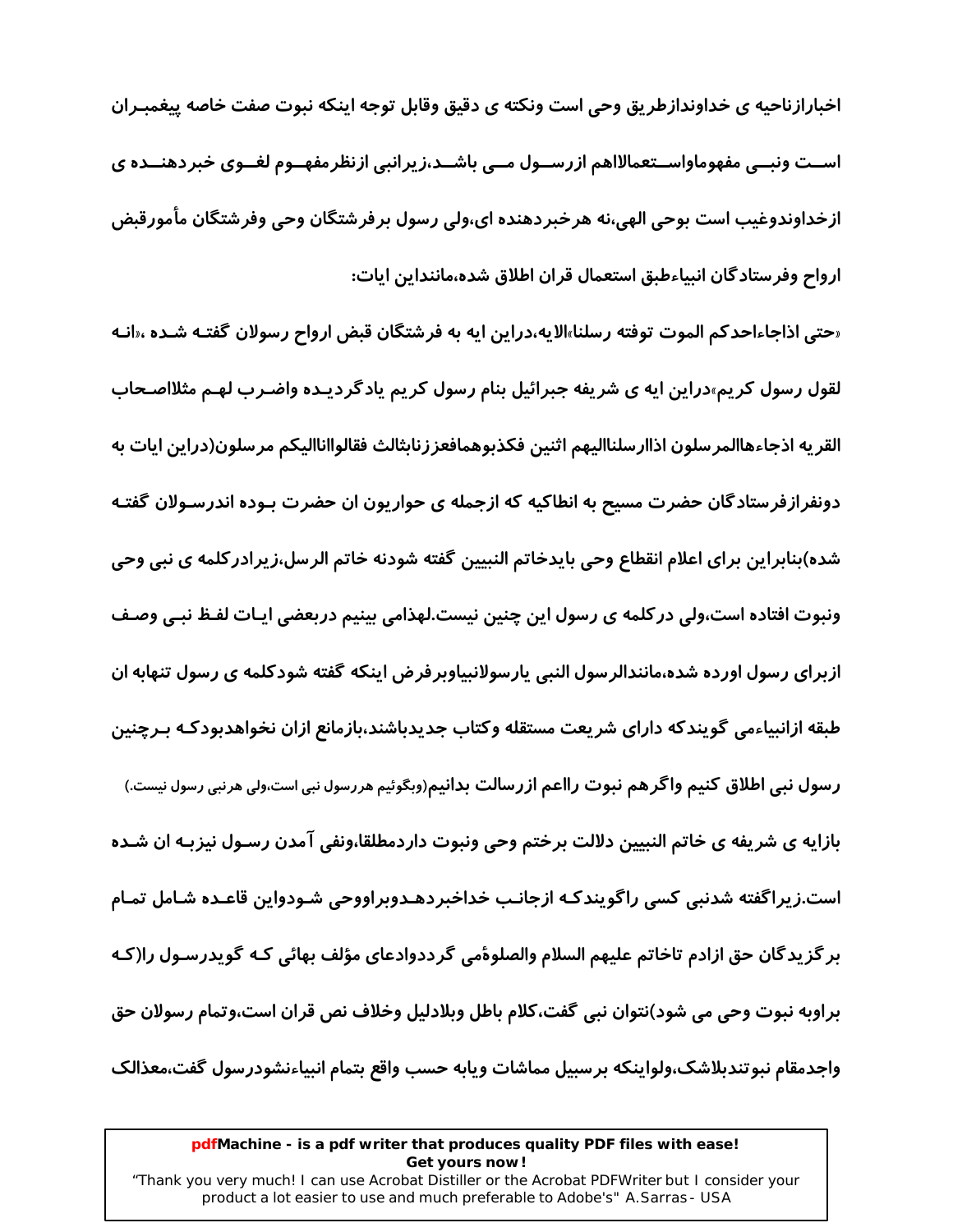بازبه فرض بالانبی اعم ازرسول است وازنفـی نبـوت نفـی رسـالت لازم ایدولازمـه ی خـتم نبـوت بـشرح مذکورانقطاع وحی است(بهرنحوی ازانحاءوحی)که شرط عام پیغمبری رسولان حق می باشد،ووقتی گفته شودييغمبراسلام خاتم النبيين است مرادان خواهدبودكه بوجودذيجودان حضرت وحى دينى منقطع است وپس ازاوکسی که ازجانب خدابراوبه نبوت وحی شودنخواهدامد،وخلاصه معنـی ایـه ی شـریفه ی خـاتم النبيين وحديث شريف لانبي بعدي ايـن خواهدبودكـه بـاب نبـوت ورسـالت يـس ازييامبرارجمنداسـلام مطلقامسدودخواهدبود،چه نبوت اعم ازرسالت باشديابالعكس ولهذااززمان حيات حضرت رسـول ويـس ازان هر کس بهرعنوان مدعی وحی ونبوت گردیده ودعوی رسالت اغازنموده بلادرنگ بامخالفت جمیـع فرق اسلامی ودانشمندان وعلمای دینـی مواجـه گـشته وجزعـده ای قلیـل مـردم بیخبرونـادان ومغـرض پیروانی نداشته اند،اینجاست که می فهمیم چراوبه چه سبب میرزاعلیمحمـددردعوی خودتنـاقص گـوئی نموده وچون مسلمین بدیدامدن نبی ورسول رامحتمـل الوقـوع نمـی دانـستنددربدوامرخودراباب مهـدی ــــيس خـــــوداومعرفي نمـــــودواين بـــــراي قبولانـــــدن بـــــه مردمـــــي عـــــوام ونـــــادان وس اسانترومقصودنزديكتربودزيراجمهورشيعه انتظارفرج موعودراداشتندولهذاعده ى بقيـام عليمحمـدتحت عنوان باب مهـدی موعودفریـب خوردنـدوپس ازان کـه راه قـدری هموار گردیدسـیدباب دعـوی نبـوت وسیس ادعای ربوبیت والوهیت اغازنمود.باری اینکه شواهدی ازایات کتاب مجیداسـمانی ذکرمـی کنـیم که دران ایات کلمه ی نبی درموردتمام پیغمبران اعم ازمستقل وتابع استعمال گردیده وهمچنین کلمه ی رسول برانبیای تابع که شریعت مستقل نداشته وصاحب کتاب نبوده انداطلاق شده. سورہ ي $87$ ايه ي $123$ وان الياس لمن المرسلين ايه ي $133$ وان لوطالمن المرسلين ايـه ي $139$ وان يـونس

لمن المرسلين سوره ي مريم ايه ي54واذكر في الكتاب اسمعيل انه كان صادق الوعدوكان رسولانبياسوره

#### pdfMachine - is a pdf writer that produces quality PDF files with ease! Get yours now!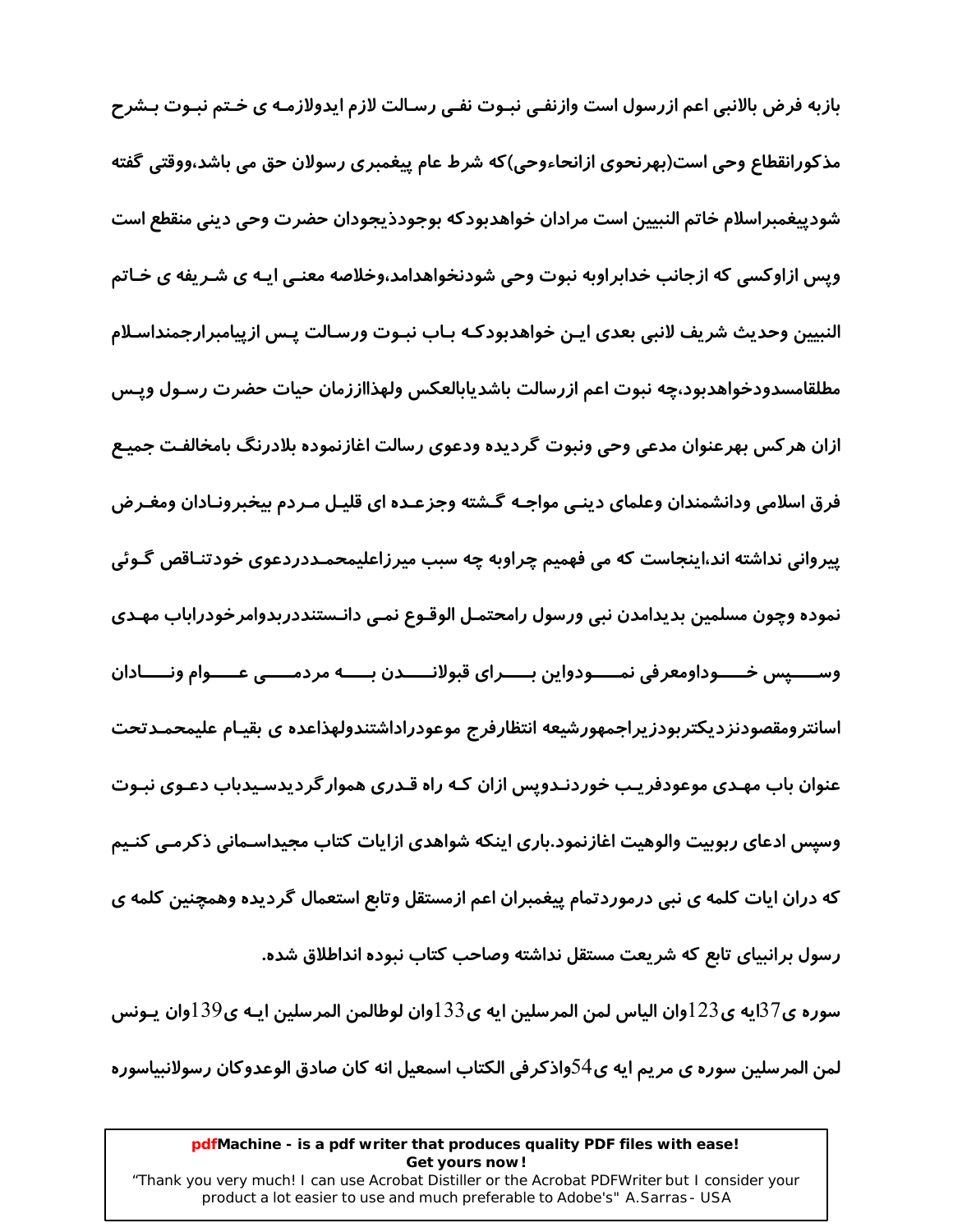ى $36$ ايه ي $161$ وا $161$ اذقال لهم اخوهم لوط الاتتقون–اني لكم رسول امين.ايه ي $176$ –178كذب اصحاب الايكةالمرسلين–اذقال لهم شعيب الاتتقون–اني لكم رسول امين.

بطوریکه ملاحظه می کنیم ضمن ایات مبارکات که به عنوان نمونه شاهداورده شدبه ان دسـته ازانبیاءکـه صاحب كتاب وشريعت نبوده اندمانندجناب«لـوط»كـه بـصريح نـص قران،معاصـرجناب «ابـراهيم خليـل الـــــرحمن»علــــــى نبيناوعليــــــه الــــــسلام وتـــــابع ومــــــروج شــــــريعت ان حـــــضرت بـــــوده وجناب«الياس»وجناب«يونس»وجناب«شعيب»ومن في طبقاتهم عليهم الصلوةوالسلام كلمه ي رسول اطلاق گردیــده،وهمچنین درسـوره ی توبـه ایـه ی7.مــی فرمایــدالم یــاتهم نبأالــذین مــن قــبلهم قــوم نــوح وعــــادوثمودوقوم ابــــراهيم واصــــحاب مــــدين والموتفكــــات اتــــتهم رســــلهم بالبينات،الايــــه «ايانيامدانهاراخبر *كـ*سانيكه پـيش ازانهابودنــدازقوم نــوح وعــادوثمودوقوم ابــراهيم واصــحاب مــدين وموتفکات،امدانها*ر*ارسولانشان به بـراهین اشـکار»درایـن ایـه نیزبـه جنـاب هودونـوح وصـالح وشـعیب وحضرت ابراهیم علیه السلام عنوان رسول داده شده وحال انکه بعضی ازان بزر گواران مانندحضرت نوح وحضرت ابراهيم عليهماالـسلام داراي شـريعت وكتـاب بـوده وبرخـي ماننـدجناب هودوصـالح وشـعيب مــستقله نداشــته انـــد،ولیکن درایـــه ی مبارکـــه بجمیـــع انهارســـول خطـــاب شـــده وخداونـــدمی فرمايــد:ايانيامدخبر كــسانيكه يــيش ازانهابودنــدازقوم نــوح وعــاد(حــضرت هودمبعــوث بــه قــوم عادبود)وثمود(جناب صالح پیغمبرانان بود)وقـوم ابـراهیم واصـحاب مـدین(حـضرت شـعیب مبعـوث بـه مـدین بود)وموتفكات امدانهارارسولانشان(یعنی مذكورین درفوق)

درسوره ی هفـت ایـه ی $92$ مـی فرمایـد:وماارسـلنافی قریـه مـن نبـی الااخذنااهلهابالباساءوالـضراءلعلهم

یــفـرعون ومانفرســتادیم درقریــه ای پیغمبــری راجزاینکــه اهــل ان قریــه رابگرفتــاری وبیچــار گی

مبتلاساختيم،شايدانهاتضرع كنند.

#### pdfMachine - is a pdf writer that produces quality PDF files with ease! Get yours now!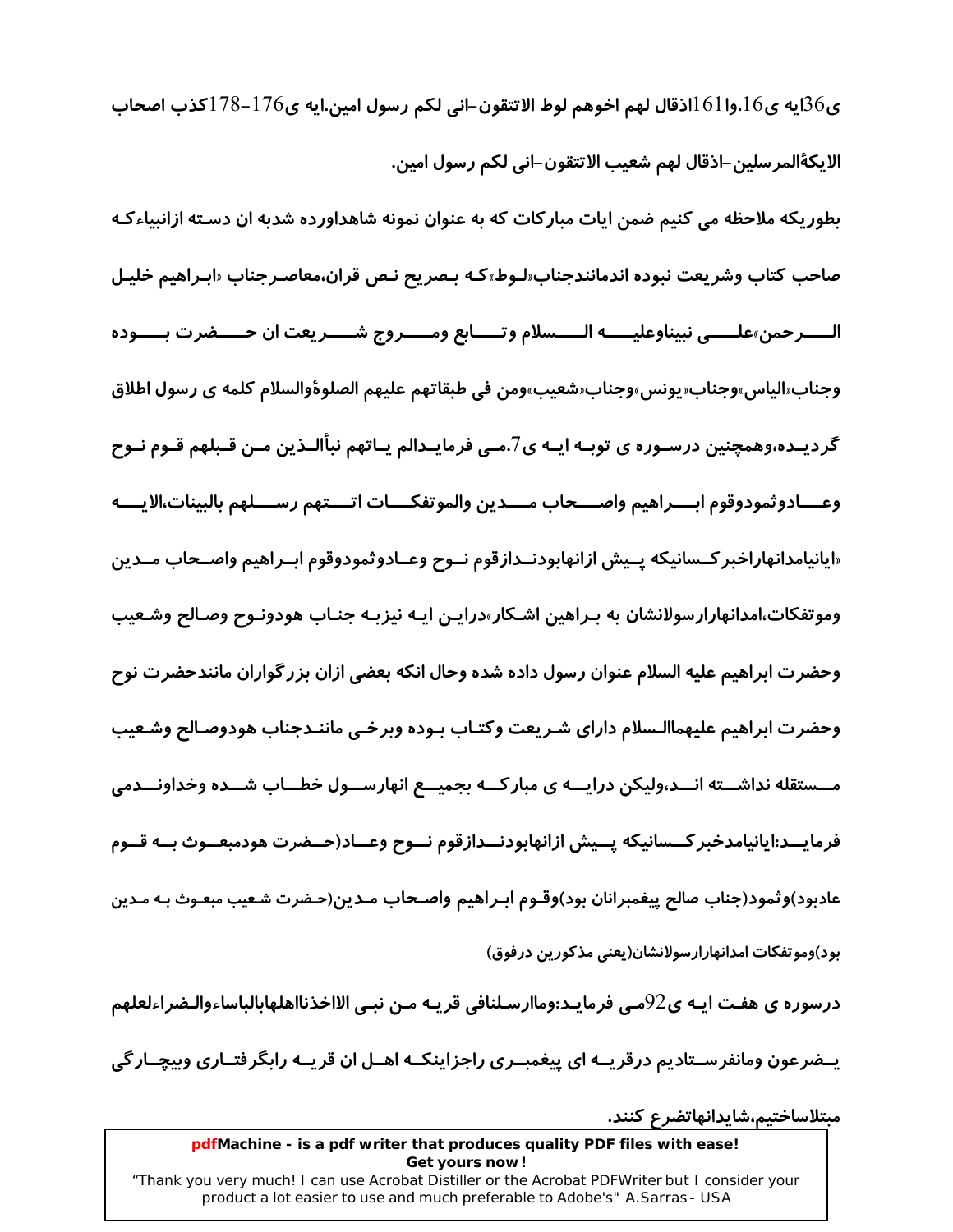شاهدازذکرایه درانست که باتوجه بسیاق عبارت می فهمیم خداوندنبوت رادررسـولان خوداصـل وشـرط قرارداده ومقـدم بررسـالت مقـام نبـوت انـان رامتـذکرمی گردد،کمااینکـه درایـن ایـه(نقـل بمعنـی)مـی فرماید:ماهیچ نبی رابررسالت نفرستادیم درقریه ای...الخ

واینگونـــــه تعبیرنظـــــائرفراوان داردازقبیـــــل ایـــــه ی شـــــریفه ی:پاایهـــــاالنبی اناارســـــلناک شاهداومبـشراونذیراوداعیاالی الله باذنـه وسـراجامنیراجای دیگر باایهـاالنبی قـل لازواجـک وبنائک،الایـه ومواردبسیاردیگر که پیغمبراولوالعزم وصاحب شریعت خودرانبی خطاب نموده وسپس بجنبه ی رسالت اواشارہ مے فرماید.

درسوره ی نساءایه ی $161$ انااوحیناالیک کمااوحیناالی نوح والنبیین من بعده واوحیناالی ابراهیم واسماعیل واسحاق ويعقوب والاسباط وعيسى وايوب ويونس وهارون وسليمان وآتيناداودرزبوراورسلاقدقصـصناهم علیک من قبل ورسلالم نقصصهم علیک«مابسوی تووحی نمودیم همچنانکه وحی نمودیم بسوی نوح وانبیا ى پس ازاوووحى نموديم بسوى ابراهيم واسماعيل واسحاق ويعقـوب واسـباط وعيـسى وايـوب ويـونس وهارون وسلیمان ودادیم داودرا«زبور»ورسولانی کـه حکایـت کـردیم انـان رابر تـوازییش ورسـولانی کـه حکایت ننمودیم انان *ر*ابر تو»

ملاحظه می فرمائیدکه دراین ایه ی مبارکه نیـزدراول ان مـذکورین رانبـی نامیـده وبـه پیامبراسـلام مـی فرمایــد:مــابتووحی نمــودیم همچنانکــه بــه نــوح وانبیــا ی پــس ازاووحــی کــردیم وســپس نــام چندپیغمبرراازمستقل وتابع دریک سیاق اورده ودرخاتمه ی ایه بازبتمام مذکورین رسول خطاب فرموده.

#### pdfMachine - is a pdf writer that produces quality PDF files with ease! Get yours now!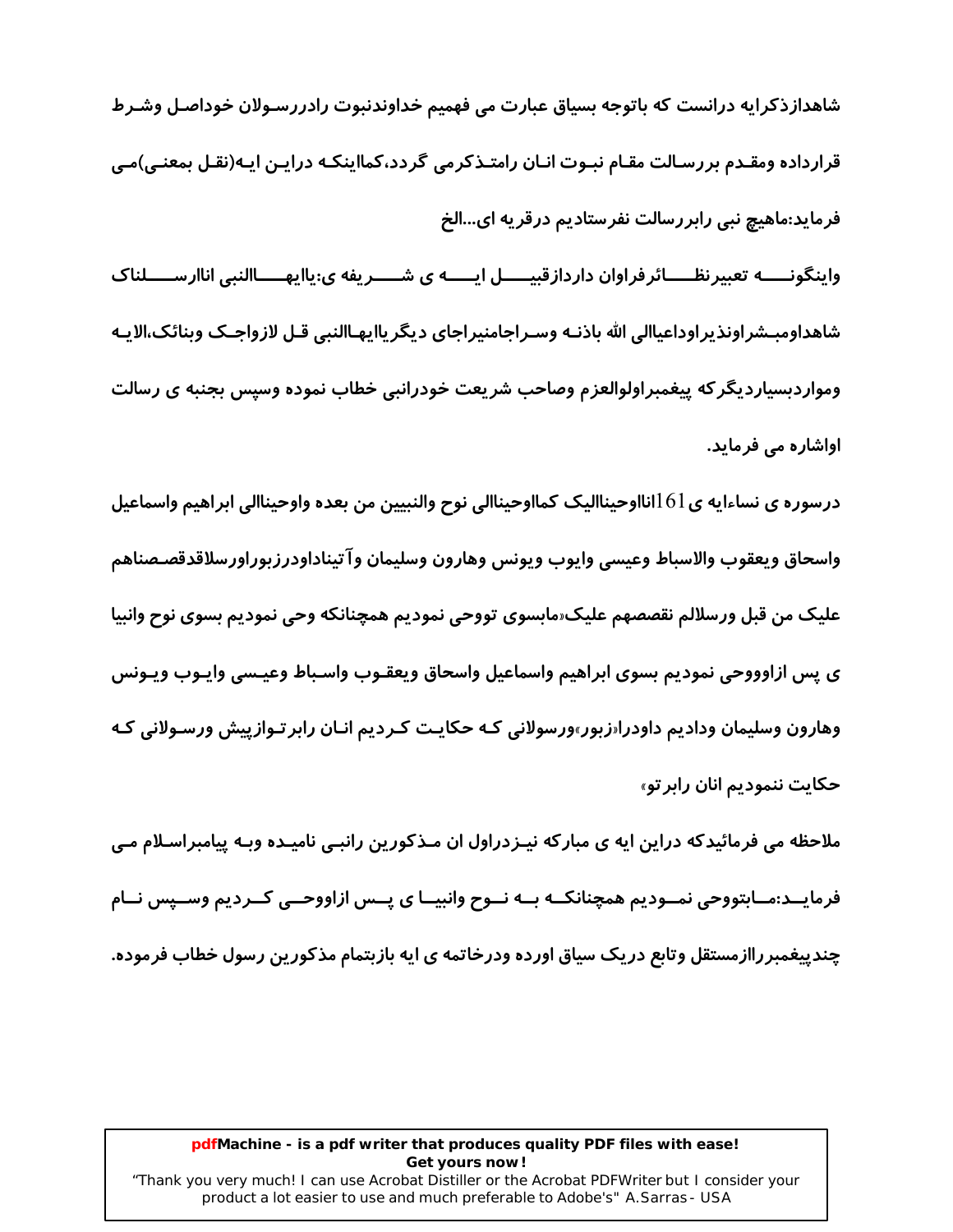ودرسوره ي بقره ايه ي $172$ ليس البران تولواوجوهكم قبل المشرق والمغـرب ولكـن البـرمن آمـن بـالله والیوم الاخروالملائکـۀوالکتاب والنبیـین...الـخ نیکـی ان نیـست کـه بگردانیدرویهاتانرابـه جانـب مـشرق ومغرب ولیکن نیکی(نیکی)کسی است که ایمان اوردبخداوروزجزاوفرشتگان وکتاب ونییین. ملاحظه می فرمائیدکه دراینجانظربه اصالت مقام نبوت درپیغمبـران وتقـدم ان برمقـام رسـالت کلمـه ی نبیین رااورده ودرواقع درجای رسولان استعمال فرموده است ومابخصوص ازنظیراین ایات می فهمیم که اطلاق لفظ رسول برانبیاءتابعه محظوری نداردکمااینکه درایات مبارکات ذکرشده.

اری هر گاه کلمه ی رسول ونبی درجملـه ای دربرابـرهم قرار گیرند،مانندایـه ی شـریفه ی وماارسـلنامن قبلک من رسول ولانبی ،الایـه دران مـوردممکن اسـت ازرسـول ونبـی هریـک معنـی خـاص اراده شـده باشد،ولی دلیلی دردست نیست دراین قبیـل مواردتفـاوت نبـی ورسـول همـان باشـدکه مؤلـف خاتمیـت اظهارنموده ودرهرصورت چه نبی اعم ازرسول باشـدویابالعکس بـشرحیکه گذشـت،بااعلام خـتم نبـوت درایه ی شریفه ی سابق الذکرباب وحی وبعثت مسدودگردیده وادعای مؤلف خاتمیـت نیزدرنفـی مقـام نبوت ازرسولان،ولوازبعضی باشددرانجاکه می گوید:

لیس کل رسول نبی بدیهی البطلان است

وبالنتيجه ازنفي نبوت(درايه ي خاتم النبيين وحديث لانبي بعدي)واقعانفي رسالت لازم ايد.

وانحصاروتخصیص وحی رؤیائی به انبیای تابعه وان رابرای تأویل ایه ی خاتم النبین مستمسک قراردادن نیزغلط بوده وایات قرانیه بالـصراحه بـرخلاف انـست چنانکـه درسـوره ی صـافات ایـه ی $1.1$ دربـاره ی حضرت ابراهيم على نبيناوعليه السلام نازل گرديده قال يابني اني ارى في المنام اني اذبحک،الايـه ونـص ایـه دلالـت داردبراینکـه بـه ابـراهیم علیـه الـسلام درخـواب وحـی شـدوبقربانی فرزنـدش اسـماعیل

#### pdfMachine - is a pdf writer that produces quality PDF files with ease! Get yours now!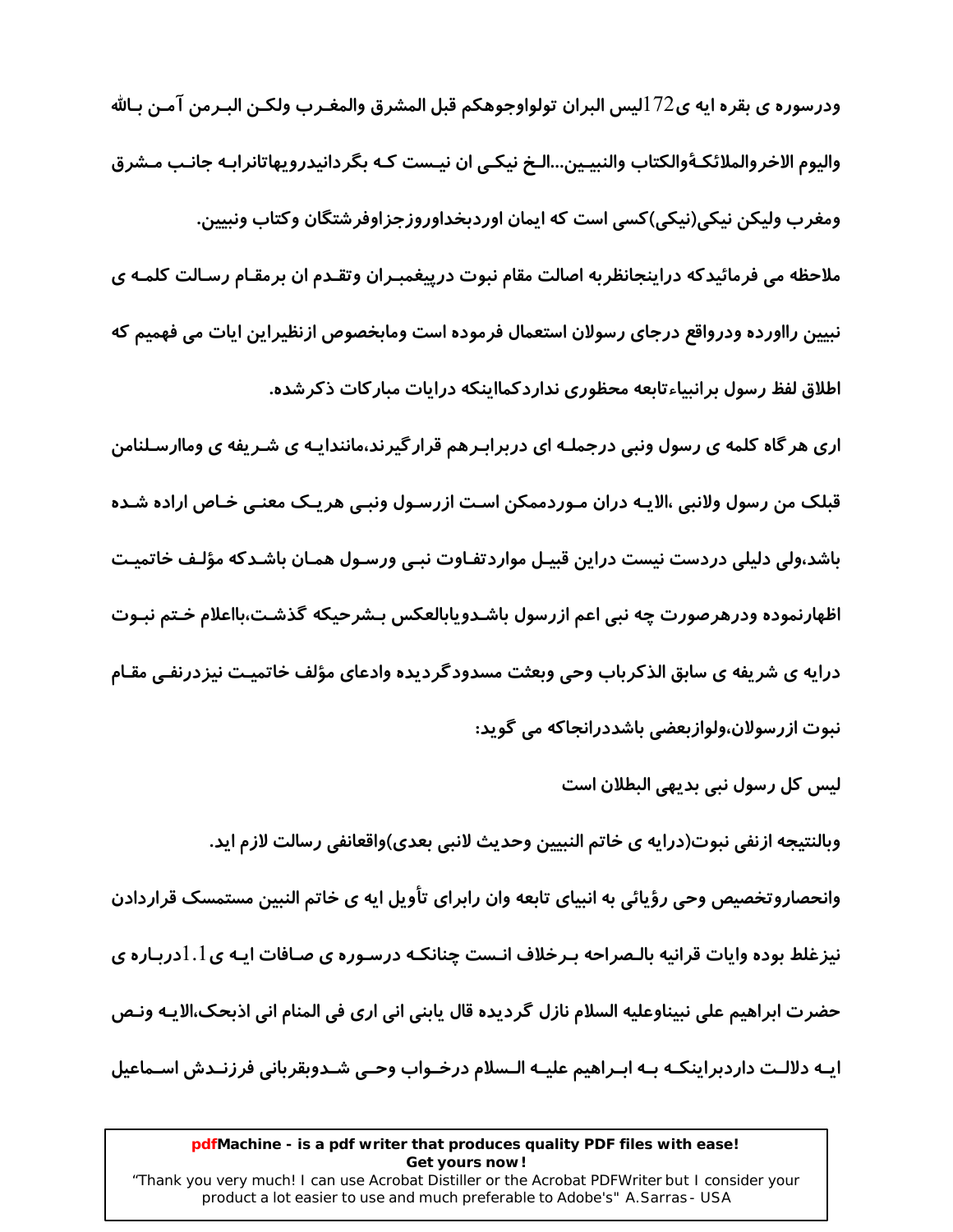مأمور گردیدوجمیع مفسرین(عامه وخاصه این معنی راتصدیق دارندوحال انکه ان حضرت رسول مستقل واوالعزم وصاحب صحف واورنده ی شریعت ناسخه بوده،ونویسنده ی خاتمیت ازاین حقیت غمض عـین کردہ ،بدوأدرمقام معرفی نبی می گوید:

«نبي کسي است که بوسيله ي رؤياازاموراتيه خبرداده ووعوداليهه رابه مردم القاءمي کند»وسـيس اضـافه نموده:«ولی رسول به قول معروف،پیغمبران مستقل رانامندکه مستقیمابوسیله ی امواج روحانی واشعه ی رحمانی باذات منیع لایدرک الهی ارتباط داشته ودارای کتاب جدیدوشرع جدیدمی باشند.»ودرلفـا فـه ی الفاظ،وحي رؤيائي راازرسولان صاحب كتاب سلب نموده ومقصودش ان بوده كـه بـه ايـن وسـيله توجيـه نادرست خودرادرباره ی حدیث لانبی بعدی وایه ی شریفه ی خاتم النبیین بـشرحیکه مذکورافتادموجـه سازد،وبگویدمقصودازختم نبوت ختم وحی رؤیائی است وجای شگفت است ازمؤلف خاتمیت که خودمی گویدواعتراف می کندکه بهاءالله نوری درکتاب ایقان نبوت رااعم ازرسالت گرفته ونبی رابـه معنـی اعـم استعمال کرده وانوقت به این بهانه متعذرمی گرددکه حضرت بهاءالله برای اینکه ابواب شک وریب اهل ارتیاب کاملامسدودگردد،درکتاب مستطاب ایقان نبی رابه معنی اعم استعمال می فرمایند!!! بعبارهٔاخری به منظورواهی رفع شک وارتیاب ازحقیقت گـوئ(بـزغم بهائیـان)سـرباززده وخـلاف گـوئی نموده است ودرجای دیگرمدعی می شودکه اطـلاق نبـی برتمـام انبیـاءازراه مجـازبوده،وغلط مـشهورمی باشدوتوجه نداشته که این غلـط مـشهور(بگمـان وی)درمـواردکثیره درقـران مجیـدوروایات اهـل بیـت

عصمت وطهارت استعمال گر دیده.

خداوندهمه رااز گمراهی فکرحفظ فرماید.

#### pdfMachine - is a pdf writer that produces quality PDF files with ease! Get yours now!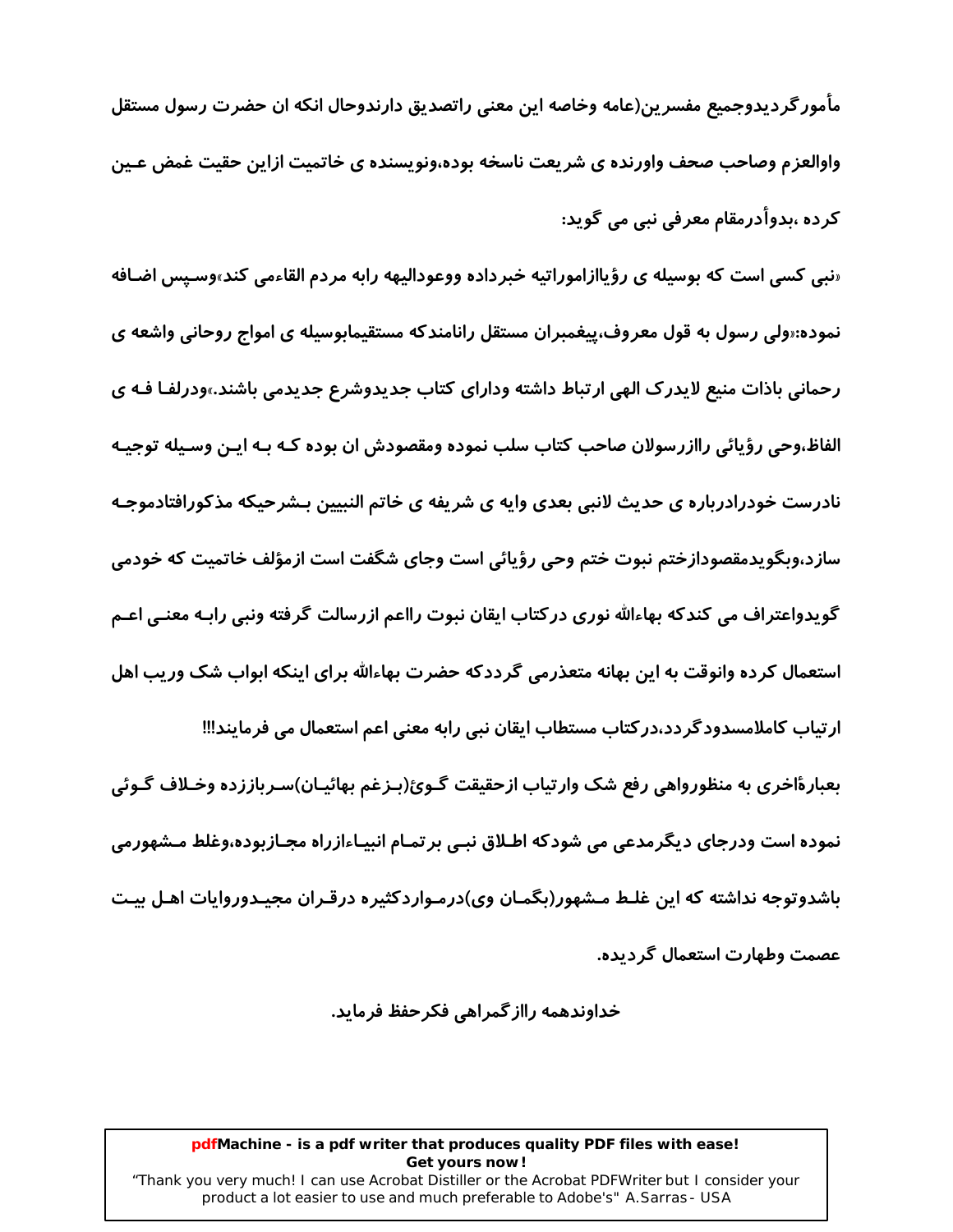خاتم

راه دوم که نویسنده ی نشریه ی خاتمیت دراین بحث پیش اورده تحقیق درلغت خاتم واستدلال بـبعض منقـــولات از کلمـــات دینـــی وادبـــی واســـتناد گفتاربفقراتی ازاســـتدلالیه ی«احمدحمـــدی»و«اشـــراق خاوری»(هردونفرازمبلغین فرقه ی بهائیه اند)می باشد،واجمالانتیجه گرفته اسـت کـه لغـت خـاتم(بفـتح تاء)بمعنی انگشتری وزینت پاتصدیق است،ومرادازایه ی خاتم النبیین ان است کـه پیغمبراسـلام زینـت وانگشتری پیغمبران ،ویابه معنی دوم مصدق انبیاءمی باشدوادعانموده که کلمـه ی خـاتم مطلقابـه معنـی تمام کننده امرنبوت ورسالت نیامده واینکه نص عبارت نویسنده درصفحه ی29خاتمیت. «خلاصه نظربعضي ازناشرين نفحـات الله ومـصنفين محتـرم براينـست كـه خـاتم بفـتح تـاءبوده وبمعنـي

- مهروزینت ویاانگشتری می باشد»
	- درصفحه ی $27$ می نویسد:

«خاتم وخاتم به کسروفتح تـاءچیزی اسـت کـه بـاان اشـیاءرامهرمی کنندومقصودازمهعروامضاءتـصدیق است،ونظربه معنی لغوی معنی خاتم النبیین چنین می شودکه حضرت محمد(ص)تـصدیق کننـده انبیـای سلف بوده زيرادرقران مجيدبه نبوت عيسى وموسى وسايرانبياءاعتراف وهمه رامن عندالله معرفي وكـل راتصدیق فرمودوبراثر تصدیق ان حضرت،بت پرستان عرب کـه منکرانبیـای قبـل بودندنـسبت بـه انـان مصدق شدندویهودکه منکرمسیح بودندیس ازقبول اسلام مومن به مسیح شدند»

## باسخ

مادرمبحث نبوت یاداورشدیم که اعتراف نویسنده ی خاتمیت رادرمفهوم لغت خاتم که بمعنی صحیح ان

اذعان نمـوده بود،درقـسمت بحـث خاتميـت مورداسـتفاده قرارخـواهيم داد،ومـواردي از گفتـه هـاي وي

pdfMachine - is a pdf writer that produces quality PDF files with ease! Get yours now! "Thank you very much! I can use Acrobat Distiller or the Acrobat PDFWriter but I consider your

product a lot easier to use and much preferable to Adobe's" A.Sarras - USA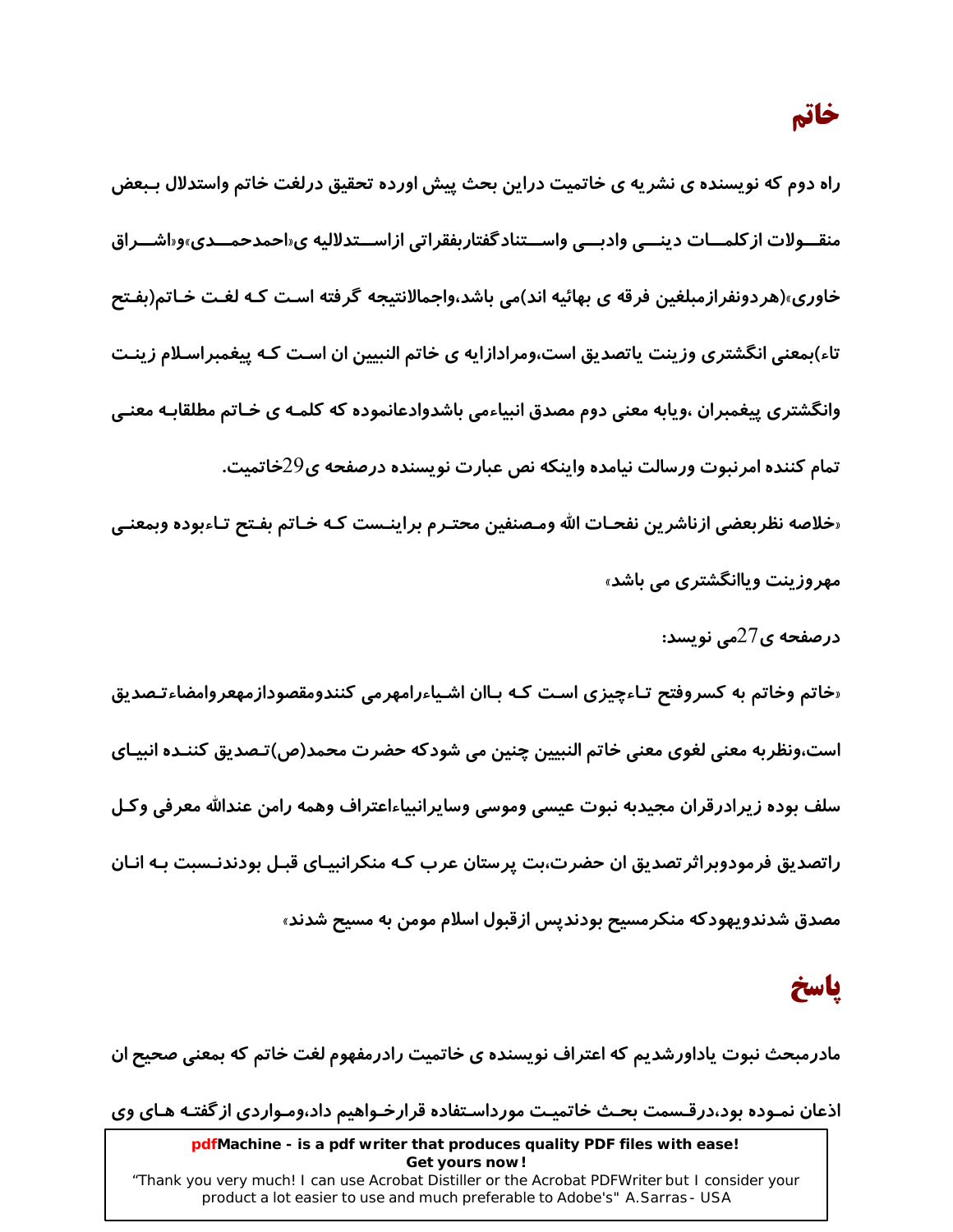رادراثبات مرام شاهداوردیم،واینکه اضافه می کنیم گرچه اعتراف مؤلف درزمینـه ی موردبحـث وقبـول مرادایه ی شریفه ی سابق الذکربمفهوم ختم واتمام امرنبوت مارابی نیـازمی داردازانکـه درایـن بـاره بـه تحقيق بيردازيم،وبراي مردم منصف وبيغرض نيز تناقض گوئي وخلط مبحث نويـسنده كاشـف ازسـستي وفتورایمان،وتلون وی نسبت به مبانی علمی واعتقادی می باشدکه درجائی بـسادگی کلمـه ی خـاتم رابـه معنـی صـحیح ان مـی پـذیردودرجای دیگربـه اقتـضای مرادوموقـع ان راانکـارمی کنـدوتأویلات بـارده ودورازذهن می اورد،ولکن ماناگزیریم برای رفع شبهه وادای حق بپاسخ اشکاللت ودعاوی نامبرده بپردازیم.

### لغت

کلمه ی «ختم»و«خاتم»و«خاتم»(به کسروفتح تا)درلغت به معنی«مایختم بـه»وعاقبـت هرچیزاسـت وانچـه راکه به وسیله ی ان امری پایان پذیردخاتم وخاتم گویندوختم مصدرانـست«الخـتم مـایختم بـه»«الخـاتم والخاتم مايختم به،وعاقبت كلشيي»المنجمد.

اصل معنی درلغت خاتم عاقبت هرچیزووسیله ی اتمام است واگر گاه بمعنی انگشتری هم استعمال شده ازراه مجازواطلاقات ثانویه است،زیراچنانکه امروزپایان نامه هاراامضاءمی کنندیاانگشت می زنند،درسابق مهرمی کرده اندومهر یاامضاءبمنزله ی اعلام اتمـام منـدرجات نامـه اسـت کـه یـس ازمهر یاامـضاءمطلبی اگراضافه شودازمناط اعتبارخارج است ودرواقع مهرمایختم به المكتوب می باشد.

ونظربه اهمیت مهروامضاءدرازمنه ی قدیم وحتے تـاادواراخیره غالبازایداسـم خـودرادرنگین انگـشتری حک می نمودندکه بهترازان حراست شودوبدست کسان نیفتدوکم کم کلمه ی خاتم که به مهراطلاق می شده به انگشتری نیز که جای مهرراگرفته بودبه ان سبب گفتـه شـد( ا)وازمعـانی ختم،بـستن وپوشـیدن است(2)وبنابراین معنی می توانیم بگوئیم به انگشتری که خاتم گفته شده به اعتبارپوشیدن انگـشت بـه

#### pdfMachine - is a pdf writer that produces quality PDF files with ease! Get yours now!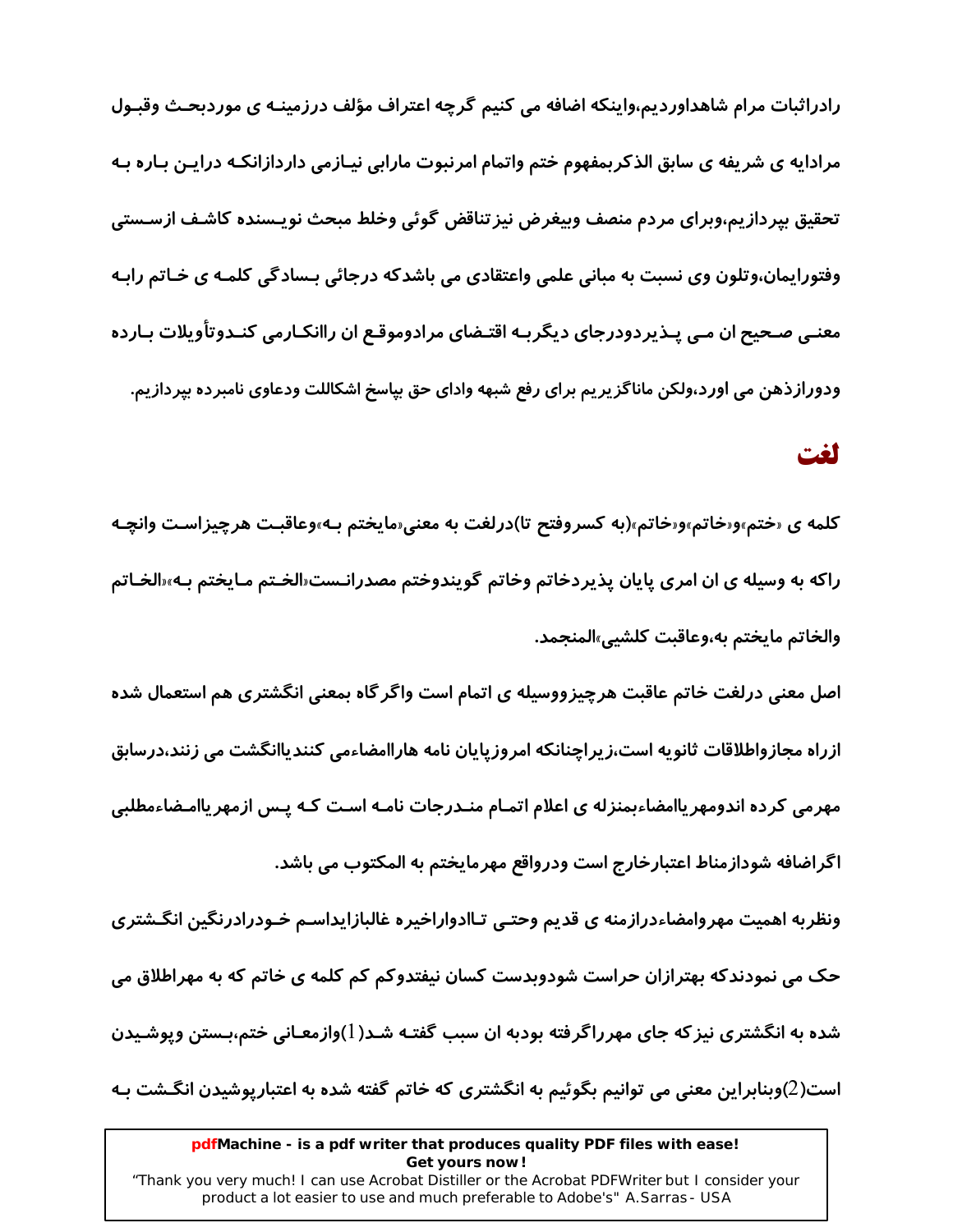ان است،ولهذادرهر صورت اطلاق خاتم به انگشتری ازروی مجازاسـت نـه واقـع وقـانون ادب اقتـضاءمی کندمادرهرعبارتی لغتی مشاهده نمودیم که برای ان علاوه برمعنی اصیل لغوی یک معنی عرفی مجـازی واصطلاحی موجودبود،مادامیکه به حکم سیاق عبارت وقرینـه ی حـالی وکلامـی امکـان اخـذمعنی اصـلی موجوداست نمی توانیم معنی مجازی راازکلام بگیریم مگراینکه استفاده ی معنی حقیقی کلمـه ازعبـارت صحیح نباشدوهمیشه معنی حقیقی اصالت دارد،مگربقرینه انصراف بمعنی مجـازی پیداکند،مثلااگر کـسی گویــددخلت الــشمس فــی البیــت(خورشـیدداخل خانــه شــد)ازقرینــه مــی فهمـیم کــه منظور گوینــده ازخورشیدنوران است،واطلاق شمس بنوران مجـازاوروی علاقـه ی علـت بـه معلـول اسـت،ولی اگر گفتـه شدطلعت الشمس(خورشيدطالع شد)مـى فهمـيم گوينـده طلـوع خورشـيدراازافق اراده نمـوده،وهمچنين درایه ی شریفه ی خاتم النبیین مابااستفاده ازمعنی اصل لغوی ان وقرادن کثیره ی دیگراز کتاب وسـنت واجماع مسلمین بشرح سابق الذكر(دربحث نبی)می پابیم كه مرادحق متعال اراده ی معنی اصلی وحقیقی ازلفظ خاتم واعلام اتمام نبوت بوجودمسعودحضرت محمدبن عبدالله(ص)مي باشدوباوجودقرائن موجوده دی دیگرمجالی برای انصراف لغت ازمعنی حقیقی بمعنای مجازی وجودندارد(1)وهیچگاه کلمه ی خاتم بمعنى زينت وتصديق(بطوريكه نويسنده خاتميت ادعانموده)نيامده تابالنتيجه بگوئيم پيغمبراسلام زينت وانگشتری انبیاءوتـصدیق کننـده ی پیغمبـران سـلف است،ولهذانویـسنده ی بهـائی هـیچ دلیـل وقرینـه براستعمال کلمه ی خاتم بجای زینت یاتصدیق نقل ننموده واین معنی راازخودساخته ویک اصـطلاح مـن دراوری ذکر کرده است،بخصوص که معمولاوقتی می گویندانگشتری درست فلانی است چنـین فهمیـده می شودکه بفرمان اوودراختیاراوست نه زینت او،دراینصورت برفرض که انگشتری معنی حقیقے, خـاتم هم باشدبازنمی توانیم خاتم النبیین راانگشتری انبیاءمعنی کنیم،مگرمعنـی مجـازی جعلـی مؤلـف بهـائی

#### pdfMachine - is a pdf writer that produces quality PDF files with ease! Get yours now!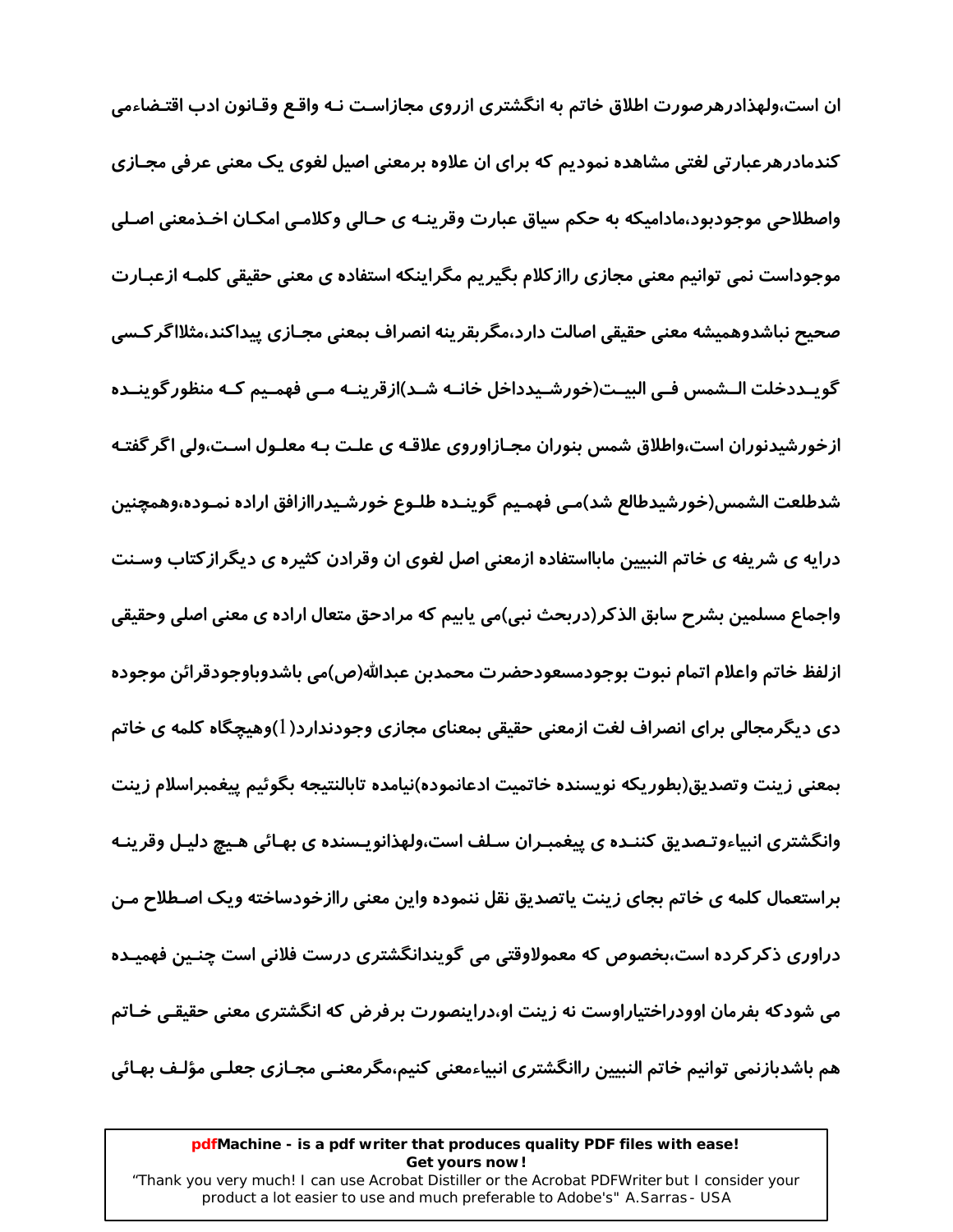رابپذیر یم،والبته جای انکارنیست که حضرت خاتم النبیین صلی اله علیه واله وسلم تصدیق کننده انبیـای سلف بوده وشاًن نبی صادق همین است ولیکن این مطلب مطلقاوبـه ادنـاوجهی مناسـب باکلمـه ی خـاتم نیست وازتشبثات عجیبه ی این طایفه می باشدومی پرسیم که مگرساپرییغمبران گذشته مصدق انبیـای پیش ازخودشان نبوده اند؟مگرحضرت مسیح بن مریم حضرت موسی راتـصدیق ننموده؟ومگرحـضرت موسـي(ع)ابـراهيم ونـوح وسـايرانبياي يـيش راتـصديق نكرده؟واياتـصديق انبيـاي سـلف ازمختـصات پیغمبرخـاتم بـوده کـه بـه ایـن صـفت مـشهوروممتاز گردد،انهم درلفظـی کـه بهیچوجـه معنـی تـصدیق وتأئیدرانرساند،بخصوص که مـی بینـیم درخـودقران انجاکـه صـحبت ازتـصدیق پیغمبـر(ص)نـسبت بـه انبیاءگذشته وادیان سالفه است باهمان لفظ تصدیق ذکر گردیده.

الخاتام حلى للاصبع حفرعليه اسم اللابس ام لا(المنجمـد)(ودرهمـين مـاده خاتـام وخـاتم بيـك معنـي-ذکر گر دیده)

2–اختتمه-عكس افتتحه(المنجمد)

 $-1$ حتی خودبهاءالله نتوانسته ازبداهت معنـی کلمـه ی خـاتم درایـه ی مـذکوره بگذرد،ودرمجموعـه ی اشراقات،صفحه ی292صر یحاییغمبراسلام راکسی معرفی می کندکـه بوجوداونبـوت ورسـالت انتهـی یافته است ومی گوید: الــصلوةَواسلام علــي ســيدالعالم ومربــي الامــم الــذي بــه انتهــت الرســالةَوالنبوةَوعلى الــه واصــحابه دائماابداسـرمدا...الــخ وهمچنــين عبدالحميداشــراق خــاوري مؤلــف بهــائي درجلــديک کتــاب«رحيــق

#### pdfMachine - is a pdf writer that produces quality PDF files with ease! Get yours now!

مختوم»ص78می نویسد:«درقران سورهٔالاحزاب محمدرسول الله راخاتم النبیین فرموده جمال مبارک جل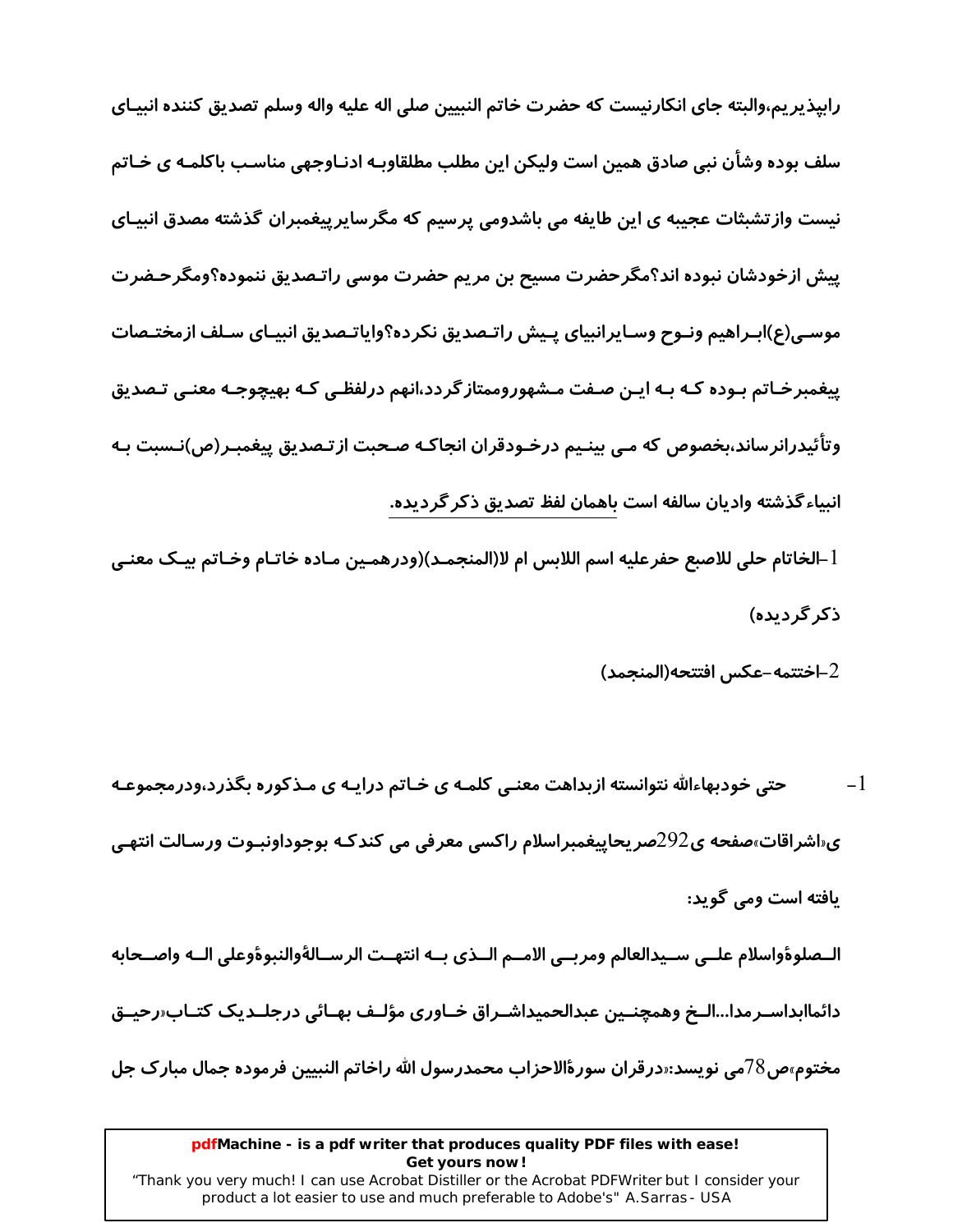جلاله(مقصودبهاءالله است)درضمن جمله ی مزبورمی فرمایند:«کـه مقـام ایـن ظهـورعظیم وموعـودکریم ازمظاهرسابقه بالاتراست ،زيرانبوت بظهورمحمدرسول الله كه خاتم النبيين بودختم گرديد.» وباز«شيخ محمدعلي قـايني بهـائي»در كتـاب«دروس الديانـه»درمقـام بيـان عقايـداهل بهـاءدردرس دهـم ص7می نویسد:«چون ذکرعقیده ی اهل بهاءدرمیان است مناسب چنین می نمایدکـه اعتقـادخودرادرحق مظاهرالهيه كه ازقبل بوده اندبيان كنيم وكشف حجاب ازوجه اهل ارتياب بنمائيم،مابهائيان بعدازايمان به خداواقراربــه وحــدانيت وفردانيــت وتقــديس ذات مقدســش ازهرنعمــت وصــفت بحقانيــت جميــع انبياءومظاهراحديت معترف وبتمام كتب اسماني مؤمنيم محضرت رسول محمدابن عبدالله صلى الله عليـه واله وسلم راعقل کل وختم رسل می دانیم.چه خوب بودبهائیان برای فهم معانی کلمات وترجمه ی ایه ی شریفه ی خاتم النبیین مولاومقتدای خودشان *ر*اقاضی وحکم قرارمی دادندوبتألیفات امرکه بمهر«لجنه ی ملی نشریات امری»ممهور گردیده نیز توجهی می نمودند.

ومصدقالمابين يدي من التوراةوالانجيل–ولكن تصديق الذي الايه جاي بسي شگفتي است بهائيه كه بـراي اثبـات مـرام خودغالباحقـايق روشـن ومتفـق عليهاراانكـارمي كننـد،گاهي بـراي منظورخـاص بـه اقـوال شـادوکلمات دوپهلـوومعنی مجـازی(خودسـاخته)کـه نزداهـل تحقیـق بـه پـشیزی نیرزدتمـسک مـی جويندوازقديم گفته اند:«الغريق يتشبث بكل حشيش.»

# تأئيدات ازروايات مباركات

دراینکه حضرت خاتم النبیین اخری ن رسول الهی است.

حدیث اول–در کتاب محیح تبرانی،صفحه ی3..از مامربن ابی سعدابی وقـاص،واوازپـدرش نقـل کندکـه

امرنمود«معاویهٔبن ابی سفیان»«سعد»راوگفت چه بازمی داردتراازاینکه سب ابوتراب نمائی؟

pdfMachine - is a pdf writer that produces quality PDF files with ease! Get yours now! "Thank you very much! I can use Acrobat Distiller or the Acrobat PDFWriter but I consider your product a lot easier to use and much preferable to Adobe's" A. Sarras - USA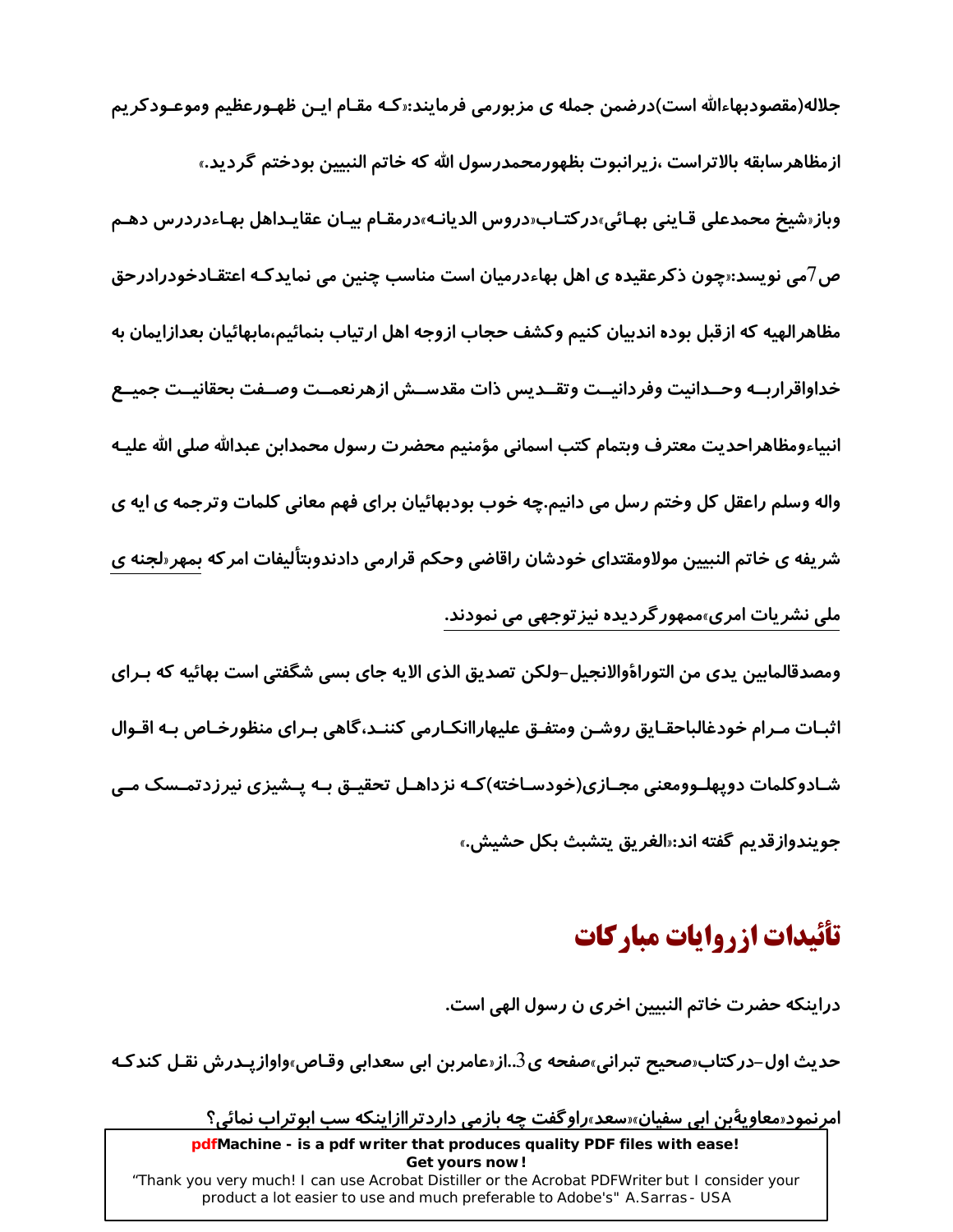سعدگفت:ایایادنمی اوری سه چیزراکه پیغمبرفرمود(تااینکه گوید)شنیدم پیغمبرخداراکـه بـه علـی مـی گفت درحالیکه اورادربعض جنگهای خوددرمدینه جانشین خودسـاخته بودتااینکـه بـوی فرمودایاراضـی نیـستی کـه تونـسبت بـه مـن بمنزلـه ی هـارون باشـی نـسبت بـه موسـی،مگراینکه پیغمبـری بعـدازمن نخواهدىود.

اماترضي ان تكون مني بمنزلةُهرون من موسى الاانه لانبي بعدي

واپـن حـدیث از کتـاب«صـحیح بـن داود»و«مناقـب ابـن مغـازلی»و«مناقـب خـوارزمی»وکتـاب«احمـدبن حنبل»وغيراينهابسندهاي مختلف ازييغمبر(ص)نقل شده ودرجلدنهم«بحارالانوار»از«ابن ابـي الحديـد»كـه ازاعـاظم علمـاءومورخين عامـه اسـت نقـل شـده كـه ايـن خبرراجميـع فـرق اسـلام اتفـاق برنقـل ان دارندوباز«صحیح تبرانی»صفحه ی $3.1$ از«جابربن عبدالله»نقل نموده که پیغمبربـه علـی فرمودتـوازمن بـه منزله ها*ر*ون هستي ازموسي،الااينكه پيغمبري بعدازمن نخواهدامد.«انـت منـي بمنزلـهٔهرون مـن موسـي الاانه لانبـي بعـدي»ايـن حـديث راعلماءومحـدثين ومـورخين عامـه وخاصـه ازطريـق كثيـره نقـل نمـوده وعمومااتفاق دارندكه مفهوم كلام نبوي دراين بيان شريف ضمن تعيين منزلت امام على عليه السلام نفـي نبوت بتمام معنى وتعطيل وحى وامتناع نزول شريعت جديدبعدازخودان حضرت است واحدى ازمحققين ودانـشمندان خـلاف ان رانگفتـه ومادرفـصل اول دربحـث کلمـه ی نبـی ثابـت نمـودیم کـه مرادرسـول اکرم(ص)ازلانبی بعدی ختم نبوت بمعنی جامع وکامل کلمه بوده است.

حديث دوم–دركتاب«وسائل الشيعه»جلدسـوم صـفحه ى457درحـديثي ازحـضرت محمـدبن علـي عليـه السلام واوازييغمبر(ص)نقل كندكه فرمود:«ايهاالناس انه لانبي بعدي ولاسنةبعدسـنتي فمـن ادعـي ذلـك

#### pdfMachine - is a pdf writer that produces quality PDF files with ease! Get yours now!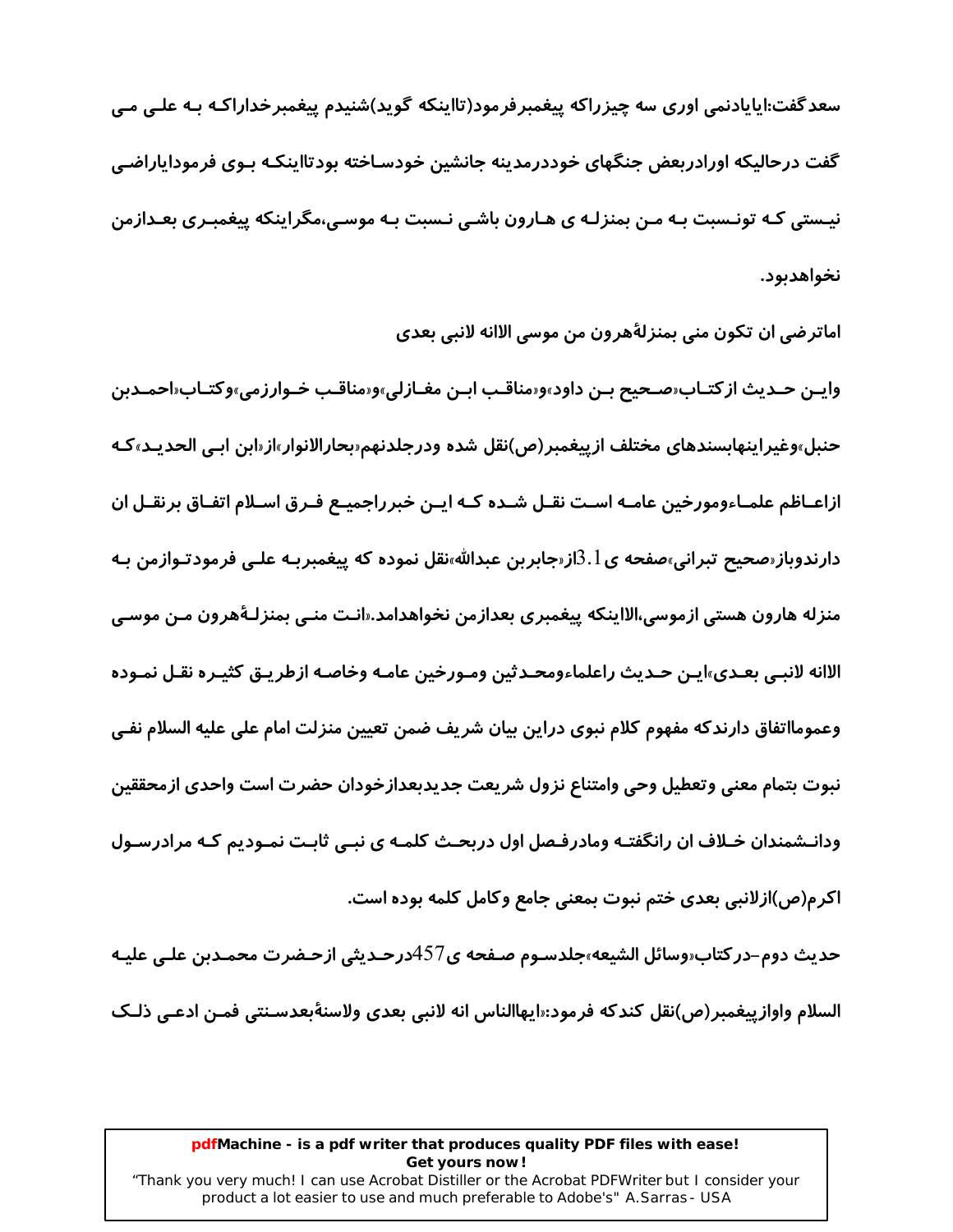فدعواه وبدعته في النار»اي مردم پس ازمن پيغمبري نيست وبعدازسنت وطريقه ي من سنت وطريقه اي نیست،پس هر کس این(سنت جدیدونبوت)رامدعی شود،دعوی وبدعت اودرااتش است. دراين حديث شريف باوضوح وصراحت به بياني غيرقابل توجيه ختم نبوت ورسـالت بوجـودييغمبراكرم ذكر گرديـده وباعبـارت«لاسنةبعدسـنتي»جـاي عذروترديـدباقي نمانـده وبمـدعيان پيغمبـري وشـرح جدیدوعده اتش داده شده است.زیرابااضافه ی سنت به پای متکلم بخوبی معلوم می شـودکه مـرادازراه وروشیکه دراین حدیث امده همان راه وروشی است که انبیاءبرای نجات وفلاح بشرمی اورنـدوبطورقطع ويقين بجزشريعت نمي تواندباشد،بخصوص كه كتب لغت سنت راشريعت نيزمعنى كرده اند. حدیث سوم–درکتـاب«صـحیح مـسلم»(چـاپ مـصر)سـال129.قمـری جلـددوم صـفحه ی2.7از«جـابربن عبدالله،نقل کندکه پیغمبرفرمود:«مثل من ومثل پیغمبران مثل شخصی است که خانه ای سازدوان راتمـام نیکو گرداند،فقط جای یک خشت بـاقی گـذارد،پس مردمـان داخـل ان خانـه شـوندوازنیکی ان بـشگفت ایندوگویندچه نیکوخانه ای است اگرجای ان یک خشت خالی نبودی،پس اینکه منم بجای ان یک خشت نهاده شده وامدم ختم نمودم ييغمبران راسثلي ومثل الانبياءكمثل رجل بنـي دارافاكملهاواحـسنهاالاموضع لبنةفجعل الناس يدخلونهاويتعجبون منهاويقولون لولاموضع اللبنه قال رسول الله فاناموضـع اللبنــه جئـت فختمت الانساء.

صاحبان بصيرت وانصاف ملاحظه فرمايندكه چگونه پيغمبراكـرم(ص)مـدعاى خودراتنظيرنمـوده وبـراى رفع شک وریب ودفع خلاف تاان اندازه مطلب راتنـزل داده کـه سلـسله ی نبـوت راتـشبیه بـه خانـه ای فرموده وتمام انبیاءالهی رابمنزله ی مصالح ولوازم ان بناقرارداده،ووجودمقدس خودرابمنزلـه ی اخـرین خشت ان بنامعرفی نموده وسپس بلافاصله می فرماید:«امدم ختم نمودم پیغمبران را»حال بحکـم انـصاف

#### pdfMachine - is a pdf writer that produces quality PDF files with ease! Get yours now!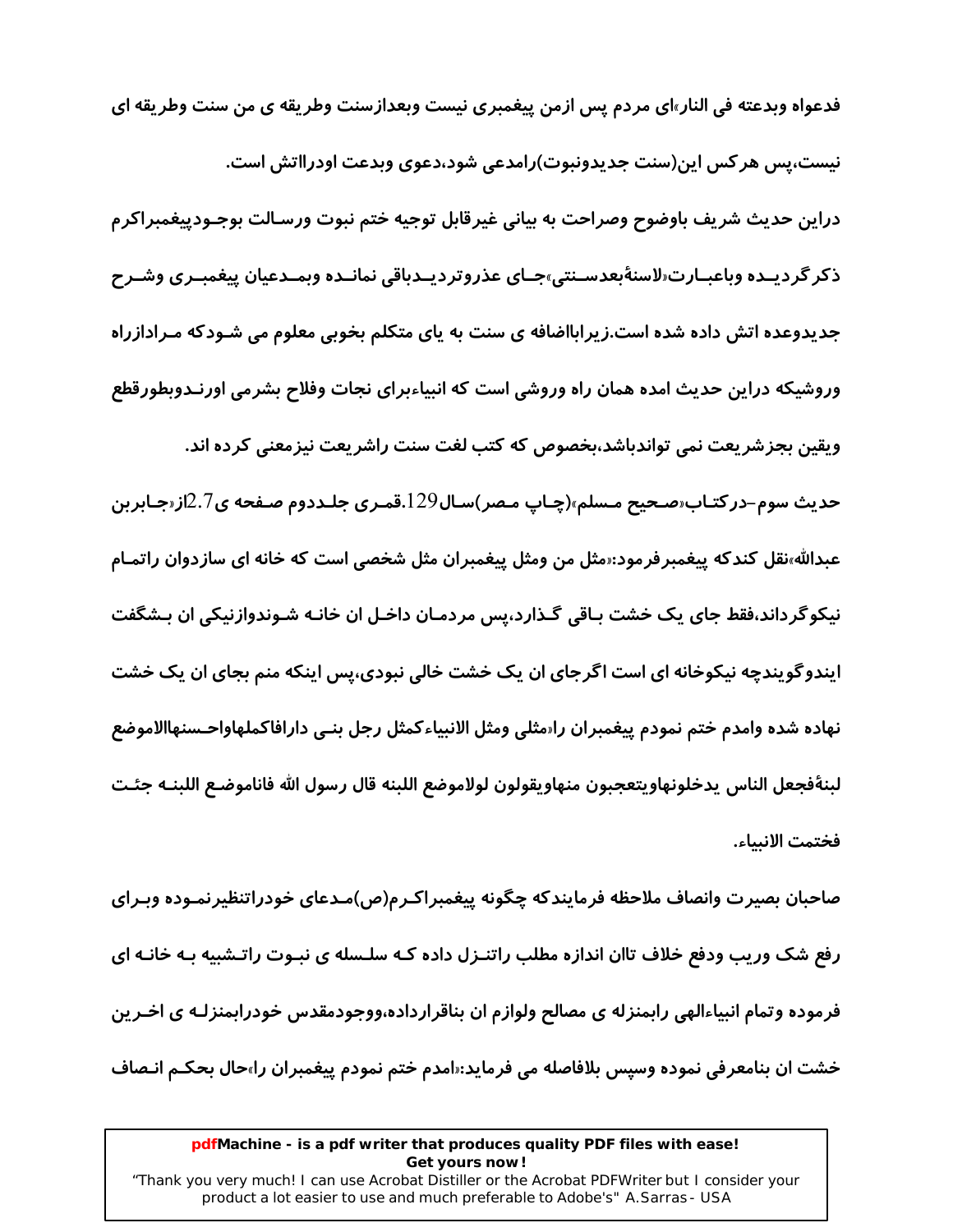وعقل ووجدان ايامفهومي جزاتمام امرنبوت وختم شريعت ازفرمايشات ان حضرت ممكـن اسـت انتـزاع واستفاده نمود؟ حديث چهارم–در كتاب«صحيح مسلم»صـفحه ي22.درحـديثي از«جبيـربن مطعـم»واوازييغمبـر(ص)نقـل نمودکه فرمود: «وان العاقب والعاقب الذي ليس بعده نبي»من فرجامم وفرجام درميـان پيغمبـران كـسي اسـت كـه يـس

حديث ينجم–از كتاب«كشف الغمه»صفحه ي298ازپيغمبراكرم نقل شـده كـه فرمـود:«بخدابـه مـن وحـي نمودهماناپیغمبران *ر*ابه توختم نمودم،پس پیغمبری بعداز تونخواهدامد.»

«الاواني ختمت بک النبيين فلانبي بعدک»

ازاویپامبری نیست.

حدیث ششم–در «مستدرک الوسائل»جلدسوم صفحه ی247ازحضرت محمـدبن علـی (ع9نقـل شـده کـه درخطبـه ای ازییغمبراکـر ک نقـل کندکـه ان حـضرت فرمـود:«قـسم بخدابـه مـن مـژده دادندپیـشینیان ازييغمبــران ورســـولان،ومنم خـــتم كننـــده ييغمبـــران ورســـولان،وحجت برتمـــام خلايـــق ازاهـــل اسمانهاوزمینها،پس کسیکه دراین امرشک کندکافراست بحکم جاهلیت اولی،وکسی که دریک گفتارمن شک کندهمانادرهمه ی انبیاءشک کرده،وشک کننده ی در تمام دراتش است.»

بي والله بشرالاولون من النبيين والمرسلين واناخاتم النبيين والمرسلين والحجةعلى جميه المخلوقين مـن اهل السموات والارضين فمن شک في هذافهوكافر كفرالجاهليةٔالاولى ومن شک في قولي هذافقدشک في الكل والشاک في ذلک فهوفي النار.

#### pdfMachine - is a pdf writer that produces quality PDF files with ease! Get yours now!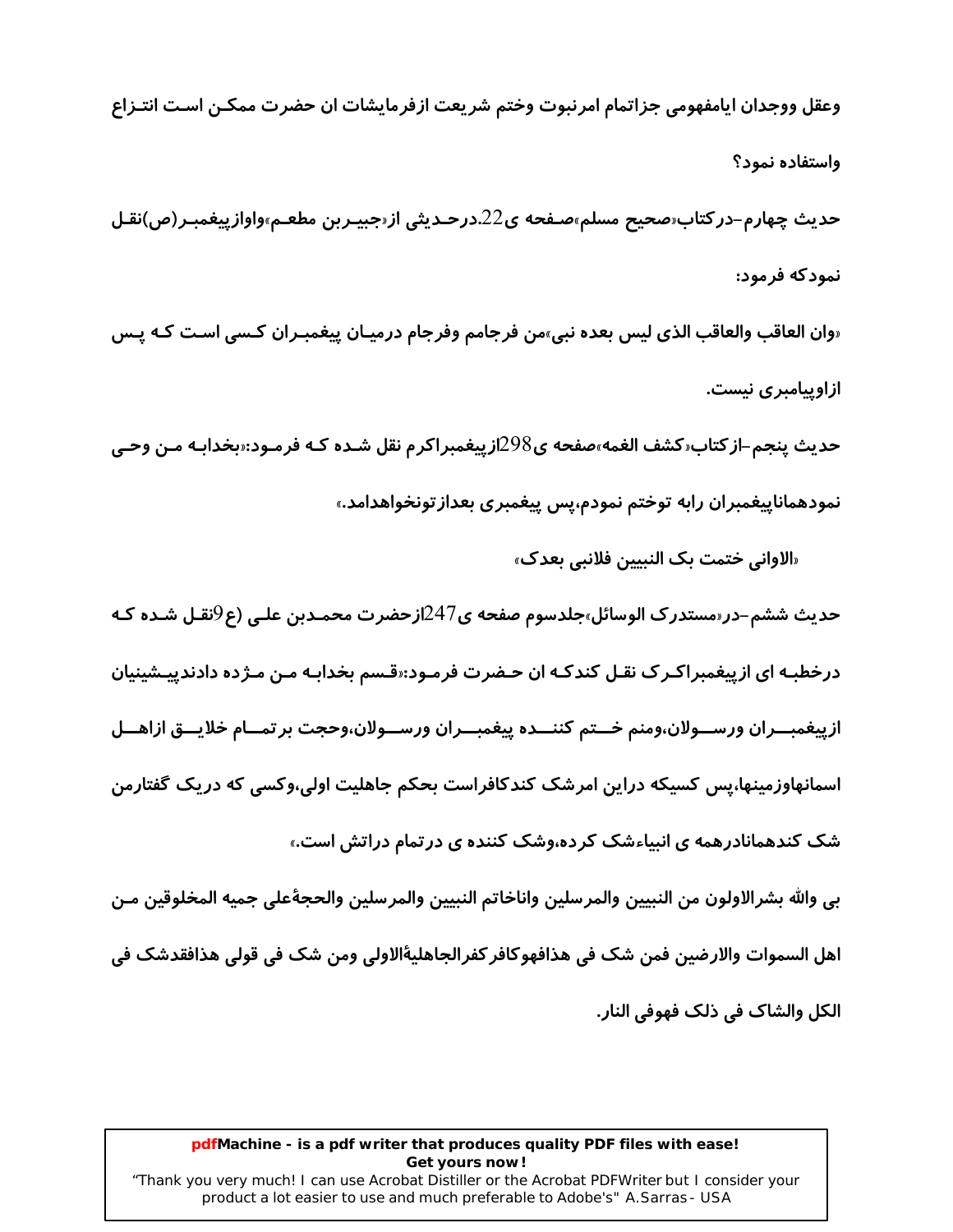دراین روایت کلمه ی خاتم قبل ازنبیـین ومرسـلین دریـک سـیاق اورده شده،وصـفت بـرای هردوکلمـه قرار گرفته ودلالت تامه ی واضحه برختم نبوت ورسالت هردوداردوبـشرحی کـه دربحـث نبـی گذشـت مؤلف خاتميت درجائي ادعانموده كه ختم نبوت ملازم باختم رسالت نيست وكلمه ى خاتم النبيـين افـاده ی خـاتم المرسـلین نمـی کنـد،علاوه براینکـه بطـلان رأی وی رادرمحـل خوداثبـات نمـودیم ،روایـت مذکوردرفوق نیزباصراحت خلاف مدعای نامبرده راتصریح می نماید.وآنچه درحدیث مـذکورقابل دقـت وامعـــــــــــان نظر مــــــــــــــى باشدآ نــــــــــــــست كـــــــــــــه رســـــــــــــول اكــــــــــــرم(ص )توعيدعمومي مي فرمايدكه هر كس اين قول مرا(كه من خاتم النبين وخاتم المرسلين هـستم)نيـذيردودران تردیدروادارد،داخل در کفرجاهلیت است وانکاروتردیددراین قول رامساوی شک در تمام امرنبوت نسبت بجميع انبياءقرارداده،حالاانصاف مي خواهم کـه اگرمقـصودخاتم انبيـاء(ص)(بـزعم بهائيـه)ازلفـظ خـاتم النبيـين ان بودكـه بگويــدمن زينــت وانتگــشتري پيغمبــران هــستم،ايابااين شــدت مطلــب راالقــاءمي نمود؟وتردیددرانرابرابرباتردیداصل دعوت واساس نبوت قرارمی داد؟جزاین نیـست کـه ازسـیاق لفـظ ومعنی وتأکیدشدیدییغمبردراینکه کسی شک وتردیددر گفتاران حضرت رواندارد،استنباط می کنیم کـه معنی خاتمیت همان است که درمواقع وموارددیگر تصریح فرموده وائمه ی معصومین صلوات الله علـیهم اجمعین انرابمعنی پایان وفرجام بیان فرموده اند.

حديث هفتم–درنهج البلاغه ازابوالائمه حضرت امام على بن ابيطالب عليه السلام منقول است(درخطبـه ي دوم)فرمودبرانگیزانیدخداوندمحمد(ص)رابرای وفای بعهدووعده ی خودوتمام نمودن پیغمبری بعث الله سىحانه محمدأرسول الله لانجازعدته وتمام نبوته.

#### pdfMachine - is a pdf writer that produces quality PDF files with ease! Get yours now!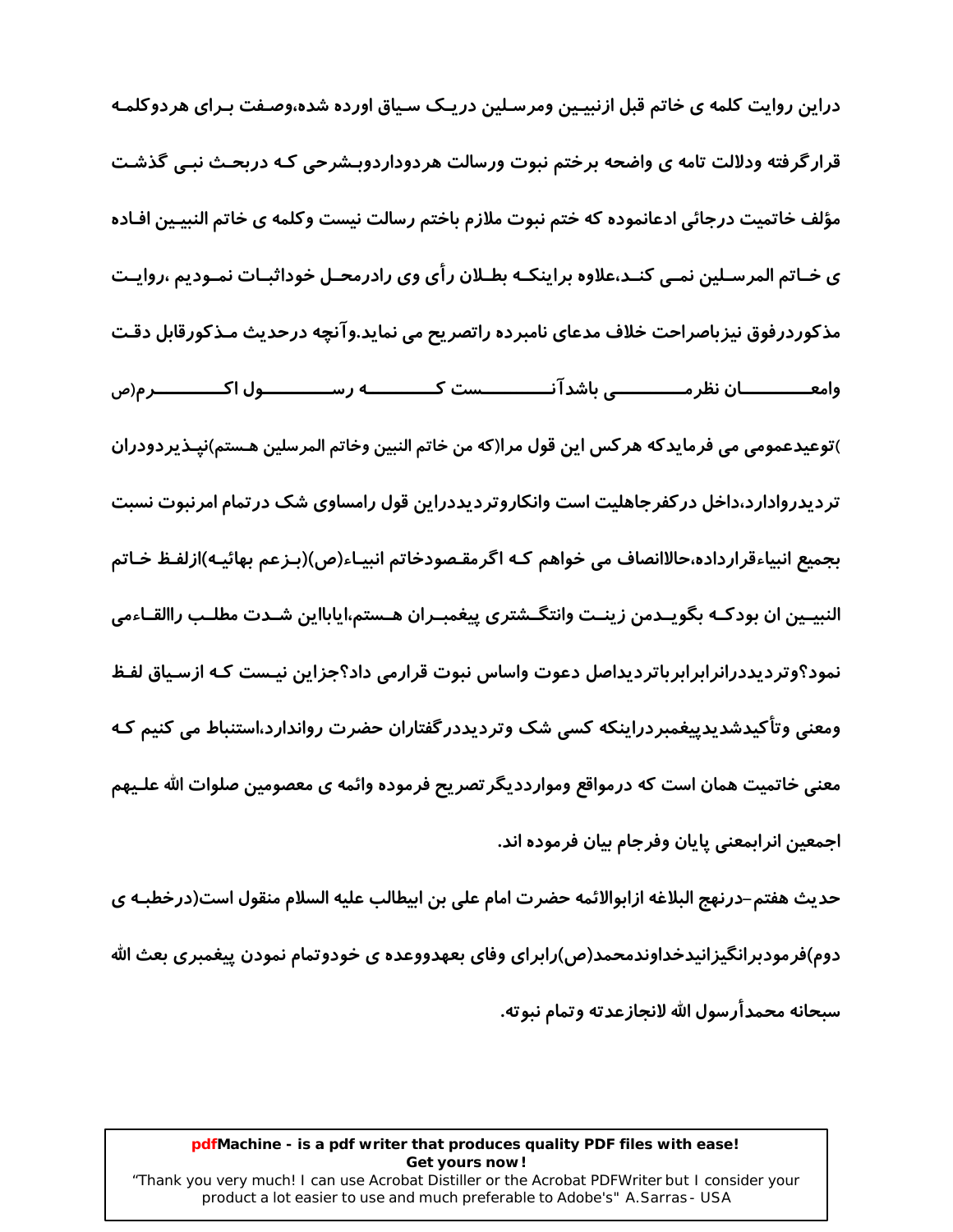یس ازانکه بیان می کندکـه هیچگـاه خداوندبـشررابدون راهنمانگذاشـته،ودرهریک ازازمنـه ی گذشـته پیغمبری فرستاده مـی فرمایـد:«الـی ان بعـث الله محمـدا»تااینکـه خداوندمحمـدرابرانگیخت تابوعـده ی خودوفاکند(وعده ی بعثت محمد(ص)رابرای تکمیل نبوتهاکه به پیغمبـران پیـشین داده بـود)وکـارنبوت وفرستادن پیغمبررابفرجام رساندوخاتمه دهددرحالیکه پیمان چنین بعثتی راباپیغمبران بسته بودیاازانان پیمان گرفته بودتاییغمبرخاتم رابه امت ها ی خویش معرفی کنندونشانه هایش مشهورومعروف بود(ان هابرحسب پیمان نشانه های ان سرورراگفته ودریمان امت هامـشهورساخته بودندوهمـه پیـروان ادیـان اورابه خاتمیت می شناختند.)

حديث هشتم–در كتاب«وافي»جزءدوم ازجلداول ص44 اازحضرت اباعبدالله جعفربن محمدعليهماالـسلام نقل است که فرمود:

«هماناخداوندختم نمودبه پیغمبرشماانرا،پس بعدازاوهیچ پیغمبری نخواهدبودبرای ابدوختم نمودبکتـاب شماکتابهای (اسمانی)را،پس بعدازان هیچ کتابی نخواهدبودبرای همیشه.»

«ان الله ختم بنبيكم النبيين فلانبي بعده ابداوختم بكتابكم الكتب فلاكتاب بعده ابدا.»

دراین روایت امدن پیغمبرجدیدونزول کتاب جدیدالی الابدوبرای همیشه نفی گردیده،ونفی مؤبـددراین حدیث مانع گفتـاری اسـت کـه بهائیـه دربـاره محـدودنمودن زمـان اسـلام اظهاروباتاًویـل ایـات قیامـت بظهورقائم(ع)زمان حكومت قران رابقيام قائم(ع)منتهى مى دارند، وانشاءالله تفـصيل ان دربحـث قيامـت خواهدامد.

حديث نهم–در«بحـارالانوار»جلـدچهارم صـفحه ي $372$ از«فـضل بـن شـاذان»نقـل كندكـه مـأمون عباسـي ازحضرت امام على بن موسـى الرضـاعليه آلاف التحيـه والثناءخواستارشـدكه ان حـضرت بـراي اواسـلام

#### pdfMachine - is a pdf writer that produces quality PDF files with ease! Get yours now!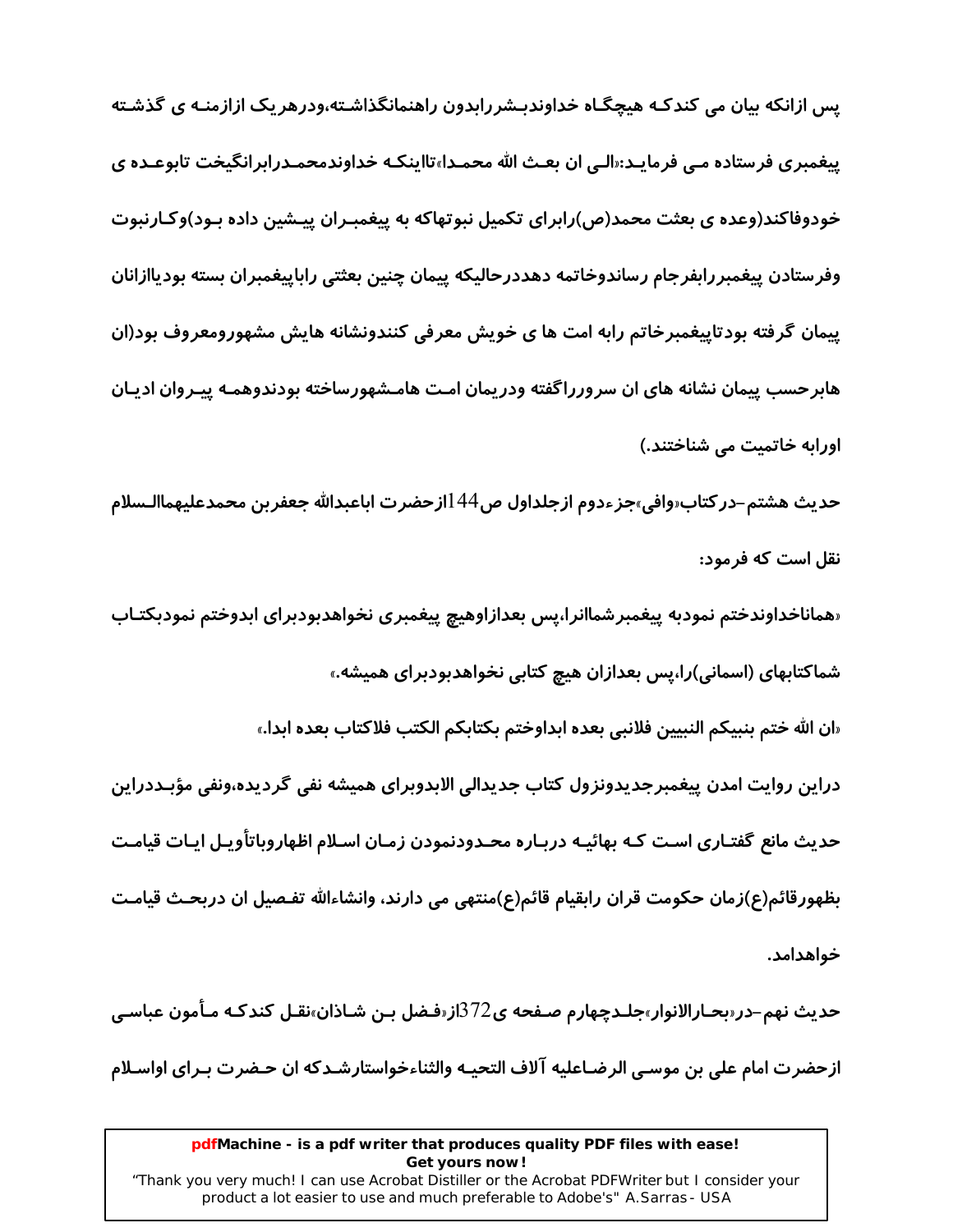خــالص رابنحوايجازواختصاربنويـــسد،پس حــضرت نوشــت«همانااســلام محض،گــواهي بوحــدانيت خدااست(تااینکه گوید)وگواهی براینکه محمدبنده ی خداوفرستاده ی اوست وامین ووصی اووبر گزیـده ی اوازمخلوق اوست واقای رسولان وختم کننده ی پیغمبران وافضل عالیمان است.» «نیست پیغمبری بعدازاوونیست تبدیلی بـرای ملـت او،ونیـست تغییـری بـاری شـریعت او.»لانبـی بعـده

ولاتىدىل لملته ولاتغىيرلشر بعته.

حدیث دهم–درکتاب‹عیـون›چـاپ مرحـوم نجـم الدولـه صـفحه ی239ازعلـی بـن موسـی(ع)اسـت کـه ازپدربزر گوارش حضرت موسى بن جعفرعليه السلام نقل فرمايدكه فرمود(مردى ازجعفربن محمدعليـه الـسلام پرسـیدچه شـأنی اسـت قـران راکـه زیـادنمی کنـددرهنگام نـشرودرس مگرتـازگی وطـراوت را،فرمودبرای اینکه خداوندنازل ننمودان رابرای زمانی دون زمانی ونه برای مردمی دون مردمـی،پس ان درهرزمان تازه ونزدهرقومی باطراوت است تاروزبازیسین.)

«ان رجلاسأل اباعبدالله مابال القران لايزدادعندالنشروالدراسةالاغضاضه؟فقال لان الله لم ينزله لزمان دون زمان ولالناس دون ناس فهوفي كل زمان جديدوعندكل قوم غض الى يوم القيامه.»

# انصاف وبصريت

برای مردم حق طلب وصاحبان بصیرت ومبـری ازاغـراض ووسـواس اهریمنـی کـه قلوبـشان بنورایمـان منوروصدورشان بمعرفت اله منشرح گردیده وحـق رابرباطـل وهـدایت رابرغوایـت اختیارکننـد،نقل ده حديث معتبرمنقول ازمهابط وحى الهى واهل بيت عصمت وطهارت كه هاديان سبيل سعادت وراهنمايـان طریق سلامت مـی باشـند،درتأییدعقیده ی خاتمیـت کـافی است،وبمنظورتـشحیذاذهان قـارئین محتـرم تذکراین نکته نیزضروری است که هرگاه مسئله ی خاتمیت درمعنی جـزان مـی بودکـه مـسلمین اتفـاق

pdfMachine - is a pdf writer that produces quality PDF files with ease! Get yours now! "Thank you very much! I can use Acrobat Distiller or the Acrobat PDFWriter but I consider your product a lot easier to use and much preferable to Adobe's" A. Sarras - USA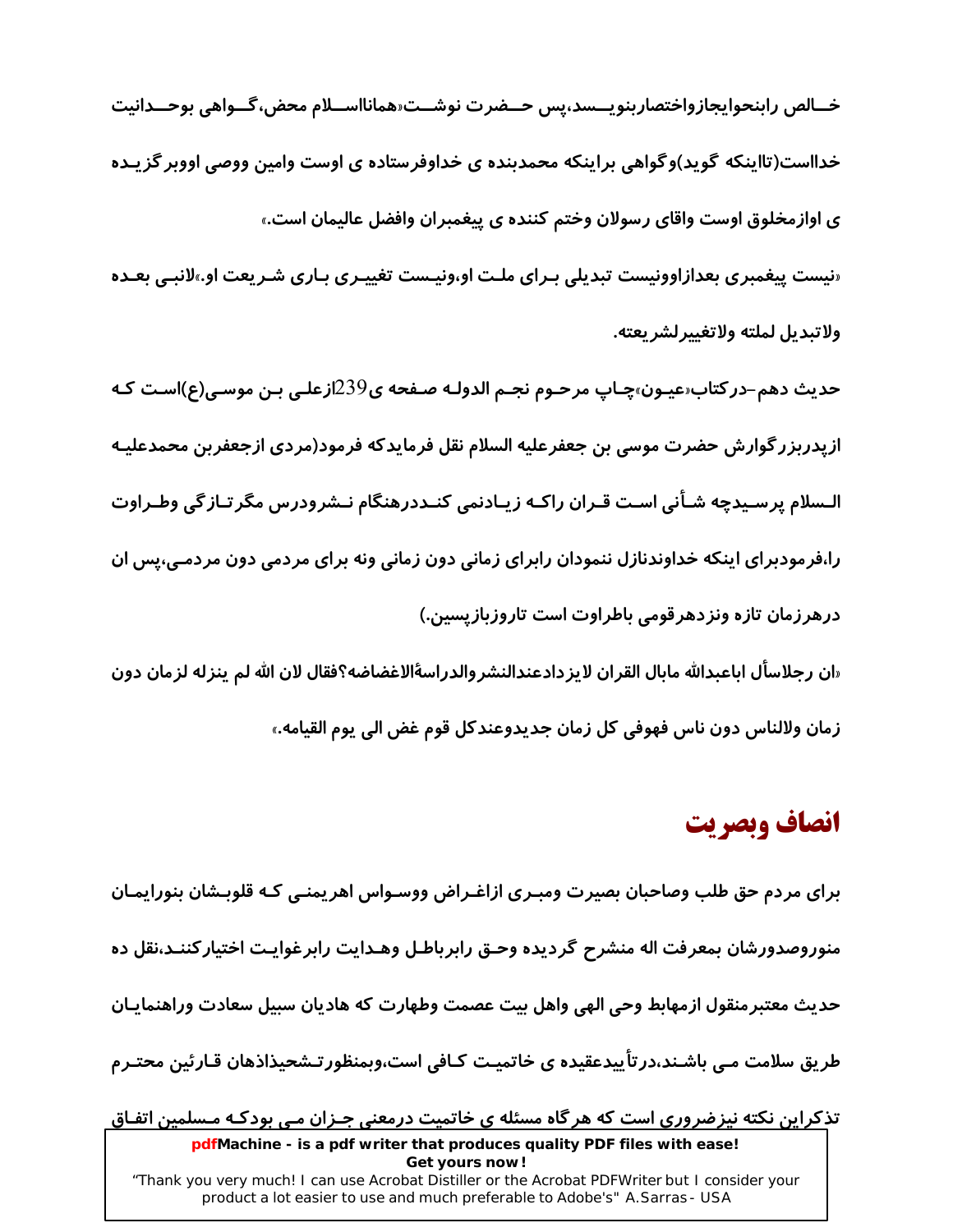دارند،به اقتضای حکمت وبرای ممانعت ازضلالت وانحراف فکرامت می بایست شـارع حکـیم بوسـیله ی امین وحی خودمحمد(ص)واوصیاءگرامیش،مردم راصریحا به ظهورنبی صاحب شریعت ودین جدیـدیس ازاسلام بشارت می دادواینگونه عبارات درامثال احادیث سابق الذکر که منافی ظهوردین وشرع جدیدیس ازاسلام است نمیفرمودند،کمااینکه ازمنه ی پیش ازاسلام تمام امم سالفه بوجودمسعودنبی اینده ازلـسان ييغمبرخودشـان مستبــشربودند،وقوم يهودوامـت مــسيح نيزانتظارظهورحــضرت خيرالبــشرنبي خــاتم راداشتند،تاانجاكه بعضي اقوام يهودبظهورشـمس منيربطحاءونـصرت كـردن اوبرسـايراقوام اسـتظهارمي جستندوقران کریم درسوره ی بقره ایه ی $83$ اشاره به همین مطلب فرموده:

«ولماجاءهم كتاب من عنـدالله مـصدق لمـامعهم وكـانومن قبلايـستفتحون علـى الـذين كفروافلماجـاءهم ماعر فواكفروابه فلعنةالله على الكافرين.»

وییشگوئی رسول اکرم وائمه ی اطهارصلوات الله علیهم اجمعین بظهورامام ثانی عشروقائم ال محمدبرای بسط عدالت عمومى ونشاندن حق برنستدخودواهتزازپرچم اسلام وقران درسراسرعالم وروايات مربـوط برجعت ال محمدورجعت مسيح كه متضمن تشريح دين جديدمطلقاوابدانيست.ربطي بـه مطلـب مـانحن فیه نداردودرجای خودموردبحث قرارخواهیم داد،وهر گاه مااین مسئله(خاتمیت)رابصورت فرض مطـرح ساخته وسئوال کنیم که اگرقصدشارع حکیم ان می بودکه به امت اسلامی ونسل هـای اینـده کـه درایـن امت تاروزرستاخیز پدیدارمی شدندبفهماندکه دین اسلام اخرین ادیان اسمانی وقران اخرین کتـاب الهـی وحضرت محمدبن عبدالله(ص)اخرين پيغمبروفرستاده ی خدائی است،چگونه وباچـه بيـان بايـداظهارمی فرمودکه جای شبهه وتردیدنماندوپیروان شریعت قران درگمراهـی نمانند،شـهدالله پاسـخی بـرای ایـن سـئوال نیــست جــزان کــه گفتــه شــودروایات وارده واحادیــث منقولــه ازناحیــه ی معـصومین علــیهم

### pdfMachine - is a pdf writer that produces quality PDF files with ease! Get yours now!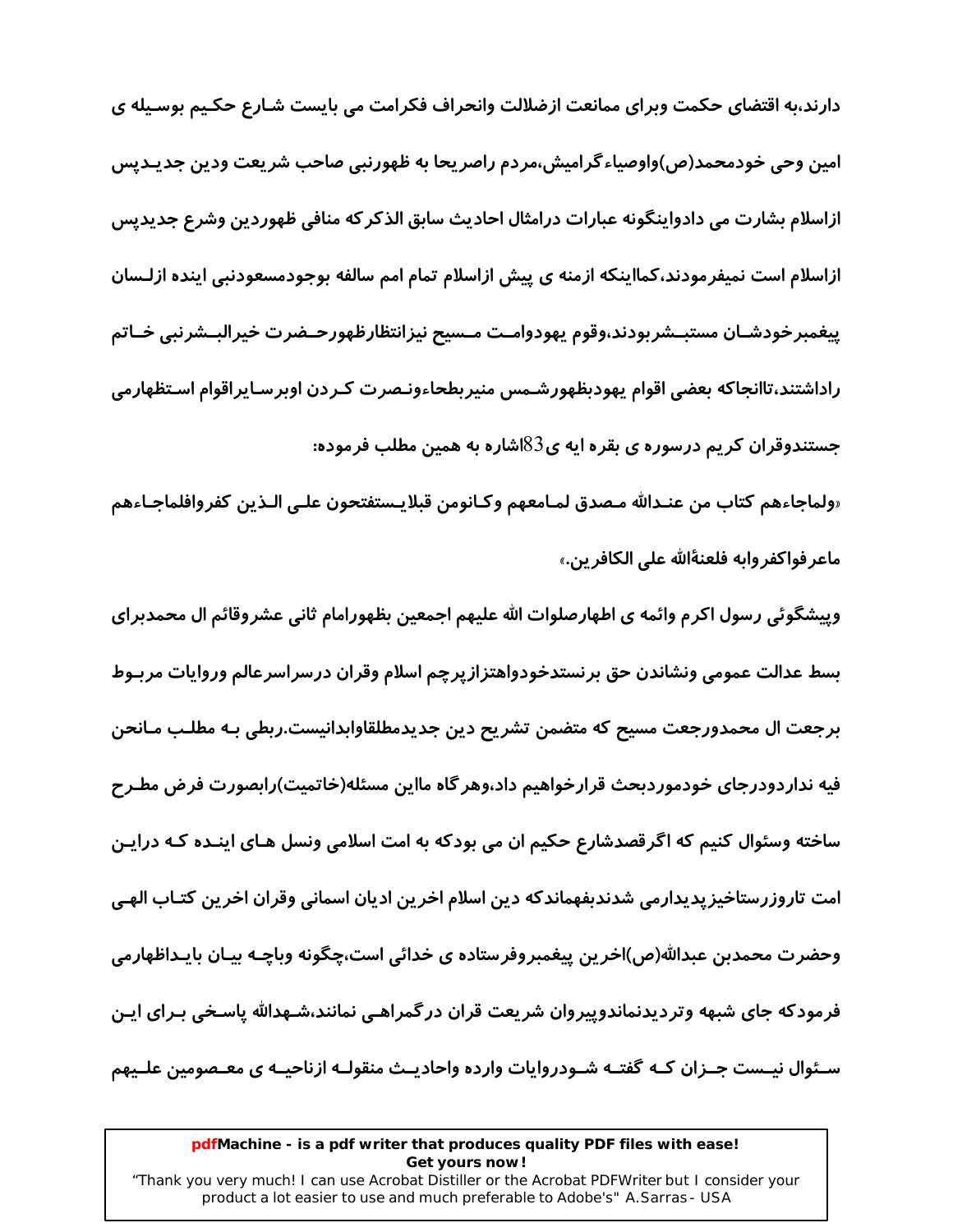الصلوةوالسلام دراقصي مراتب فصاحت وصراحت اين حقيقت راگوشـزدنموده وبـه بهتـرين وجـه بيـان مقصودومرادبعمل امده وجزانچه فرموده اندبرای افاده ی مرام چیزی نمی شودگفت وکلمه ای بران نمی توان افز ود.

### حديث اناآخرالانبياء

مؤلف خاتمیت به نقل از کتاب«درج لئالی هدایت»نوشته ی«اشراق خاوری»مبلغ بهائی حدیثی ازطرق اهـل سنت اورده به این مضمون که پیغمبرفرموده:«اناآخرالانبیاءومـسجدی هذاآخرالمـساجد»وسـیس ازقـول مؤلف«درج لئالي»مي نويسدكه اين حـديث هـم دليـل عـدم تجديـددين وعـدم بعـث رسـول بعـدازخاتم الانبياءنيست،زير ااولامعني آخريت رادر«ايقان»فر موده اند‼اوثانياباتوجه به قسمت اخير حديث«ومسجدي هذاا *خر*المساجد»اگراخربه معنی خاتمه باشد،پس مسجدپیغمبرهم خاتمه ی مسجدهااست...الخ. بـرای خردمنـدان جـای بـسی شـگفت اسـت کـه منکـرین خـتم نبـوت خودحـدیثی شـاهدمی اورندکـه بصريحترين عبارت حكايت ازمدعاي مسلمين مي كند،وبهائيه بمنظورييشگيري وبه اصطلاح دفـع دخـل مقدر تصرف درمعنی عبارت نموده وان رااحاله به توجیه بهاءالله درایقـان مـی نماینـدومی خواهنـدادعای بلادلیل راباادعای دوم که هنوز ثابت نشده به ثبوت رسانندوتجاهل می کنندکه قبول توجیهـات صـوفیانه ی بهاءالله درایقان وکتـاب مبـین والـواح ونوشـته هـای اوکـه بـامنطق دیـن وبرهـان عقـل مطلقاسـازش نداردوتقلیدعامیانه ای ازسبک بافندگیهای شیخ احمداحـسائی وسـیدکاظم رشـتی اسـت بـرای مـسلمین مستلزم ثبوت اصل دعوی بهاءالله می باشدکه بایدبه دلائل دیگر ثابت گردد.

### pdfMachine - is a pdf writer that produces quality PDF files with ease! Get yours now!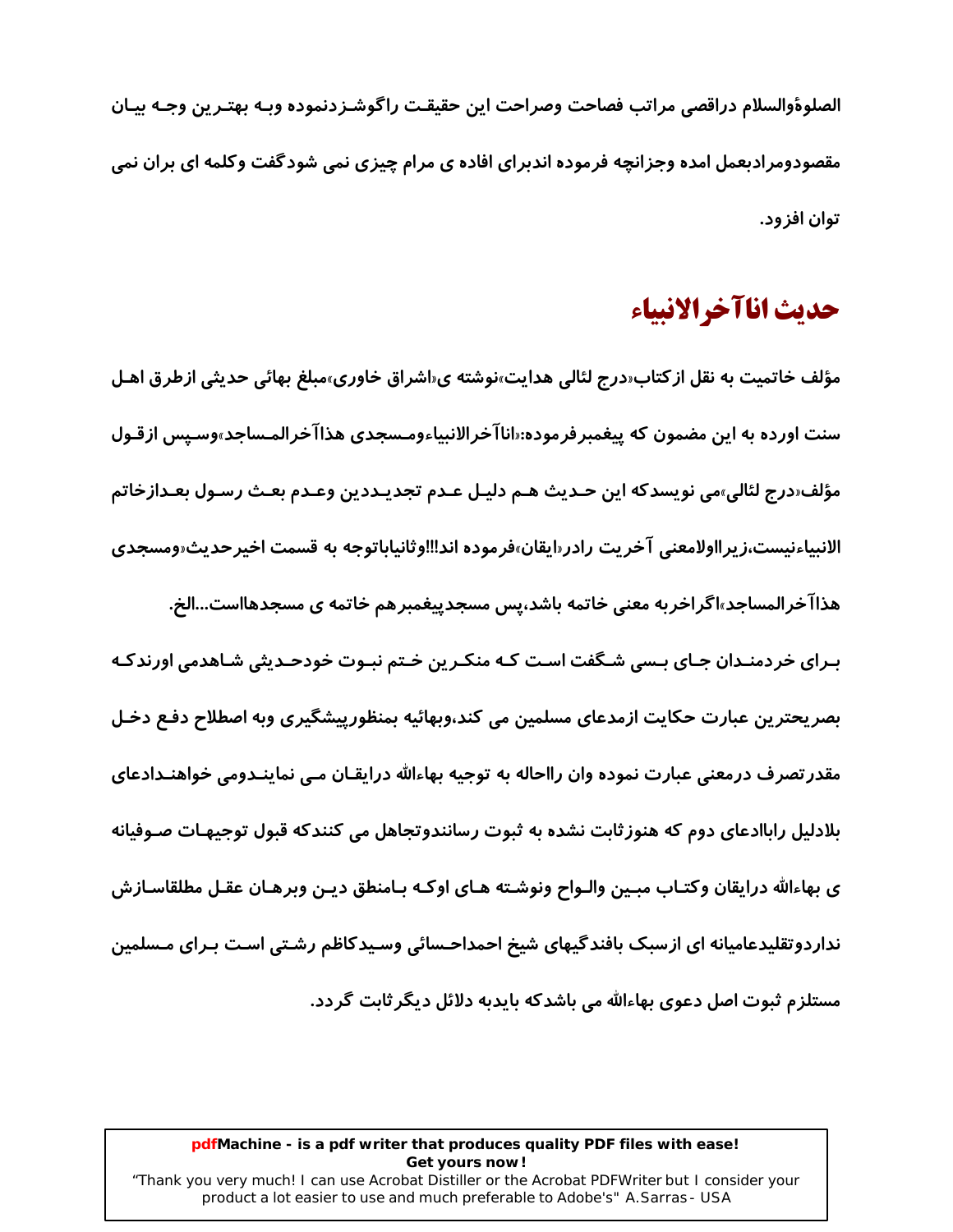مضمون حديث مذكوردرفوق صراحت داردبراينكه پيغمبرفرمودمن اخرين پيغمبران هستم وايـن رامـي دانـیم کـه انبیـاءالهی بزبـان مـردم باانهـاتکلم مـی کننـد.بطوریکـه قابـل فهـم عمـوم باشـدوقران مـی فرمايد:«وماارسلنامن رسول الابلسان قومه»«ومانفرستاديم پيغمبري رامگر بزبان قوم خودش»

اگربناباشدنص صریح عبارات محکمه راکه افاده ی یک مضمون ومعنی بیش نمی کند،قابل توجیه دانسته وکلماتراازمعانی انهامنصرف سازیم،دیگربه چه دلیل وطبق چه قاعـده ی ادبـی مـی توانندکـسی راملـزم سازندکه توجیهات بعیده وتعبیرات بسیاردوروغلط راازبهائیه بیذیرد،وکـسانیکه اجتهـاددربرابرنص مـی کنندباچـه حقـی عقایـدخودرابر تأویلات وتوجیهـات غیرصـحیح پایـه گـذاری مـی نماینـد،وبااین شـرب اليهودكه(ناشرين نفحات الله)بوجوداورده اندميزاني دردست نمي ماندوسنگي روي سنگي قرارنمي گيرد. درقسمت اخیرحدیث«ومسجدی هذاآخرالمساجد»نظررسول اکرم(ص)بطوری که ازخودعبارت هم برمی ایدباتوجه به قـسمت اول حـدیث«واناآخرالانبیـاء»تعیـین نـوع مـسجداست،ونظری بـه مسجدم*خـم*وص ندارد،ماننداینکـه پیغمبربفرمایـد:‹دیـن من،قبلـه ی من،کتـاب من،وقـس علیهـذا»مثلااگرییغمبـراعلام بفرمایداین قران من اخرین کتاب است،البته شامل تمام افرادقران که درتمام قلمرواسلامی منتـشراست وبعدانیزانتشارخواهدیافت می شود،وهیچکس درمقابل نخواهدگفت کثرت تعدادقرانهای موجوددرعالم دلالـت داردبراینکـه مقـصودییغمبراز کلمه ی اخرچیزدیگربـوده اسـت،وبعبارهٔاخری ذکرمـسجددراین عبارت درباربرسایرمساجداسلامی نیست،بلکه شامل تمام مساجداسلامی ودرباربرمعابدسایرادیان ازقبیل کلیــسای مــسیحی وکنیــسه ی یهوداست،وخلاصــه مقــصوداین مــی شــودکه دیگــریس ازبوجودامــدن معبدمـسلمین کـه باظهوراسـلام بنـام مـسجددائرشده اسـت،دینی نخواهدامدکـه براثـران معبـددیگری بوجوداید،ومسجدمعبدابدی بندگان خدااست.

#### pdfMachine - is a pdf writer that produces quality PDF files with ease! Get yours now!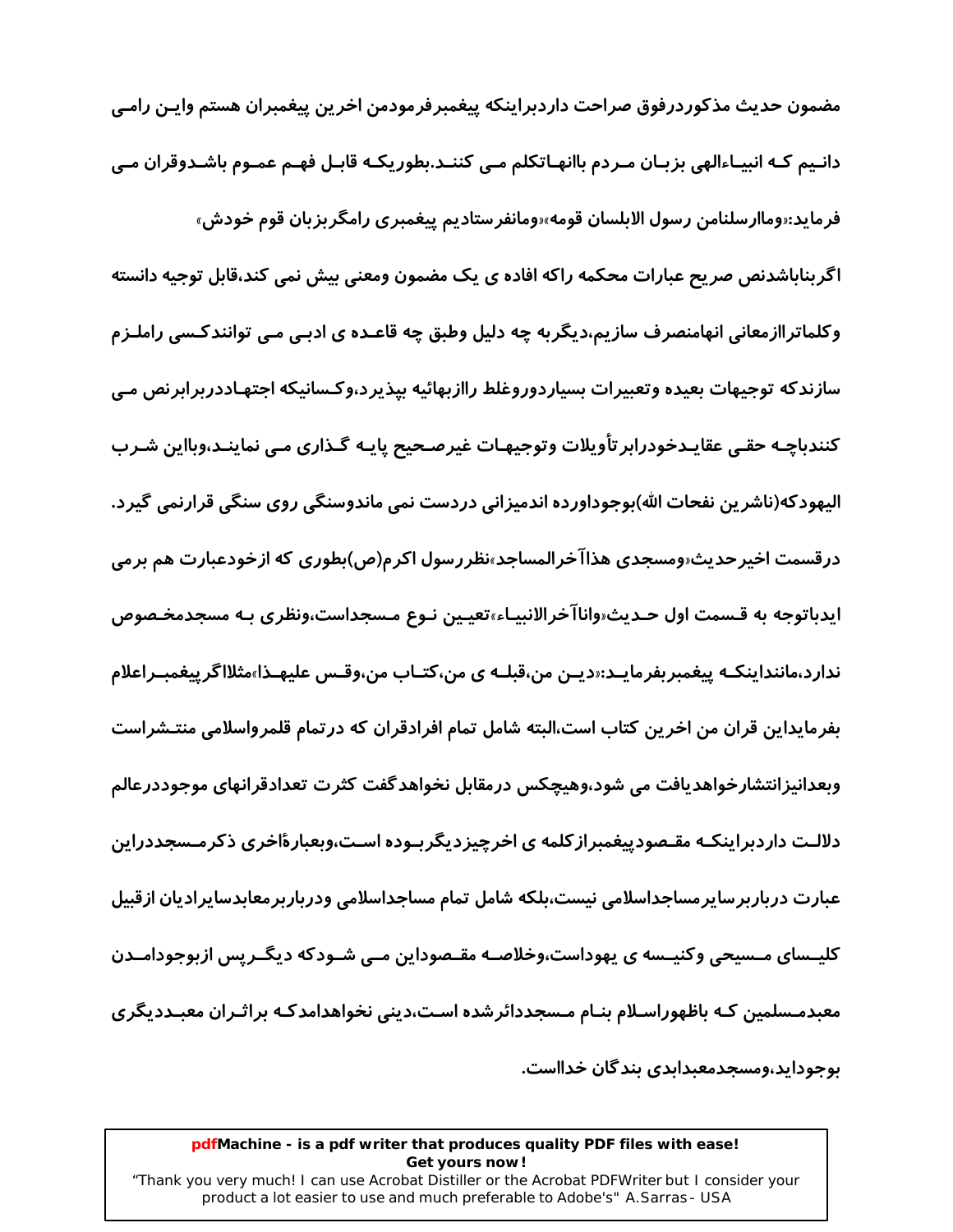# كلام عايشه ام المؤمنين

مؤلـــف خاتميـــت ازاســـتدلاليه ي«احمدحمـــدي»(مبلـــغ بهـــائي)نقـــل كندكـــه اواز«جـــلال الـــدين سیوطی»در تفسیر«درالمنثور»نقل نموده ازقول«ابی شبیه»که«عایـشه»زوجـه ی حـضرت رسـول(ص)گفتـه است:«قولواخاتم النبيين ولاتقولواالانبي بعده»‹بگوئيـدختم كننـده ي پيغمبران،نگوئيـديس ازاوييغمبـري نىست»

### جواب

دراينجابايدعقيده ييداكردكه داعيان بدعت جديـدهرموقع مقاصدشـان اقتـضانمايداز تمام مبـاني واصـول صرفنظرمی کنند،وهیچ امری قادرنیست انانرامقیدبه اصول نگاه بدارد.

واعجباووااسفاازفضاحت ورسوائي واين بي باكي وگستاخي كه كتاب خداررايشت سرمي افكنندونص كلام نبوی رابه سهولت ردمی کنند،واین همه دلائل روشـن رابـرختم پیغمبـری اغمـاض مـی نماینـدوانگاه بـه گفتارام المؤمنين عايشه برخلاف نص كتاب وسنت،استشهادمي جوينـد،اين قـول ازعايـشه برفـرض كـه جائي نقل شده باشد،چون معارض نص است ساقط ومردوداسـت،وبالنتيجه مجعـول مـي باشد،بخـصوص باتوجه به اینکه ممکن نبودام المومنین عایشه بتواندعلی رؤس الاشـهاددرچنین مـسأله ای اتفـاقی خـرج اجماع نموده،ومخالف نص كتاب وسـنت علنااظهـاري نمايـد،وانگهي بكـدام بنيـه ودليـل شـرعي عايـشه صلاصیت چنین اظهارعقیده ای راداشته،ومطلبی راکه بدون استنادبه معصوم اظهارنمایدبرای دیگران چـه دلالتی دارد.

### pdfMachine - is a pdf writer that produces quality PDF files with ease! Get yours now!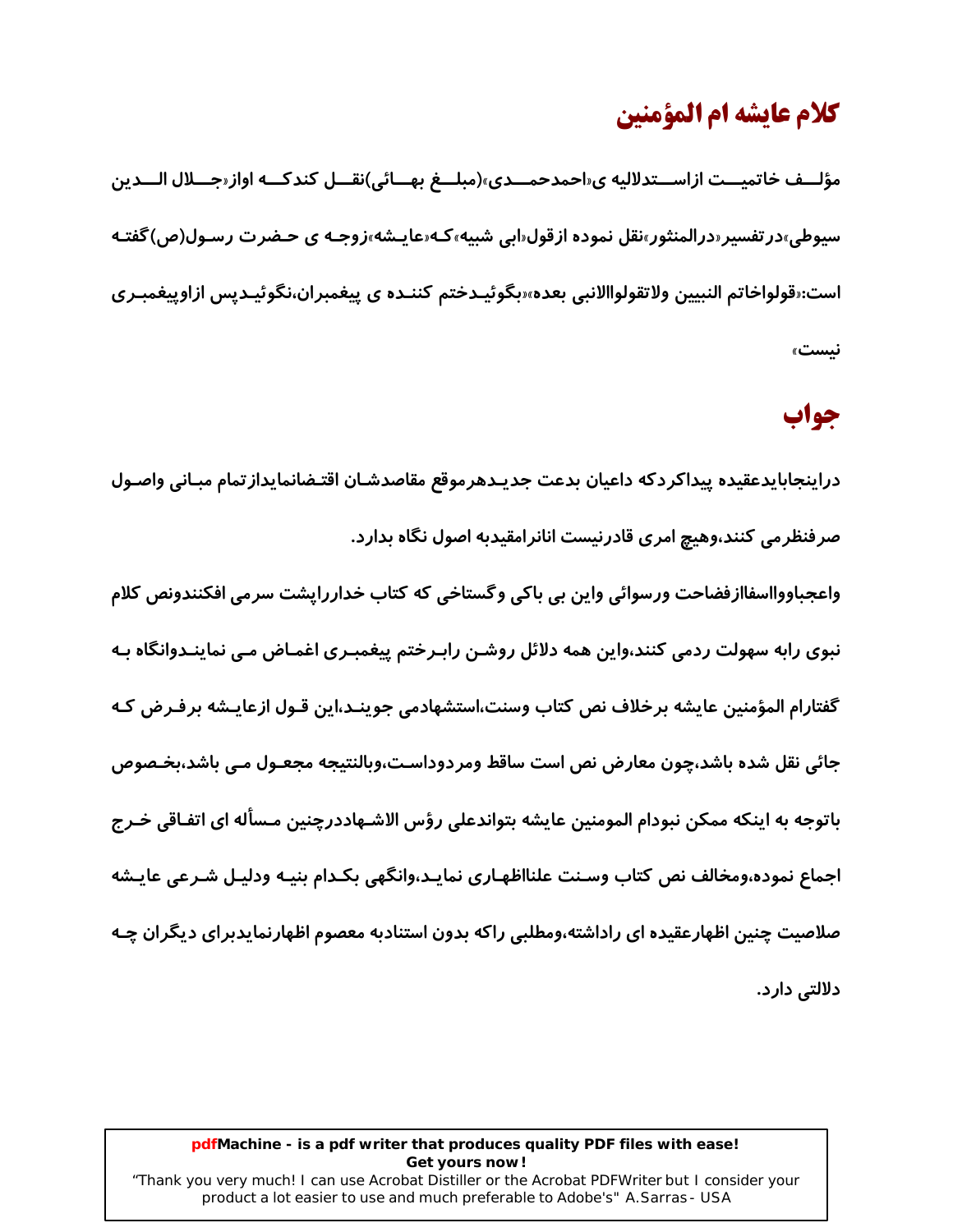# استشهاد بكلمه ي خاتم الوصيين

مؤلف خاتمیت به نقل از کتاب«درج لئالی هدایت»تألیف«اشراق خاوری»استدلال به فقرات خطبه ی مـولی الموحدين اميرالمومنين(ع)(ارجلد13بحار)نموده كه انتحضرت فرموده است: «انــاامير المونين ويعــسوب المتقــين وآيةُالــسابقين ولــسان النــاطقين وخــاتم الوصــيين الــخ»ومــي گوپــد:«اگرېنــابقول علمــاي شــيعه لفــظ خــاتم النبــين بمعنــي اخرباشــد،که پــس ازان ديگر پيغمبــري نیاید،ناچارخاتم الوصیین هم به معنی اخراوصیاءاست که پس ازاووصی دیگری نبایدبیاید.»

### جواب

استــشهادبکلمه ی خــاتم الوصــیین ومقایــسه ی ان باخــاتم النبیــین درایــن مقــام سفــسطه ای بــیش نیست،زیراوصایت اوصیای پیغمبراسلام(ص)یک امروحدانی وبسیط است ووصایت ختمیه یـک وصـایت اسـت کــه قــائم بــه دوازده نفــس مقــدس مــی باشــدبرخلاف انبیــای صــاحب شــریعت کــه هر کــدام مستقلامأمورتبليغ شريعتي خاص بوده اندلهذاهمانطوركه نبوت ييغمبراسلام نبوت ختميـه است،وصـايت اوصــیای ان بزر گواربهمــان اعتباروصــایت ختمیــه مــی باشــد،ومعنی خــاتم الوصــیین انــست کــه بعدازامیرالمؤمنین علی(ع)وصی نبـی دیگـری نخواهدامدوطبعاوصـی نبـی هـم نخواهدامدلهـذاعلی علیـه السلام خاتم الوصیین است،واین امرمنافاتی باوصایت ائمه ی دیگرندارد،زیراانان وصـی پیغبراسـلامند،نه وصـی پیغمبردیگـر.ومـسئله ی خاتمیـت بـشرحی کـه معـروض افتادازبـدیهیات اولیـه دراسـلام بـوده وهست،تاانجاکه مؤمنین اولیه ی طریقه ی باب پـیش ازانکـه نقطـه ی اولـی(علیمحمـدباب)نیـت واقعـی خودراازادعای بابیت اظهارنمایدوصرفابه عنوان باب علم وباب قائم شیخیه را(درقدم اول)که به سابقه ی تعلیمات شیخ احـسائی وسـیدکاظم رشـتی امـادگی بیـشتری ازدیگـران نـسبت بـه قبـول دعـوت بـاب

pdfMachine - is a pdf writer that produces quality PDF files with ease! Get yours now!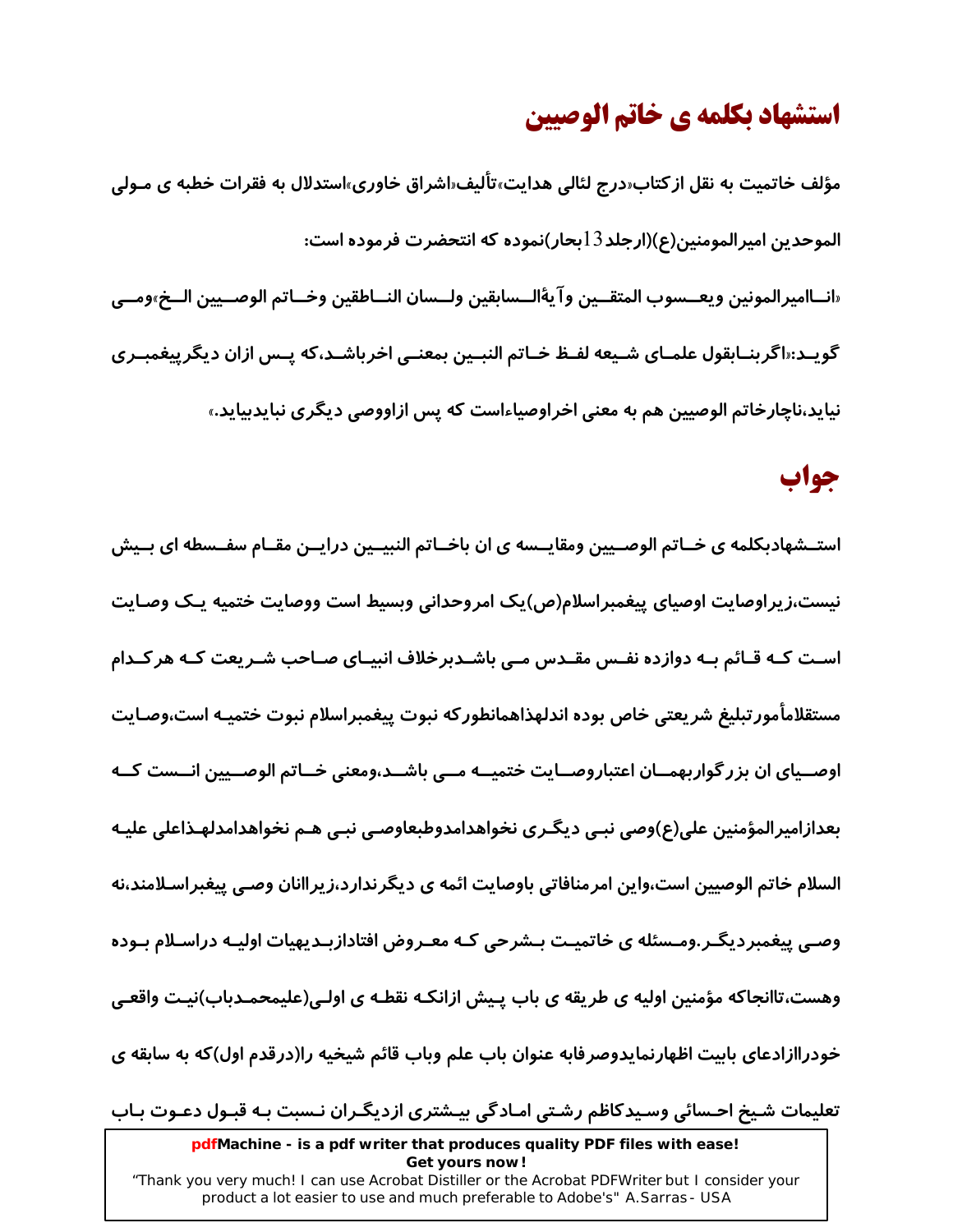داشتندبخودمی خواند،درهمان اوان اعتقادمؤمنین بخودباب درباره ی خاتمیت همان قول معروف بود،که امـروزهم مـسلمین قائـل بـه ان هـستند،وحتی درنوشـتجات اولیـه ی سـیدباب ازقبیـل«صـحیفه ی بـین **الحر مین»و«صحیفه ی عدلیه»( 1)(** 1-سیدباب درکتاب صحیفه ی عدلیه صفحه ی5تصریح نموده که شریعت اسلام ابدانسخ نخواهدشد.) **ایــن** مسئله تصدیق شده،ودر کتاب«نقطهٔالکاف»تألیف حاجی میرزاجانی کاشانی که ازمقتولین بابیه تهران است درص 52درشرائط نبوت امده:«اول انکه ادعای محال نکند،مثل شریک باری،بلکه ادعای امکان نمایدمثل پیغمبری،ولی ادعایش درخورزمـان باشـد،نه انکـه مـن الله نـسخ ان ادعارسـیده باشـد،مثل ادعـای خـتم پیغمبری وثبوت ان وبعداز ثبوت دیگرادعاجایزنیست. وهمـین معنـی در کتـاب مذکور کـه ازمـدار ک موثـق تـاریخ بابیـه اسـت وبهائیــه سـعی دراختفـای ان

دارند،درص 91تکرارشده به این شرح؛«(درشرائط نبی)اول انکه ادعای محـال ننمایـد،مثل شـریک بـاری وادعای ممکن نمایدوادعایش درخورزمـان باشـد،مثلادردوره ی نبـوت ادعـای نبـوت جائزوبعـدازاثبات قول«لانبي بعدي باطل».

### قىامت

پیش ازانکه مدعای بهائیت رادرباره ی قیامت ومعادنقل کنیم ضروری می دانـیم کـه مقدمـه ی کوتـاهی دراین باب یاداور گردیم. جميع اديان اسماني وشرايع الهيه درتمام ادوارمبتني برسه اصل ثابت ومسلم بوده: 1-توحيد 2-نبوت 3-معاد. واین سه اصل شرط عام ادیـان وشـرایع اسـت،بطوریکه اگرهریـک ازاصـول ثلاثـه ی مـذکوره دردینـی وجودنداشت،دلالت تامه بربطلان ومجعول بودن اساس ان طريقه دارد،زيرادين خدائي ازايـن سـه اصـل نمی تواندجداباشد،واساسادین درجنبه معارف ومعتقدات صحبت ازماوراءالطبیعه نموده،ودردرجه ی اول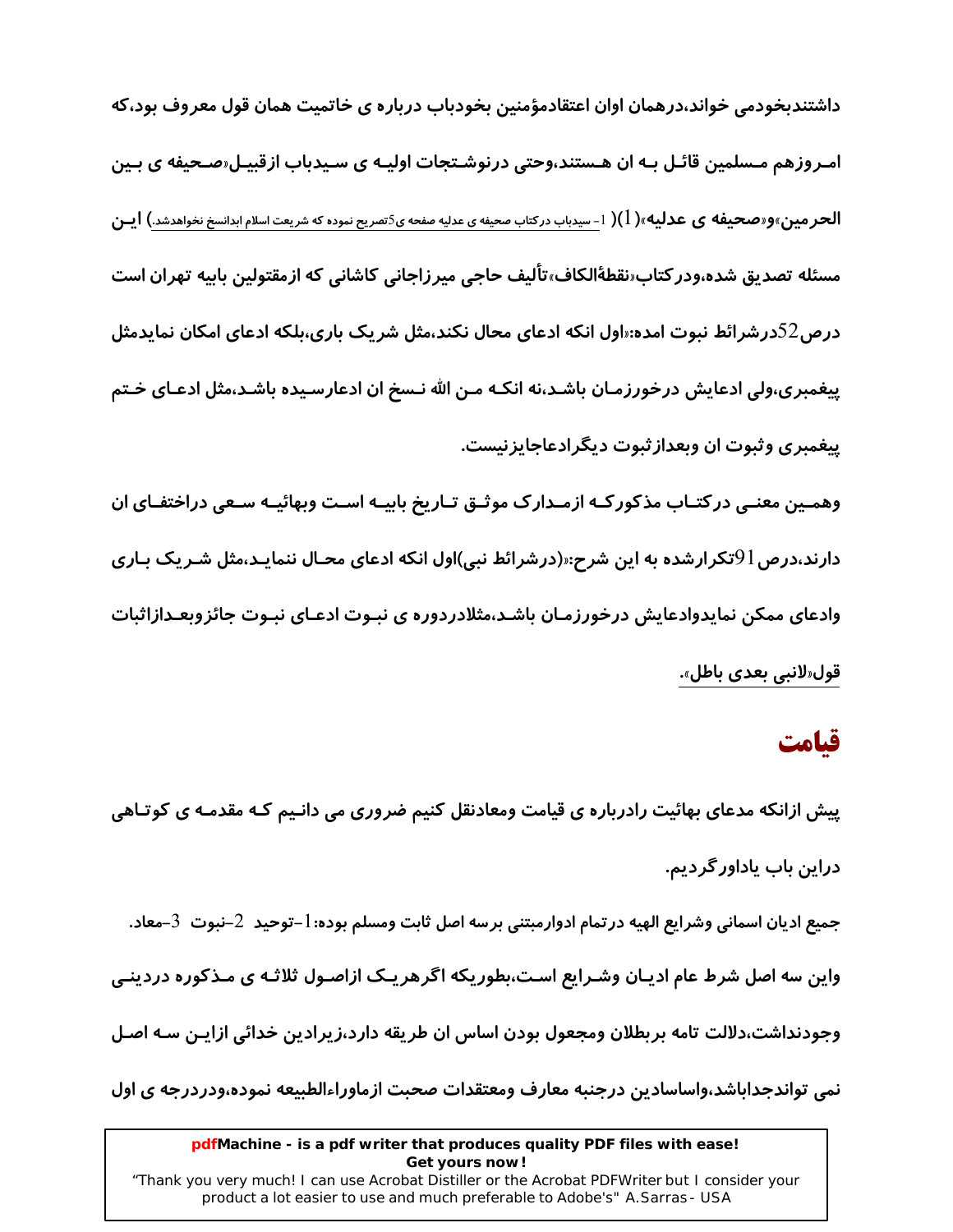سخن ازخدامی گویدومردم رابسوی پروردگاریگانه وبی نیازکه زمام امرجهان وجهانیان به دست اوسـت وافريدگاروپروردگارمن في الوجوداست مي خواند،وانان رامتوجه ومراقب وظائفـشان نـسبت بـه خـالق وافریدگارجهان نموده وراه سلوک به سوی حق وجلب رضایت وخشنودی ان ذات بیچـون رابعبادنـشان داده وازخــشم وســخط ونافرمــاني وي انانرابرحــذرمي دارد،وبــه نيكوكــاران وفرمــانبران وســالكان راه خداوعــده ی یــاداش کــه بهــشت جــاودان درجواررحمــت حــضرت ســبحان اســت داده،وبزهکــاران وكفاررابعـذاب دوزخ وخلوددرسعيردرروزبازيـسين ويـوم الحـسرةمى ترسـاند،تابندگان خدابدانندكـه خلقت انان عبث نبوده وافرينش براساس حكمت وعدالت استواراست.

«افحسبتم انماخلقناكم عبثاوانكم الينالاترجعون»وافريـدگارجهان مخلوقـات رابيهـوده رهـانكرده وعمـل کسی راضایع نمی سازدوبه اقتضای عدل پروردگارحکیم،درپایان ایـن جهـان بایددارجزاوسـرای پـاداش وجودداشته باشدتاانحرافات این جهان درانجاتعدیل گردد،وستمگران کیفرببینندونیکوکاران به پـاداش نيكوكاري برسندومقتضاي عدل وعقل وحكمت جـزاين نخواهـدبودواگربراي ايـن جهـان مبـدئي ثابـت گر دید،متعاقب ان مسأله ی معادوقیامت ثابت است ومبدأبدون معادغلط است واغازجهـان بـه انجـام ان منتهى گردد،درانروزهركس گروگان عمل خويش باشدوموازين عدل وداددرمحـضررب الاربـاب نهـاده شودوبر كسى ستم نگردد«يومئذيصدرالناس اشتاتاليرواعمالهم فمن يعمل مثقال ذرۂخير اُيره ومن يعمـل مثقال ذرهٔشرایره»درچنین روزمردم دسته دسته ازگورهادرایندتابه انهاکارهایشان نشان داده شـود،پس هـر کس بقـدرذره ای نیکـی نمایـدمی بینـدانرا،وان کـس کـه بقـدرذره ای بـدی کنـدمی بینـدانرا«یـوم يفرالمــرءمن اخيــه وامــه وابيــه وصــاحبته وبنيــه لكــل امــري مــنهم يومئذشــأن يغنيــه»رروز يكــه مردازبرادرومادروپـدروزن وفرزنـدانش بگریزد،وهرمـردی گرفتارخودباشـد<sub>"</sub>روز ی کـه ازمـصدرجلال

### pdfMachine - is a pdf writer that produces quality PDF files with ease! Get yours now!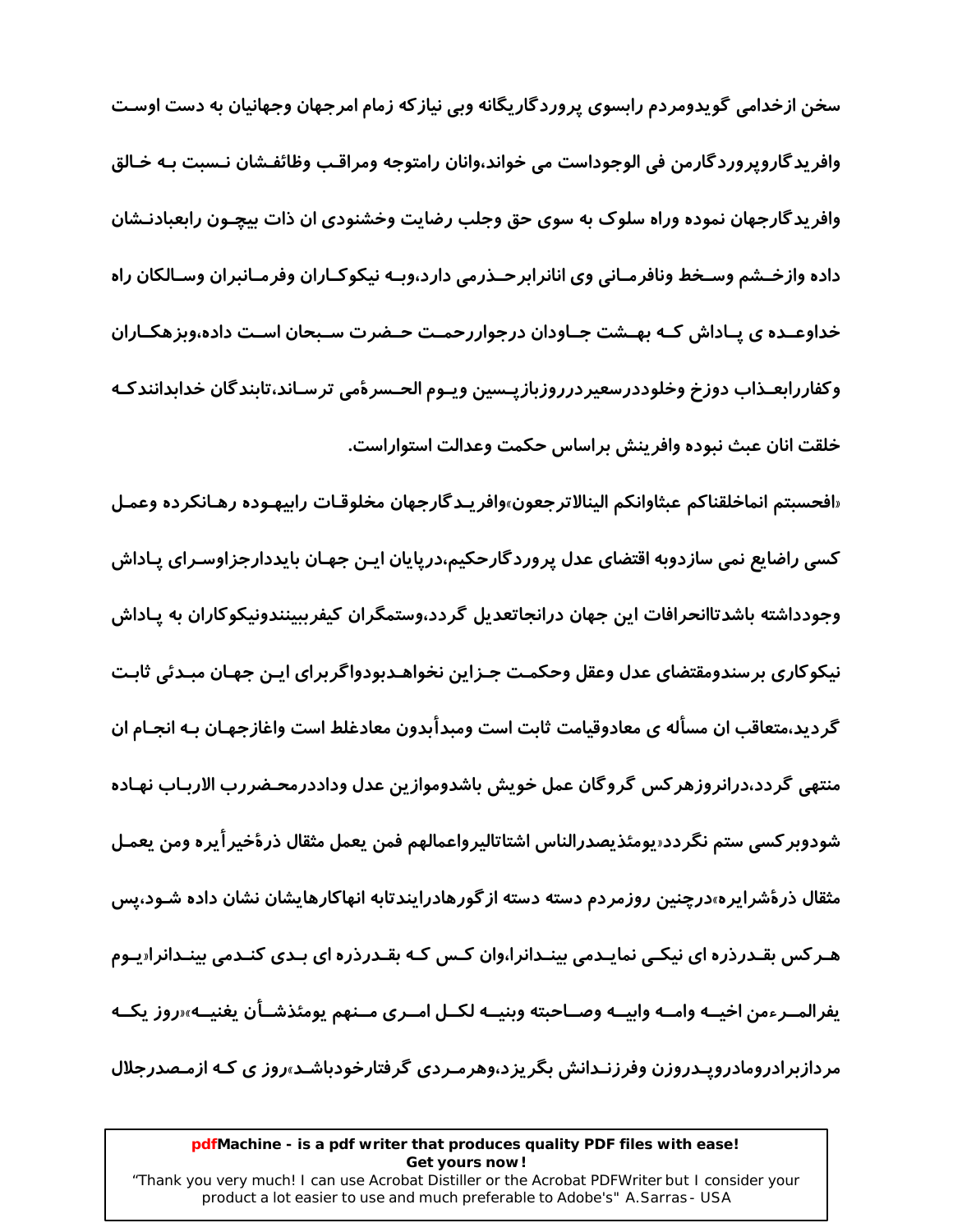ربوبي براي كيفربـدكاران فرمـان رسـد«خـذوه فغلـوه ثـم الجحـيم صـلوه ثـم فـي سلـسلةذرعهاسبعون ذراعاًفاسلكوه انه لايومن بالله العظيم» قران مجیدباصراحت وروشنی به اعلاصوت منادی قیامت است ومـردم رامتذکربـه حشرومعادوبهـشت ودوزخ وكيفروياداش نموده ودراين زمينه مجال توجيه وتأويل باقي نگذاردوانكارقيامت برابرباانكاراصل اسلام،بلکه مساوی باانکارتمام دیانات وکتب اسمانی است،وملازم باثبوت ظلم درناحیـه ی کبریـائی حـق متعال است،سىحانه وتعالى عن ذلک.

# قیامت بھائی

بدعت گذاران بابیه وبهائیه که برروی یک مشت ساخته های خودنام دین وشریعت نهاده وسخیف ترین عقايدرازيرســرپوش ديــن پنهــان ســاخته،بخوردپيروان خــودداده انــد،چون منــشاءالهي ودينــي نداشـتند،واغراض واميـال انهانيزاقتـضانمي نمـودييروان خودرامتـذكرداراخرت وسـراي كيفرويـاداش نمايند،اصولاموضـوع قيامـت راانكـارنموده ودربرابراجمـاع عمـوم مليـين عـالم وبـرخلاف تمـام اديـان اسمانی،قول سخیفی اوردندکه عقل سلیم زیرباران نمی رود،وازطرفی چون دعاوی خودرادربین مسلمین ظــاهرامبتني براســاس حقانيــت اســلام واســماني بــودن قــران نمــوده بودندوبمــصلحت خــودنمي دانستندعلنارداسلام نمايند،ناچاردست به توجيه وتأويل ايات لقاءوقيامت زده،جسورانه وبلادليـل هرچـه خواستند گفتندونوشـتند،وبه رأى خودايـات الهيـه راتفـسيرنموده وبمرادخويـشتن نتيجـه گرفتنـد،ودين راملعبه قرارداده وان رابدنبال خودبه هرطرفي كشاندند،مانمونه ي عقايدبابيه وبهائيه رادرييرامون قيامت باذکرمأخذمربوطه دراینجانقل می کنیموداوری رابه عهده خردمندان می گذاریم:

میر زای نوری(ىهاء)در کتاب ایقان درپیرامون قیامت گوید:

pdfMachine - is a pdf writer that produces quality PDF files with ease! Get yours now!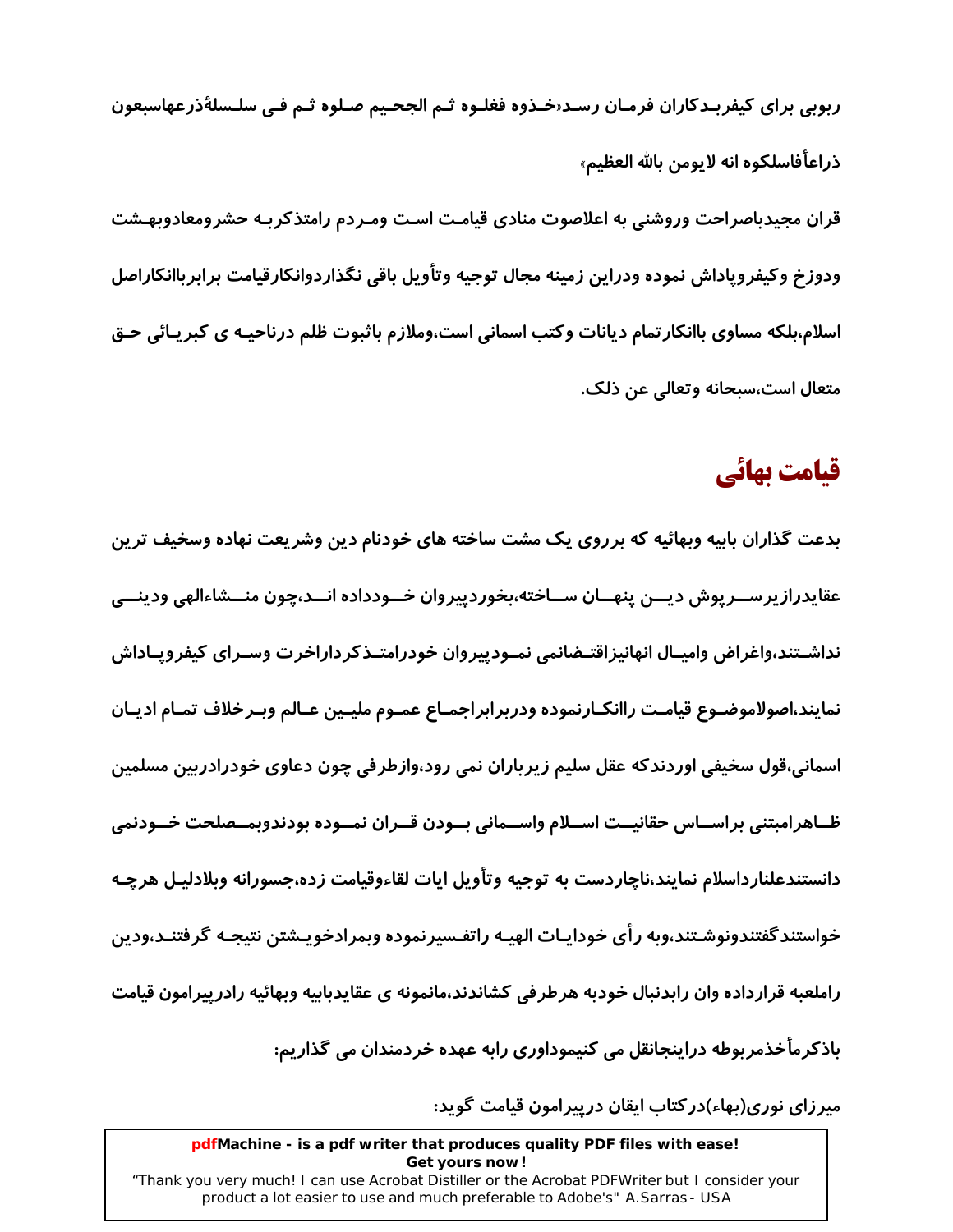«واین لقاءمیسرنشودبرای احدی الادرقیامت که قیام نفس الله اسـت بمظهر کلیـه ی خود،واینـست معنـی قیامت که در کـل کتـب مـسطورومذکوراست وجمیـع بـشارت داده شـده اندبـه ان یوم،حالاملاحظـه مـی فرمائیدکــه ایــایومی عزیز تروبزر گتــرومعظم تر تــصورمی شــودکه انــسان چنــین روزی راازدســت بگذاردوازفیوضات این یوم که بمثابه ابرنیسان ازقبل رحمان درجریان است خودرامحروم نماید؟» ونیز گویــد:«پــس ای برادرمعنــی قیامــت راادراک نمــاوگوش راازحرفهــای ایــن مــردم مردودیــاک فرما،اگرقدری به عوالم انقطاع قدم گذاری،شهادت می دهیدکه پومی اعظم ازاین پوم وقیامتی اکبرازاین قیامـت متصورنیــست(تااینکـه گویــد)وهمـج رعـاع چــون معنــی قیامــت ولقـای الهـی راادراک ننــوده اند،لهذاازفیض اوبالمره محجوب ماندند.»

وعليمحمدباب درغالب ابواب بيان ايات قيامت راتوجيه نموده ومنجمله درباب هفتم ازواحددوم«في بيان یوم القیمهٔ،گوید:«ملخص این باب ان که مرادازیوم قیامت ظهورشجره ی حقیقـت اسـت ومـشاهده نمـی شودکه احدی ازشیعه یوم قیامت رافهمیده باشد،بلکه همه موهوماامری راتوهم نموده که عندالله حقیقت ندارد،وانچه عندالله وعندعرف اهل حقیقت مقصودازیوم قیامت است،اینست کـه ازوقـت ظهورشـجره ی حقیقت درهرزمان بهراسم الی حین غروب ان قیامت است،مثلاازیوم بعثت عیسی تایوم عروج ان قیامت موسی بودکه ظهورالله دران زمان ظاهر بودبظهوران حقیقت که جزادادهـر کس مـومن بموسـی بودبقـول خودوهر كس مومن نبودجزادادبقول خود،زيراكه ماشهدالله دران زمان شهدالله في الانجيل بودوبعدازيوم بعثت رسول الله(ص)تایوم عروج ان قیامت عیسی بودکه شجره ی حقیقت ظاهرشده درهیکـل محمدیـه وجزادادهـر کس مـومن بـه عيــسى بودوعــذاب فرمودبقــول خــودهر کس مــومن بــه ان نبــود،وازحين ظهورشجره بیان الی مایغرب قیامت رسول الله(ص)است کـه درقـران خداوندوعـده فرمـوده کـه اول ان

### pdfMachine - is a pdf writer that produces quality PDF files with ease! Get yours now!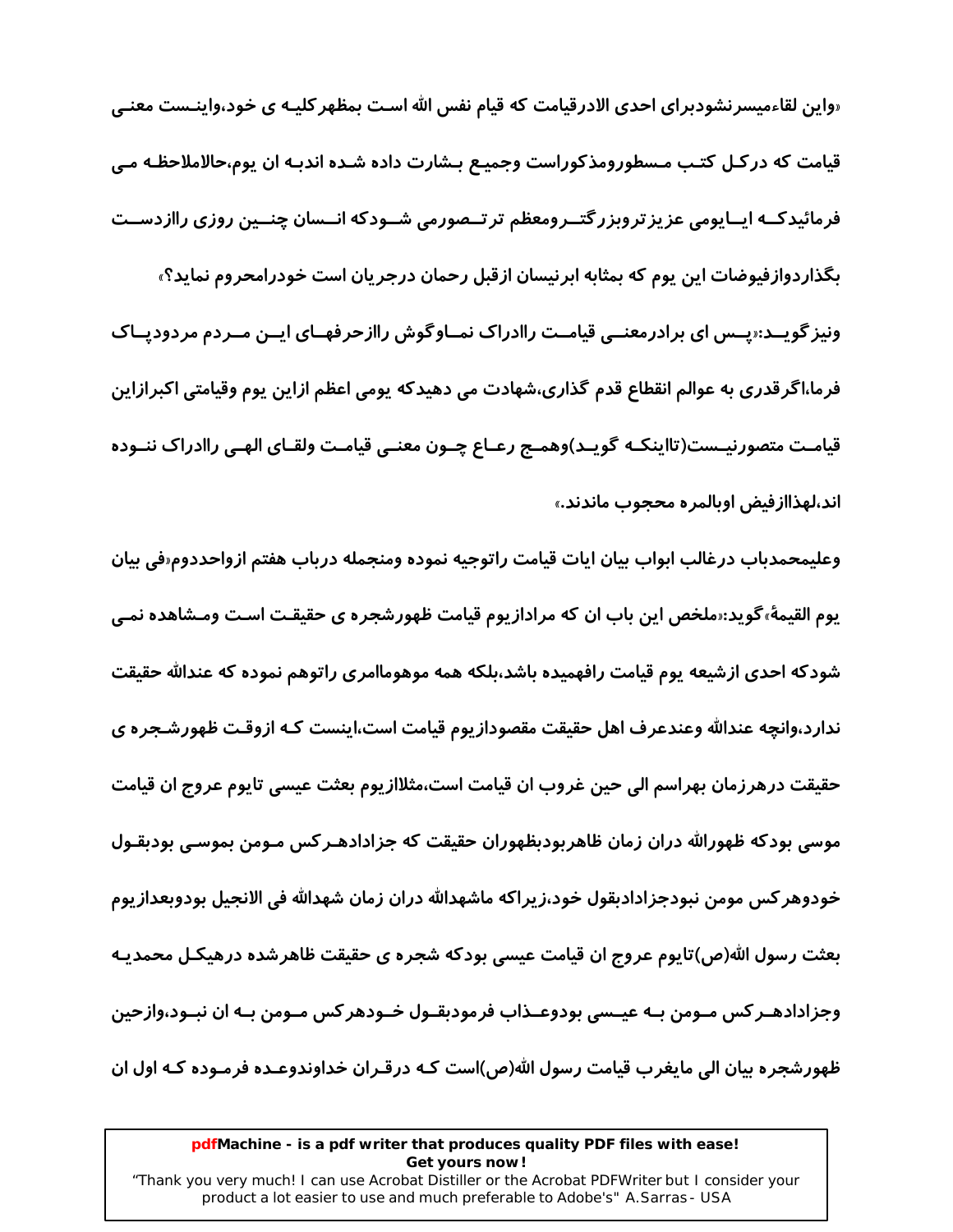بعدازدوساعت ویازده دقیقه ازشب پنجم جمادی الاول سنه ی $126$ .که سنه ی $127$ .بعثت می شوداول یوم قیامت قران بوده والی غروب شجره ی حقیقت قیامت قران است،زیراکه شیئی تابمقام کمال نرسدقیامت ان نمی شودوکمال دین اسلام الی ظهورمنتهی شدوازاول ظهورتاحین غروب اثمارشـجره ی اسـلام انچـه هست ظاهر می شودوقیامت بیان درظهورمن یظهر ه الله است»…الخ.

وبازحـسینعلی بهـاءدرجواب کـسی کـه ازوی پرسـیده بوداگرقیامـت قیـام نمـوده،پس بهـشت ودوزخ كحاست؟

گفته است:«الاولـي لقـائي والاخـري نفـسک ايهاالمـشرک المرتـاب»( 1)( 1-کتـاب مبـين صفحه ي.289) بهـشت دیدارمن است وجهنم نفس تو،ای مشرک شک اورنده»

وبالجمله تمام ايات قيامت راكه درقران امده وهمچنين روايات صحيحه راتوجيه بقيام قائم نموده وقيامت امت اسلاميه رااز تاريخ قيام عليمحمدباب(سال126.هجري)الي قيام بهاءالله واظهارامراوكه قريب بيـست سـال مـي شـودمي داننـد،وبزعم عليمحمـدباب وحـسينعلي بهـاءوپيروان انهاقيامـهٔكبرى وحـشرعمومي بـشرويوم الحـسرۀبوقوع پيوسـته وتمـام امـم ازاولـين واخـرين طبـق ايـه ي كريمـه ي قـران كـه مـي فرمايـــد:«هـــذايوم الفــصل وجمعنـــاكم والاولـــين»ايـــن روزفــصل اســت،گرداوريم شماوييـــشينيان را»محشور گردیدندشهدای«بدر»و«احـد»بـه بهـشت موعودرسیدندواصـحاب حـسین علیـه الـسلام کـه ان ايثاروفـداكاري رانمودنـدبجنان فائز شـدند،وازعذاب سعيررهيدند،بهـشت انـان لقـاي عليمحمدشـيرازي وحسينعلى بهاءبودكه درقرن سيزده هجرى فتنـه هابـه يـانموده وبدعتهاگذاردنـدوجهنم انهامحروميـت لقای پن بزر گواران بودکه به ان واصل نشدند.

### pdfMachine - is a pdf writer that produces quality PDF files with ease! Get yours now!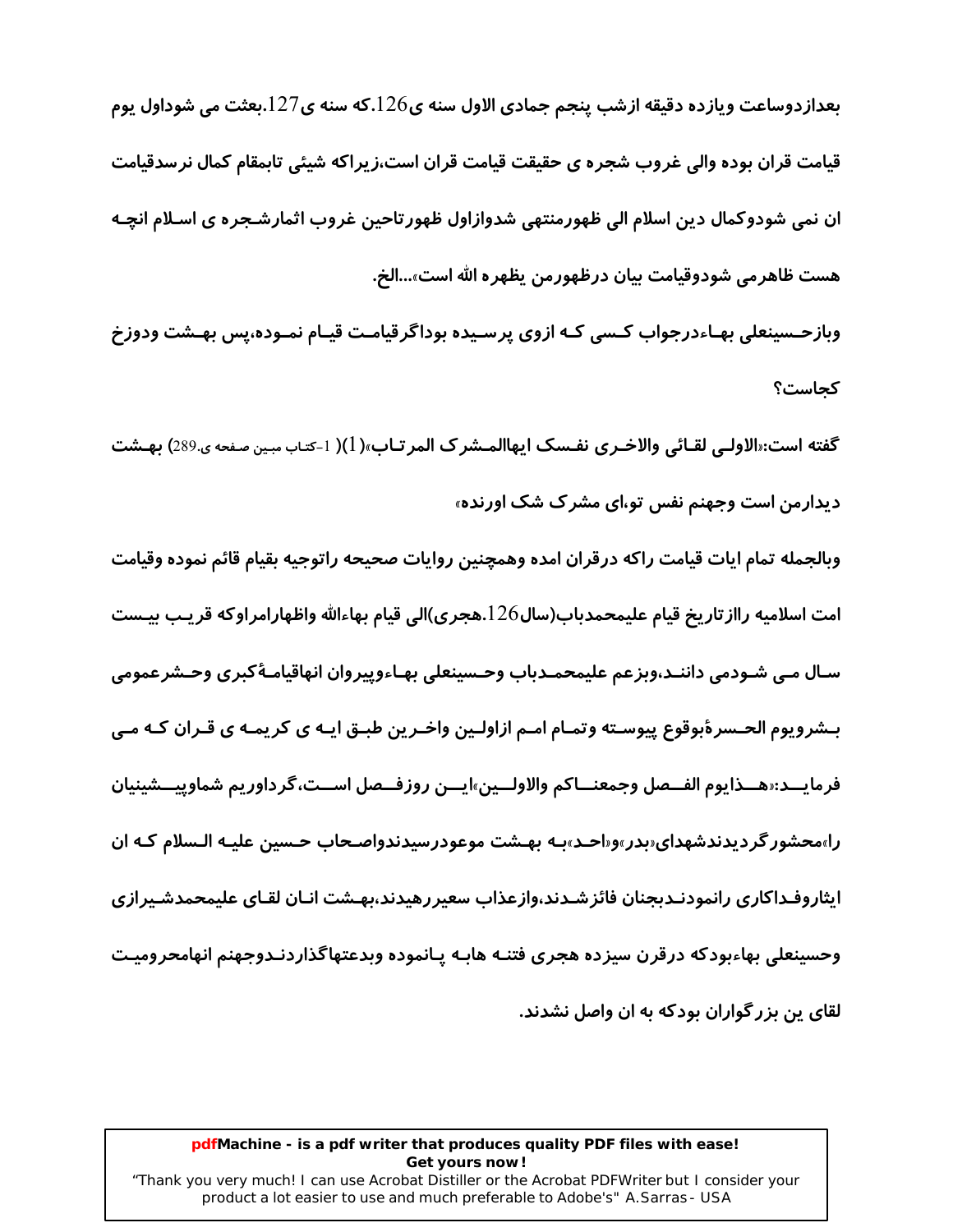جای بسی شگفت است که حسینعلی بهاءوعلیمحمدباب بااین پایه ی بلند‼اازمعارف الهی ومعلوم مبدئی چگونه به دیگران که یاوه هاوترهات انـان رانپذیرفتـه انـد«همـج رعـاع»وبعلمـای معاصـرخود«*خ*ـراطین ارض<sub>"</sub>می گویند،واگرنبودتعالیم عالیه ی اسـلام ورعایـت مکـارم اخـلاق کـه زبـان نفـی ودشـنام رابـسته است،درباره ی انان معارضه ی بمثل نموده ،انچه به حق سزاواربودندرامی گفتیم ولیکن به شیوه ی کرام مرور کریمانه نموده،بدرابه بدقرین نمی سازیم.(1)

(1– توضیح–برماپوشیده نیست که مبلغین امرازبحث قیامت ومعاسربازمی زنندوچون انکارمعادباتکذیب قران وادیـان سـالفه ملازمـه داردوکـسی این مطلب سخیف ونادرست رانمی پذیردتصریح به انکارقیامت نمی کنندوسعی می کننددربرابراعتراضات بقبولانندکـه پـای بندبـه مـسئله ی معادهستند.ازجمله عبدالحمیداشراق خاوری مجموعه ای بقطع وزیـری بنـام‹نـصوص الـواح دربقـای ارواح٬نوشـته وانتـشارداده والـواحی بـه اولیاءامربهائی درموضوع معادنسبت داده که اگرنسبت ان الواح به بهاءالله وعبدالبهاءصحیح باشدروشنترین تناقضی است کـه دراثارموالیـان خوداثبات كرده است ولوكان من عندغيرالله لوجدوافيه اختلافاكثيرا.)

# قیامت رستاخیربزرگ ازنظرقران

بشرحیکه گذشن مسأله ی معادوباز گشت وداراخـرت ازاصـول ثابتـه ی ادیـان حقـه وازشـرائط عامـه ی شرایع الهیه است،دین بدون معاددین نیست،وقول به انکارمعادویاتأویل ان بـه اموردیگرخودبخودباطـل وبطلان ان بدیهی است،وحقامی توان گفت که اگر مرادازقیامت همان باشدکه باب وبهاءگفته اند،هیچگاه کـسی اجبـاروالزام بـه عبودیـت خـداواطاعت ازمقـررات دیـن نخواهدداشـت،وامیدبه یـاداش وتـرس ازكيفرمؤثر ترين داعي قلبي براي سوق مردم بسوى منهج ديـن وانجـام تكـاليف ورعايـت نظـام اجتمـاع وحفظ حقوق فردی واجتماعی وتأمین امنیت وعدالت عمومی می باشدوهر گاه این قیدازدست وپای مردم برداشــته شــودنتيجه همــان خواهدبودكــه امروزعلنــادرجوامع بــی بندوباروفاســدجهان بــه اصــطلاح

### pdfMachine - is a pdf writer that produces quality PDF files with ease! Get yours now!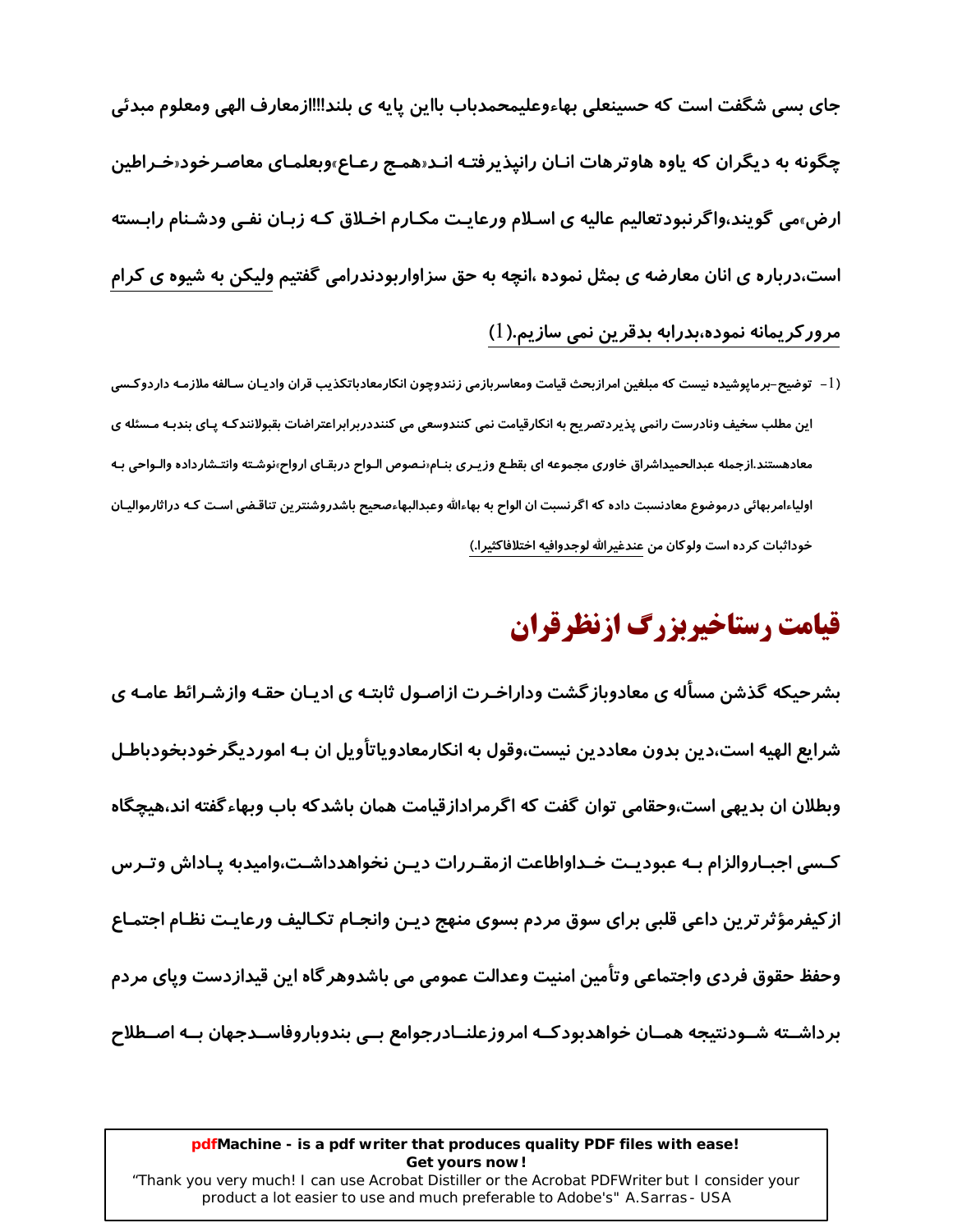متمدن،مــشاهده مــی کنیم،واگــرچنین باشــدکه بهائیــه گویند،فریادوافـسون اولیــاءحق ازخــوف دوزخ وکیفراخرت پیجاویاوه بوده است.

«ضـراربن ضـمره ي ضـبابي»(ازخـواص ونيكـان اصـحاب اميرالمـؤمنين عليـه الـسلام)گويدكـه:«علـے. (ع)رادرمکان عبادتش دیدم هنگامیکه شب پرده های تاریکی گسترده وان حضرت درمحـراب عبـادت ایستاده محاسن شریف رادردست گرفته مانندمار گزیده بخودمی پیچـدومی گرید،مانندگریـستن انـدوه رسیده ومی فرمود:«ای دنیاای دنیا،ازمن بگذر،ایاخودرابه من عرضه مـی کنـی ومـی نمائی؟یـابمن شـوق داشته مراخواهانی؟نزدیک مبادهنگام تو،وچه دوراست ارزوی تـو،دیگری رابفریـب کـه مرابـه تونیـازی نیست وتوراسه بارطلاق گفته ام که دران بازگشت نیست،پس زندگانی توکوتاه واهمیت تواندک وارزوی تویست است اه از کمی توشه ودرازی راه ودوری سفروسختی ورود گاه،علی علیـه الـسلام خوددربـاره ی بهشت ونعیم اخرت فرموده:«اگربدیده ی دل ببینی انچه برای توازبهشت وصف مـی شـود،هراینه نفـس تـودوری مــی کندازانچــه درایــن دنیااســت،ازخواهش هاوخوشــی هاوارایــشهای ان کــه درنظرجلــوه گراست،وباتأمل واندیشه سرگردان مانددرصدای بهم خوردن برگهای درختانیکه برکنارجویهای بهشت ریشه های ان ها در تل های مشک پنهان است ودراویزان بودن خوشـه هـای مرواریـدتروتازه درشـاخه های نازک وستبرودرنمایان شدن ان میوه های رنگارنگ دریوست شکوفه هـای ان درختهاکـه بـی رنـج چیـده شـودوطبق ارزوی چیننـده دردسـترس قرارمـی گیرد،وبـرای اهـل بهـشت درجلـوی کاخهـای ان عسلهای پـاک وپـاکیزه وشـربتهای تـصفیه شـده مـی گرداننـد،اهل بهـشت گروهـی هـستندکه ییوسـته عطاوبخشش الهی شامل حالشان می باشد،تاانگاه که درسرای همیشگی فروداینـدوازانتقال وسـفرهاایمن واســوده گردنــد،پس ای شــنونده اگــردل خودرامــشغول کنــی(اندیــشه نمــائی)بــه انچــه ناگــاه بــه

#### pdfMachine - is a pdf writer that produces quality PDF files with ease! Get yours now!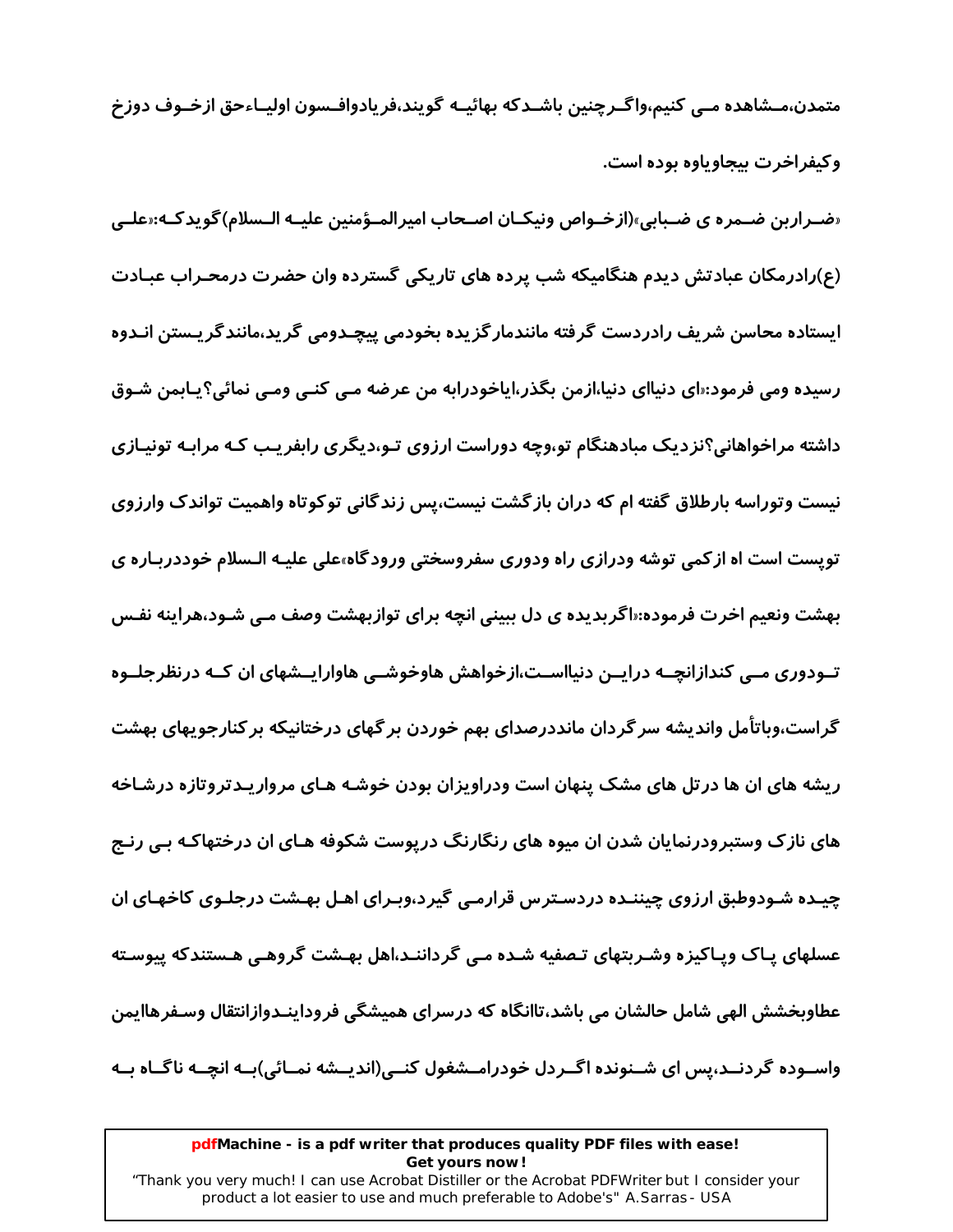تورسدازمناظرشگفت اور،هراینه برای شوق رسیدن به انهاجـان ازتنـت بیـرون رود،وبجهـت شـتاب بـه رسیدن به ان منـاظرازهمین مجلـس من،بهمـسایگی اهـل گورسـتان خـواهی رفت،خداونـدازروی فـضل ومهربانیش ماوشمارادرزمره ی کسانی قراردهدکه ازسویدای دل برای رفتن به منـزل هـای نیکوکـاران سعي وكوشش مي نمايد.»

### نهج البلاغه

وبازان حضرت درباره ی قیامت وکیفرپروردگاردران جهان می فرمایـد:«تاوقـت انچـه خداونـددرباره ی مردم تعيين نموده بسرايدومقدرات عالم پايان يابدواخرخلائق واول انهاملحق گردد،وفرمان خداوندبراي تجدیدخلق(حشرمردگان)که به ان اراده می نمایدبرسد،اسمان رابحرکت اورده بشکافدوزمین رامنقلـب نموده متزلزل گردانـد،وکوه هاراازجاکنـده پراکنـده سـازدوازهیبت تـرس وجلالـت وعظمـت وغلبـه ی خداوندبعــضی ازان کوههابربعــضی دیگر کوبیــده شــودوبیرون اوردهر کــه درزمــین اســت،پس انــان رابعدازفرسودگی نوگرداندواجزائشان رایس ازپراکندگی گرداورد،سیس انهاراازهم جـدامی سـازدبرای انچه که اراده می فرمایدازسئوال ویرسش اعمال وکردارینهانی انان وایـشان رادودسـته نموده،دسـته ای رانعمـت عطـامی کندوازدسـته ای انتقـام مـی کـشد،اماپاداش اهـل طاعـت رادرجـواررحمتش قـرارداده ودربهشت جاودانی خودجای میدهد،بهشتی که داخل شوندگان دران خارج نشوندوتغییرحال بـه ایـشان رخ ندهد،وترســــــــــهابه انــــــــــان رونیاوردوبــــــــــه بیماریهامبتلانگردندوخطرهاعارضـــــــــشان نشودوسفر هاانهاراتغییر ندهدوازجائی به جائی نبر د.

واماکیفراهل معصیت ان است که انان رادربدترین جائی واردسازدودسـتهارابه گردنـشان ببنـددوموهای

پیشانیــشان رابقــدم هاپیوســته گردانــد،وپیراهنهائی ازقطــران وجامــه هــای اتــش ســوزان بــه ایــشان

pdfMachine - is a pdf writer that produces quality PDF files with ease! Get yours now! "Thank you very much! I can use Acrobat Distiller or the Acrobat PDFWriter but I consider your product a lot easier to use and much preferable to Adobe's" A. Sarras - USA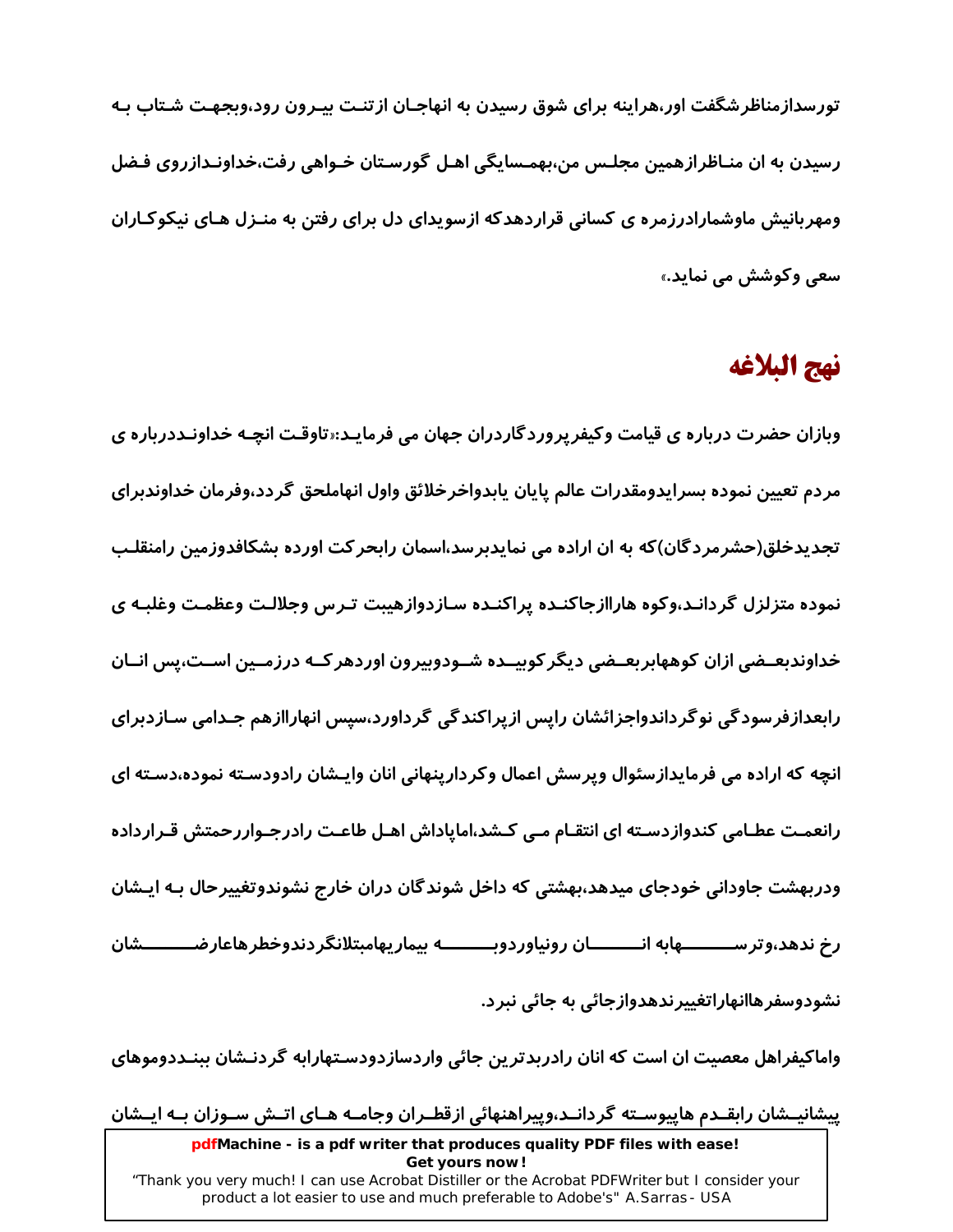بیوشـاندفدرعذابی باشـندکه گرمـی ان بـسیارسوزنده باشـد،درخانه ای کـه دررابـه روی اهـل ان بـسته باشند،دراتشی هستندبسیارسوزان وباغوغادارای زبانه کشیده وصدای ترساننده،مقیم دران اتـش بیـرون نرودوازاسیروگرفتاران فدیه قبول نمی شود،وغلها وبنـدهی ان نمـی کـشندفمدتی بـرای ان نیـست تابـه نهایت رسدونه زمان معینی برای ساکنان ان باشدتابسراید،انتهی«اللهم انانعوذمنهابرحمتک التـی سـبقت غضبک»این بودبیان بزرگترین شاگردمکتب اسلام وامام امت ومن عنده علم الکتـاب دربـاره ی قیامـت ودارجزا،واینکه نمونه هائی ازانچه قران دراین باره فرماید:

سوره ی حج–ربنام خداوندبخشاینده ی مهربان،ای مردم بترسیدازپروردگارتان بدرستیکه زلزله قیامت چیزیست بـزرگ،روزی کـه خواهیددیـدانرا(کـه)غافـل شوددرانروزهزشـیردهنده ازانچـه شـیرداد،ومی نهدهرباردارای حمل خودرا،ومردمان رامست بینی وانان مست نیستند،بلکه کیفرخداسخت است،کسانی که کافرشدندبریده می شودبرای ایشان جامه هـاازاتش وازروی سرشـان اب گـرم ریـزش مـی کندکـه میگذاردبه ان انچـه درانـدرونهای انـان اسـت ویوستهاشـان را،وبـرای انهاسـت عمودهـاازاتش هر گـاه اراده نمایدکه ازان(دوزخ)بیرون روندازاندوه باز گردانیده شونددران(ومخاطب شوند)بچشیدعذاب اتش سوزان را. بدرستی که خداوندانان راکه گرویدندوکارهای شایسته نمودنددربهشت هـائی کـه اززیرانهانهرهاجـاری است د*ر*اوردمی آرایند(انانرا)دربشهت ازدستبندهای زرومرواریدوپوشش انان حریروپرنیان است.» سـوره ی زمرایــه ی ا $-61$ وروزبازپــسین خــواهی دیــدانان راکــه برخــدادروغ بستندرویهایــشان سـیاه شده،اپانیست دردوزخ جایگاهی متکبرانرا.ایـه ی $62$ –ومـی رهاندخـداانان راکـه پرهیز گارشـدندبموجب رستگاری انها،نر سدانانرابدی واندوهناک نگردند.»

سـوره ی جاثیــه آیــه ی6–روای برهردروغگــوی گناهکــار،می شــنودایتهای خداراکــه خوانــده مــی

شودیراو،ســـیس اصــرارمی ورزددرحــال اســتکبار که گویانـــشنیده ان را،پـــس مــژده ده اورابــه pdfMachine - is a pdf writer that produces quality PDF files with ease! Get yours now! "Thank you very much! I can use Acrobat Distiller or the Acrobat PDFWriter but I consider your product a lot easier to use and much preferable to Adobe's" A. Sarras - USA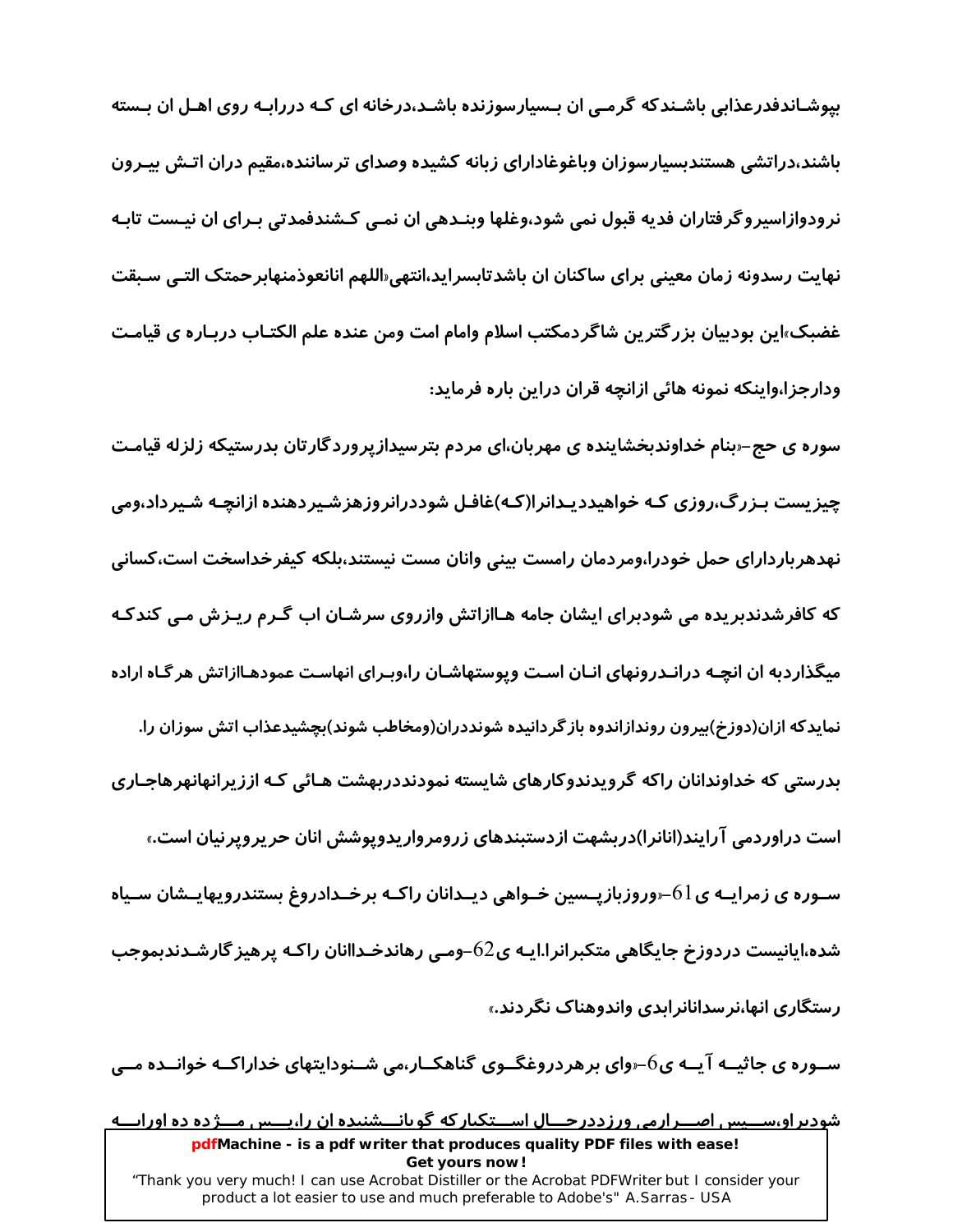کیفردردنـاک،وچون بدانـدازایات مـاچیزی رامـی گیـردان رابـه اسـتهزاء،برای ان گـروه اسـت عـذاب خوار کننده،ازییش رویشان دوزخ است وکفایت نمی کندازایشان انچه بدسـت اوردنـدچیزی راونـه انچـه گرفتندازغیرخدادوستان،وازبرای انان کیفربزرگی است،اینست هدایت وازبرای کسانیکه کفرورزیدندبه پروردگارشان کیفری است ازعقویتی دردناک.»

سوره ی لااقسم–ربنام خداوندبخشاینده ی مهربان.سوگندیادنمی کنم به روزقیامت،وسوگندیادنمی کـنم به نفس ملامت کننده،ایامی پنداردانسان که استخوانهای اوراگردنخواهیم کرد،اری توانائیم کـه مـستوی گـردانیم انگــشتان اورا،بــل ادمــی مــی خواهدکارنایــسندکنددرییش امــدش مــی پرسـیدکه چــه وقــت باشــدقیامت،پس چــون خیــره گرددچــشم وتیــره گرددمــاه،وجمع گرددمــاه وافتاب،گویدانــسان درانروز گریز گــاه کجاســت؟نه چنــین اســت پنــاهی نیــست بــسوی پرورد گارتــست دران روزجــای قرار،خبرداده شودادمی دران روزبه انچه پیش فرستاده وتأخیرانداخت،بلکـه ادمـی برخـودش بیناسـت واگر چه القاءکندعذرهایش را.»

سوره ی والطور –ریس وای دران روزبر تکذیب کنندگان انهاکـه درفرورفتنـشان(در گمراهـی)بـاز ی مـی کنند،روزیکه به زجردراتش دوزخ افکنده شوند،اینست اتشی که تکذیب ان می نمودید،ایااین سحراست یاشــمانمی بینید؟درائیــددران(اصــلوها)شکیباباشیدیاشکیبانباشیدیکسانــست برشــما،جزاداده نمــی شودمگرانچه راکه بجامی اورپـد،پرهیز گاران درباغـات ونعمتنـدومتنعم بـه انچـه دادپروردگارشـان بـه انها،ونگاهداشتشان ازعـذاب دوزخ،بخوریدوبیاشامید،گوارابادشـمارابه پـاداش انچـه بـه جااوردید،تکیـه زدگان برسرپرهای بهم پیوسته وجفت گردانیم انان راباحوران فراخ چشم.»

### pdfMachine - is a pdf writer that produces quality PDF files with ease! Get yours now!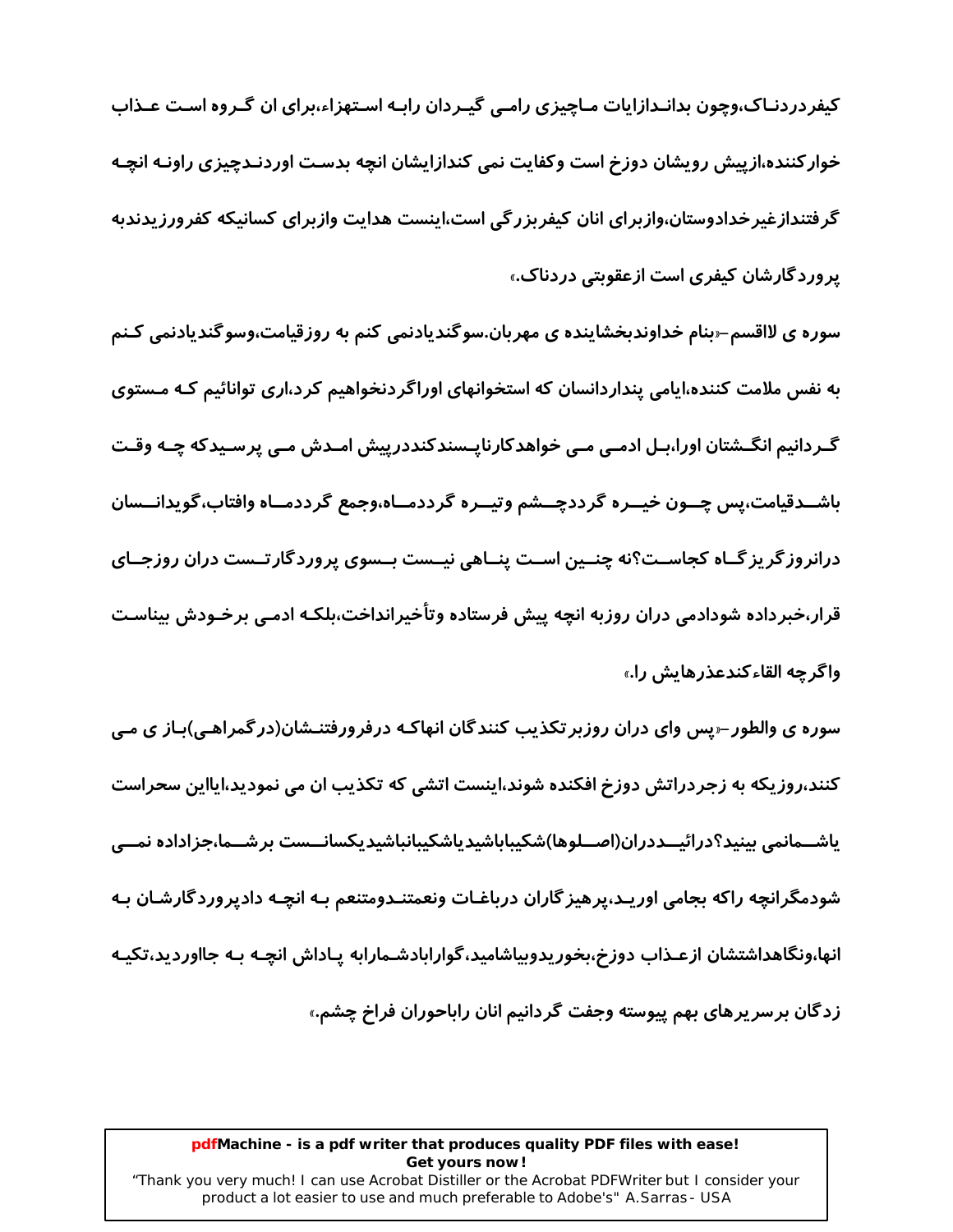سوره ی ق ایه ی $29$ -«روزی که گوئیم دوزخ راایاپرشـدی،وگویدایاهیچ زیـادتی اسـت ونزدیـک کـرده شدىهشت ىراي پرهيز گاران،نـه دوراپنـست انچـه وعـده كـرده مـی شـدپدىرای هرىاز گـشت كننـده ی نگاهدارنده،انکه ترسیدازخدای بخشنده به تنهائی،وامدبه دلی باز گشت کننـده،داخل شویددربهـشت بـه سلامتی،اینست روزجاودانی،برای انهاست انچه بخواهند،دربهشت ونزدماست بیشی،بشنوروزی که منادی نداکندازجائی نزدیک،روز یکه می شنودفریادرا،به راستی ان روزاست روزخـروج ما،مازنـده مـی کنـیم ومیمیرانیم وبسوی مااست باز گشت،روزی که شکافدزمین ازانان،شتابندگان ان حشری است برمااسان.» سوره ی پس ایه ی77–«ایاندیدانسان که مااوراازمنی افریدیم،پس اوستیزه جوی اشکاری اسـت وبـرای مامثلی زدوفراموش کردافرینش خودرا،گفت چه کسی زنده می گردانداستخوانهای پوسیده را؟بگـو(ای پیغمبر)زنده می کندانکه نخستین بازانهاراافریده،واوبهرافرینشی داناست.»

صـر فنظر ازحکومت عقــل ودلالــت وجــدان وفطــرت بروجودمعادودارپاداش،ایــات شــریفه ی قــران مجیدوفرمایشات امنای وحی،پرورد گاربش ازهرمطلبی پـس از توحیدناظربمـساَله ی معادوروزباز گـشت اســت وکمترایــه ی درقــران مــی تــوان یافــت کــه بتــصریح یابتلویح،اشــاره بــه مبدأومعادنداشــته باشد،وعبادراتحريص بتحصيل بهشت وتحذيرازعذاب دوزخ ننموده باشد،ونقل اياتي چندازقران وقسمتي ازبيانات حضرت اميرالمؤمنين(ع)(بشرح مـذكور)بـراي اقنـاع منـصفين وايقـان مرتـابين كـافي وحجـت اسـت،وبرای عاقــل بصیرمــسخره تــرازاین سـخن کــه معــادراازدین بردارنــدچیزی نیــست،ونگارنده ارزوداردکاش نفوس مستعده ازاهـل بهاءکـه حریـت خودرانفروختـه اندوهنوزدرسرشـت انـان مایـه ی هدایت موجودودرسراچه ی قلوبشان قبسی ازانوارمعرفت مـشتعل است،سلاسـل تقلیدراازدسـت ویـای خودبرداشته وازحصار تاریکی که داعیان امربر گرداگردانـان کـشیده وان هـاراازحق محـروم ومحجـوب

### pdfMachine - is a pdf writer that produces quality PDF files with ease! Get yours now!